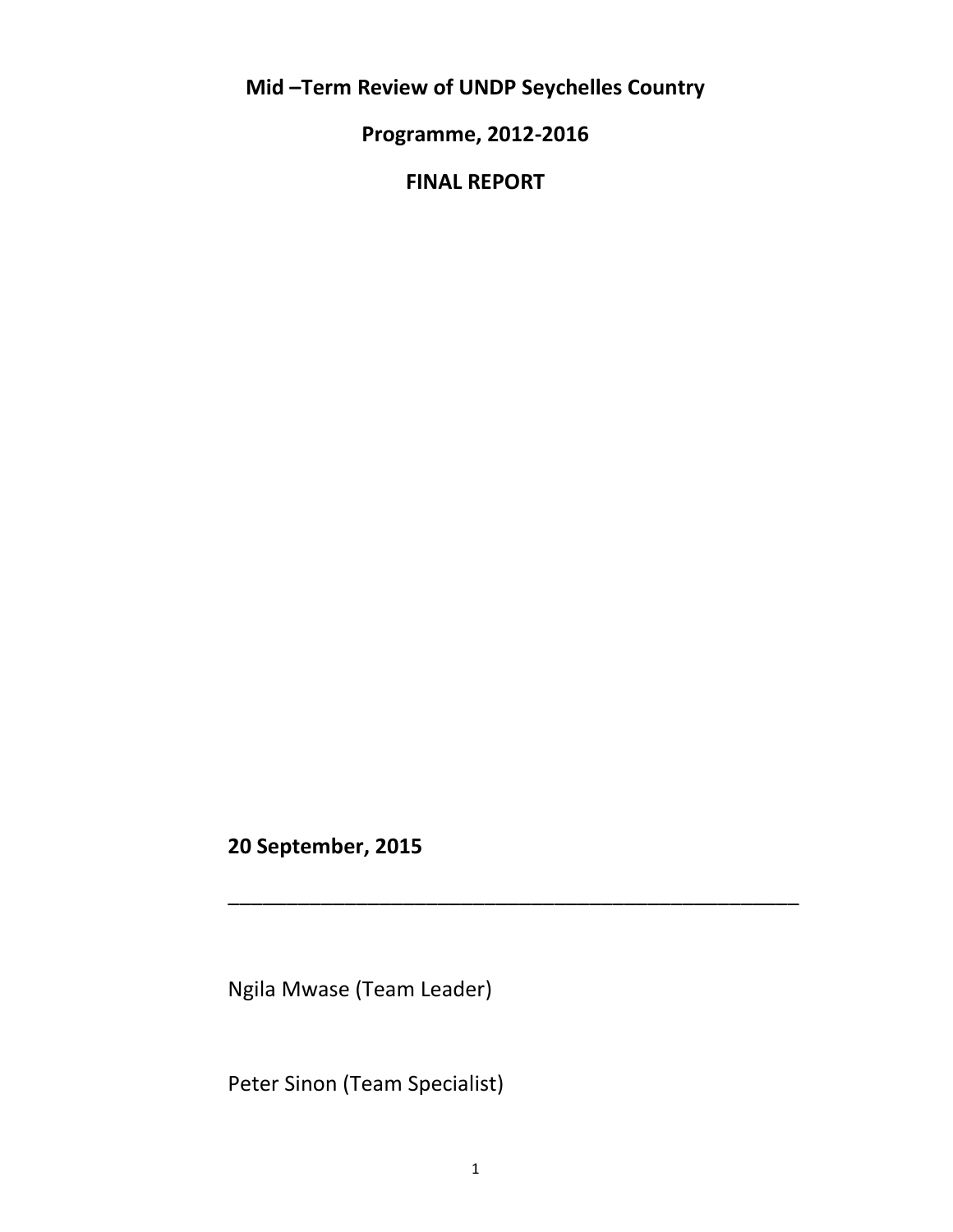# **Mid-Term Review of the UNDP Seychelles Country Programme**

# **FINAL REPORT**

#### **EXECUTIVE SUMMARY**

**List of Abbreviations**

#### **1. INTRODUCTION**

- **1.1. Rationale**
- **1.2. Purpose and Scope**
- **1.3. Methodological Approach**
- **1.4. Work Plan, Timelines and Outputs**
- **1.5. Questions Guiding the Interviews**
- **1.6. Deliverables**

### **2. NATIONAL DEVELOPMENT CONTEXT**

- **2.1. Political Governance**
- **2.2. Macro Economic Reforms**
- **2.3. Sustainable Development Strategy of Seychelles**
- **3. THE ENVIRONMENT AND SUSTAINABLE DEVELOPMENT PILLAR**
	- **3.1. UNDP Evaluation and Sustainable Development Projects**
	- **3.2. Findings and Observations on the Evaluation Matrix**
		- 3.2.1.**Efficiency**
		- 3.2.2.**Relevance**
		- 3.2.3.**Effectiveness**
		- 3.2.4.**Sustainability**
		- 3.2.5.**Partnership and Coordination**
	- **3.3. Lessons Learnt & Recommendations**

#### **4. DEMOCRATIC GOVERNANCE AND HUMAN RIGHTS**

- **4.1. Promotion and Protection of Human Rights**
- **4.2. Findings**
- **4.3. Lessons Learnt and Recommendations**
- **4.4. Support for MOFAT to Ratify and Domesticate Treaties and Conventions**
- **4.5. Support for Prisons**
- **4.6. Support for the Police**
- **4.7. Promotion of the Rights of Children**
- **4.8. UNDP Good Governance and Human Rights Work, Going Forward**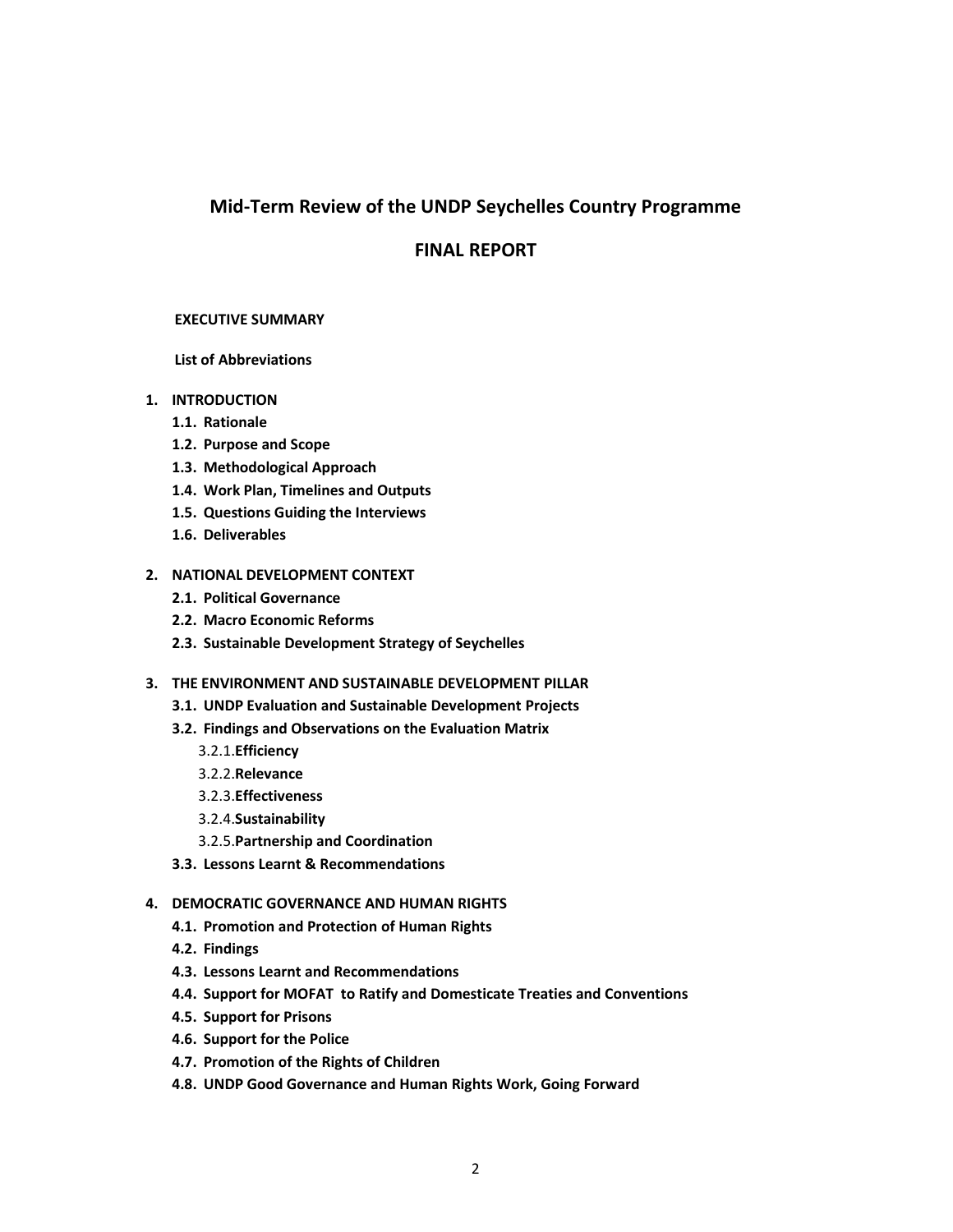#### **5. POVERTY REDUCTION AND MILLENNIUM DEVELOPMENT GOALS**

- **5.1. Poverty Survey and Study Undertaken**
- **5.2. UNDP Support for the MDGs and Post-2015 Development Agenda**
- **5.3. UNDP support for National Bureau of Statistics**
- **5.4. UNDP Support for the Tourism Sector**
- **5.5. Support for HIV & AIDS Interventions**
- **5.6. Social Protection**
- **5.7. The 1 UN / 'Delivering as One' Agenda**
- **5.8. Findings and Observations via Evaluation Criteria for Poverty & MDGs**
- **5.9. Relevance**
	- 5.9.1.**Relevance of the Democracy & Human Rights Pillar**
	- 5.9.2.**Lessons Learnt/Recommendations**
- **5.10. The Relevance of the Poverty Reduction & MDG Pillar**
	- 5.10.1. **Lessons Learnt/Recommendations**
- **5.11. Efficiency & Effectiveness**
- **5.12. Sustainability**
- **5.13. Partnership and Coordination for the Two Referred Pillars**
- **6. EMERGING NATIONAL CHALLENGES**
- **7. SUMMARY AND CONCLUSIONS**
- **8. RECOMMENDATIONS**

#### **LIST OF TABLES**

- **Table 1: Evaluation Matrix**
- **Table 2: Timelines of CPD Evaluation**
- **Table 3: Environment & Sustainable Development: Expected Program Results & Activities**
- **Table 4: Environment & Sustainable Development: Evaluation Matrix**
- **Table 5: Democratic Governance: Expected Program Results & Activities**
- **Table 6: Status of Democratic Governance & Human Rights Projects**
- **Table 7: Status of Poverty & MDG Projects**

#### **ANNEXES**

- **Annex 1: Terms of Reference (Summary)**
- **Annex 2: List of Documents Consulted**
- **Annex 3: List of Persons Interviewed**
- **Annex 4: Bio-data of Consultants**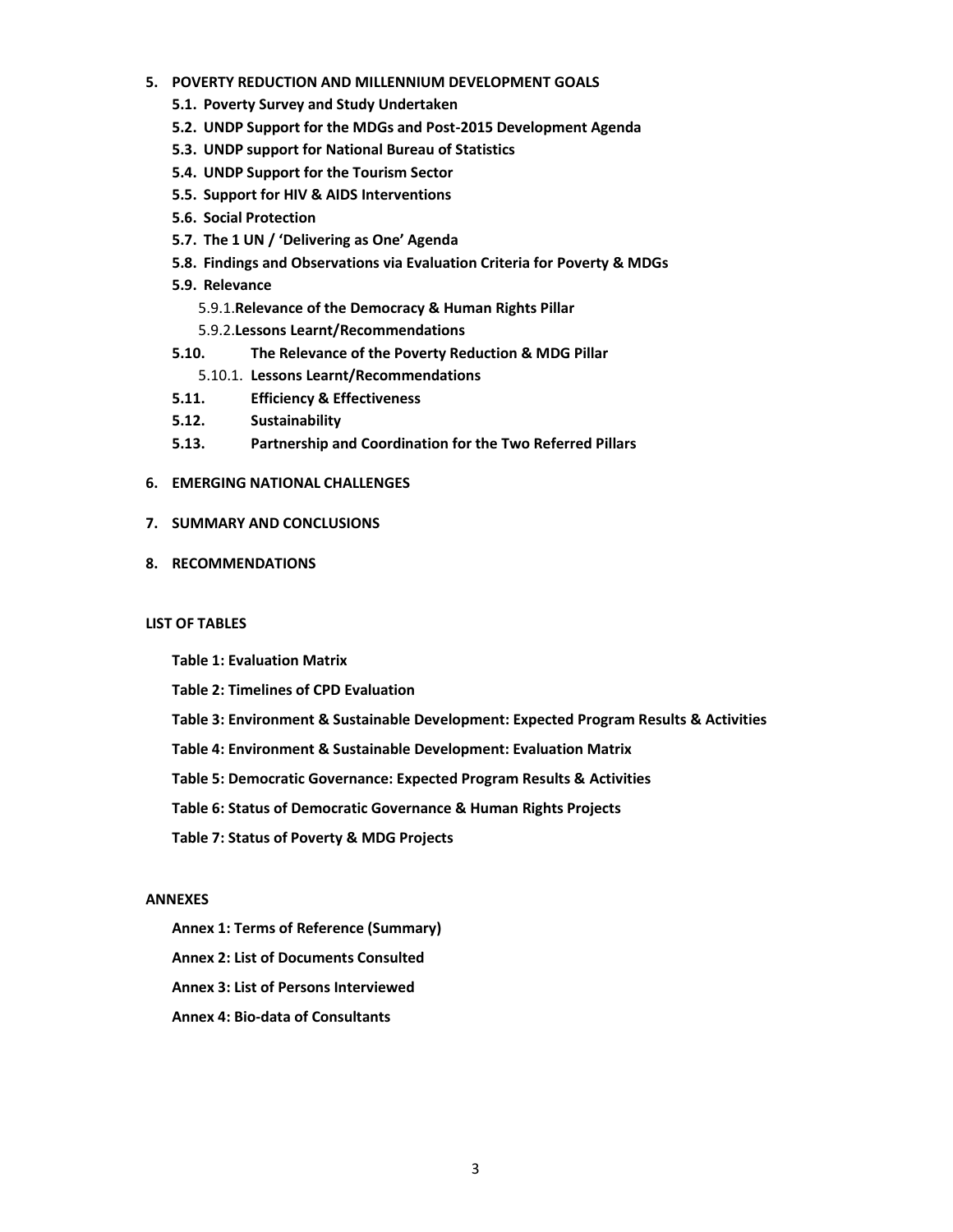# **List of Abbreviations**

| <b>ADR</b>          | Assessment of Development Results                                 |
|---------------------|-------------------------------------------------------------------|
| AG                  | <b>Attorney General</b>                                           |
| ASP                 | <b>Agency for Social Protection</b>                               |
| AWP                 | Annual Work Plan                                                  |
| <b>CAADP</b>        | Comprehensive Africa Agriculture Development Programme            |
| <b>CBD</b>          | Convention on Biological Diversity                                |
| <b>CBS</b>          | <b>Central Bank of Seychelles</b>                                 |
| <b>CEPS</b>         | Citizens Engagement Platform of Seychelles                        |
| CO                  | (UNDP) Country Office                                             |
| <b>CPD</b>          | <b>Country Programme Document</b>                                 |
| <b>CSO</b>          | Civil Society Organization                                        |
| DaO                 | Delivering as One                                                 |
| <b>DPs</b>          | <b>Development Partners</b>                                       |
| EDF                 | European Development Fund                                         |
| EEZ                 | <b>Exclusive Economic Zone</b>                                    |
| EIA                 | <b>Environmental Impact Analysis</b>                              |
| <b>EMPS</b>         | Environment Management Plan of Seychelles                         |
| <b>EIA</b>          | <b>Environmental Impact Analysis</b>                              |
| EU                  | European Union                                                    |
| GDP                 | <b>Gross Domestic Product</b>                                     |
| <b>GEF</b>          | <b>Global Environment Facility</b>                                |
| GoS                 | Government of Seychelles                                          |
| <b>HBS</b>          | Household Budget Survey                                           |
| HDI/R               | Human Development Index/Report                                    |
| <b>HIV&amp;AIDS</b> | Human Immunodeficiency Virus & Acquired Immunodeficiency Syndrome |
| IAS                 | <b>Invasive Alien Species</b>                                     |
| <b>ICCPR</b>        | International Covenant on Civil and Political Rights              |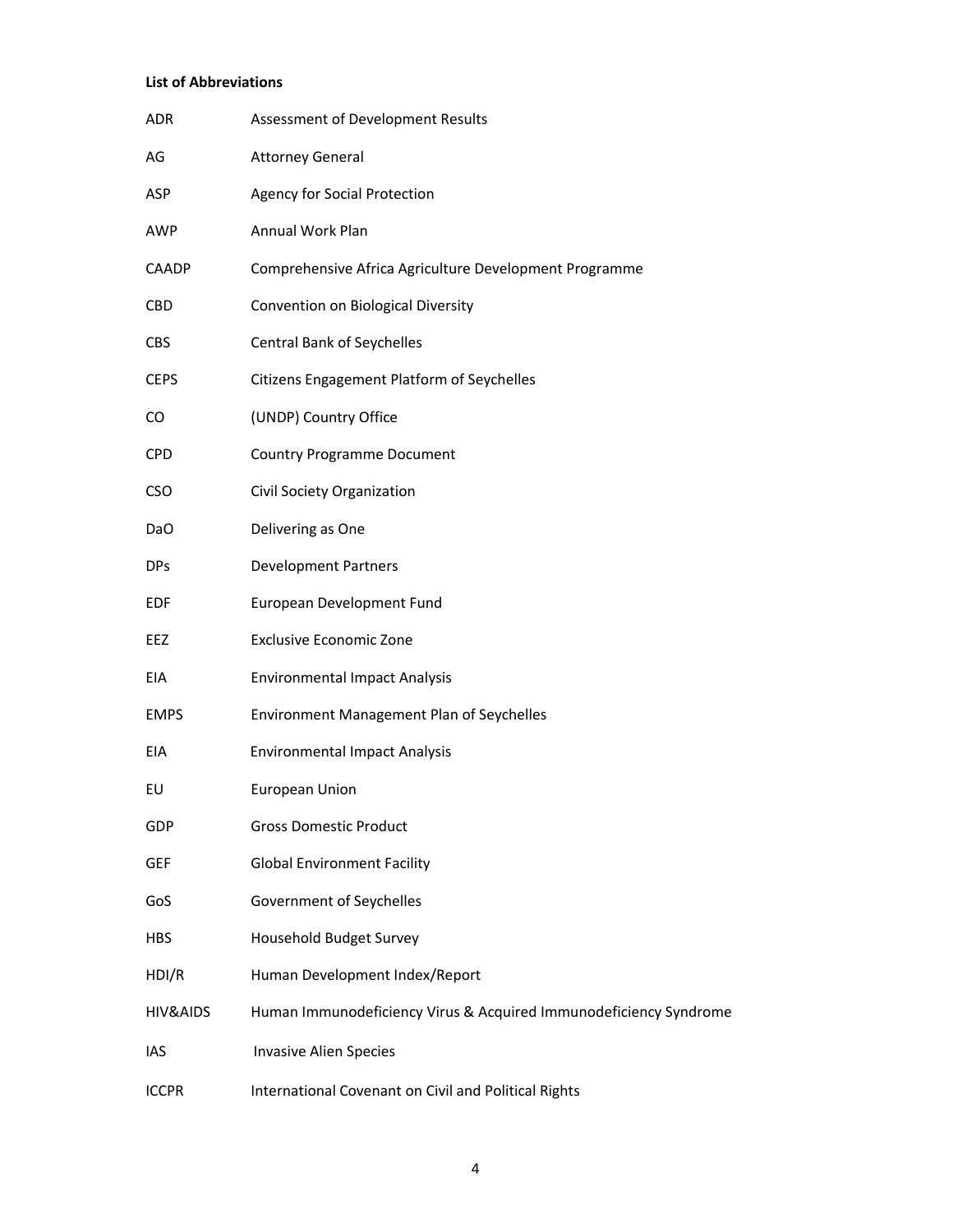| <b>ICESCR</b> | International Covenant on Economic, Social and Cultural Rights    |
|---------------|-------------------------------------------------------------------|
| ICT           | Information and Communication Technology                          |
| IOC           | <b>Indian Ocean Commission</b>                                    |
| IOTC          | Indian Ocean Tuna Commission                                      |
| ΙP            | <b>Implementing Partner</b>                                       |
| <b>KABP</b>   | Knowledge, Attitudes, Behaviour and Practices                     |
| LUNGOS        | Liaison Unit of Non-Governmental Organizations of Seychelles      |
| MDAs          | Ministries, Departments and Authorities                           |
| MDG/R         | Millennium Development Goals/Report                               |
| <b>MEECC</b>  | Ministry of Environment, Energy and Climate Change                |
| <b>MoFAT</b>  | Ministry of Foreign Affairs and Transport                         |
| <b>MoFTBE</b> | Ministry of Finance, Trade and Blue Economy                       |
| MSP/I         | Maritime Spatial Plan/ Initiative                                 |
| МоТС          | Ministry of Tourism and Culture                                   |
| MPA           | <b>Marine Protected Area</b>                                      |
| MPI           | Multi-dimensional Poverty Index                                   |
| MTR           | Mid-Term Review                                                   |
| NAC           | <b>National Aids Council</b>                                      |
| NBS           | <b>National Bureau of Statistics</b>                              |
| <b>NBSAP</b>  | National Biodiversity Strategy and action Plan                    |
| NCC           | Net Contributing Country                                          |
| <b>NCCS</b>   | National Climate Change Strategy                                  |
| NGO           | Non-Governmental Organization                                     |
| <b>NHRC</b>   | National Human Rights Commission                                  |
| <b>NHRAP</b>  | National Human Rights Action Plan                                 |
| <b>NSA</b>    | Non-State Actors                                                  |
| OHCHR         | Office of the (United Nations) High Commissioner for Human Rights |
| PA            | Protected Area                                                    |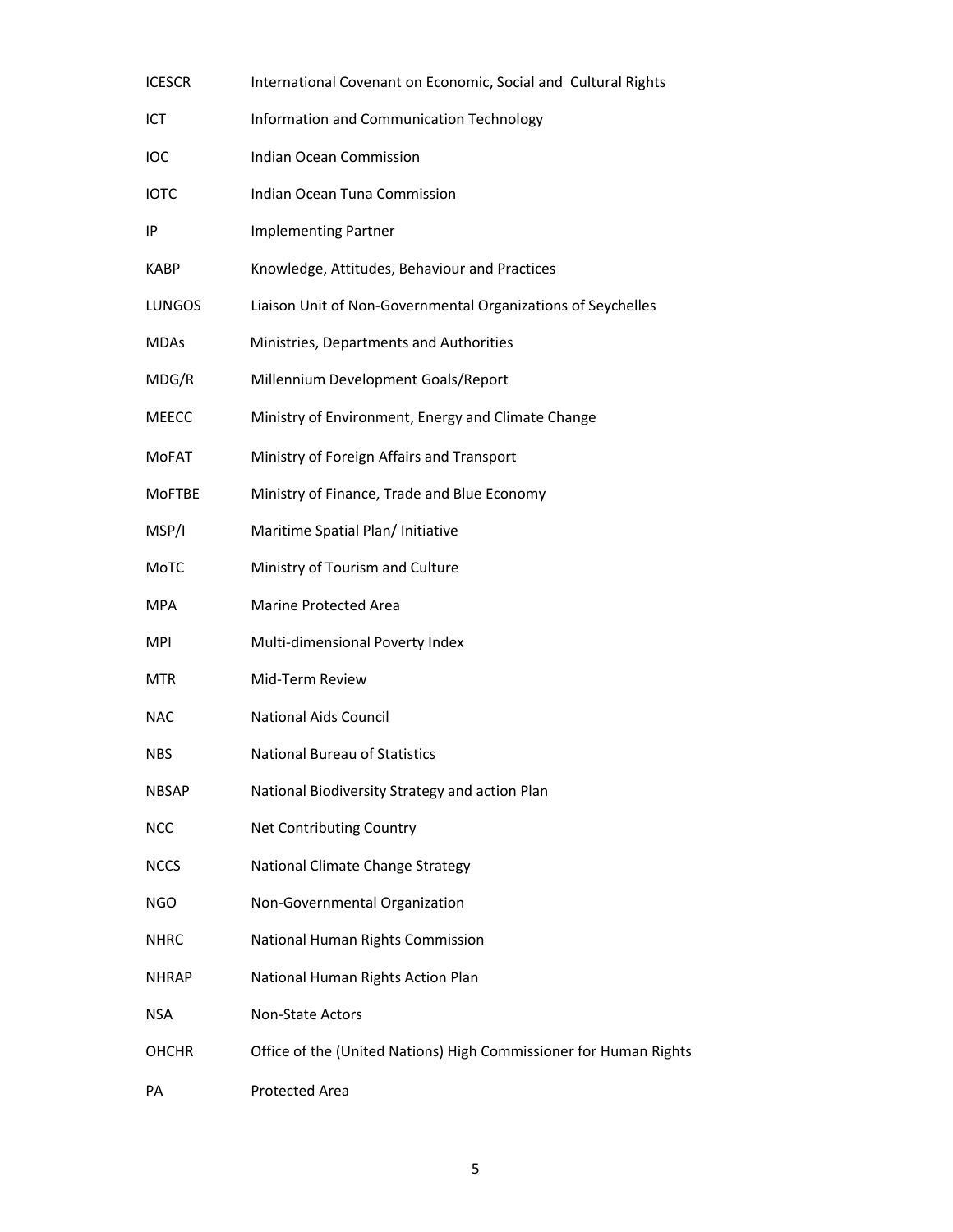| PCU           | <b>Project Coordination Unit</b>                            |
|---------------|-------------------------------------------------------------|
| <b>PPP</b>    | <b>Public-Private Partnerships</b>                          |
| RET           | Renewable Energy Technology                                 |
| RR&RC         | UNDP Resident Representative and UN Resident Representative |
| <b>SDGs</b>   | Sustainable Development Goals                               |
| Seyccat       | Seychelles Conservation and Climate Adaptation Trust        |
| <b>SFA</b>    | Seychelles Fishing Authority                                |
| SGP           | Small Grants Programme (of UNDP/GEF)                        |
| <b>SIDS</b>   | Small Island Developing State                               |
| <b>SIF</b>    | Seychelles Islands Foundation                               |
| SLM-NAP       | Sustainable Land Management-National Action Plan            |
| <b>SNAIP</b>  | Seychelles National Agriculture Investment Plan             |
| SR            | Seychelles Rupees                                           |
| <b>SSDS</b>   | Seychelles Sustainable Development Strategy                 |
| <b>SSTL</b>   | Seychelles Sustainable Tourism Label                        |
| STB           | Seychelles Tourism Board                                    |
| TA            | <b>Technical Assistance</b>                                 |
| ToR           | <b>Terms of Reference</b>                                   |
| <b>UMIC</b>   | <b>Upper Middle Income Country</b>                          |
| <b>UNAIDS</b> | United Nations Programme on HIV/AIDS                        |
| UNDP/CO       | United Nations Development Programme / Country Office       |
| <b>UNFPA</b>  | United Nations Population Fund                              |
| <b>UNFCCC</b> | United Nations Framework Convention for Climate Change      |
| <b>UNODC</b>  | United Nations Office on Drugs and Crime                    |
| WHO           | World Health Organization (of the UN)                       |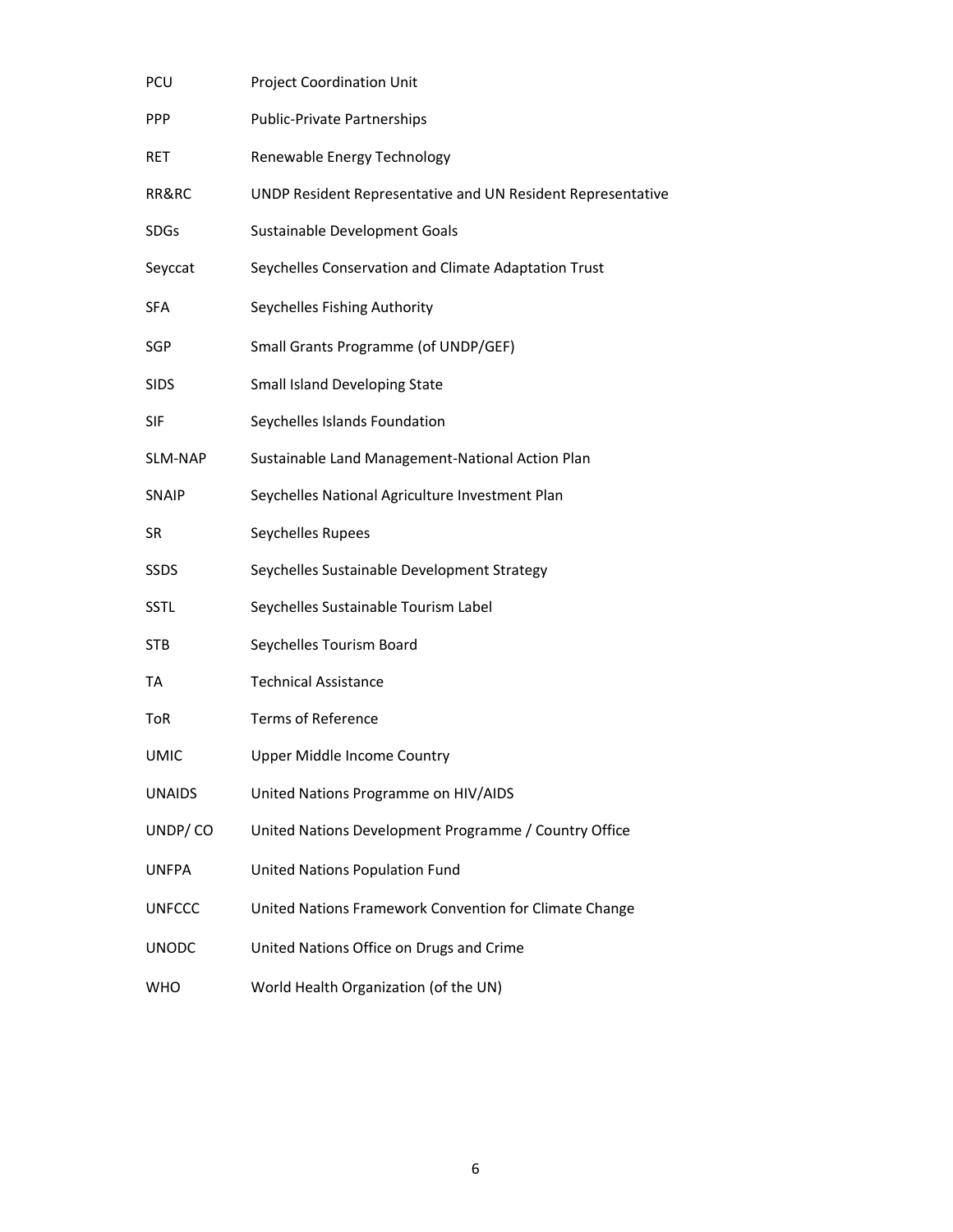#### **EXECUTIVE SUMMARY**

The Seychelles UNDP Country Programme Document (CPD) 2012-2016 which is at different stages of implementation, and which is the subject of this evaluation has three main components: (i) Environment and Sustainable Development; (ii) Democratic Governance, and (iii) Poverty Reduction and the Millennium Development Goals (MDGs).

The CPD was conceived and rolled out amidst political and economic transition from a one party to a multi-party democracy; and from a state-dominated welfare economy to a liberal, private sectorled economy. The CPD programme components were designed to further these strategic objectives and trajectory. The development of the two pillars of the economy, tourism and fisheries, are intertwined with environmental sustainability and climate change. Poverty eradication and sustainable human development, of which the MDGs are a part, is central to addressing emerging social ills (HIV&AIDS, narcotics, alcoholism, prostitution, petty crime, etc) which is key to continued peace and tranquility and a pre-condition to sustainable tourism. The protection and promotion of human rights including adherence to international standards, approval and domestication of relevant international treaties and conventions and human rights compliant law enforcement agencies such as the police and prisons are crucial for good, sustainable democratic governance. The CPD was designed to, and is investing in, these areas.

The Evaluation of the CPD mid-term was commissioned by UNDP and has used the standard evaluation criteria: relevance, effectiveness, efficiency, sustainability, strategic relevance and responsiveness to national development policies, partnerships and coordination and the promotion of UN values. The latter include fostering issues of interest to the UN such as the MDGs and the one UN, 'Delivering as One' ('DaO') approach. Both in the design and in the evaluation of this CPD, special attention was paid to the mainstreaming of the UN programming principles: human rights, gender equality, environmental sustainability, results-based management and capacity development.

The Evaluation tailored these criteria to Seychelles' specific very high human development status and its vulnerabilities. As a "Net Contributing Country" the island nation is getting neither core nor concessional funding from either the UNDP (i.e. TRAC) nor other development partners. However, the Government of Seychelles (GoS) values the UN presence, both resident (UNDP, WHO, UNODC) and non-resident agencies' contribution in upstream policy work and downstream programmatic interventions especially via technical support; or through regional programmes, which have greater openings for Seychelles-type polities.

The bulk of the CPD with about 90% of the resources is therefore GEF- financed and revolves around projects in environment and climate change. The projects are designed as such with little evidence of the applicability of the programme approach. Despite the heavy environmental interventions, the country's MDGs Status Report 2013 noted that MDG7 on "Ensuring Environmental Sustainability" was only "partially achieved." This was attributed to continued "flooding, land erosion, invasive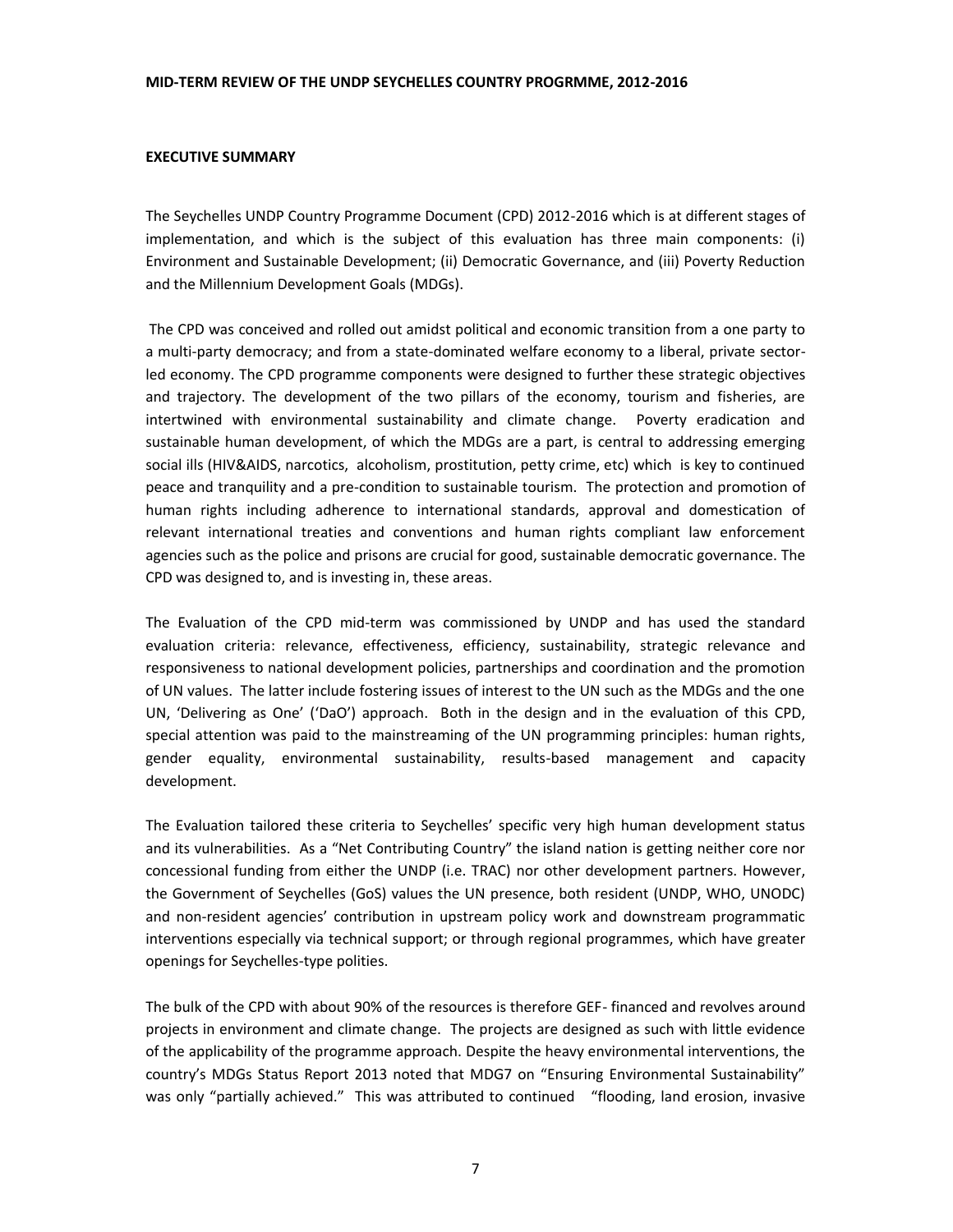species and severe water shortages". This reflects both the challenges and the high environmental benchmarks in the "paradise islands" especially given the challenges of the Exclusive Economic Zone (EEZ) and the blue economy. This rationalizes UNDP's continued engagement in this area, but also on non-environmental interventions including projects that to raise the incomes of the people and their welfare including social protection. It is worth noting that save for MDG6 on HIV&AIDS Seychelles has virtually achieved all the MDGs and is set to take on the Sustainable Development Goals(SDGs), for which deliberations on Seychelles' take have been done.

In addition to environment the CPD includes the democratic governance and poverty/MDGs sub programmes. The strengthening of the National Human Rights Commission (NHRC), a key plug of the governance programme has had mixed results. While its National Human Rights Action Plan (NHRAP) has been prepared, its execution is stalled because the Government has not yet approved it. The Evaluation noted some laxity in the NHRC to lobby and ensure the endorsement of the Action Plan but above all to measure up to expectations. While efforts are being made to increase its capacities via a Commonwealth Consultant, in the course of this Evaluation, the Government decided to separate the Offices of the Ombudsman and NHRC, which should give both entities greater avenues to live up to their mandates. This, the Evaluation recommended, should be complimented by increased human and financial capacity to jerk up the activities of both entities. The police and prisons interventions are by and large being implemented. The prisons sub component helped Seychelles to come to grips with the challenge of bringing to trial and imprisonment the marine pirates that threatened Seychelles lifeline through disruption of tourism and shipping. However, although the TOR underlined gender mainstreaming in prisons and some work was done in this regard, the Evaluation felt that more could be done to mainstream gender and other cross-cutting issues across the board.

The Evaluation noted UNDP support for the National Bureau of Statistics (NBS), whose capacity for Household budget survey, Living conditions survey and data analysis and reporting had been strengthened. This had allowed the NBS to develop poverty lines and to digest data and information to strengthen planning and policy work. In particular the NBS work and poverty studies has helped the Agency for Social Protection to design more targeted social protection schemes. Periodic MDGs Country reports have addressed various policy issues including a detailed analysis of the SDGs and their relevance to Seychelles. The Evaluation recommended introduction of National Human Development Report (NHDRs) to steer policy debates on emerging development concerns and to rate the country's progress through the more holistic human development indices.

The CPD's environment portfolio, the bulk of the programme was essentially GEF- funded; and is managed by the Programme Coordination Unit(PCU), a government outfit stationed at, and working closely with, the UNDP Office. The Evaluation concluded that the PCU was an efficient programme management and implementation mechanism, cutting on red tape and duplication of effort, empowering project staff, and building synergies than would have been the case in a UNDP-driven implementation modality as is the case in other UNDP programme countries. UNDP's close working relations with government establishments has notwithstanding the linkage with the main Office in Mauritius ensured that there are no undue financial disbursement delays. Nevertheless its threshold of local and foreign currency that PCU can approve could be increased.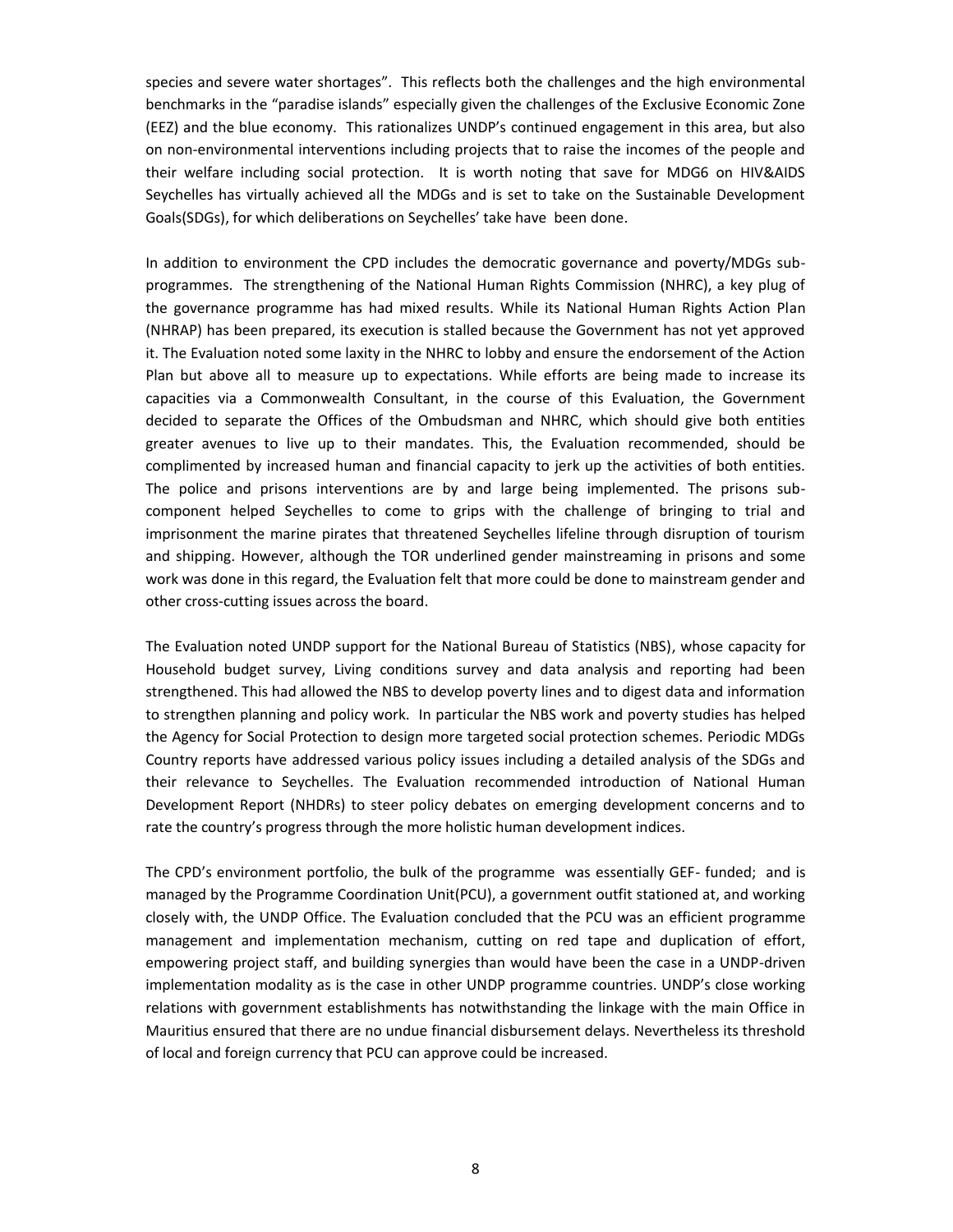The roll out of the 'DaO' governance modality is low key, partly because with the exception of UNDP, WHO and UNODC more than a dozen UN agencies are non-resident, albeit within easy reach of the isles. The Ministry of Foreign Affairs (with UNRC back-stopping) is determined to bring the UN agencies together via their mobilization to support the new Medium-Term Development Strategy. Given limited 'aid coordination' in Seychelles, UNDP could play a useful role therein especially on areas that it has a mandate and strong track record. This may necessitate beefing up the capacity of the local UNDP office, possibly with a more suitable office and staff compliment.

### **1. Introduction**

### **1.1. Rationale**

Approved by the UNDP Executive Board in September 2011, the Seychelles UNDP Country Programme Document (CPD) has three programme components:

- **i. Environment and Sustainable Development;**
- **ii. Democratic Governance; and,**
- iii. **Poverty Reduction and the Millennium Development Goals (MDGs)**;

These programmes are at different stages of implementation. Since their inception annual assessments have been undertaken, in line with UNDP corporate requirements. This programme is now being evaluated mid-term using the standard evaluation criteria.

# **1.2. Purpose and Scope**

1.2.1. *Purpose and Use of the Evaluation:* According to the Terms of Reference (see, Annex 1) the purpose of the Mid-term Review (MTR) is to: (i) *analyse and assess the UNDP Country programme, its execution and contribution to development results in Seychelles;* and (ii) *the strategic positioning of UNDP's presence, involvement and contribution to programmed development efforts*.

The evaluation report therefore records how the programme implementation has fared since 2012. It documents key results, achievements, lessons learned and actionable recommendations for strengthening UNDP programming and operational modalities , in light of, and to ensure synergies with, the country development context. It also shows what worked and what has not, and why. The MTR also provides inputs into the next CPD.

- 1.2.2. *Target Audience:* The primary audiences are the (i) Government of Seychelles (GoS), (ii) the UNDP, (iii) civil society, and (iv) other development partners. The findings will also be available to other interested partners and contribute to knowledge-sharing especially amongst Small Island Developing States (SIDS).
- 1.2.3. *Scope of the Evaluation:* The Evaluation was conducted for a period of 20 working days in country set within a 2.5 month period. It is a systematic and objective assessment, looking back at the planning and implementation to-date, including the design, delivery and results attained. Special attention was paid to the mainstreaming of the UN programming principles: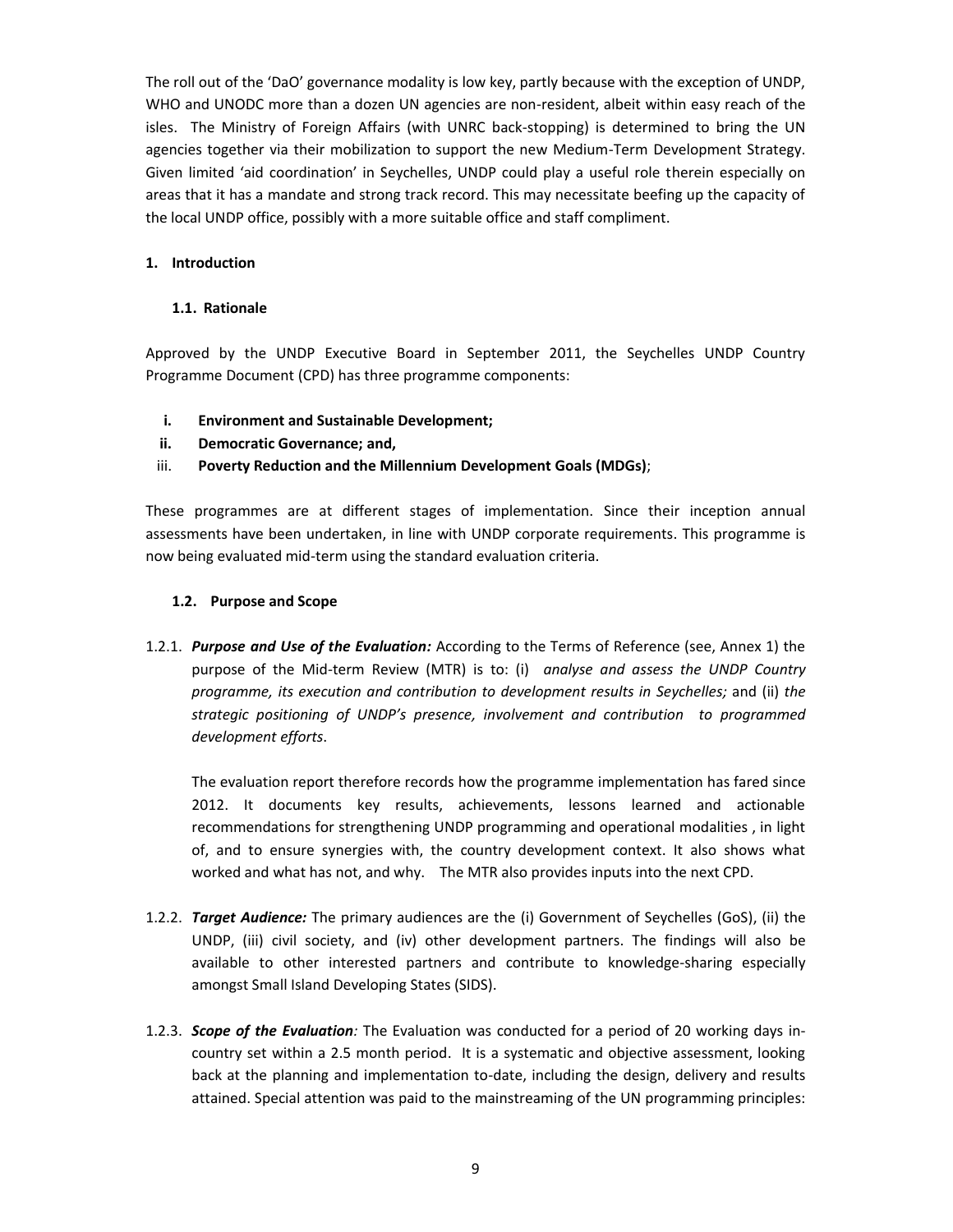human rights, gender equality, environmental sustainability, results-based management (RBM) and capacity development.

# **1.3. Methodological Approach**

The Evaluation team reviewed documentation; it developed interview questions and administered them on key informants. The evaluation used the standard evaluation criteria namely: relevance, effectiveness, efficiency, sustainability and level of coordination and strength of existing partnerships amongst stakeholders and short-term impact. The Evaluation tailored these criteria to Seychelles' specific high human development status and its vulnerabilities. Furthermore, it considered the relevance, if any, of the "Delivering as One" agenda; leveraging partnerships with development partners/civil society and mainstreaming regional cooperation in the "blue economy" spearheaded by Seychelles

Through the screening of quantitative and qualitative data and information a number of core findings emerged.

# **1.4. Questions Guiding the Interviews**

Based on refinement of what was provided by the TOR, the Evaluation Team came up with questions for each of the (sub) evaluation criteria, including the strategic relevance and positioning of the UNDP; responsiveness to identified national challenges and its capability to deliver the programme, foster partnerships and coordination and promote UN values. Table 1 shows both the evaluation criteria and the principal questions.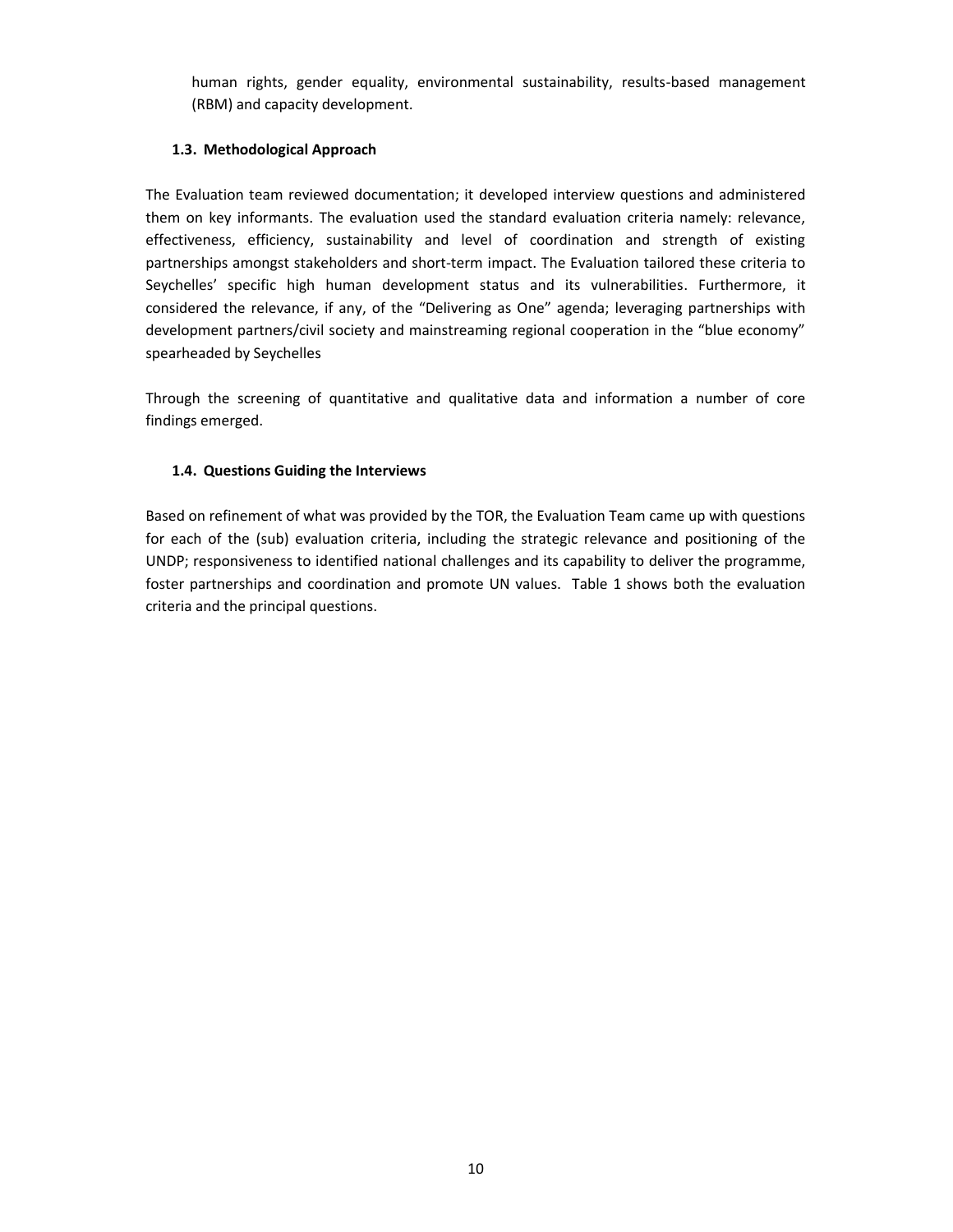# **Table 1: EVALUATION MATRIX**

# **Environment and Sustainable Development, Democratic Governance, Poverty Reduction and MDGs**

| <b>Evaluation Criteria</b> | <b>Evaluation Sub-criteria</b>                                                                                                                           | <b>Evaluation Questions</b>                                                                                                                                                                                                                          | <b>Source of Data</b>                                                                  |
|----------------------------|----------------------------------------------------------------------------------------------------------------------------------------------------------|------------------------------------------------------------------------------------------------------------------------------------------------------------------------------------------------------------------------------------------------------|----------------------------------------------------------------------------------------|
| Relevance                  | -Alignment to GoS/UNDP strategic plans<br>- Contribution to development results<br>- Adherence to UN programming<br>principles                           | -Are the objectives of CPD still valid and consistent with national<br>policies?<br>-To what extent is the CPD delivery mechanism appropriate to the<br>Seychelles context?<br>-To what extent have UN(DP) reforms influenced the CPD areas of focus | GoS, CSOs & DPs<br>-UN(DP) reports &<br>officials<br>-Prodocs and<br>stakeholders      |
| <b>Effectiveness</b>       | -Progress towards achievement of targets<br>-Extent of CPD inclusivity &citizens'<br>empowerment                                                         | -To what extent has the CPD delivered against its planned results;<br>-Which CPD areas have the greatest/least achievements ? Why?<br>--How useful has the knowledge and skills transfer proven to be so<br>far?                                     | - Govt Ministries and IPs<br>$-SIF$<br><b>CEPS</b><br>- Audit Reports<br>-M& E Reports |
| Efficiency                 | -Cost effective resource use& value for<br>money<br>-Minimization of transaction costs<br>-Accountability & transparency in<br>resource allocation & use | -Has programme execution been cost - effective?<br>- Was financial and human resource deployed promptly & used<br>prudently?<br>- Are the roles and responsibilities of programme managers clear?<br>-Are the M&E systems robust?                    | MTRs &<br>Terminal<br>Evaluations<br><b>ADRs</b><br>M&E reports                        |
| Sustainability             | -Creation of local capacities and financial                                                                                                              | - Was expertise & financial independence mechanisms established?                                                                                                                                                                                     | Exist strategy                                                                         |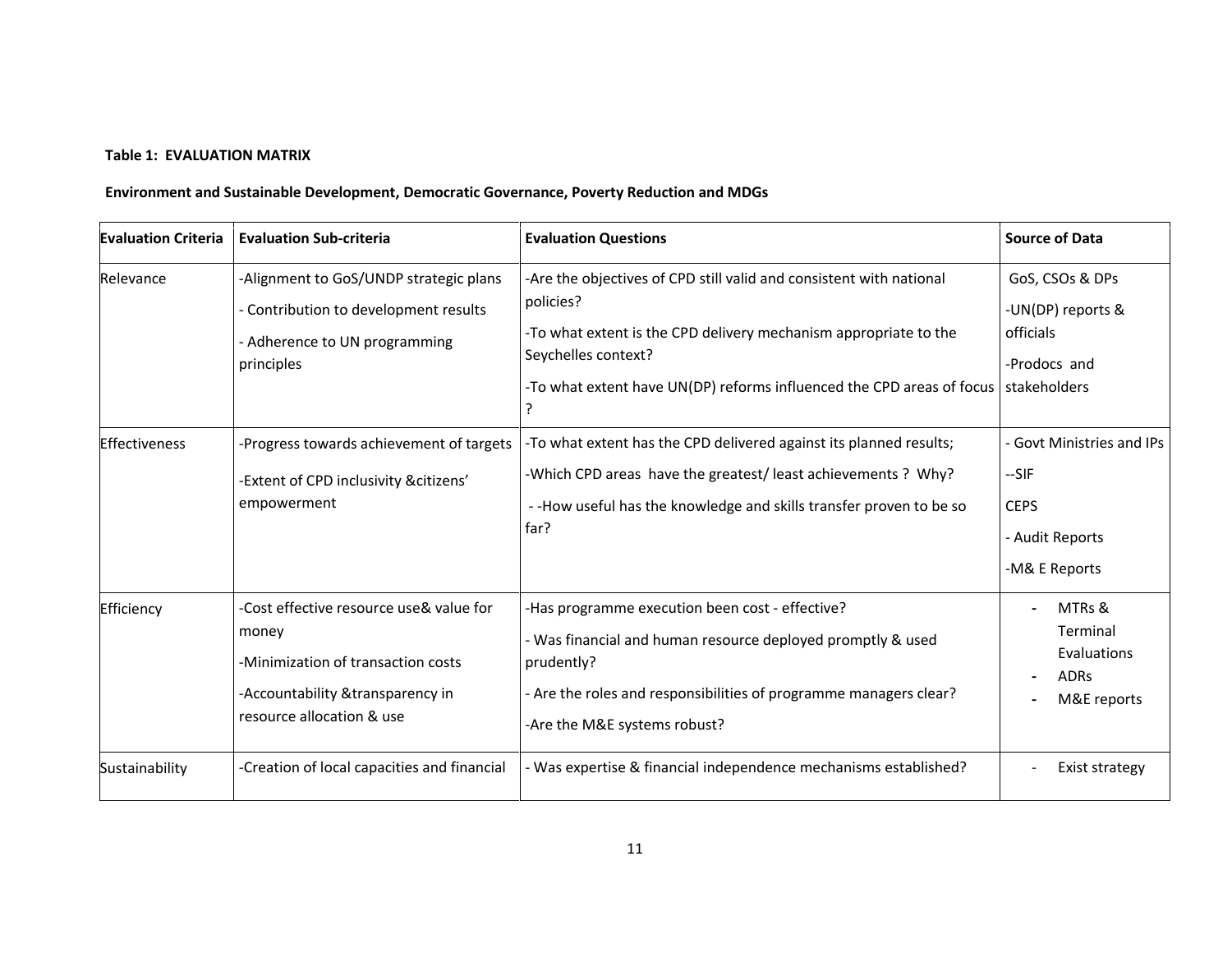|                                           | independence<br>- Addressing risks to sustainability                                                                                                                                    | -Will the outputs be owned and sustained by national capacities? If not<br>why?                                                                                                                                                                                                                                    | docs                                                          |
|-------------------------------------------|-----------------------------------------------------------------------------------------------------------------------------------------------------------------------------------------|--------------------------------------------------------------------------------------------------------------------------------------------------------------------------------------------------------------------------------------------------------------------------------------------------------------------|---------------------------------------------------------------|
|                                           | - Testing & up-scaling of pilots<br>-Transition from individual to<br>institutional capacity                                                                                            | - Are there well planned exit strategies;<br>-What partnerships can promote long-term sustainability?<br>- Are there robust resource mobilisation strategies?                                                                                                                                                      |                                                               |
| Strategic relevance<br>and responsiveness | -Strategic pitch: are outcomes set for<br>higher impact?<br>-Programme focus versus inclusiveness<br>- short- versus- long-term impact<br>-Taking account of new development<br>context | -Has UNDP leveraged national development strategies with its<br>programmes?<br>-Is there a balance between upstream and downstream interventions;<br>-What are critical gaps & missed opportunities in UNDP programming?<br>-Has UNDP anticipated and responded to changes in the national<br>development context? | -UNDP Strategic Plan<br>-Annual UNDP CO<br>Reports            |
| Partnership and<br>coordination           | -Leveraging<br>partnerships/complementarities with<br>partner programmes<br>-Mainstreaming South-South<br>&triangulational cooperation                                                  | -To what extent has UNDP leveraged partnerships with the GoS and<br>DPs to achieve better results?<br>-Are there actual or potential overlaps with partner programmes?<br>-Have the CPD coordinating structures maximized benefits?                                                                                | UNRC annual<br>reports<br><b>ADRs</b>                         |
| Promotion of UN<br>values                 | -Support for UN programming principles (<br>"DaO", joint programming, etc)<br>-Support for MDGs & SDGs                                                                                  | - Has the CPD addressed gender equity & the needs of vulnerable<br>groups?<br>-To what extent has UNDP worked on the achievement of the MDGs;                                                                                                                                                                      | -MDGs Country Report<br>- UNRC Annual Reports<br>- global HDR |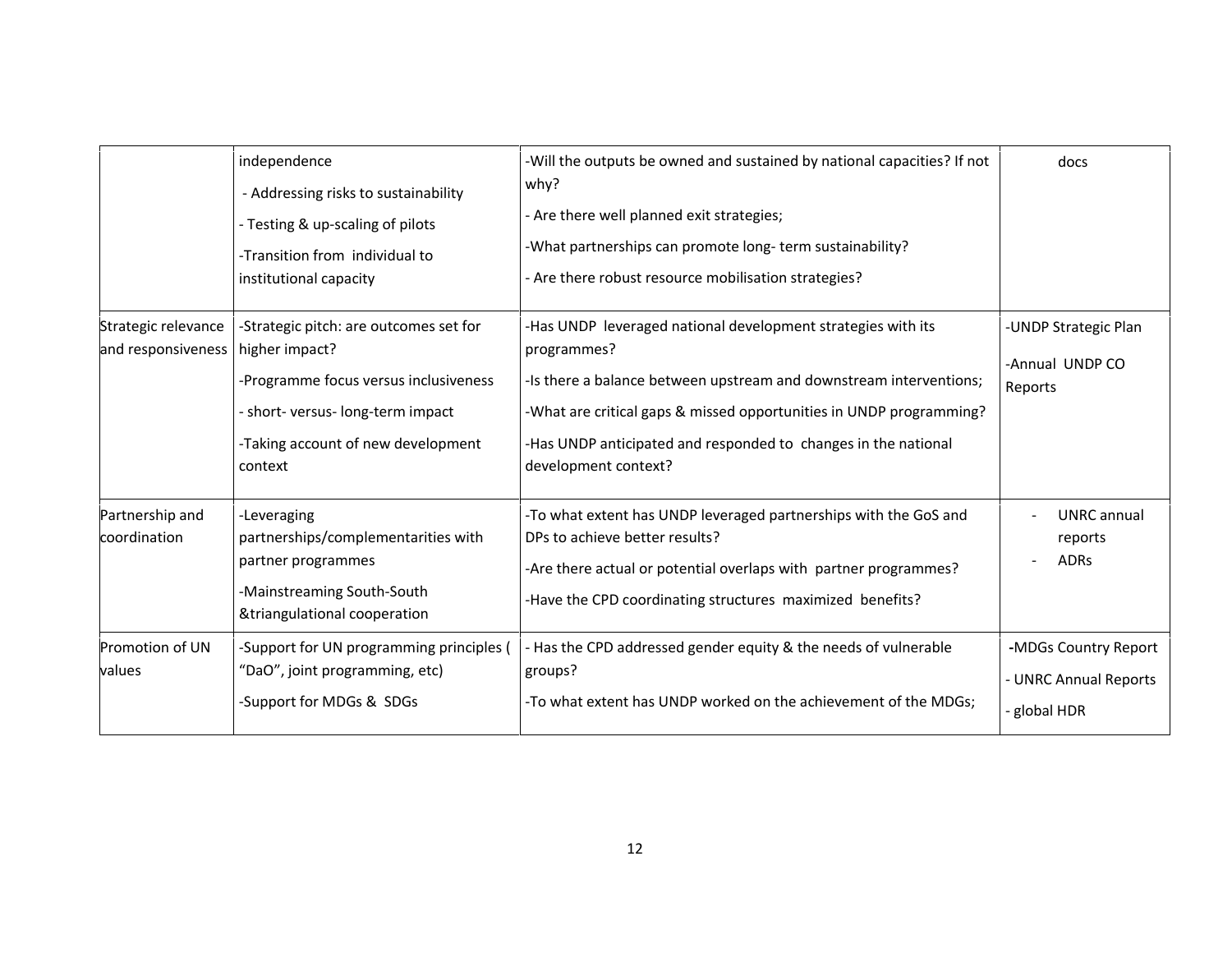### **1.5. Work Plan, Timelines and Outputs**

The comprehensive assessment of the programme was conducted via desk review of reports and interviews of key informants. Data collection included a conversation with the UN Resident Coordinator and UNDP Resident Representative (RC/RR) for Mauritius and Seychelles base in Port Louis through Skype and the UNDP Programme Manager in Seychelles. UNDP and the PCU were critical primary sources of information and facilitators for the rapid mapping of stakeholders and beneficiaries for interview. Information collected was cross-checked, tested and findings and recommendations presented.

A chance meeting with the President, H.E. James A Michel, discreet interactions with the Ministers of Tourism and Culture (MoTC) and of Environment, Energy and Climate Change (MEECC) highlighted their appreciation of UNDP's contribution to Seychelles' development.

Table 2 shows timelines of the evaluation including key activities. A list of key reference documents are listed in Annex 2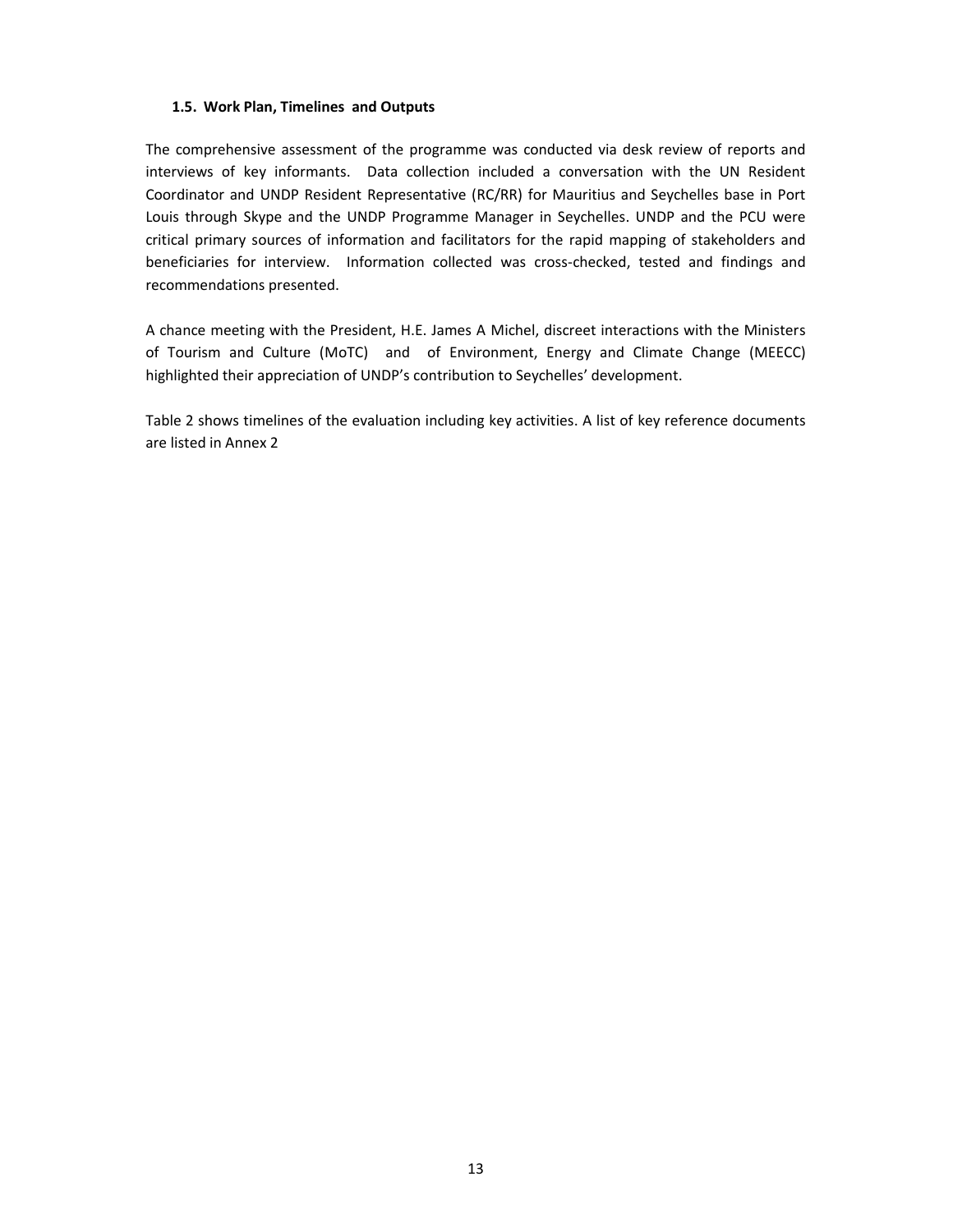# **Table 2: TIMELINES OF CPD EVALUATION**

|                                                   | Week1<br>Week2             |                        | Week3 |                                                                                                                   |  |                                                                                                        |                                                           |  |
|---------------------------------------------------|----------------------------|------------------------|-------|-------------------------------------------------------------------------------------------------------------------|--|--------------------------------------------------------------------------------------------------------|-----------------------------------------------------------|--|
| <b>Activities</b>                                 |                            |                        |       | $ 1^{\rm st}$ Half $ 2^{\rm nd}$ Half $ 1^{\rm st}$ Half $ 2^{\rm nd}$ Half $ 1^{\rm st}$ Half $ 2^{\rm nd}$ Half |  | Outputs                                                                                                | Comments                                                  |  |
| Phase I                                           |                            | <b>Inception Phase</b> |       |                                                                                                                   |  |                                                                                                        |                                                           |  |
| <b>Desk Review</b>                                |                            |                        |       |                                                                                                                   |  | Docs reviewed for Inception Report (IR)                                                                | Work started on Day 1; good<br>preparations               |  |
| Design MTR methodology                            |                            |                        |       |                                                                                                                   |  | IR detailed methods and tools & key<br>informants                                                      | IR submitted to UNDP CO                                   |  |
| Fine-tune & finalize data<br>collection tools     |                            |                        |       |                                                                                                                   |  | Final data collection tool & interview<br>questions                                                    | Tailored interviews of key<br>informants                  |  |
| Phase II                                          |                            | Data Collection        |       |                                                                                                                   |  |                                                                                                        |                                                           |  |
| Interviews: MDAs; DPs; UN,<br><b>NSAs</b>         |                            |                        |       |                                                                                                                   |  | Analysis of data collected (from individuals<br>& groups)                                              | Interviews concentrated in Mahe<br>island; no site visits |  |
| Phase III                                         |                            |                        |       |                                                                                                                   |  |                                                                                                        |                                                           |  |
| Analysis& preparation of<br>preliminary results   |                            |                        |       |                                                                                                                   |  | Continuous compilation of data                                                                         | Distilling findings, best practices &<br>lessons learned  |  |
| Prepared Power Point &<br><b>Meeting</b>          |                            |                        |       |                                                                                                                   |  | Power Point Presentation (PPP) at<br>stakeholder Meeting 25 June 2015                                  | PPP & Discussions & feedback                              |  |
| Preparation of Draft Report &<br>its Presentation |                            |                        |       |                                                                                                                   |  | Workshop on the Draft Report, 2 July 2015<br>PPP, Report distribution & feedback                       |                                                           |  |
| Phase IV                                          | Final analysis & Reporting |                        |       |                                                                                                                   |  |                                                                                                        |                                                           |  |
| <b>Finalization of FINAL REPORT</b>               |                            |                        |       |                                                                                                                   |  | FINAL DRAFT REPORT (incl. findings, lessons Based on feedback received from<br>learnt & best practices | w/shop & further analysis                                 |  |
| Submission of Report to UNDP                      |                            |                        |       |                                                                                                                   |  | Final Report Submitted to UNDP                                                                         | Correct as per UNDP response &<br>feedback                |  |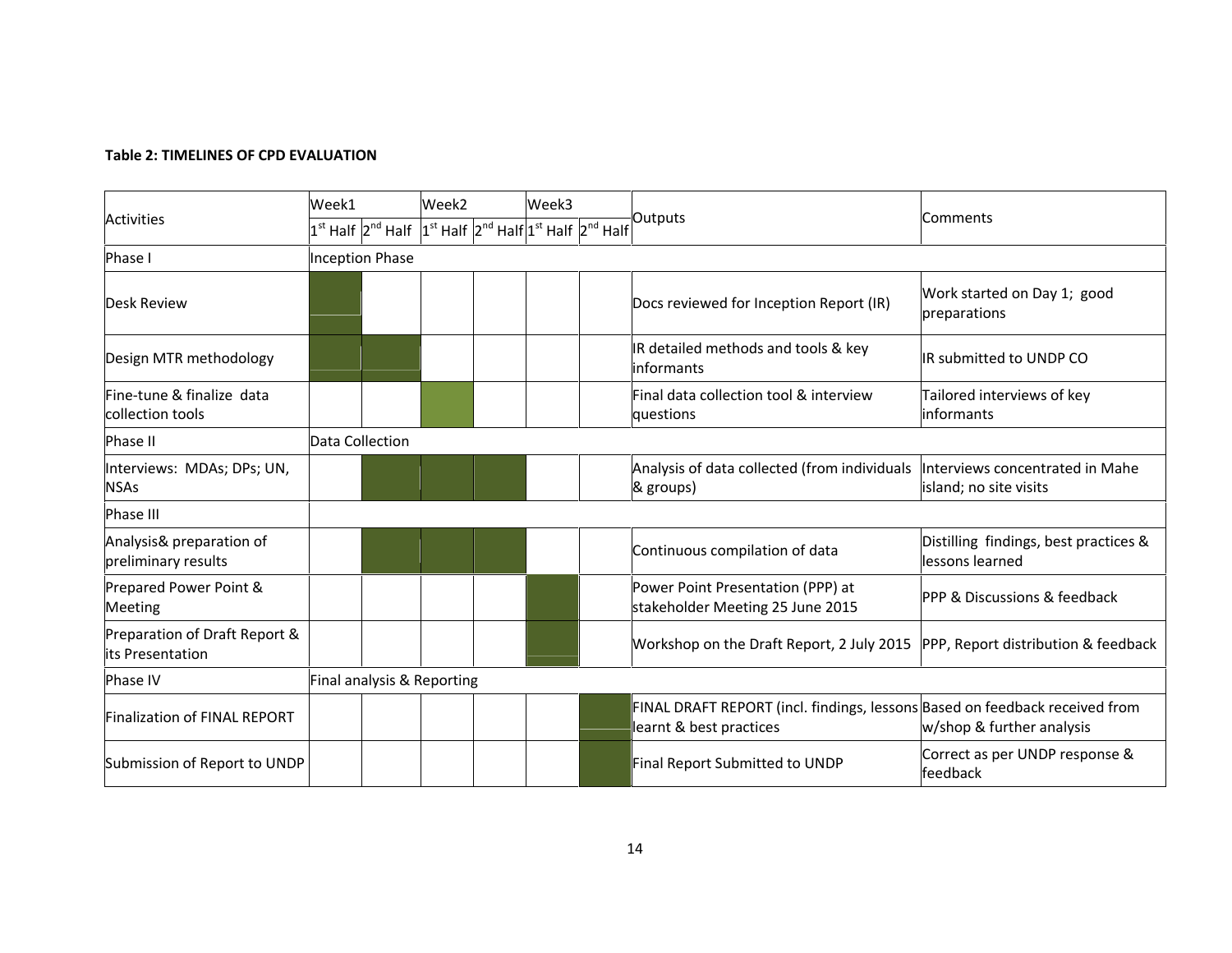### **1.6. Deliverables**

- 1.6.1. **Inception Report:** An Inception report was prepared and presented to UNDP CO, which offered comments and guidance for consideration in the drafting of the first iteration of the MTR as well as its presentation to the MTR Reference Group.
- 1.6.2. **First Draft Mid-Term Report:** A power point presentation of the report was presented to the MTR Reference Group at a half-day meeting on 24 June 2015. The attendees were mainly PCU managers, and the UNDP staff. Discussions provided inputs to ensure objectivity, accuracy and technical soundness of the report.
- 1.6.3. **Second Draft Report to an enlarged Validation Workshop:** The second draft MTR report taking into consideration the deliberations of the MTR Reference Group was presented to an enlarged one-day validation workshop of key stakeholders on 2 July 2015.
- 1.6.4. **Final Draft Report:** Taking into account the views, comments and feedback from the enlarged stakeholder seminar the final Report was drafted and submitted to the UNDP CO. It evaluated the programmatic content and the governance of the programme. It also provided critical information on the processes as well as insights on the next CPD.

### 1.6.5. **Limitations of the Methodology**

Several factors provided a conducive environment for the evaluation: a focused small programme portfolio concentrated on environmental sustainability , a small geographical area, easy accessibility to top notch key informants and excellent facilitation by the UNDP. However, the absence of clear baselines, Annual Work Plans (AWPs) and given time constraints, inability to undertake field visits were some of the drawbacks. The Cabinet shake-up and portfolio reorganization (February 2015) was a challenge vis-à-vis institutional memory and tracing continuity.

# **2. National Development Context**

# **2.1. Political Governance**

Seychelles has travelled through three Republics in 39 years, entailing three national constitutions, flags and anthems. Independence from Britain was achieved in 1976, but the new coalition government was overthrown in 1977 ushering in a one-party state system. The end of the Cold War witnessed the re-introduction of plural political dispensation in 1992 and promulgation of a more liberal new constitution following a referendum, with strong "checks and balances". There are periodic elections and Presidential term limits (maximum 15 years). There is strong emphasis on the constitutional order, the rule of law, transparency and accountability and of late, human rights. Although Seychelles is a Small Island Developing State (SIDS) all governance institutions of a modern state such as the National Human Rights Commission (NHRC) exist.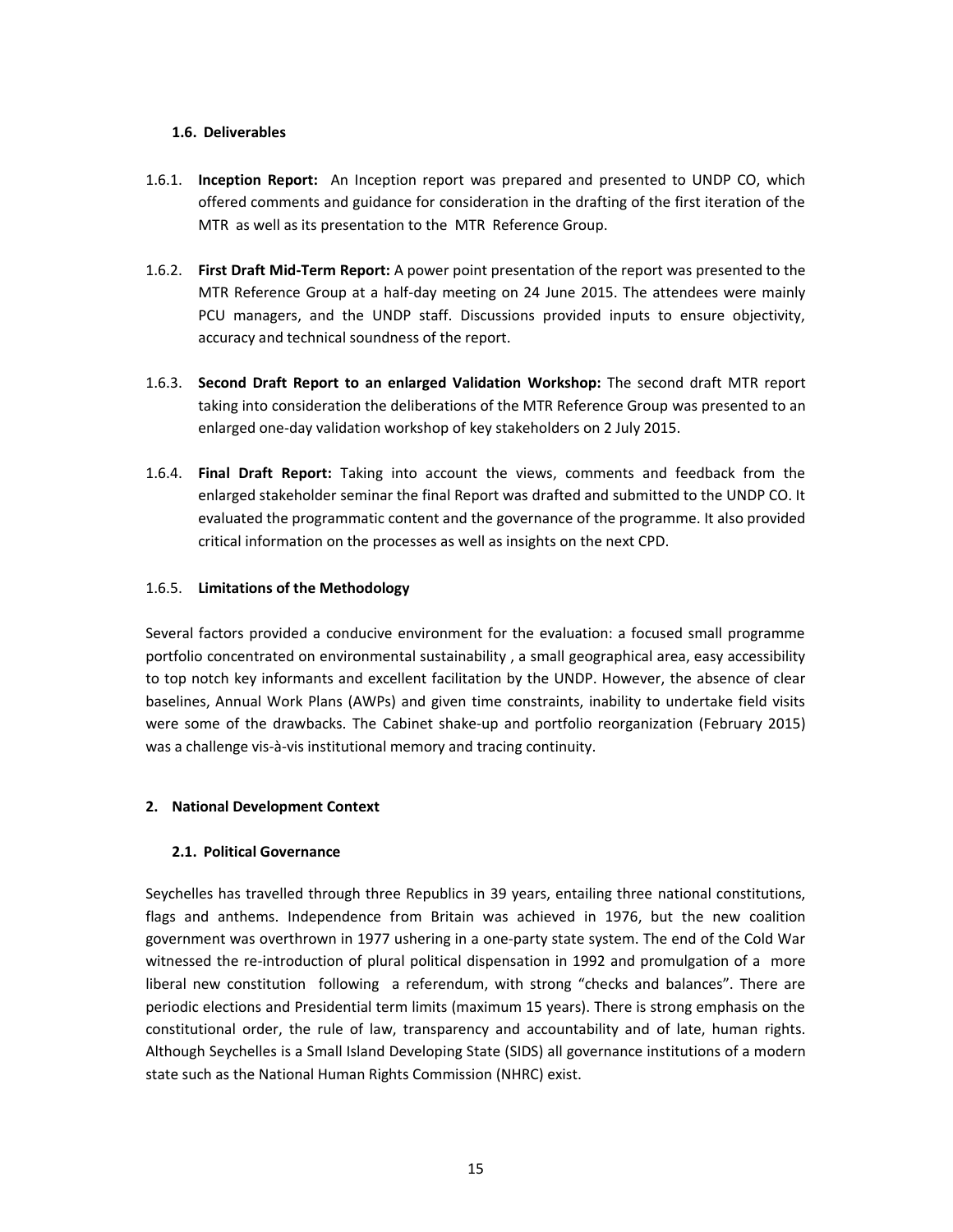The government has strived to strengthen decentralized governance and popular participation in decision-making especially through the civil society, now congregated under the Citizens Engagement Platform for Seychelles (CEPS). Capacitating key governance institutions, empowering the youth and addressing social ills, reducing vulnerabilities and building societal resilience to climate change are major challenges.

Seychelles has the highest number of women holding top positions in Government including a Chief Justice. The country received an award for gender parity after ranking first among 52 African countries in the 2014 Mo Ibrahim Index of African Governance. Despite strides made in gender equality and the empowerment of women and the girl child, there are significant bottlenecks with strong gender-based impacts: domestic and gender-based violence and increased single women headed households. There is also a feeling that social and economic empowerment of women should take precedence over sharing of public sector posts.

Challenges include getting men involved in activities that advance gender equity; and the entrenchment and consolidation of democratic governance principles and practices suitable to the Seychelles context.

### **2.2. Macro-Economic Reforms**

The main feature of the one party state was a strong state-driven, welfare economy. Given the very low development indicators, Seychelles exploited its eligibility for concessional assistance, allowing greater access to free social services. Fisheries and tourism, the twin pillars of the economy had a competitive and comparative advantage. Thus development indicators including GDP per capita rose rapidly. To sustain these gains and further develop, expensive commercial loans were mobilized, leading to unsustainable debt and shortages of foreign exchange and basic commodities, signifying a deep economic crisis.

Worse still, in the past seven years or so, piracy in the Western Indian Ocean, the global financial crisis and turbulence in the euro zone monetary area adversely impacted on the main drivers of the economy: fisheries, tourism and services. However, an IMF-supported macro-economic reform programme entailing economic liberalization, a floating exchange rate regime, removal of economic controls, 'right sizing' the public service and facilitation of the private sector turned the economy around. Going forward, tourism is anticipated to flourish due to increased air access including the good work being done by Air Seychelles now penetrating regional and global markets; and diversification into new markets; but the greatest window of opportunity is the upcoming sustainable development of the blue economy.

Seychelles' outstanding performance is illustrated by its high per capita income of over USD 9,000 and Human Development Index (HDI) of 0.756 (ranking 71 out of 186 countries) placing it among the high human development bracket (HDR 2014). Furthermore, in July 2015 the rating agency, Fitch upgraded the country's sovereign rating from 'B+' to B++; and the World Bank upgraded Seychelles from Upper Middle Income to High income country status, the first African country to do so. However while the graduation instils investor confidence, it weakens eligibility to, and results into diminished inflows of, concessional development assistance. This will mean even less eligibility of Seychelles to both core and non-core funding by UNDP and sister UN agencies.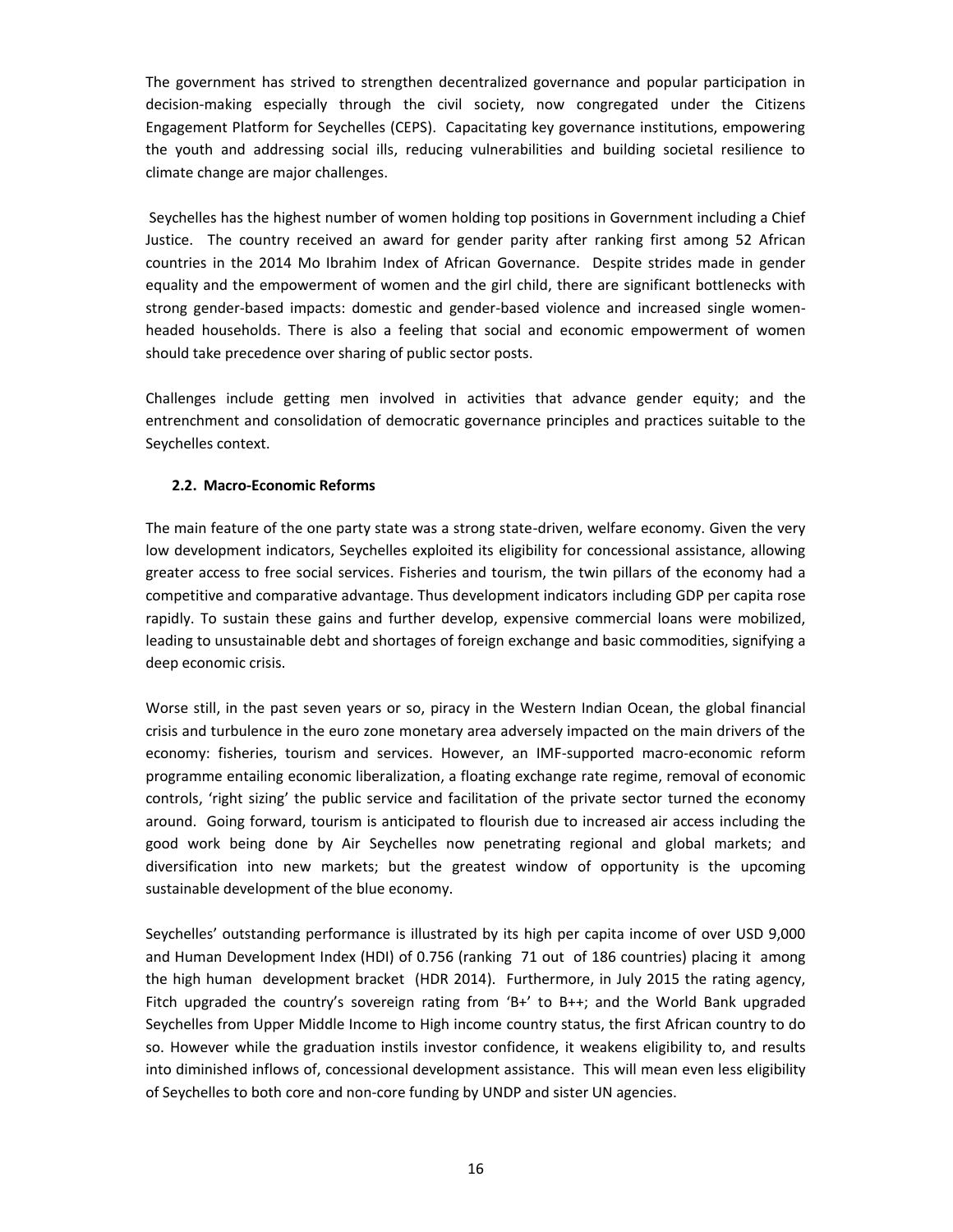Conscious of the country's narrow economic opportunities (tourism, fisheries, services) and vulnerabilities (narrow resource base; high import dependency, climate change; piracy) sustainable development practices is not an option but rather a *sine qua non* for survival. Thus far, the country's track record on environmental conservation is impressive. It has protected over 50% of its limited land area and boasts two UNESCO World Heritage sites.

From the threat to low-lying islands in the face of the adverse effects of climate change, such as sealevel rise, Seychelles as a SIDS continues to prioritize and engage in the promotion of more ecofriendly, sustainable development practices. On the socio-economic side the CPD is complementing Government efforts on critical issues such as having a credible poverty status and a more efficient and better targeted social welfare system.

The UNDP CDP 2012-2016 is being implemented in the midst of major political and macro-economic reforms aimed at building a strong, sustainable, inclusive economy. Nevertheless, environmental concerns and sustainable development practices are core.

### **2.3. Sustainable Development Strategy of Seychelles**

Seychelles is in its third decade of implementing two consecutive 'Environment Management Plans (1990- 2000, and 2000-2010). Currently, the 'Seychelles Sustainable Development Strategy' (SSDS) 2011-2020 is being implemented. It sets out the national priorities for sustainable development with a vision to "contribute to the realization of the nation's economic, social and cultural potential through an innovative, knowledge-led approach, being mindful of the need to conserve the integrity of the Seychelles natural environment and heritage for present and future generations".

Seychelles is Africa's smallest nation and one of the smallest sovereign states in the world. We have no natural resource endowments and no large internal market. But we are connected to nature and to the rest of the world by the sea that surrounds us. From our perspective, we are looking to our oceans to provide this game-changing strategy.

President James A. Michel

In the absence of a national development plan (now under preparation) the SSDS has stood in, at least in the environment area. It has 14 programmes and 12 thematic areas including Biodiversity and Forestry, Fisheries and Marine Resources, Energy and Transport and Climate Change. The SSDS mainstreams the three Rio Conventions on Biodiversity, Climate Change and Desertification. The biodiversity thematic area seeks to mainstream biodiversity in other socio-economic sectors.

The completed 'Seychelles' National Biodiversity Strategy and Action Plan' (NBSAP) 2015-2020 is the instrument for implementation of the Convention on Biological Diversity. It sets out 31 prioritized projects with broad objectives and activities for later elaboration into more detailed projects for stakeholder implementation.

Seychelles' 1.37 million sq km Exclusive Economic Zone (EEZ) has transformed the small island into a "large oceanic state", roughly about the size of Nigeria, Tanzania or more than three and half times the size of Germany. Some of the 115 Seychelles islands are closer to Zanzibar or Dar-Es-Salaam than to Mahe. The EEZ is now a source of food, employment, foreign exchange, cultural heritage, social enjoyment and above all growth and development. It is the potentials of the 'Blue Economy' that Seychelles has begun to promote at a national, regional and global scale. Work is on-going to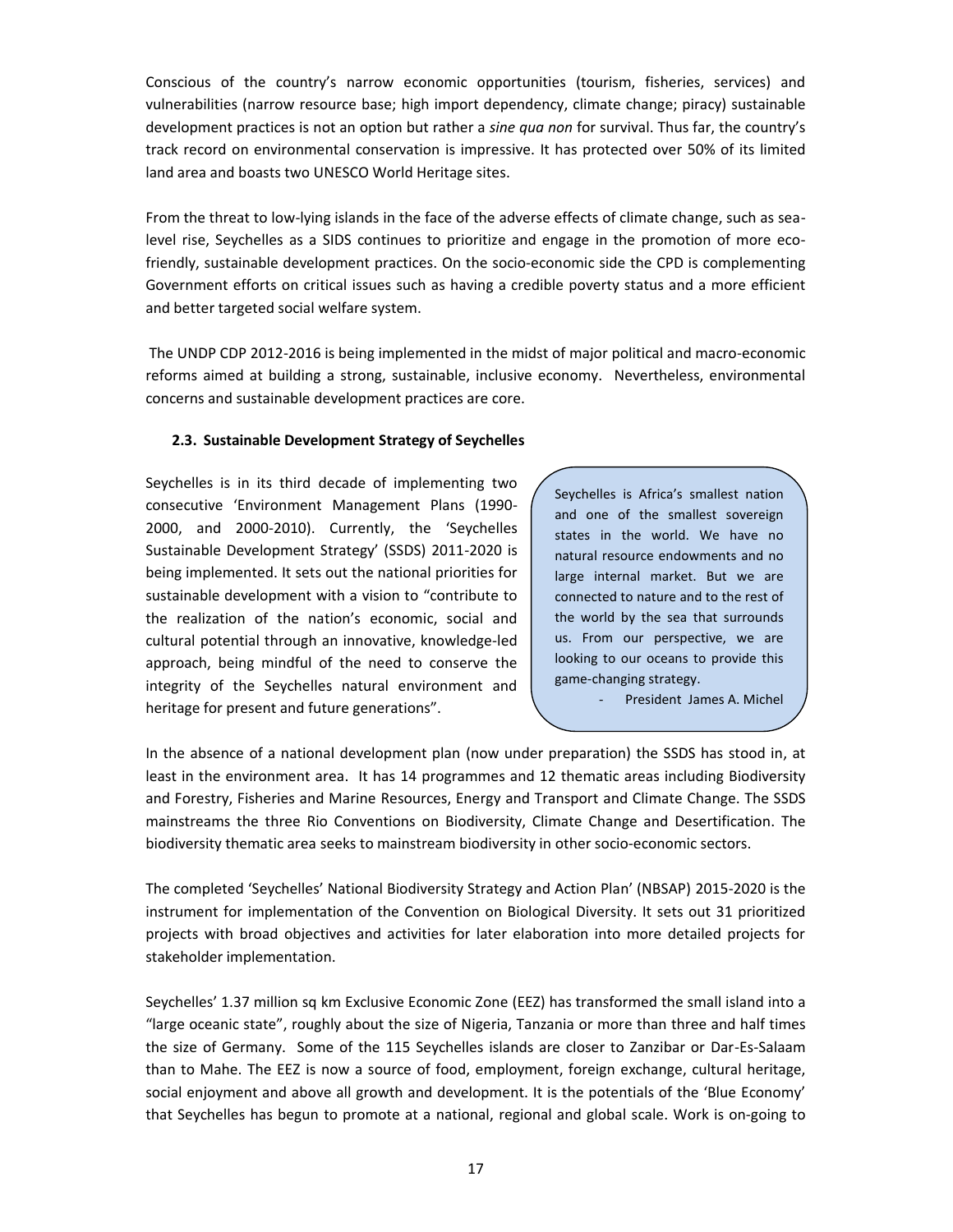finalize a Maritime Spatial Plan Initiative (MSPI) for which the EEZ will designate 30% as marine protected areas (MPA), with a target of 15% as 'no-take zones'. This is part of a planned innovative climate change adaptation financing mechanism that factors an ocean conservation debt-swap through the Paris Club. A total of USD30million (down from USD82million) is expected from the Europeans to fund the management of the Protected Area (PA) network, invest in sustainable development of its marine resources and build resilience to climate change. Furthermore through Nature Conservancy, a USA environment outfit Seychelles is to mobilize an USD 80 million debt swap fund to set up the Seychelles Conservation and Climate Adaptation Trust (SeyCCAT) to purchase and restructure the country's debt. To further mobilize resources the issuing of an ocean related 'Blue Bonds' which would work in a similar fashion to existing 'Green Bonds' is under consideration. UNDP is a major companion of the Seychelles in this journey and may widen avenues for enhanced GoS/UNDP/GEF cooperation and the sharing of experiences in and beyond the Seychelles.

#### **3. THE ENVIRONMENT AND SUSTAINABLE DEVELOPMENT PILLAR**

#### **3.1. Evaluation of Environment and Sustainable Development Projects**

The 'environment and sustainable development' pillar is the core CPD 2012-2016 programme. It enjoys the most reliable and assured financial resources originating mainly from the Global Environment Fund (GEF). More specifically it benefits from the GEF IV and V that allocated an envelope of US\$7.54 million for three broad areas of focus namely; (i) S\$ 4.94m for Biodiversity; (ii) US\$ 2.0m for Climate Change Mitigation, and (iii) US\$ 0.6m for Land Degradation. For the GEF projects the government provides in-kind support (office, technical support, etc).

The sub-themes of this CPD Pillar have been translated into several projects and programmes. There is as shown below substantial financial resources for environmental projects. Successive GEF projects have encouraged the participation and propagation of an increasing number of environmental conservation non-state actors such as NGOs, illustrating the progressive inclusivity of an increasing environmentally aware, alert and sensitized population.

Table 3 shows the key environmental programmes and their expected results, key activities, the achievements so far and some comments. A lot has been done and positive results registered. Where there are drawbacks they are influenced more by delays especially in legislation, and the pull of the status quo. Both the Government and the development partners especially GEF are comfortable with implementation and are continuing financial support.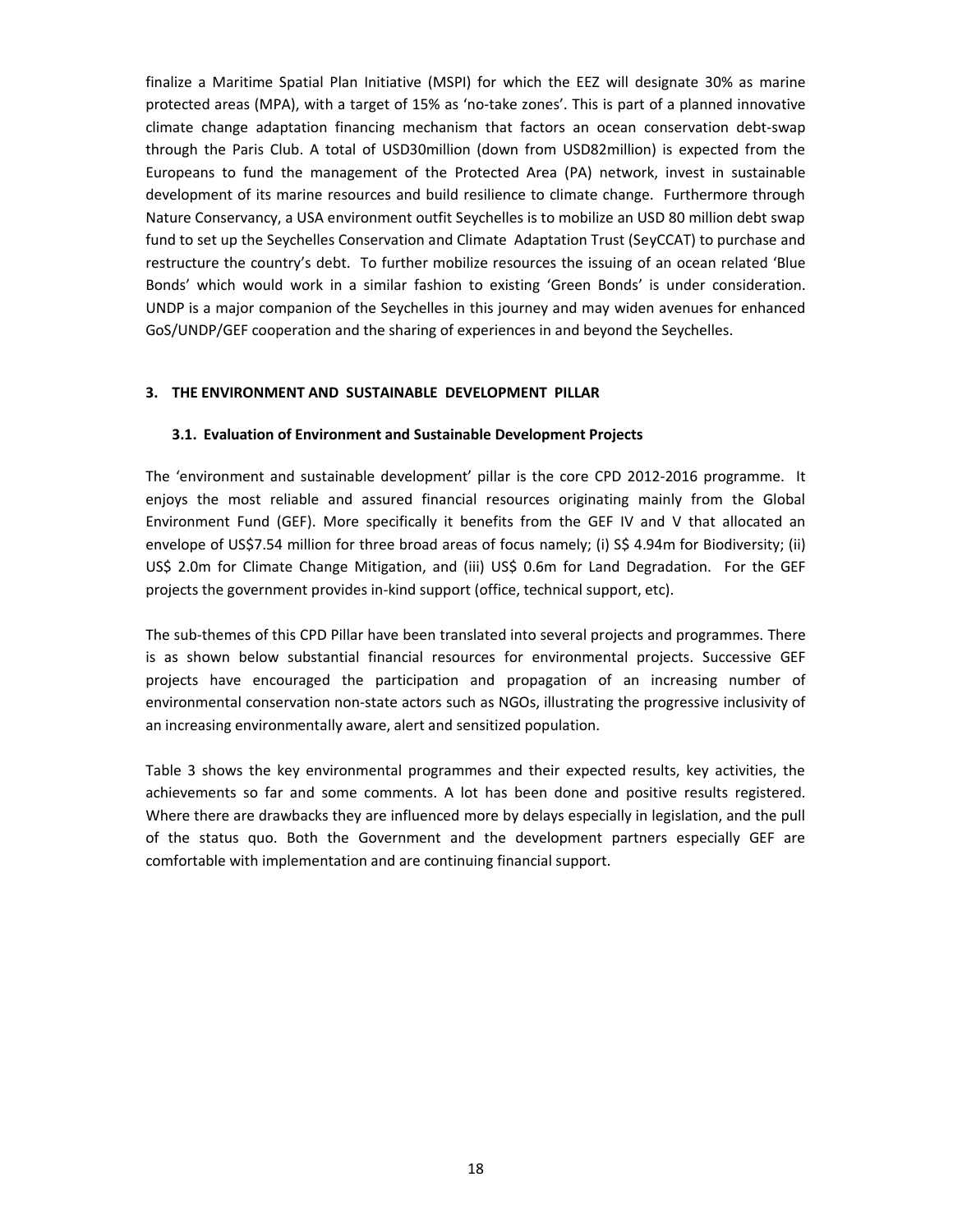# **Table 3: ENVIRONMENT & SUSTAINABLE DEVELOPMENT: EXPECTED PROGRAM RESULTS & ACTIVITIES**

| <b>Expected Programme Results</b>                            | <b>Key Activities</b>                        | <b>Achievement</b>                                     | <b>Comments</b>                         |
|--------------------------------------------------------------|----------------------------------------------|--------------------------------------------------------|-----------------------------------------|
| 3.1 Eco-system based                                         | -Spearheading ecosystem-based                | -Enhanced water storage capacity                       | Necessitated full-fledged community     |
| adaptation to climate change                                 | adaptation; and increased water<br>retention | -Soil erosion and coastal floods arrested              | engagement project                      |
|                                                              | -District pilots on coastal &                | Eased the utilities' burden of pumping water           |                                         |
|                                                              | watershed management                         | Alleviate dry season water scarcity                    |                                         |
| 3.2 Strengthening Seychelles'                                | -Facilitate GoS-NGO partnerships             | Policies, modalities & legal framework for PA          | -PPPs in PA management                  |
| Protected Area (PA) system<br>through NGO management         | in planning & mgt of PA                      | management in place                                    | -4 NGOs with 400,000/= each             |
|                                                              | -Draft a new PA policy & pilot new           | Biodiversity hot spots and proposed PAs in the         | - New /private PAs not established      |
|                                                              | mgt models                                   | Seychelles EEZ identified.                             | because of delayed legislation(due July |
|                                                              | -Propose new PA classification               | private islands' sustainable eco-tourism promoted      | 2015)                                   |
|                                                              | system                                       |                                                        |                                         |
| 3.3 Mainstreaming Biodiversity                               | Strengthen institutional                     | -Land use plans made for 23 Districts                  | -Too focused on mainstreaming the       |
| Management into Production<br>Sector Activities (BD project) | capacities for mainstreaming<br>biodiversity | -bio-diversity concerns integrated into a revised Bio- | status quo.                             |
|                                                              |                                              | diversity Mgt Act and Revised Fisheries Act            | May benefit from EU funding.            |
|                                                              | -Develop conservation<br>management plans    | limited success; no GoS approval yet!                  | -Taking time for establishments to buy  |
|                                                              |                                              | -Fishery Country Management Plan prepared              | lin.                                    |
| 3.4 Mainstreaming Prevention                                 | -Prepare policy and regulatory               | Prepared ground for training & networking              | Even with border(airport) controls &    |
| and Control of Measures for                                  | framework for IAS eradication                |                                                        | police checks, old & new invasive plant |
|                                                              |                                              |                                                        |                                         |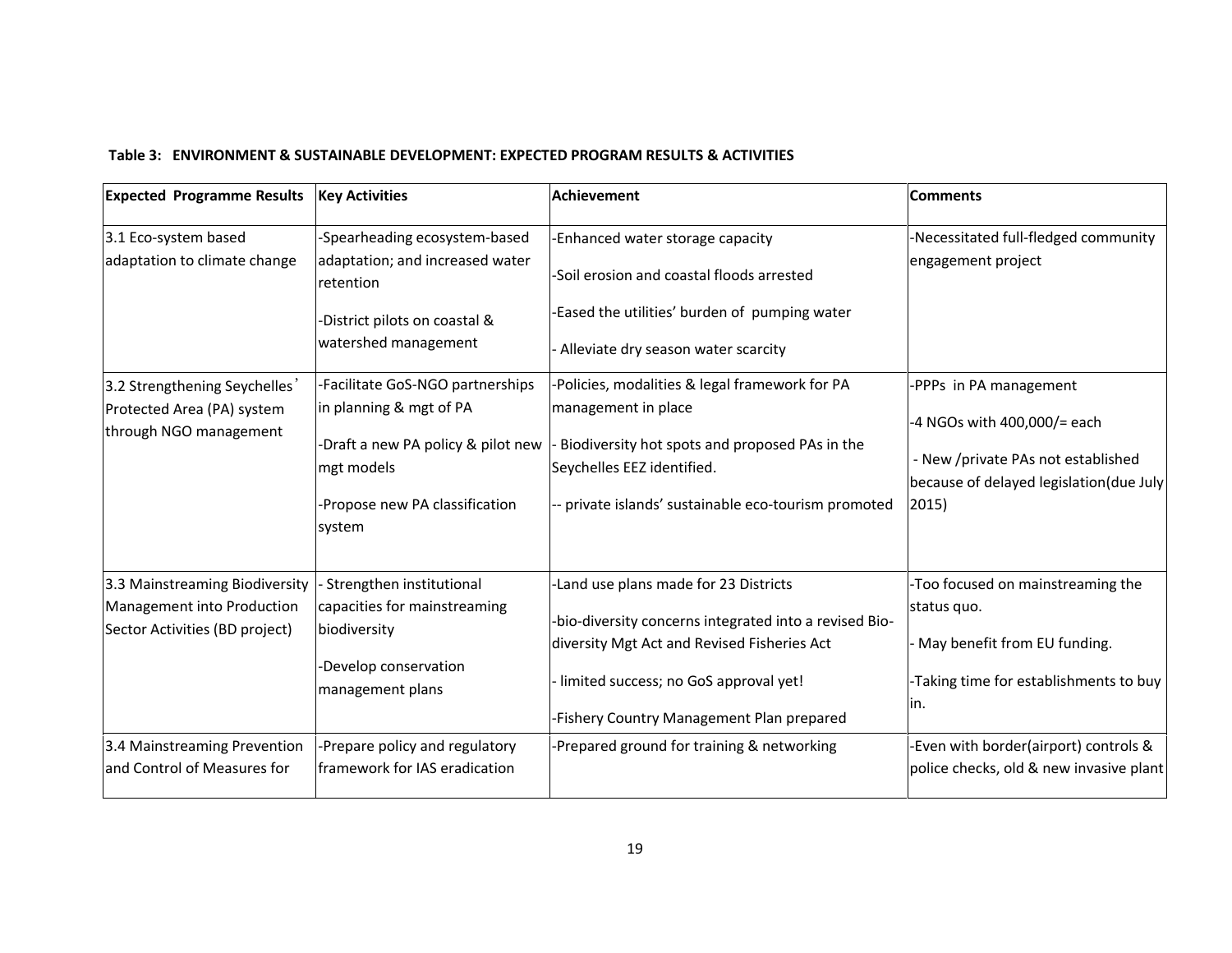| IAS into trade, transport and                                                                                            | -Improve knowledge, institutional                                                                                                                       | Devised emergency response plan, not implemented and animal diseases spread.                                                                                                                                                    |                                                                                                                                                                           |
|--------------------------------------------------------------------------------------------------------------------------|---------------------------------------------------------------------------------------------------------------------------------------------------------|---------------------------------------------------------------------------------------------------------------------------------------------------------------------------------------------------------------------------------|---------------------------------------------------------------------------------------------------------------------------------------------------------------------------|
| travel across the production<br>landscape (the Bio-security<br>project)                                                  | capacities & border controls to<br>combat IAS                                                                                                           | Bio-Security Act approved by Cabinet and National<br>Assembly.                                                                                                                                                                  | Capacity to implement the Act still<br>outstanding                                                                                                                        |
| 3.5 National Biodiversity<br>Planning to support the<br>implementation of the CBD<br>2011-2020 Strategic Plan            | update NBSAP<br>Establish Clearing House for<br>biodiversity data<br>-Strengthen Resource<br>mobilization                                               | All three activities achieved<br>NBSAP approved by Cabinet.<br>-With more external traffic& multiple entry/exit<br>points border guard capacities are stretched and<br>needs strengthening.                                     | More national consultations and<br>reviews need to be conducted so that<br>all interested stakeholders - especially<br>locals - are on board and do not feel<br>left out. |
| 3.6 Mercury-Minamata<br>Convention-Enabling Activity                                                                     | Policy reviews to ensure<br>compliance and promotion of<br>conservation efforts                                                                         | strengthen national decision-making towards<br>ratification& build capacity for it and the future<br>baseline studies towards implementation of<br>Convention                                                                   | -Project just started<br>-Will help GoS implement the<br>Minamata Protocol                                                                                                |
| 3.7 Biodiversity Financing<br>Initiative (BIOFIN)                                                                        | -address the bio-diversity finance<br>challenge                                                                                                         | arranged workshops<br>resource mobilization to address finance gap                                                                                                                                                              | Project prioritizes sustainability &<br>resource mobilization                                                                                                             |
| 3.8 Promotion and up-scaling<br>of climate-resilient, resource<br>efficient technologies in a<br>tropical island context | -provide TA for developing<br>policies, regulations & standards.<br>Work with SMEs on concessional<br>financing& raise awareness for<br>RETs/appliances | The GoS now strongly supports SMEs and promotes<br>and democratizes renewable energy.<br>Access to affordable financing; minimizing<br>bureaucracy and red tape; and providing incentives is<br>currently the order of the day. | Project just started<br>-addresses importation of sub-<br>standard energy-inefficient appliances                                                                          |
| 3.9 Technology transfer for<br>Grid-connected Rooftop<br>Photovoltaic Systems (PV                                        | Develop legal framework & and<br>policies for RETs                                                                                                      | increased solar panels & good renewable energy<br>appliances                                                                                                                                                                    | -stands in for firewood & charcoal<br>(previously imported)                                                                                                               |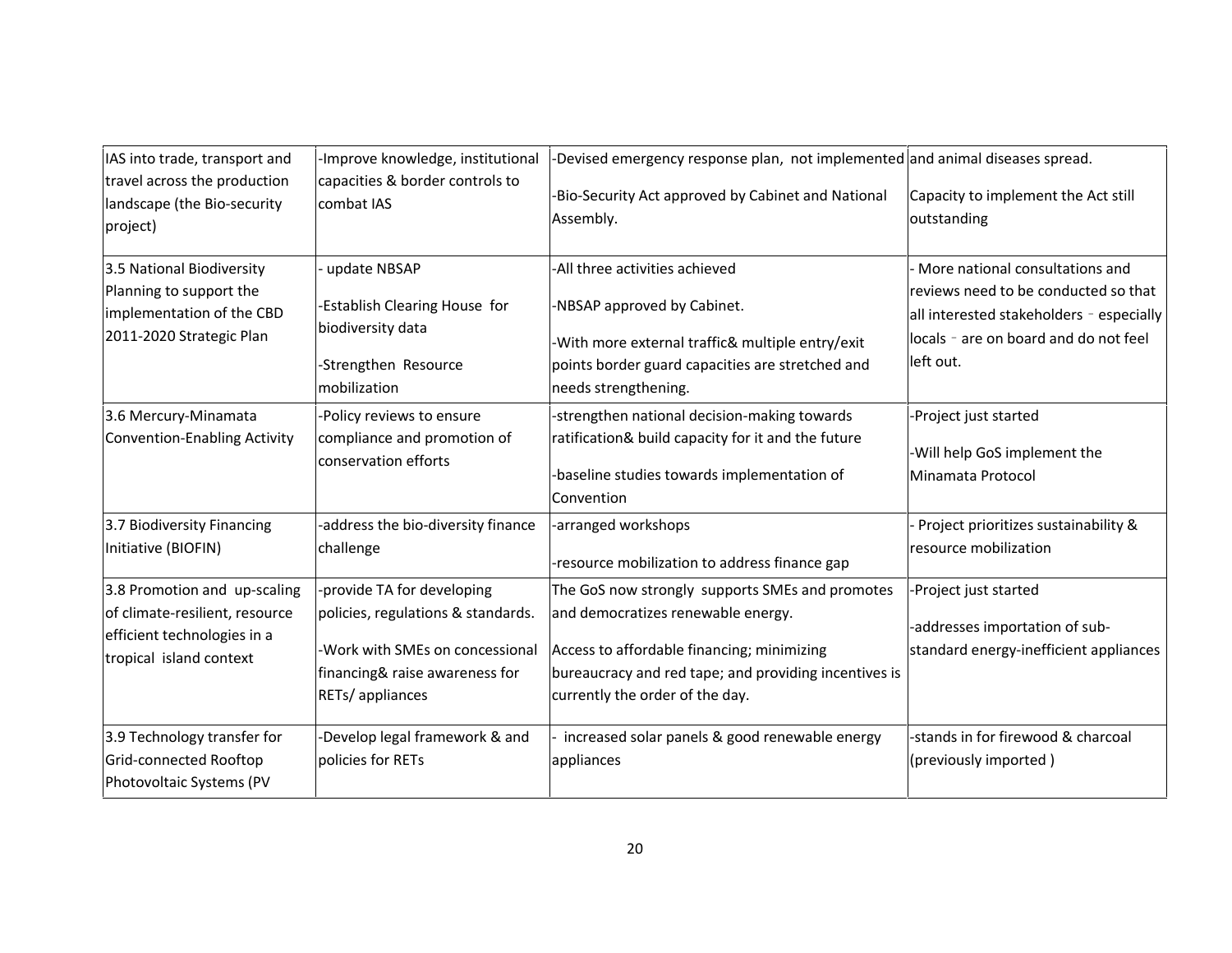| project)                  | -Promote solar PVs via advocacy,                                 | -over 100 financial rebates awarded/ processed by                                                 |                                                         |
|---------------------------|------------------------------------------------------------------|---------------------------------------------------------------------------------------------------|---------------------------------------------------------|
|                           | training & demonstration projects                                | March 2015                                                                                        |                                                         |
|                           | -a rebate fund established                                       | -met GEF carbon saving target $-$ out of a target of<br>1.3 million tons, 1.1 m met by March 2015 |                                                         |
| 3.10 Outer Island project | Expand PA activities in Outer<br>islands; develop marine special | Bio-diversity assessments (with consultants)                                                      | -On-going project                                       |
|                           | plans & draft PA legislation                                     | -comprehensive data sets made<br>-Key Bio-diversity Areas identified                              | - Example of a well articulated and<br>executed project |
|                           |                                                                  |                                                                                                   |                                                         |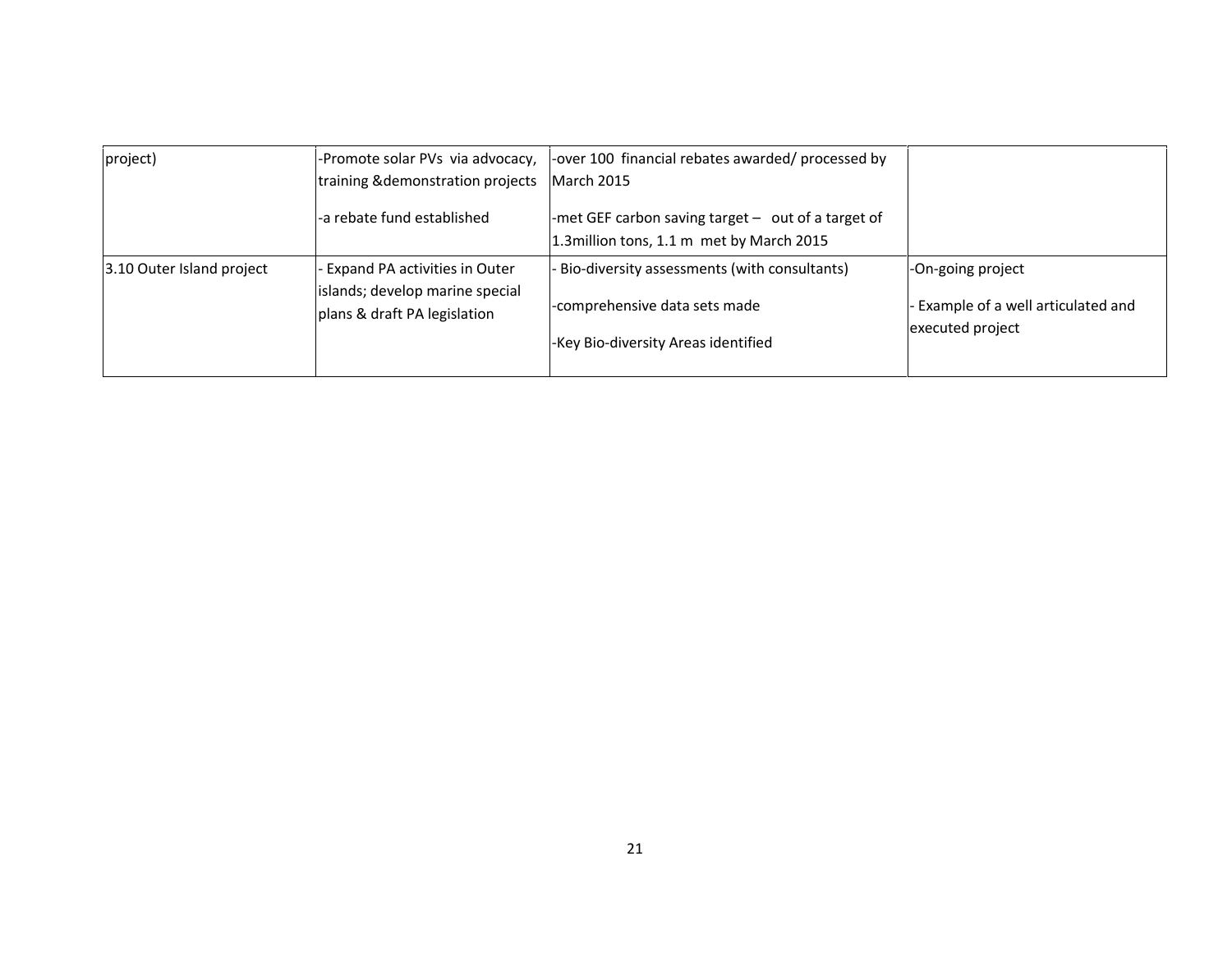The Table 4 below provides the basic information on each project under this pillar, their costs, project start and completion dates, status, project managers responsible for implementation with comments. The Table shows the huge resource coming to Seychelles thanks to GEF and its focus on the environment projects. The ASCLME project alone has a budget of USD 12.2 million, which is greater than total UNDP portfolio in other programme countries. This concentration on the environment has led some people to view UNDP in Seychelles as an "environmental agency", underlining the need to boost non-environmental work especially in the governance and human rights area, which might attract more sympathetic attention by development partners than poverty for instance.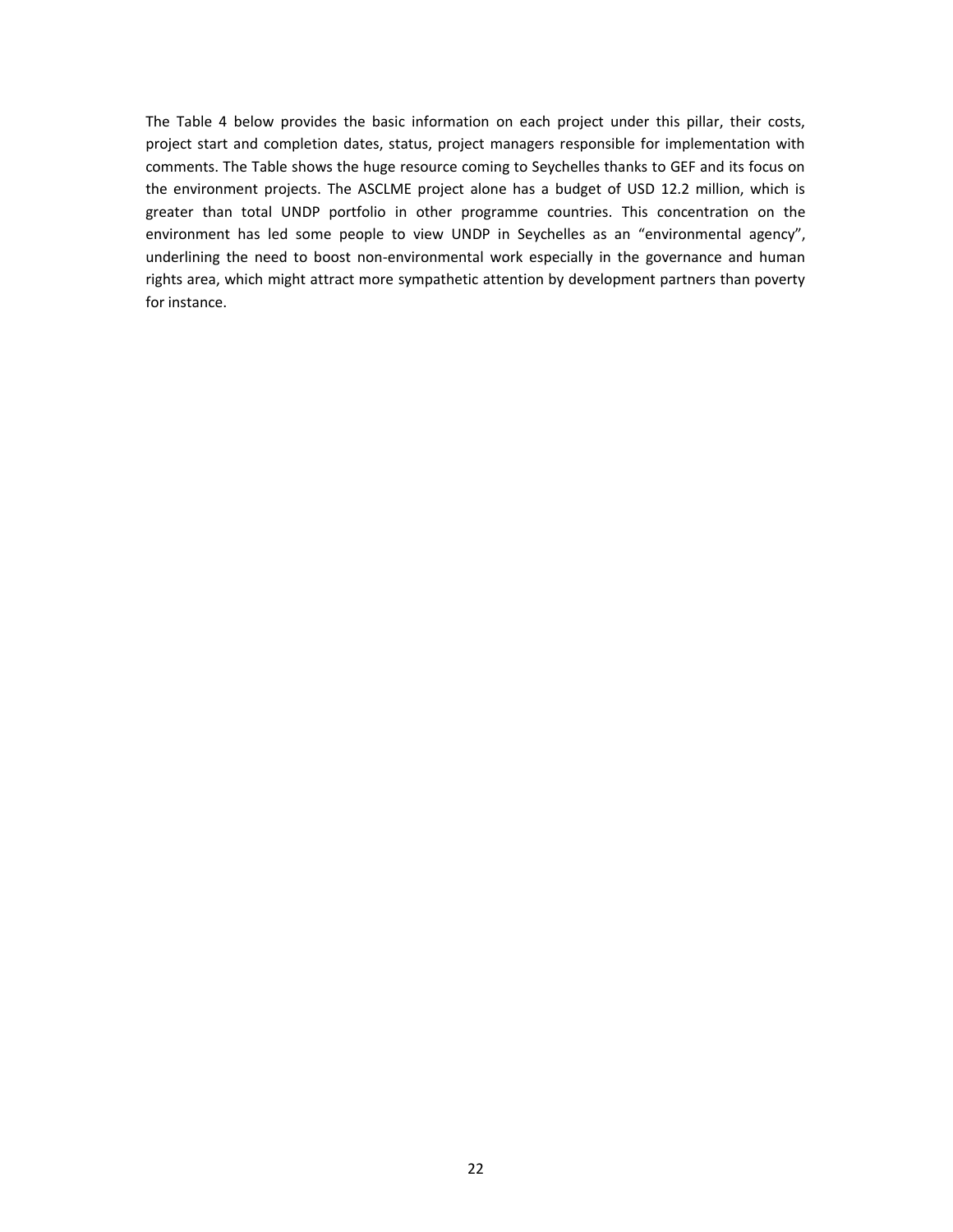## **Table 4: UNDP ENVIRONMENT AND SUSTAINABLE DEVELOPMENT PROJECTS**

| <b>Project Name</b>                                                                                                                                   | Cost                            | <b>Project Start/</b><br>completion date                                                              | <b>Project Status</b>                                     | <b>Project Manager</b> | <b>Comments</b>                                                                                                                                         |
|-------------------------------------------------------------------------------------------------------------------------------------------------------|---------------------------------|-------------------------------------------------------------------------------------------------------|-----------------------------------------------------------|------------------------|---------------------------------------------------------------------------------------------------------------------------------------------------------|
| Capacity Development for land<br>management in Seychelles                                                                                             | USD500,000<br><b>GEF</b>        | 2008/2013                                                                                             | Terminated (and<br>closed)                                | Patricia Baquero       | Prepared National Action Plan                                                                                                                           |
| <b>Strengthening Seychelles</b><br>protected area system through<br>NGO management modalities                                                         | USD 2,100,000<br><b>GEF</b>     | -Endorsed by GEF<br>Secretariat Dec 2010;<br>DoE& 4NGOs signed<br><b>March 2011</b><br>-End June 2015 | -Terminal<br>evaluation done;<br>extended to July<br>2015 | Helena Sims            | Some remaining NGO activities<br>expected to terminate in Q3 2015.<br>PA Act presentation to Cabinet,<br>July 2015. A closing symposium<br>was planned. |
| <b>Mainstreaming Biodiversity</b><br><b>Management Production Sector</b><br>activities                                                                | USD 3,600,000<br><b>GEF</b>     | 2008/June July 2015                                                                                   | Terminated                                                | <b>Betty Seraphine</b> | What remains is completion of<br>BD policy and project video.                                                                                           |
| Mainstreaming Prevention and<br>control measures for Invasive<br>Alien species into Trade,<br>Transport and Travel across the<br>production landscape | USD <sub>2m</sub><br><b>GEF</b> | 2008/November<br>2014                                                                                 | Terminated                                                | Lindsay Chong-<br>Seng | Closure delayed by funds<br>outstanding to finance publication<br>of an IAS book (expected to be<br>printed in July 2015)                               |
| Capacity Development for<br>Improved national and<br>international environment<br>management in Seychelles                                            | USD 400,000<br><b>GEF</b>       | 2009/2013                                                                                             | Terminated (and<br>closed)                                |                        | Preparation of State of<br><b>Environment Report for Seychelles</b><br>There were some issues with the<br>project and personnel. Anse<br>Royale         |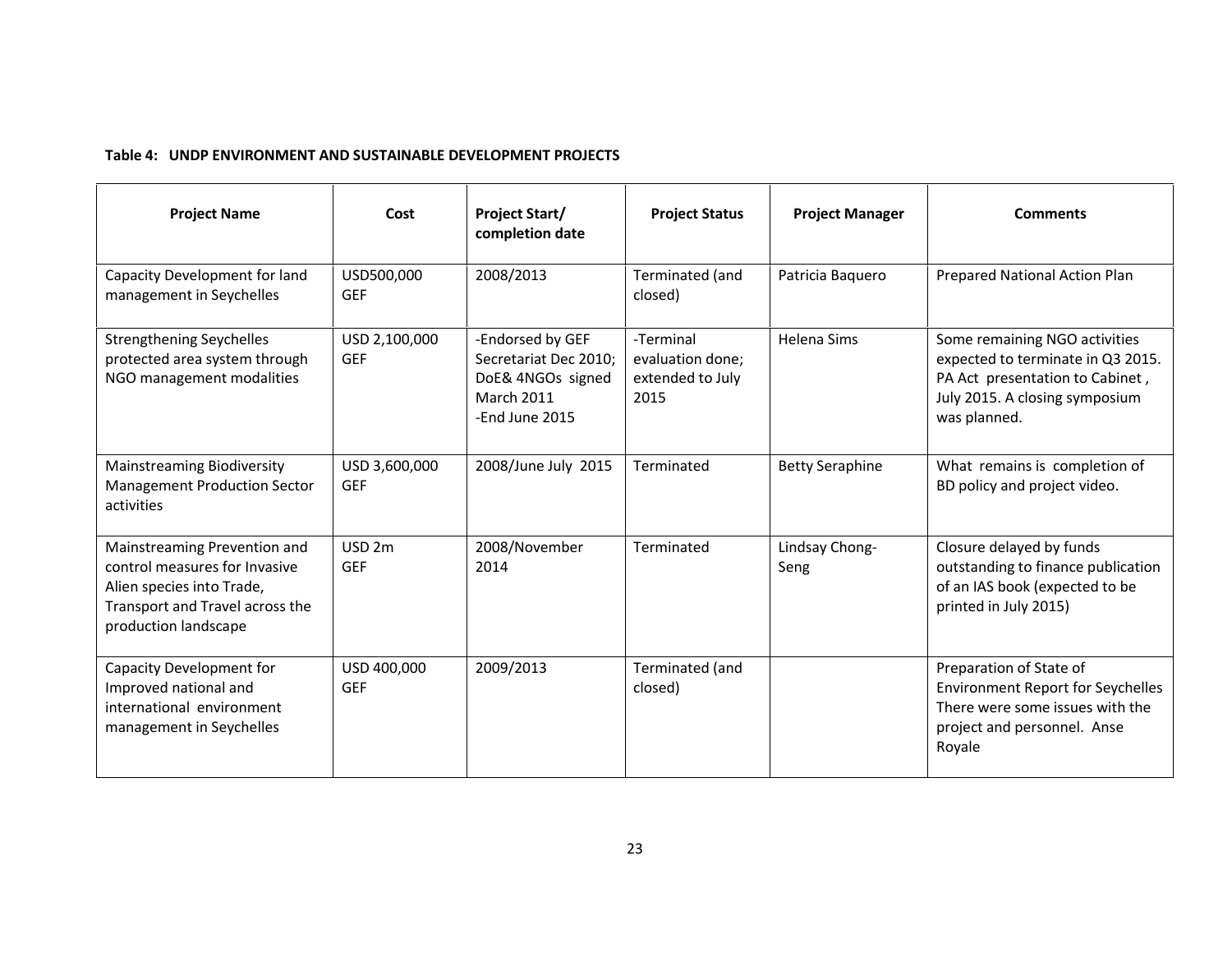| National Biodiversity planning to<br>support implementation of the<br>CBD 2011-2020 Strategic Plan of<br>Seychelles<br><b>NBSAP</b> | USD 200,000                                | Jan 2012<br>Dec 2014                                       | Terminated               | Annike Faure                                                                   | - NBSAP yet to be launched<br>-rapping up end of June 2015<br>-2 <sup>nd</sup> generation of GEF bio-<br>diversity projects                    |
|-------------------------------------------------------------------------------------------------------------------------------------|--------------------------------------------|------------------------------------------------------------|--------------------------|--------------------------------------------------------------------------------|------------------------------------------------------------------------------------------------------------------------------------------------|
| Technology transfer for grid<br>connected rooftop photovoltaic<br>systems<br>Theme is SSDS                                          | USD 1,160,000<br><b>GEF</b>                | Start 2012; ten year<br>program, 2012-2014<br>grace period | Ongoing                  | Dominic Rassool<br>(International<br><b>Technical Expert)</b>                  | Rebate Schemes launched for<br>domestic and commercial sector<br>Capacity Building at SIT                                                      |
| Expansion and strengthening of<br>the Protected Area sub-system of<br>the Outer Islands                                             | USD 1,940,000<br><b>GEF</b>                | Start Sept 2014<br>Just started                            | Ongoing<br>Just started  | Joanna Prosper<br>Just started                                                 | Focusing on management of outer<br>islands biodiversity                                                                                        |
| Promotion and up-scaling of<br>climate-resilient, resource-<br>efficient technologies in a<br>tropical island context               | USD 1,770,000<br><b>GEF</b>                | <b>Start 2014</b><br>Just started                          | On-going<br>Just started | Andrew Jean-Louis<br>Just started                                              | Resource efficiency in water and<br>energy sectors                                                                                             |
| Strengthening national decision<br>making towards ratification of<br>the Minamata Convention                                        | USD 200,000 GEF                            | April 2015-<br>Dec 2015<br>Just started                    | On-going<br>Just started | Annike Faure<br>Just started                                                   | Preparation of Initial Assessment<br>of mercury in Seychelles as per<br>provisions of Minamata<br>Convention                                   |
| <b>Global Environment facility Small</b><br>Grants Programme (SGP)<br>Seychelles                                                    | Ongoing<br>Programme with<br>4 year cycle) | Started 2009                                               | Ongoing                  | Lindy Bastienne                                                                | A grant mechanism for NGOs<br>governed by NGOs by Dec.2010.<br>Under GEF4 10 projects approved<br>new calls for proposal for GEF 5<br>May 2012 |
| Towards an ecosystem approach<br>for sustaining the Agulhas and<br>Somali Current large marine<br>ecosystems (ASCLME's)             | <b>USD12.2m</b>                            | 5 years<br>Multi country                                   | Completed                | David Vousden<br>Was able to have a<br>phase II - with the<br>SAPHIRE PROJECT. | Large Marine Ecosystem Project<br>involving 9 Countries. Produced<br><b>Strategic Action Programme</b><br>All ties signed was going towards    |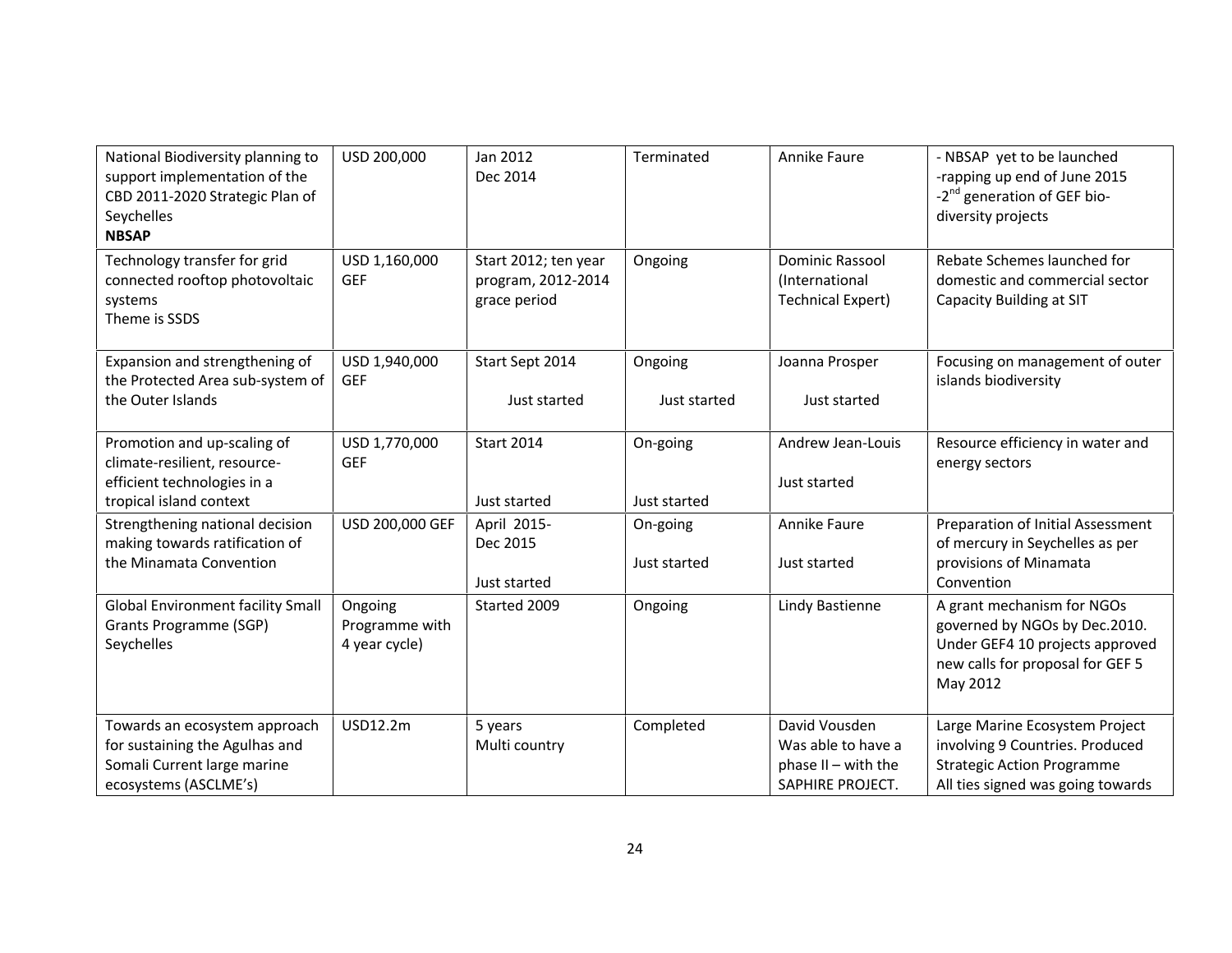|                                                               |                                         |                                                                               |          | Joint Management<br>Area<br>demonstration<br>Project (JMADP) | implementation<br><b>REGIONAL PROJECT</b>                                                                                                                                       |
|---------------------------------------------------------------|-----------------------------------------|-------------------------------------------------------------------------------|----------|--------------------------------------------------------------|---------------------------------------------------------------------------------------------------------------------------------------------------------------------------------|
| Ecosystem-based adaptation to<br>climate change in Seychelles | USD 6,500,000<br><b>Adaptation Fund</b> | Start 2014 (6 years)                                                          | On-going | Selby Remy (to end<br>June 2015); Betty<br>Seraphine         | Ecosystem based approach to<br>protection of water catchment<br>and watershed and rehabilitation<br>of water sources as a means to<br>increase water supply during<br>droughts. |
| <b>Integrated Water Resources</b><br>Management<br>(IWRM)     | 510,000<br>(Seychelles<br>Component)    | Delayed; started July<br>2013; pilot ends<br>2015; may be<br>extended to 2017 | On-going | Sandra Folette                                               | Marsh land rehab/solid waste<br>management<br>Not necessary as it should                                                                                                        |
| <b>Biodiversity Financing Initiative</b><br>(Global Project)  | 476,000                                 | Start Fen 2014                                                                | Ongoing  | Annike Faure<br><b>Bertrand Rassool</b>                      | Addressing the Financing Gaps for<br><b>BD Conservation and</b><br>implementation of the NBSAP (see<br>above)                                                                   |
| <b>Access and Benefit Sharing</b><br>(Global Project)         | 350,000                                 | Start May 2015                                                                | Ongoing  | <b>Andrew Grieser</b><br>Johns/Roland<br>Alcindor            | Strengthening human resources,<br>legal frameworks and institutional<br>capacities to implement the<br>Nagoya Protocol                                                          |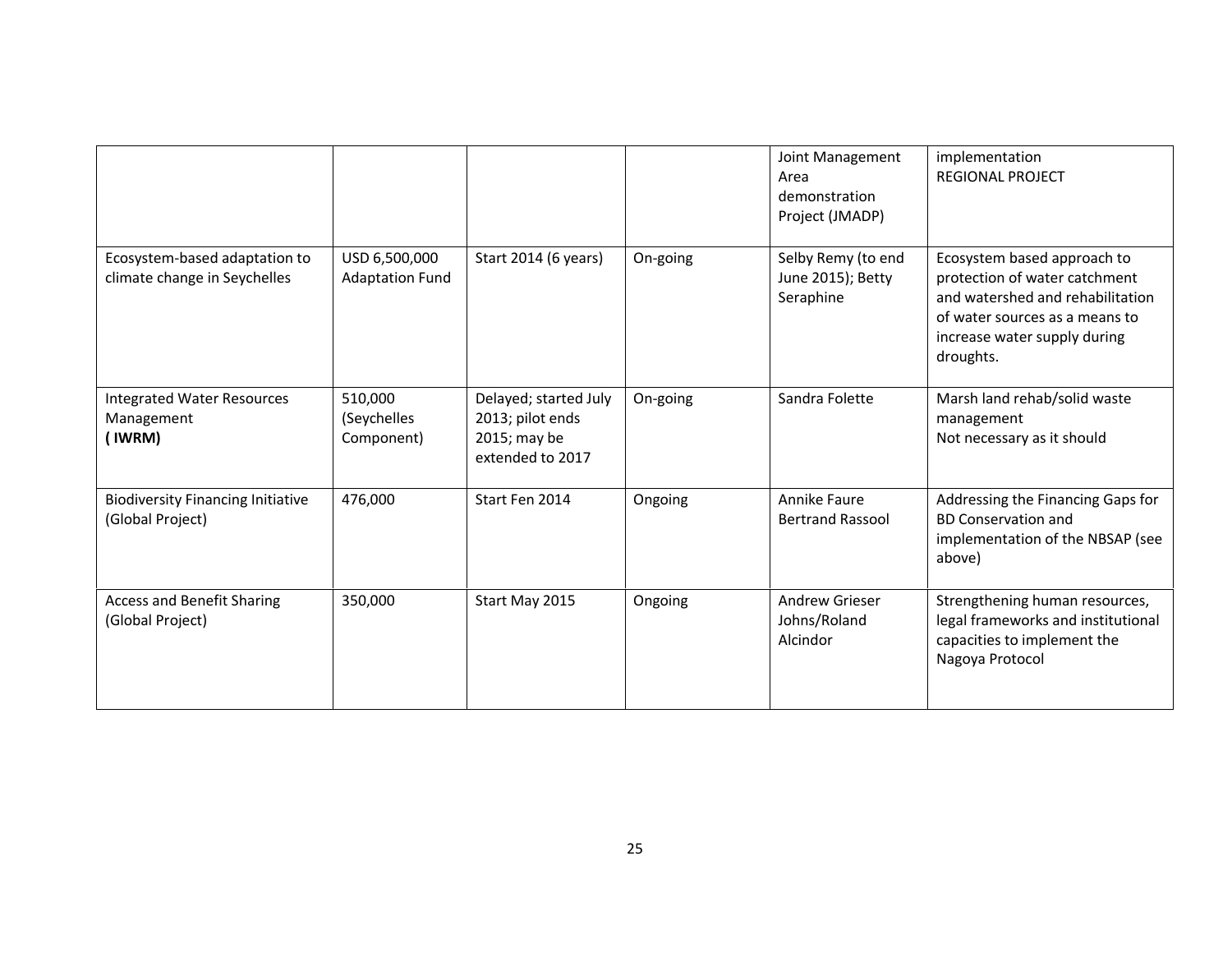Table 5, the matrix also ranks the projects in terms of the standard evaluation criteria: 'efficiency', 'relevance', 'effectiveness', 'sustainability', and the extent to which each project is able to foster "partnerships and coordination" amongst critical stakeholders; and the degree to which they have been realized and synchronized. The rankings are from 1 to 5 where 1 is very poor, 2 is poor, 3 is satisfactory or average, 4 is above average and 5 is excellent.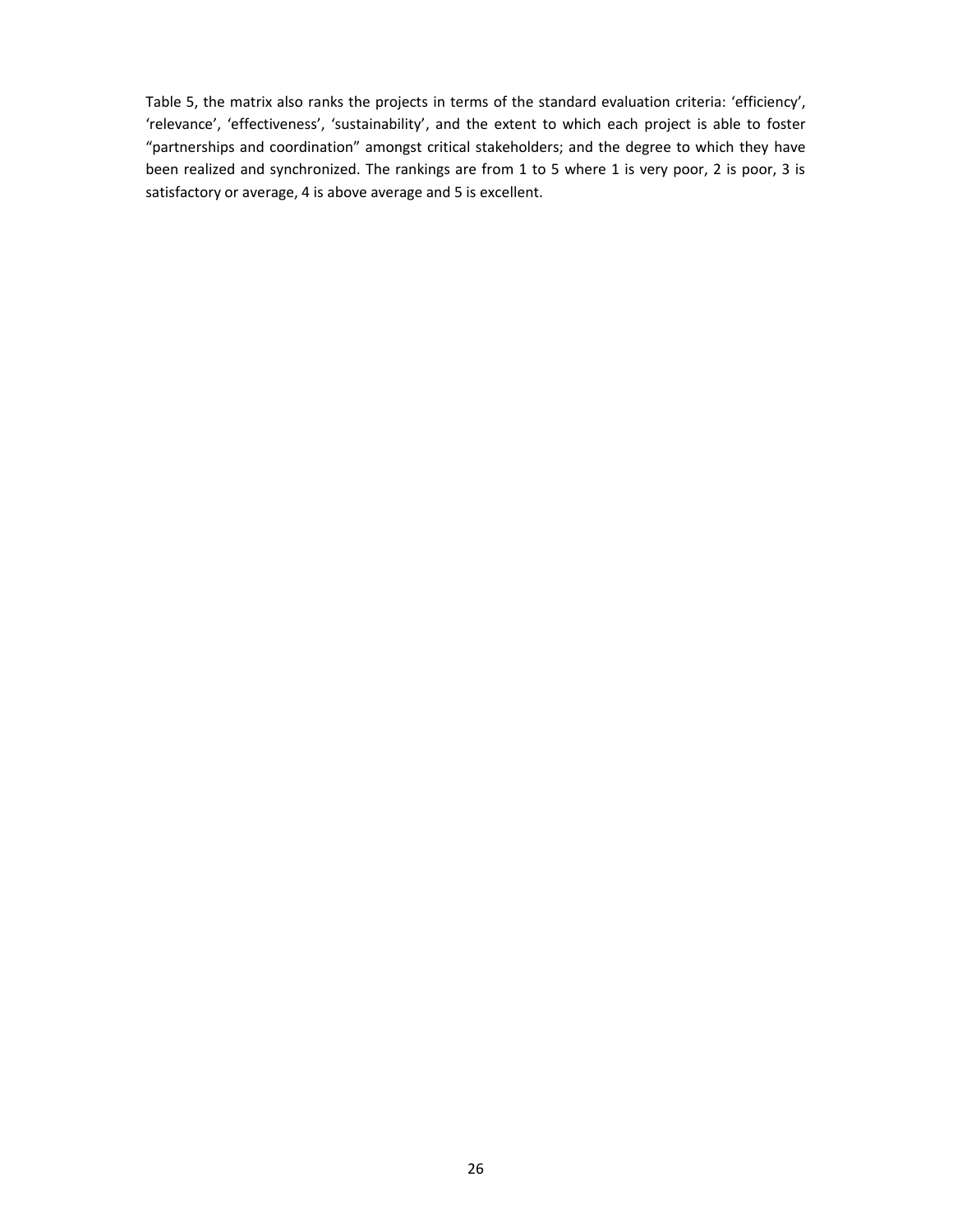# **Table 5: ENVIRONMENT AND SUSTAINABLE DEVELOPMENT PROJECTS & EVALUATION MATRIX**

| <b>Project Name</b>                                                                              | <b>Efficiency</b>                                                                      | Relevance                                                                                                                                                              | <b>Effectiveness</b>                                                                                        | Sustainability                                                                                                | Partnership cooperation                                                                                                                                                         |
|--------------------------------------------------------------------------------------------------|----------------------------------------------------------------------------------------|------------------------------------------------------------------------------------------------------------------------------------------------------------------------|-------------------------------------------------------------------------------------------------------------|---------------------------------------------------------------------------------------------------------------|---------------------------------------------------------------------------------------------------------------------------------------------------------------------------------|
| Capacity Development for<br>Land Management in<br>Seychelles                                     | A MoU with Govt<br>cut red tape and<br>increased delivery                              | -Rationalized by soil erosion<br>and land degradation<br>- agriculture &food<br>marginalized in programme<br>profile                                                   | Use of experts in the<br>locality expedited<br>project execution                                            | Create a database of<br>local experts for future<br>use                                                       | Govt not really taking up<br>as vigorously as expected<br><i>its coordination role</i>                                                                                          |
|                                                                                                  | (3)                                                                                    | (4)                                                                                                                                                                    | (4)                                                                                                         | (4)                                                                                                           | (3)                                                                                                                                                                             |
| <b>Strengthening Seychelles</b><br>protected area system<br>through NGO management<br>modalities | A complex project<br>with multiple<br>stakeholders that<br>was efficiently<br>executed | -anchored in SSDS &<br>advances MSPI and the Blue<br>Economy agenda                                                                                                    | New private PAs not<br>established because<br>of delayed<br>legislation                                     | Project results an input<br>into the MSPI& new PAs                                                            | Excellent partnership<br>management agreements<br>by key stakeholders<br>(MCSS, SIF, NGOs, private<br>sector, etc).<br>-PA policy framework/<br>legislation; 4 NGOs<br>involved |
|                                                                                                  | (5)                                                                                    | (5)                                                                                                                                                                    | (5)                                                                                                         | (5)                                                                                                           | (5)                                                                                                                                                                             |
| <b>Mainstreaming Biodiversity</b><br>Management into<br><b>Production Sector activities</b>      | Boasted by robust<br>UNDP/GEF financial<br>regulations&<br>practices                   | -promotion of inter-sect oral<br>linkages<br>-Environment protection<br>Act(1994) revised, but not<br>approved<br>-Town & County Planning Act<br>include bio-diversity | - 23 District land use<br>& coastal mgt plans<br>prepared; but not<br>endorsed<br>-Revised Fisheries<br>Act | - fisheries & tourism<br>co-management<br>plans; but teething<br>problems to launch,<br>implement & replicate | -dependent on funding<br>based on EU Fisheries<br>Agreement<br>-Co-management plan,<br>Praslin; teething problems<br>to launch & implement                                      |
|                                                                                                  | (3)                                                                                    | (4)                                                                                                                                                                    | (4)                                                                                                         | (3)                                                                                                           |                                                                                                                                                                                 |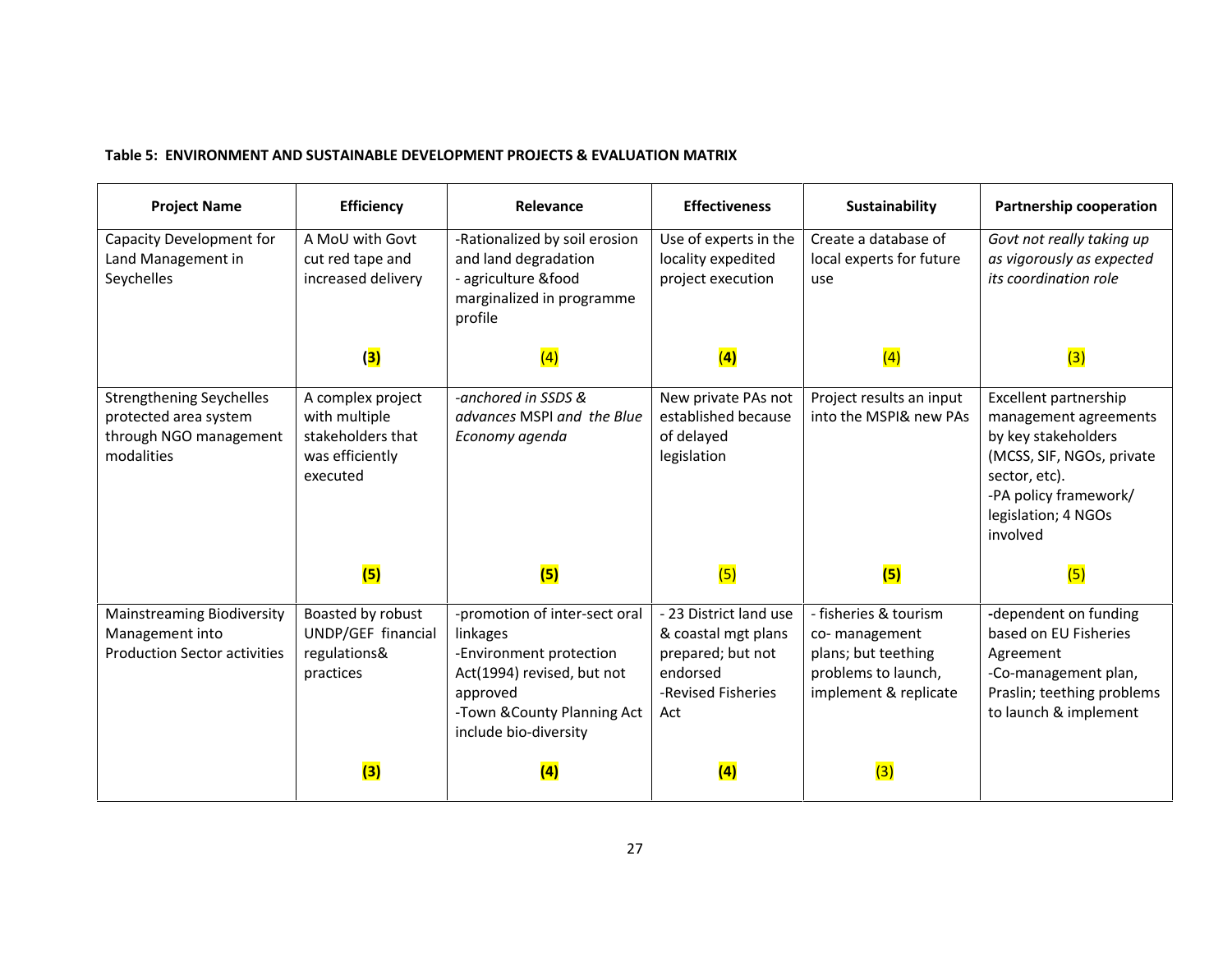| <b>Mainstreaming Prevention</b><br>and control measures for<br>IAS into trade, transport<br>and travel across the<br>production landscape(bio-<br>security project) | delays in financing<br>IAS book publication<br>delays project<br>closure                       | cross-cutting nature of<br>environment benefits other<br>sectors(fisheries,land use,<br>utilities, etc) | -Emergence<br>response plan<br>prepared but not<br>implemented<br>-Bio-diversity Act<br>developed with<br>protocols | - IAS spreading; new<br>project needed;<br>policy, training<br>&networks<br>established  | -potential for linkages with<br>sector financiers                                                           |
|---------------------------------------------------------------------------------------------------------------------------------------------------------------------|------------------------------------------------------------------------------------------------|---------------------------------------------------------------------------------------------------------|---------------------------------------------------------------------------------------------------------------------|------------------------------------------------------------------------------------------|-------------------------------------------------------------------------------------------------------------|
|                                                                                                                                                                     | (4)                                                                                            | (4)                                                                                                     | (4)                                                                                                                 | (3)                                                                                      |                                                                                                             |
| Capacity Development for<br>improved national and<br>international environment<br>management                                                                        | (3)                                                                                            | (4)                                                                                                     | (4)                                                                                                                 | (3)                                                                                      | (3)                                                                                                         |
|                                                                                                                                                                     |                                                                                                |                                                                                                         |                                                                                                                     |                                                                                          |                                                                                                             |
| <b>National Biodiversity</b><br>planning to support<br>implementation of the CBD<br>2011-2020 Strategic Plan<br><b>NBSAP</b>                                        | -Challenge of<br>ensuring compliance                                                           | -fulfils CBD obligations<br>-Buy-in and ownership<br>remains a challenge                                | -CBD clearing house<br>mechanism for<br>stored data, with<br>websites                                               | The new NBSAP is yet<br>to be launched                                                   | -private sector/NGO<br>involvement in mgt of<br>biodiversity<br>- align with IG target-<br>format/alignment |
|                                                                                                                                                                     | (4)                                                                                            | (4)                                                                                                     | (4)                                                                                                                 | (4)                                                                                      | (4)                                                                                                         |
| Technology transfer for<br>grid-connected rooftop<br>photovoltaic systems                                                                                           | Energy& water<br>efficient technology;<br>8,500 out of total<br>25,000 households<br>benefited | -Anchored in SSDS; renewed<br>GoS emphasis on RETs                                                      | -increased<br>awareness &use of<br>solar panels                                                                     | - solar roof panels<br>connected to national<br>grid<br>-doubtful financial<br>viability | -GoS/GEF rebate fund<br>disbursed by bank<br>-SEC Resource efficiency<br>project supported                  |
|                                                                                                                                                                     | (4)                                                                                            | (5)                                                                                                     | (5)                                                                                                                 | (5)                                                                                      | (4)                                                                                                         |
| Expansion and                                                                                                                                                       | Capacity dev for PA                                                                            | -President's 2011 memo on                                                                               | -SIF upbeat on                                                                                                      | -PA legislation & MSPs                                                                   | Govt, long lease and                                                                                        |
| strengthening of the                                                                                                                                                | staff (e.g. GIS work)                                                                          | expansion to outer islands                                                                              | advocacy for                                                                                                        | (approved July 2015)                                                                     | privately owned islands                                                                                     |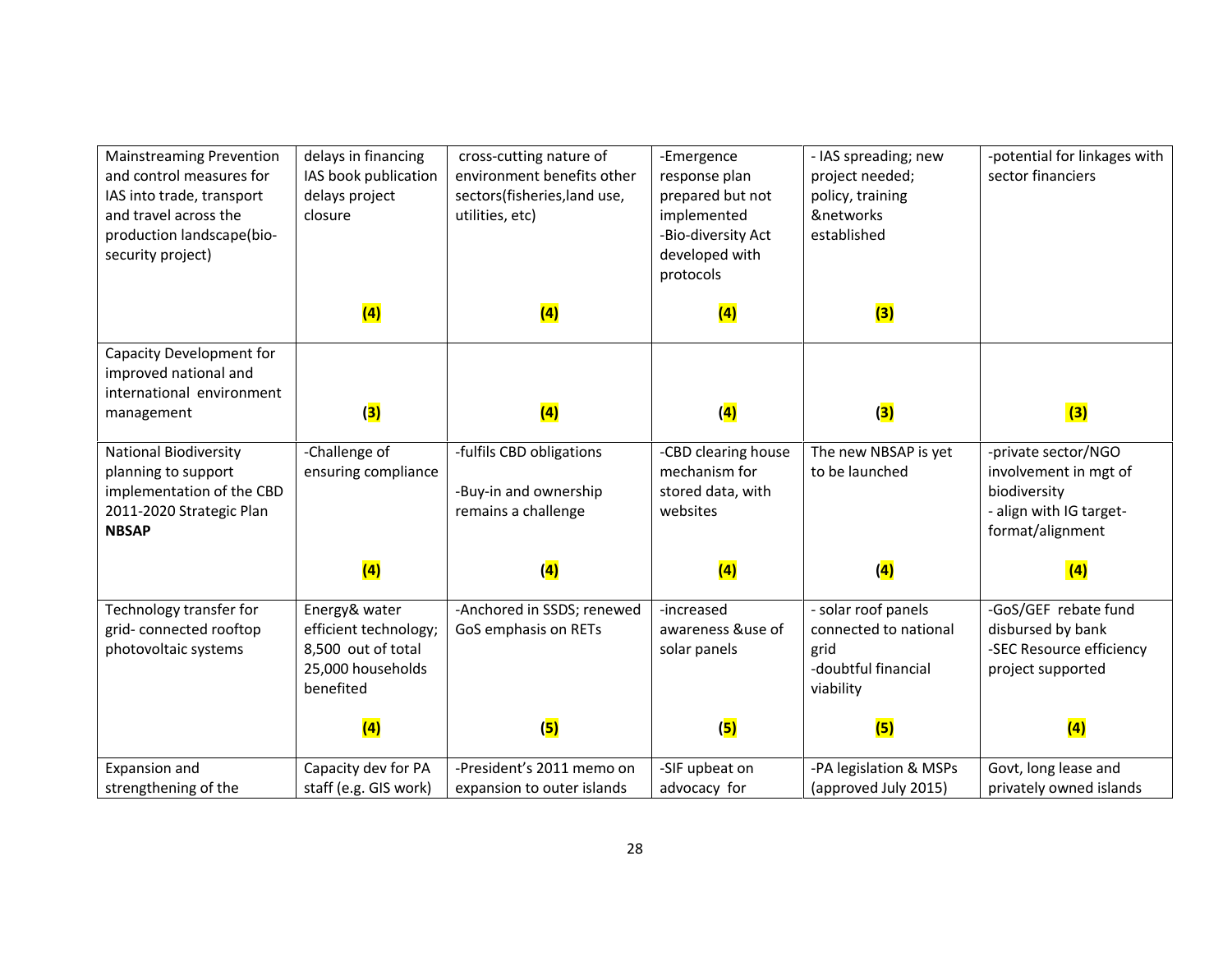| Protected Area sub-system<br>of the Outer Islands                                                         |                                                                           |                                                              | biodiversity                                                    | -innovative ways to<br>fund PAs                           | strive to work together<br>-IDC mgt modality                                   |
|-----------------------------------------------------------------------------------------------------------|---------------------------------------------------------------------------|--------------------------------------------------------------|-----------------------------------------------------------------|-----------------------------------------------------------|--------------------------------------------------------------------------------|
|                                                                                                           | (4)                                                                       | Just started                                                 | Just started                                                    | Just started                                              |                                                                                |
| Promotion and up-scaling<br>of climate-resilient,<br>resource-efficient<br>technologies in a tropical     | Resource efficiency<br>in energy and water<br>sectors                     |                                                              | -Energy expertise<br>limited, but capacity<br>to deliver exists |                                                           | - Fosters PPPs                                                                 |
| island context                                                                                            |                                                                           | Just started                                                 | Just started                                                    | Just started                                              |                                                                                |
| Strengthening national<br>decision making towards<br>ratification of the Mercury-<br>Minamata Convention& | <b>Convention focuses</b><br>on promotion of<br>conservation              |                                                              |                                                                 | Review<br>&domestication of<br>Convention planned         | MoFAT/UNDP Desk on<br>treaties active                                          |
| building capacity for future<br>provisions                                                                | Just started<br>(4)                                                       |                                                              | Just started                                                    | Just started                                              |                                                                                |
| <b>Global Environment facility</b><br><b>Small Grants Programme</b><br>(SGP) Seychelles                   | Funds release & mgt<br>by IPs as per UNDP<br>rules enhanced<br>efficiency | Seeks to bring NGOs and<br>small actors into the<br>equation |                                                                 | <b>On-going Programme</b><br>with 4 year cycle            |                                                                                |
|                                                                                                           | (4)                                                                       | (5)                                                          | (5)                                                             | (4)                                                       | (5)                                                                            |
| Towards an ecosystem<br>approach for sustaining the<br>Agulhas and Somali Current                         |                                                                           |                                                              |                                                                 | Phase $II - with the$<br>SAPHIRE PROJECT<br>(JMADP)signed | Large regional project (<br>nine countries & 10 staff)<br>based in Seychelles. |
| large marine ecosystems<br>(ASCLME's)                                                                     | (5)                                                                       | (4)                                                          | (5)                                                             | (4)                                                       | (4)                                                                            |
| Ecosystem-based                                                                                           | Executed via                                                              | -Water scarcity& floods;                                     | -Capacity                                                       | -A planned \$1.5m EU                                      | - community engagement                                                         |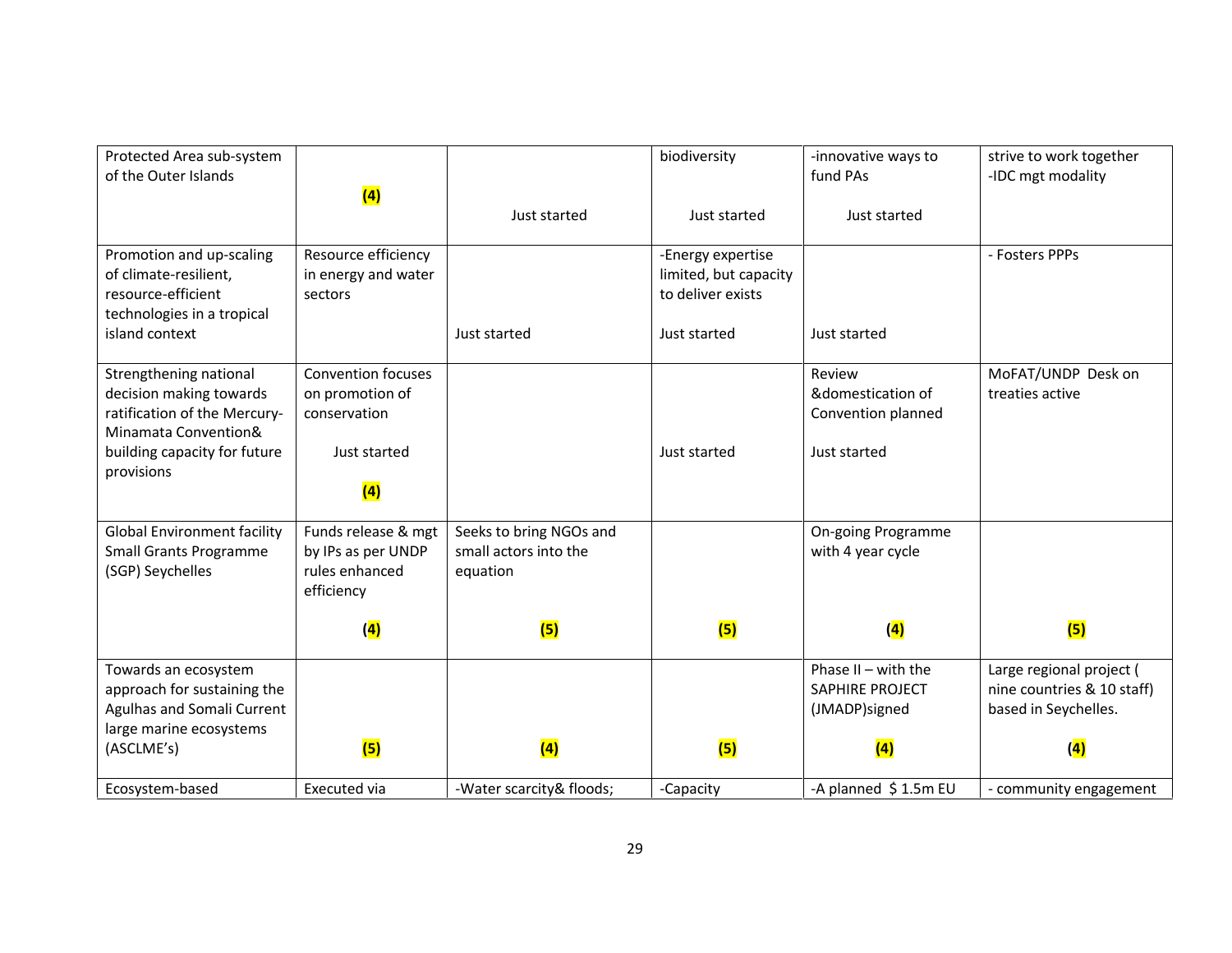| adaptation to climate<br>change in Seychelles                                            | UNDP/PCU, building<br>on existing program;<br>no overlaps,<br>economies of scale | rigid Adaptation fund<br>specificities on resource use                  | deficiencies retard<br>project execution<br>-success eases<br>burden of Utilities<br>pumping water<br>-maintenance of<br>catchment-rivers,<br>marshes | coastal project to<br>ensure continuity<br>-work started to<br>ensure sustainability                                | project<br>-coordinate & share<br>experiences with GEF in<br>meetings                   |
|------------------------------------------------------------------------------------------|----------------------------------------------------------------------------------|-------------------------------------------------------------------------|-------------------------------------------------------------------------------------------------------------------------------------------------------|---------------------------------------------------------------------------------------------------------------------|-----------------------------------------------------------------------------------------|
|                                                                                          | (4)                                                                              | (5)                                                                     | (4)                                                                                                                                                   | (4)                                                                                                                 | (5)                                                                                     |
| <b>Integrated Water</b><br><b>Resources Management</b><br><b>IWRM</b>                    |                                                                                  | Demonstration of a pilot on<br>La Digue Island (Seychelles<br>component |                                                                                                                                                       | -pilot to show case<br>water-related issues<br>(waste mgt,<br>sanitation, tourism,<br>economic<br>development, etc) | International water<br>resource mgt project;<br>most African islands<br>except Zanzibar |
|                                                                                          | (4)                                                                              | (3)                                                                     | (2)                                                                                                                                                   | (3)                                                                                                                 | (2)                                                                                     |
| <b>Biodiversity Financing</b><br>Initiative (Global Project)                             |                                                                                  | -Related to poverty agenda<br>-makes case for biodiversity<br>financing | -weak capacity to<br>implement                                                                                                                        | -unclear who picks up<br>after UNDP                                                                                 | 1 <sup>st</sup> of its kind; being<br>implemented in 19<br>other countries              |
|                                                                                          | (5)                                                                              | (4)                                                                     | (4)                                                                                                                                                   | (5)                                                                                                                 | (4)                                                                                     |
| Access and Benefit Sharing<br>2011-2020 Strategic Plan of<br>Seychelles (Global Project) |                                                                                  |                                                                         |                                                                                                                                                       | Study to devise<br>resource mobilisation<br>tool planned                                                            | Legal framework for<br>sharing of benefits(among<br>25 countries                        |
|                                                                                          | (5)                                                                              | (4)                                                                     | (4)                                                                                                                                                   | (4)                                                                                                                 | (4)                                                                                     |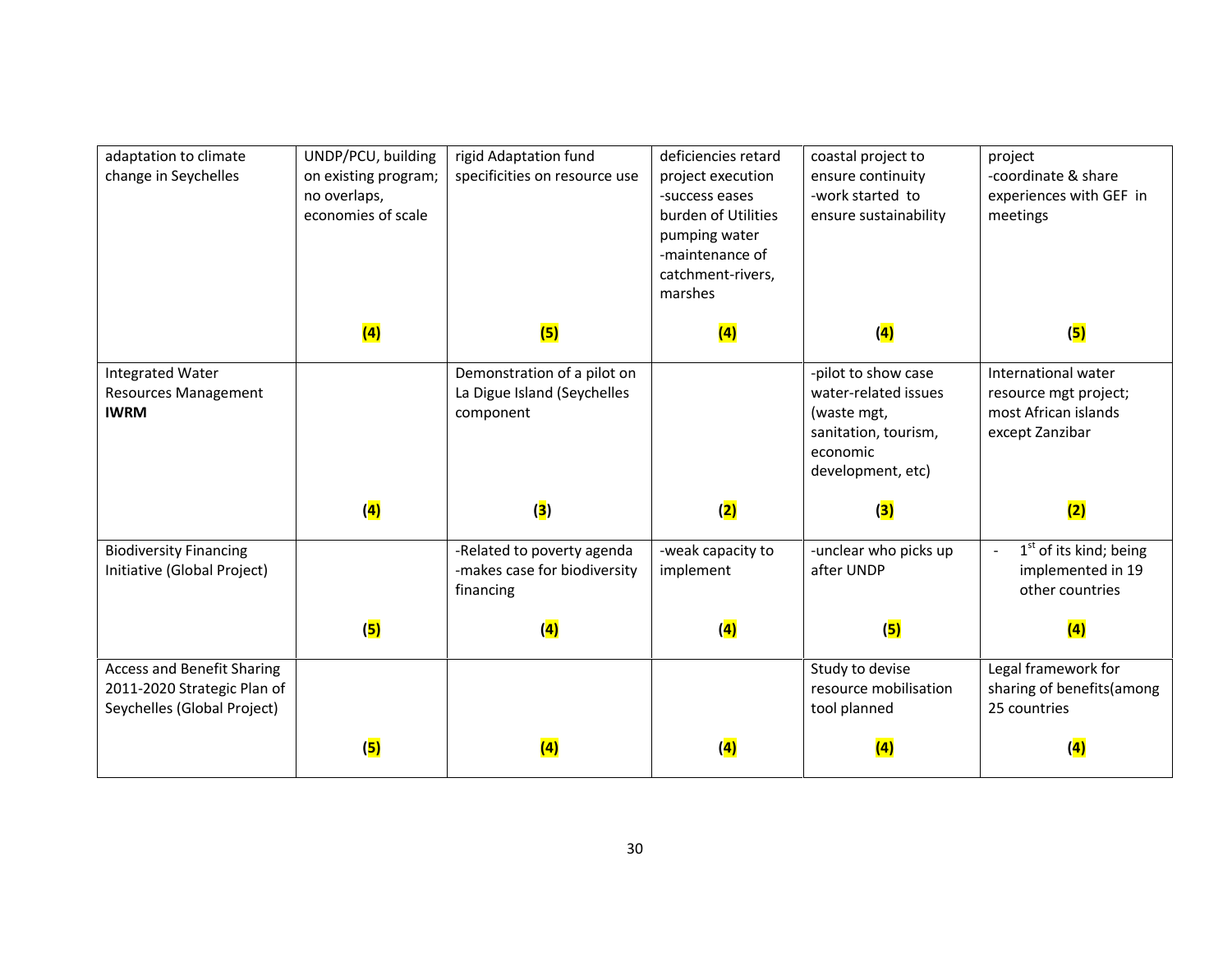The Evaluation Team had an extensive discussion with the PCU Programme Manager and his staff especially on the current status of PCU environmental projects' financial situation. An update status is presented in Table 6. It shows the projected expenditure according to its Annual Work Plans (AWPs), actual expenditure as of end of June 2015, percentage expenditure and comments. Tables 6 (as is the case with tables 4 and 5) shows that good financial management illustrated by available financial data. Table 6 shows a key UNDP measuring rod of success: "delivery" based on the utilization of financial resource. Of the eight projects that showed percentage expenditure delivery was high; four projects delivered above 90 per cent and one at 89%.

| S/N            | Project                                                                                                                                                                  | Projected<br>expenditure<br>according to<br>AWPs(5) | Actual<br>expenditure<br>as of<br>end<br>2015<br>June<br>(5) | $\%$<br>expenditure | Comments                                                                                                      |
|----------------|--------------------------------------------------------------------------------------------------------------------------------------------------------------------------|-----------------------------------------------------|--------------------------------------------------------------|---------------------|---------------------------------------------------------------------------------------------------------------|
| $\mathbf{1}$   | Mainstreaming<br>prevention and control of<br>measures for IAS into<br>trade, transport and travel<br>across the<br>production<br>landscape (the Biosecurity<br>project) | 2,000,000                                           | 1,989,472                                                    | 99.5                | Remaining<br>payment<br>committed to IAS<br>book publication<br>(planned<br>July<br>2015)                     |
| $\overline{2}$ | Mainstreaming<br>Biodiversity Management<br>Production<br>in<br>sector<br>activities                                                                                     | 3,600,000                                           | 3,596,488                                                    | 99.9                | All<br>remaining<br>funds committed<br>under contracts                                                        |
| $\overline{3}$ | Strengthening Seychelles<br>protected area<br>system<br>through<br><b>NGO</b><br>management modalities                                                                   | 2,100,000<br><b>GEF</b>                             | 2,086,160                                                    | 99.3                | Some<br>outstanding<br>commitments, to<br>be paid in Q3                                                       |
| 4              | Technology transfer for<br>grid connected rooftop<br>photovoltaic systems PV                                                                                             | 1,079,197                                           | 989,797                                                      | 89.4                | Rebate schemes<br>launched<br>for<br>domestic<br>and<br>commercial<br>Capacity<br>sector.<br>building at SIT. |
| 5              | Biodiversity<br>National<br>planning<br>to<br>support<br>of the<br>implementation<br>CBD 2011 - 2020 Strategic<br>Plan (NBSAP) (Enabling<br>Activity)                    | 200,000                                             | 192,349                                                      | 96.2                | Remaining funds<br>committed:<br><b>NBSAP</b><br>launch<br>and printing                                       |
| 6              | Expansion<br>and<br>the<br>strengthening<br>οf<br>Protected<br>sub-<br>Area<br>system<br>of<br>the<br>Outer<br>Islands                                                   | 450,966                                             | 304,624                                                      | 67.5                |                                                                                                               |

#### **Table 6: PCU ENVIRONMENT PROJECTS: IMPLEMENTATION AND FINANCIAL PERFORMANCE**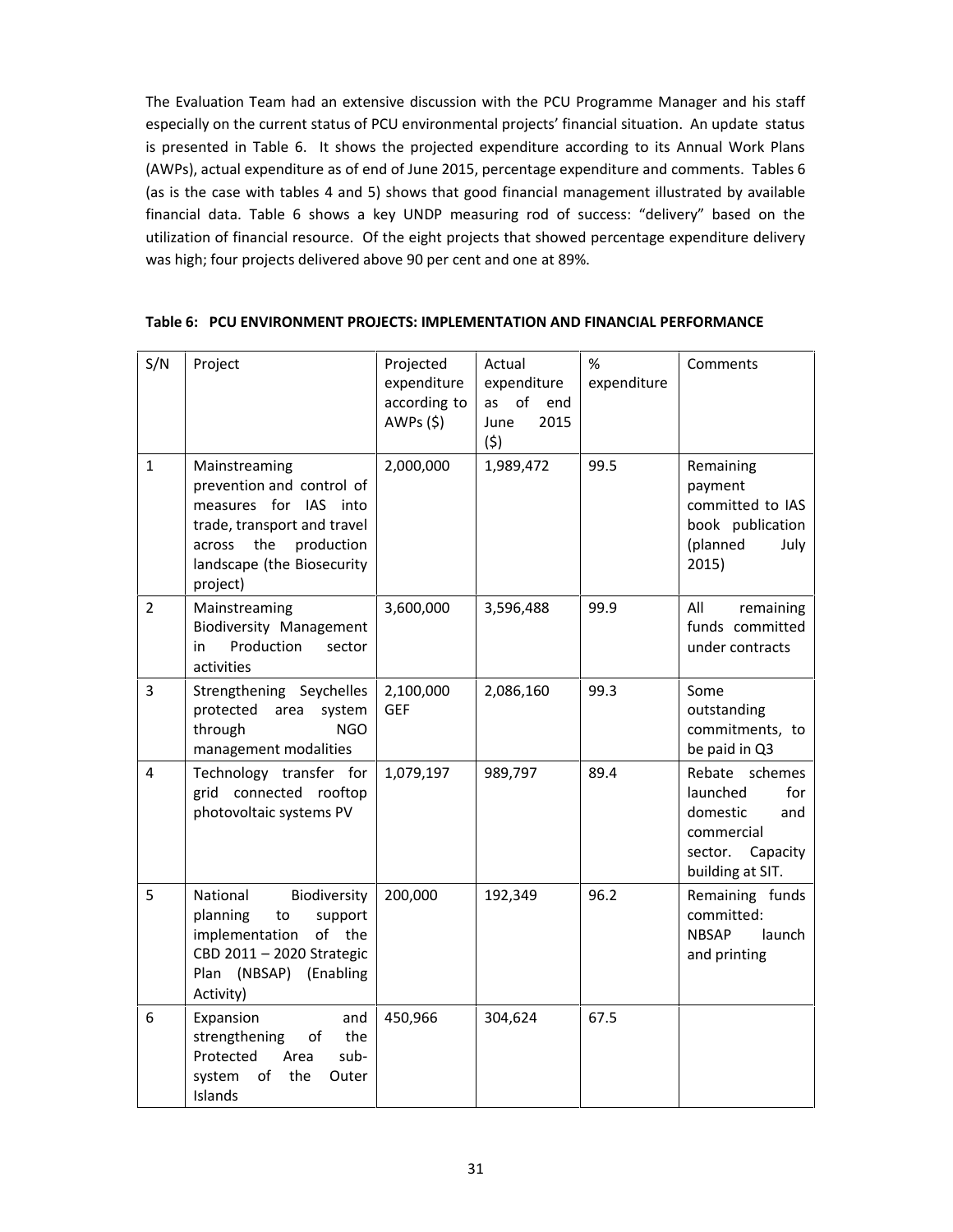| $\overline{7}$ | Promoting and up-scaling<br>οf<br>climate-resilient,<br>resource-efficient<br>technologies in a tropical<br>island context                      | 258,494 | 75,972   | 29.4     | Just<br>started;<br>faced delays                                         |
|----------------|-------------------------------------------------------------------------------------------------------------------------------------------------|---------|----------|----------|--------------------------------------------------------------------------|
| 8              | Strengthening<br>national<br>decision-making towards<br>ratification<br>of<br>the<br>Minamata convention -<br>(Enabling<br>Mercury<br>Activity) | 32,962  | $\Omega$ | $\Omega$ | delayed<br>Start-up<br>due to issues with<br>opening of bank<br>account  |
| 9              | Biodiversity<br>Finance<br>Initiative (BIOFIN)<br>PA<br>Finance<br>(Global<br>project)                                                          | 500,000 |          |          | <b>GEF</b><br>Awaiting<br>approval. Start-up<br>late<br>expected<br>2015 |
| 10             | Ecosystem-based<br>adaptation to<br>climate<br>change in Seychelles<br><b>EBA (Adaptation Fund)</b>                                             | 384,000 | 172,002  | 44.8     |                                                                          |

#### **NB. Figures not verified (pending completion of financial reports for Q2 2015)**

#### **3.2. Findings and Observations and on Evaluation Matrix**

#### 3.2.1.**Efficiency**;

- i. The implementation strategy and execution modalities were by and large efficient and cost effective, with increased inter-project synergies. The CPD has only three, very focused programmes with limited outcomes, outputs and activities. Resources are therefore not dispersed. Some programmes continuity beyond the lifespan of CPD (i.e. being carried over to the next CPD) also minimizes project start-up costs. However, efforts are needed to reduce possible duplication and overlaps to increase cost-effectiveness. Where projects are financed by different agencies there could be room for waste via duplication. This might be the case in the special Protected Areas and Marine Special Plans projects. However, it would be worse if nearly all the projects were not pulled together under the PCU arrangement. The PCU also serves at the main data centre. A database bill on the environment is in the pipeline.
- ii. **The Project Coordinating Unit** (PCU) with different Managers focused on their respective projects is the most appropriate model of implementing and monitoring projects given the specificities and challenges of the Seychelles context. The PCU works with MEECC and other related Ministries and government departs tackling the technical complications. It deals with the project documents, AWPs and monitoring and evaluation (M&E) documents. In terms of gender equality in the team of Project Managers, it was striking to see that over 75% of the project managers were women. Whilst this may not be a grave issue of concern (given that women are usually the underdog) the Organisation should take note of this gender disparity and at every given recruiting opportunity take it into account. Furthermore, the GoS is very much involved in the work of the PCU, with two PSs (Environment & Energy and Climate Change) endorsing the activities and reviewing financial reports. MoFAT is involved at the project design stage and sits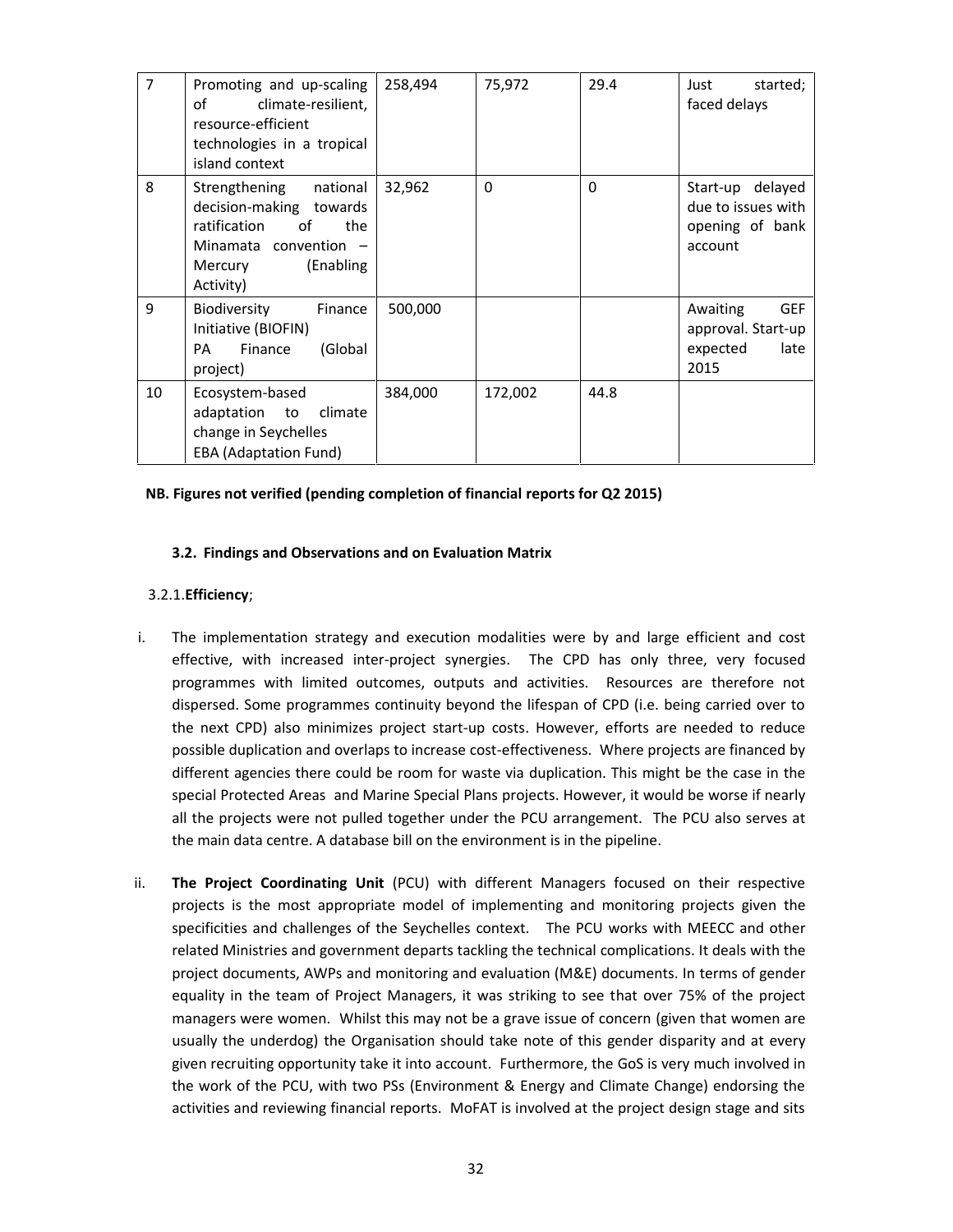in the Local Project Approval Committee (LPAC). The leadership of the PCU is by a technically able non-citizen. Given the linkage of the office with key fora and decisions in government ( the Minister is briefed each month) it could have been seen as a drawback, but it is not; in fact in some circles it is viewed quite positively. In addition to dealing with GEF projects the PCU also deals with Adaptation Fund projects. The Quarterly Financial reports are sent to government for approval. The PCU is not involved in the Poverty and Democratic governance projects, except in sitting in meetings that cover all programmes.

- iii. Since Project Management is identified as a weak element in some of the national institutions the CPD environmental interventions have benefited from the rigor, focus and thoroughness of the international standards fostered by the UNDP via the PCU. Needless to underline that the country has benefited by absorbing into public service ranks seasoned professionals nursed by the PCU.
- iv. To a large extent resources have been used prudently and as planned with programme results thus far justifying costs; with Seychelles emerging as a leader in the region on environment and sustainable development practices. It is rare to find such a large project portfolio being implemented without any financial fraud or audit queries.
- v. Overall CPD programme execution has exhibited cost-effectiveness and value-for-money. However, this does not necessarily mean positive results with the project objectives being realized. With the PCU under one roof there is cost savings associated with consolidation, and there are economies of scale realized. Processes have been rationalized; for example having one Project Coordinator and one Finance Manager for all GEF and adaptation projects is cost effective. This meant separate key support services- administrative, communication, technical and financial advisory services were not necessary. Financial management and funds disbursement is made quarterly and via cash advances – not different from UNDP proper, altogether with a 7% commission used towards the PCU running costs. There are sometimes small differences in funds disbursement depending on projects. But in general funds are released at the beginning according to the Work Plan/AWP. Often everything is organized at PCU for and on behalf of government and other IPs. UNDP's involvement as facilitator and/or coordinator helps to build confidence especially among outside entities given UNDP own merit as an independent agency.
- vi. The Project Coordinating Unit (PCU) could further enhance efficiency if its autonomy was enhanced in areas smoothening implementation. Payments for local procurement of up to USD 5,000.00 can be handled by PCU; however above this limit or in the case of hard currency they go via an approval process by the PSs in government (MEECC, MoFTBE), the Central Bank and the UNDP office in Mauritius. It was noted that delays are not because of the Mauritius connection; some of the delays relate to project design, especially where all IPs must have delivered to get the next disbursement. This can also have a draw-back in the sense that Projects might be in a hurry to spend (which might put the issue of efficiency behind resource use) so that they do not delay others. Once the papers are in order the PSs do not delay- and there is an alternative signatory person. The three different signatories complicate the process; usually there are no delays but sometimes there could be, where papers are misplaced or sent to the wrong desk. Furthermore the release of quarterly financial tranche from UNDP requires financial reports of past disbursements; where even a delay in one project, can delay all the projects. This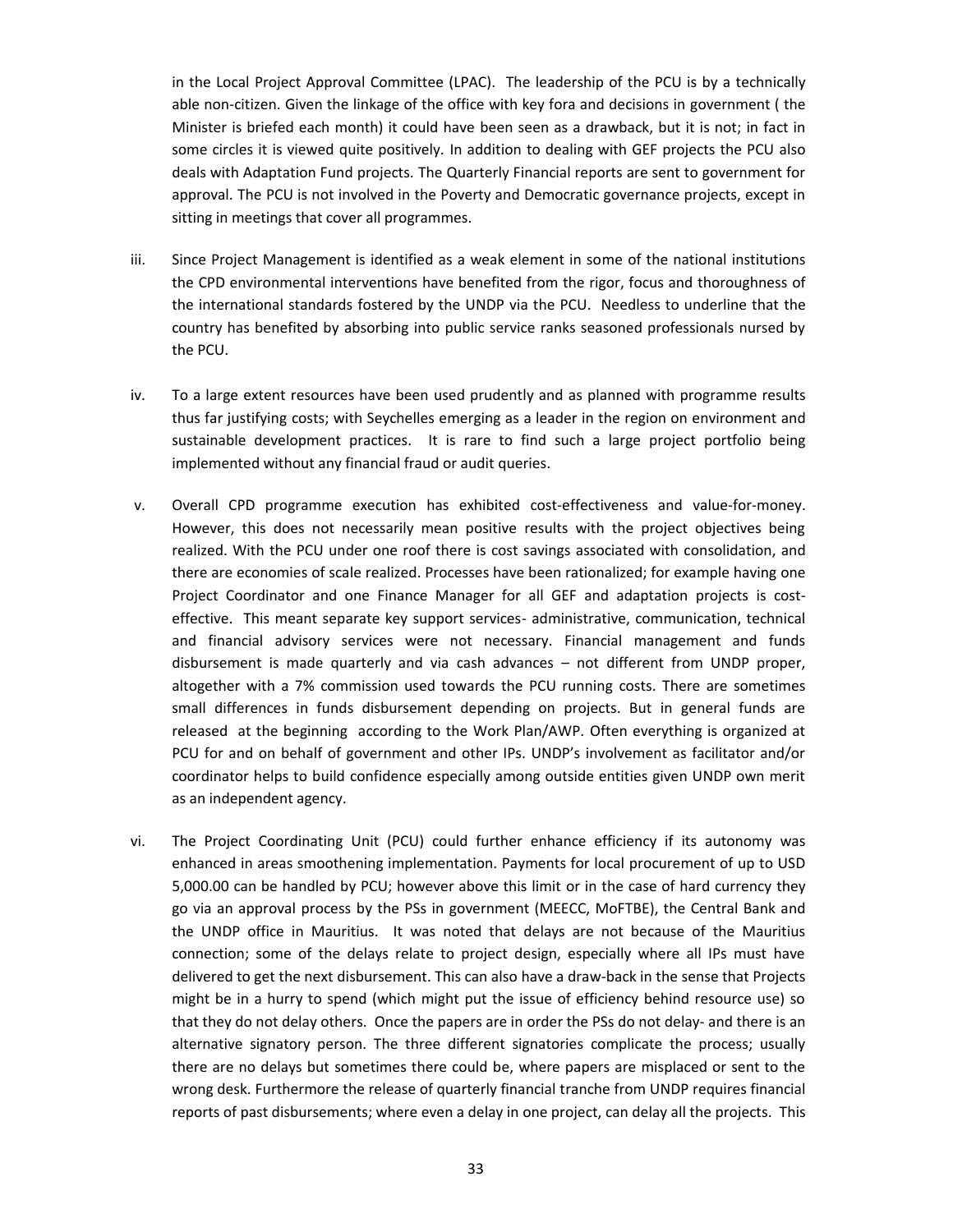has caused unnecessary delays that lessen the credibility and efficacy of the institution in an otherwise small face to face working environment. However, the delays are smaller than in other African countries whose delivery model is dependent on UNDP staff administering projects via IPs, and lukewarm government personnel's buy-in and support.

- vii. Compared to the traditional system where UNDP as a development agency would (via its own staff) have had to go through the MoFAT) as the respective line Ministry which would liaise with the selected project implementers/consultants; master the UNDP operational modalities and liaise and interact with the beneficiaries, PCU's direct and localized approach (given that all Project Managers are Seychellois) is undoubtedly more efficient and cost effective. Its positive impact on local expert capacity development and enhanced delivery cannot be overemphasized. The PCU does not pouch staff from government or the private sector- they are usually recent graduate or post-graduate degree holders or ex-Environment staff. Once a PCU project is over the Project staff is absorbed into the MEECC or the wider environment sector. This is not the case with the UNDP –led projects where specialist in legislative drafting for instance are not retained, they just leave to do their own thing(s).
- viii. With the PCU the Government remains solely responsible for general oversight since all Project Officers are contracted by GoS. However they operate within the UNDP compounds and locus, interfacing amongst themselves, and directly with government agencies and the beneficiaries as well as other partners embracing the best international practices. A whole layer of long and cumbersome procedures and red-tape is eliminated. There are eight Project Managers each handling a Project (with one sharing a Project Manager). PCU staff salaries are not necessarily better but are quite competitive. This avoids the practice elsewhere where much higher remuneration for UN (DP) staff weakens morale and spoils the public service.
- ix. Selected project managers are singularly tasked to almost exclusively focus and implement their respective projects without distractions. Compared to an officer located in a line Ministry, or indeed UNDP (with all sorts of other activities) this is a luxury exuding efficient practices when it comes to attention to project implementation. If any evidence was needed it could be found in difficulties with delivery in the non-environment projects as detailed below.
- x. Engaging partners and beneficiary representatives at project's design stage has improved buy-in, ownership, inclusivity, transparency and accountability, sustainability and improvements in delivery of development results on the ground. One project where this was at low ebb was the Adaptation Fund project.
- xi. The "*Capacity Development for Land Management in Seychelles*" project engages local public servants to execute the project, given their knowledge of local circumstances. Following a MoU signed with the Ministry of Administration, UNDP was able to facilitate this process. Although there was limited bureaucracy and red tape in the engagement of local experts, the GoS did not vigorously participate; hence the "3" grade in both efficiency and partnership& coordination parameters.
- xii. The EU put in an additional resource of 750,000 Euros into the Invasive Alien species project under a four year contract. The project ended with 180,000 Euros undisbursed and unused. Following the donor's push an international firm brought to audit the project pocketed 100,000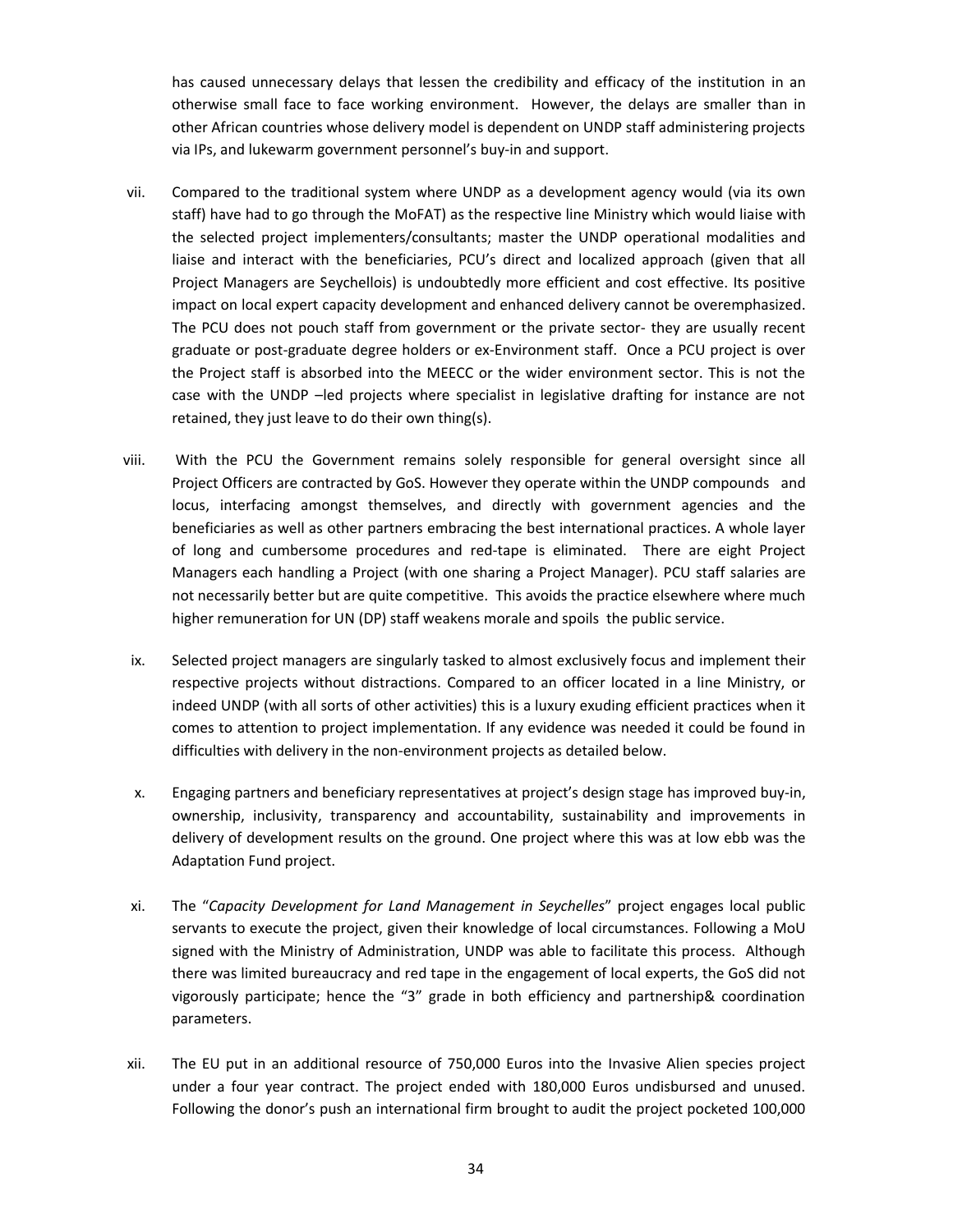Euros. Given the budget and the uncompleted work, the auditor's compensation seemed on the upper side. There is some balance remaining.

xiii. Among the challenges going forward is to develop mechanisms for resource efficiency given changing circumstances i.e. the advent of ICTs, new financing modalities and increased financial oversight especially in banks following the 2008-2010 global financial crisis and Seychelles' macro-economic reforms.

#### 3.2.2.**Relevance**

- i. All the CPD projects originated from the SSDS 2011-2020 and are therefore consistent with, and relevant to, the Seychelles as well as in sync with the areas of focus of the key partners, such as the GEF. Sometimes the GEF cycles' focus is broad which could allow all some environmental elements to fit in there. An example was GEF 5 on seeds which accommodated some environmental concerns. With the downgrading of national development planning the synchronization and building synergies with national priorities is difficult especially in the absence of a national development plan. The new round of GEF funding has generated more scrutiny and interest in what is proposed, including involvement of representatives from related sectors e.g. agriculture and forestry. This is to enhance inclusivity and alignment to the strategic focus of government. The Environment Protection Act developed under the GoS/UNDP/GEF support, is the main piece of legislation on the environment. It has modernized the law which can be mainstreamed into other sectors.
- ii. Projects such as (i) the *Strengthening of Protected Areas* (PA) network and (ii) the management of fishing grounds with extensive stakeholder participation have significantly and in the timeliest fashion dovetailed as an input of the on-going Maritime Spatial Planning Initiative (MSPI). In the case of (ii) above, successfully re-visiting the management practices, involving the fishers whose mind-set needed to change as well as enhancing their hands-on experience could be critical ingredients for careful consideration in the Marine Spatial Planning exercise of the EEZ. However, Seychelles fishermen are an experienced lot, whose knowledge and experience has even been tapped by Mauritius.
- iii. In its effort to champion and promote the 'Blue Economy Concept', both the aforementioned projects and a few others in the programmes do present themselves as highly relevant at this time. One concrete game-changer is the on-going process to protect 30% of the Seychelles EEZ with 15% no-take<sup>1</sup> This key policy decision is an integral part of the MSPI whose importance cannot be overstated. The Outer Island project has also helped to increase presence in strategic islands- to police and manage them. It is a complex project, which unlike the others did not just have one PCU contract; different activities were handled by the MEECC and four environmental NGOs; it was close to having five different projects, and despite this the PCU was able to deliver. As already noted the 30% is conditional on the debt swap. Stakeholders in the validation workshop felt that the targeted 30% was rather too high to be taken in one go; they advised a phased one; they also recommended a social cost-benefit analysis of the deal.

The designers of the debt swap seem as if they have a same "menu" for different island countries. Belize's debt swap deal is also premised on a 30% bio-diversity protected area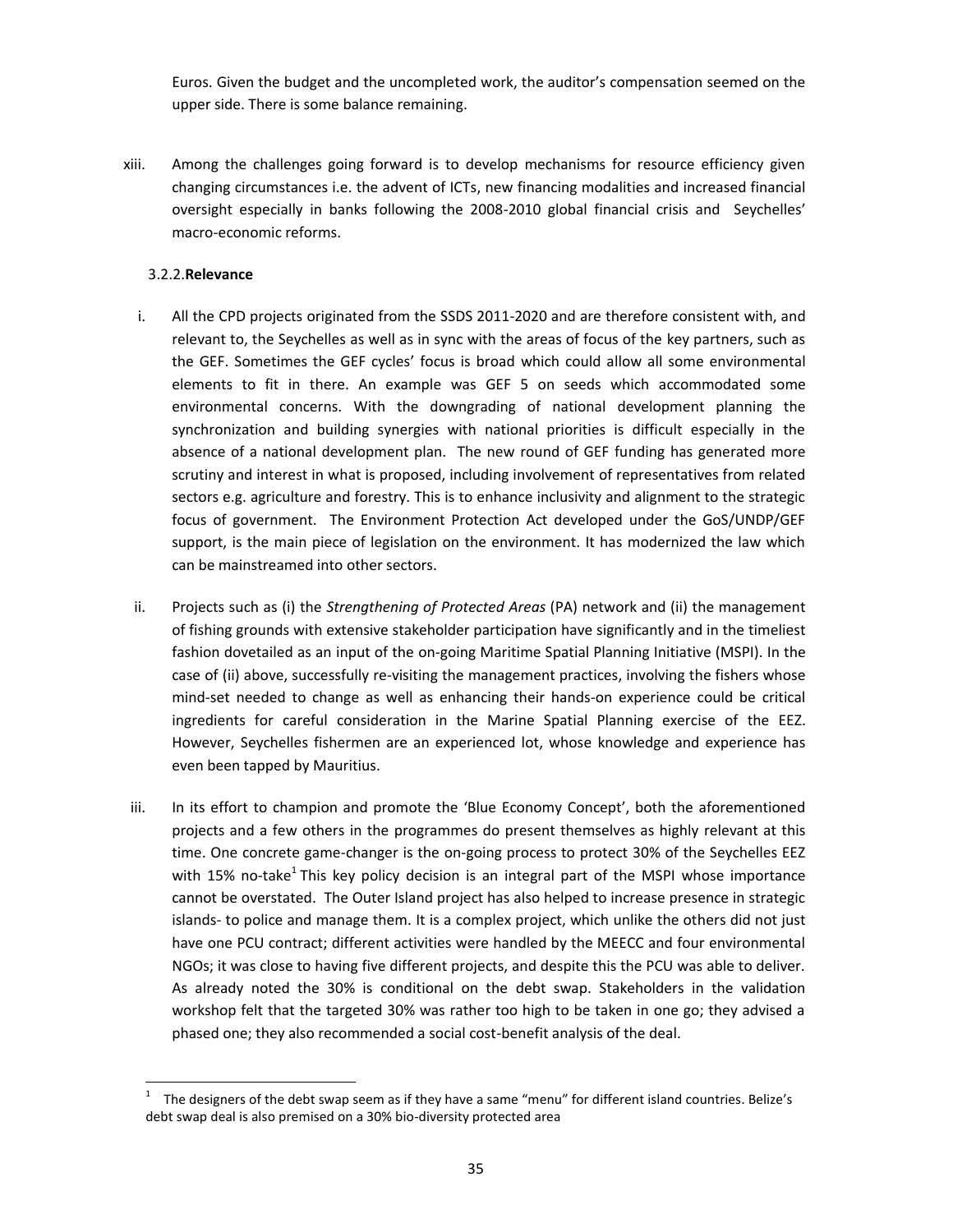- iv. The Adaptation Fund project(s) are implemented locally but they have stricter implementation modalities and "checks and balances" than GEF-funded projects. This may make it hard for local authorities to get projects re-orientated to respond to changing circumstances or to add on emerging socio-economic concerns. The Adaptation project focused on water scarcity and had a full- scale Community Engagement component. Attempts were made to address social issues in the District Plans. One feedback is that there were mistakes in the project formulation process where there was not enough consultation. However, it must be stressed that it is hard to address social issues in GEF projects unless they are at least related to one of the project outcomes.
- v. The GoS's new emphasis on renewable energy puts the project on encouraging use of photovoltaic in its proper perspective, underlining its relevancy. In his speech on National Day,  $29<sup>th</sup>$  June 2015, the President of the Republic announced related follow-up policies. Democratising access to, and use of, renewable energy is one of the country's top priorities. The GoS's aim is to go for 100 per cent renewable energy, to get the system produce as much solar energy as possible, given that unlike other countries there is neither hydro nor thermal energy options. Thus the CPD and its successor programme fits well into the national framework. Although trying to give energy to the less well to do is viewed as a 'socialist relic", the political will is there, although there are technical constraints. However, instead of extending rebate to the whole population, the scheme could differentiate according to social status.
- vi. Seychelles' leading position in the region and increasing visibility as well as a credible voice on the global stage for SIDS on Sustainable Development and Climate Change issues are propped by such projects such as the GEF ones. It would seem that GEF resources can be tapped as long as GEF is alive. Furthermore, unlike in the past GEF funds can in some circumstance be used for social inclusiveness projects. Seychelles' decision to bid for a UN Security Council seat (non permanent) shows Seychelles' determination to send sharp and pertinent messages on the need for climate change mitigation, sustainable socially inclusive blue economy, and green economy of which it is well on its way to implementing programmes and projects. In this regard it was a leader at the Samoa and Abu Dhabi Summits on the blue economy. Increasing Africa Union focus on the blue economy at summit level is prompted very much by Seychelles' lead.

#### 3.2.3.**Effectiveness**

- i. Except for the '*Integrated Water Management Resources Project'*, scoring "2" i.e. "poor" in two areas, "effectiveness" and "partnership & coordination" all projects scored "3" i.e. "satisfactory" and above, for all project evaluation criteria. This is a positive indication of the role and operational efficiency of the PCU as well as smart and credible individual and collective GoS and UNDP oversight. However, neither the PCU nor UNDP can be held accountable for the slow delivery rate of this project because its implementation modality is different and falls outside the purview of the PCU. Unlike the other non-PCU projects, UNDP does not lead the process for day-to-day implementation but is rather guided by UN Office of Project Services (UNOPS) in Nairobi.
- ii. One project, the "*Strengthening Seychelles Protected Areas System through NGO Management modalities"* scored 5 (excellent) in all categories. Although this was a fairly complex project with multiple stakeholders including a parastatal, the Conservation Society, the Seychelles National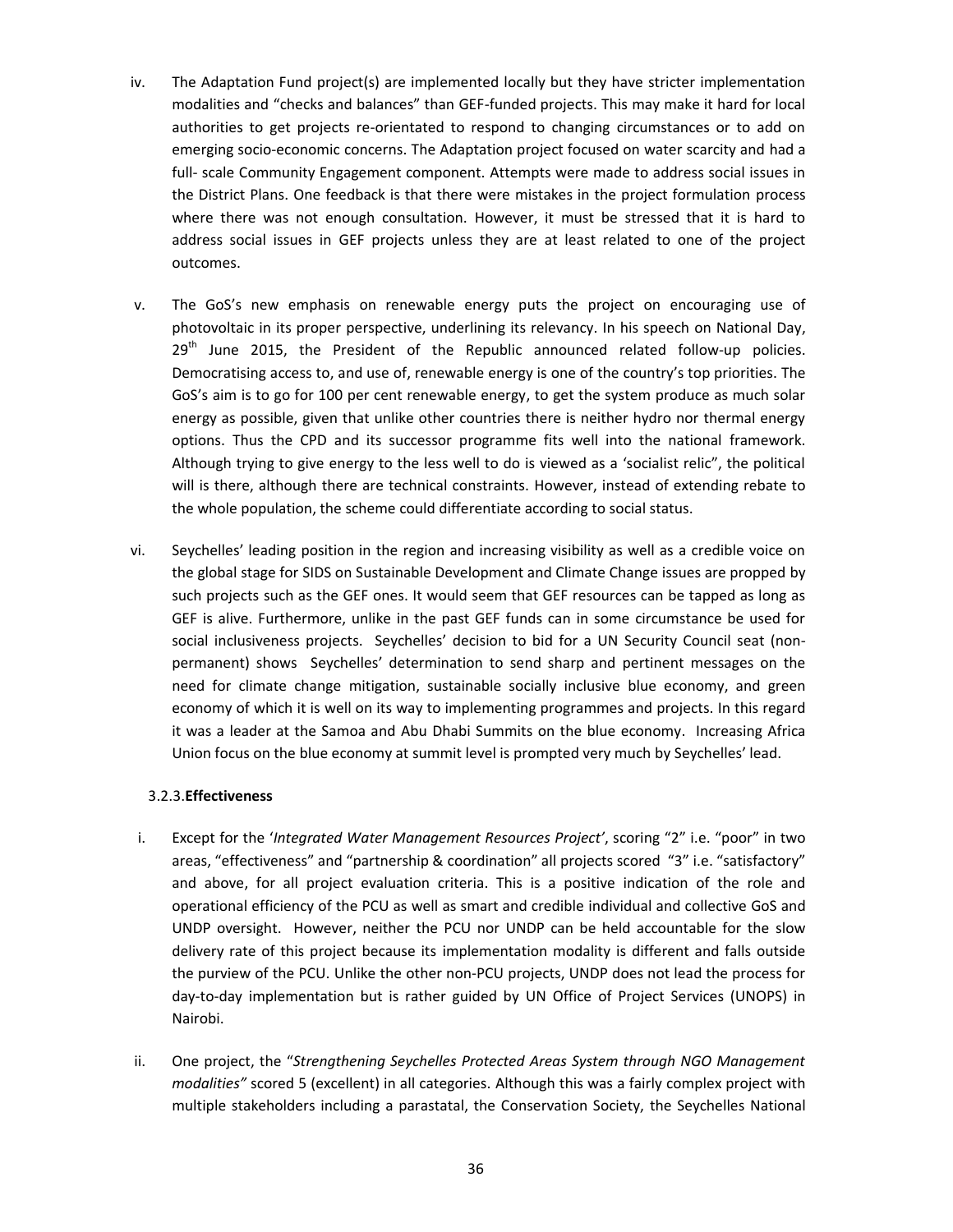Parks Rangers, the Seychelles Islands Foundation etc for the management of the outer islands; it was very well executed and has perfectly dove-tailed as a critical input into the MSPI, which is topical, on-going and has been successful in bringing new partners in the planning, implementation and management of the "Blue Economy". The capacity of NGOs has been uplifted and key laws reviewed. It is important to take note that in the PA project for example the modelling software looks at the bio-diversity aspects and may not relate to fisheries, tourism or petroleum aspects. Furthermore the modelling exercises have to pick up different scenarios vis-a-vis bio-diversity, socio-economic development, tourism and minerals as appropriate.

- iii. *The Photovoltaic ( PV ) project* had four components focusing on financial mechanism to allow consumers to attain more energy and water efficiency via policy, legislation and training. It has four components namely: institutional set up and framework policy including legislation to facilitate technology absorption; education and awareness raising; training and financial mechanisms. It focuses on producing electricity for domestic and commercial use including the establishment of revolving fund (contributed by GEF and GoS) for a rebate scheme to promote energy and water efficiency. It encouraged importation of energy-savings machines and appliances, e.g. fridges. Challenges include (a) the technical issue of connecting to the grid; (b) lack of capacities (personnel), (c) net metering for consumer payments. The tariffs embody a subsidy and cross-subsidy (with HEP paying more for water and sewage), a rebalancing is a challenge. A baseline study will provide data for developing proper mechanisms for resource efficiency. The plan is to remove the cross-subsidy, with the tariff adjusted every three months to take stock of fuel prices, etc which would the Utility to recouping operational costs and additional revenue to reinvest in infrastructures.
- iv. The NGO Management model allows capable and serious NGOs to partake in the programme. It has registered the highest degree of inclusivity, interest and public awareness. Following the loss of a significant portion of the corals through coral bleaching, the coral re-planting scheme spearheaded by Nature Seychelles is timely and has impressive results. The project could generate knowledge and lessons that can be replicated in sister islands whose reefs suffer similar extensive coral bleaching spells. Seychelles because of the strong NGOs presence can access resources that government may not easily access.
- v. The bio-diversity mainstreaming project centred on mainstreaming, national policy especially on land use planning all juxtaposed around fisheries and tourism. A total of 23 District land use plans were prepared through lots of consultations. However, the Ministry of Lands and Housing did not succeed in getting GoS endorsement because of too much focus on maintaining the status quo and limited land for tourism expansion. However, as a pilot the government partnered with hotels to implement bio-diversity conservation programmes.
- vi. The small grants projects are typical examples of promoting a policy of extensive stakeholder participation. It also served to sensitize and create environmentally aware communities that are mobilized to participate in protecting the rich and treasured biodiversity of the Seychelles. One very prominent example is the protection of the rare and endangered sea turtle species that has sensitized a generation or two of youths who are now the most effective advocates for turtle protection.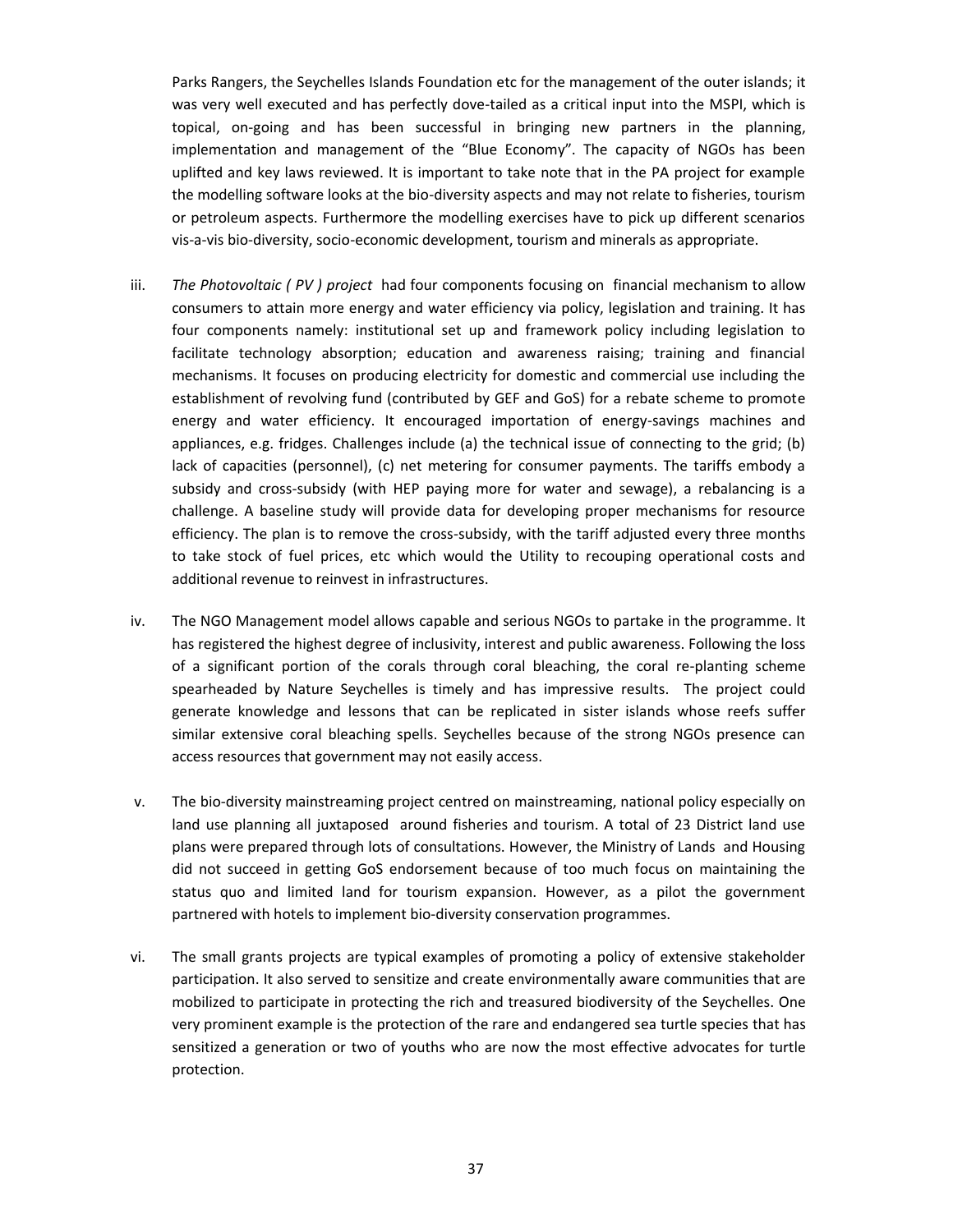- vii. The effectiveness of the CPD and associated PCU's GEF implementation modality can be enhanced if the projects are progressively better designed and supervised by committed , talented and experienced managers ( most are in place) with well-planned exit strategies. The latter should ensure that the work done by the PCU is owned and followed up by existing or revamped structures that are aware and anticipate the change of gear and are ready to assume full responsibility after the project ends.
- viii. The Outer island project, for which four sites were targeted, has had indirect impact- increased availability of water and capacity of communities to grow food. This might, as a stakeholder put it, get the youths out of alcohol.
- ix. One area of possible improvement to ensure local high level leadership and ownership would be to activate the existing Steering Committee of the SSDS; make it meet more often in order to stay on top of the emerging issues and ensure positive interventions.

### 3.2.4.**Sustainability**

- i. Sustainability is an important concern and critical element at the forefront of GEF project implementation. In the above matrix the BioFin project explores and is tasked to come up with different strategies for the mobilization of resources so that Biodiversity parks and hot-spots can be maintained and protected over time. In the Outer islands project, GEF is helping to promote private management of high-end holiday reserves and to market the outer islands as a nature paradise. The islands are keen to work with GoS/UNDP/GEF to get the SSTL label. In addition some of Seychelles' 115 islands are outer islands, some in remote areas (close to Mauritius, Madagascar, the Comoros and the East African islands) - with joint management of some areas in the pipeline. The government will therefore continue to get involved in providing protection, removal of invasive alien species (IAS) e.g. rats, plant and animal diseases, etc; promoting first class resorts for high income tourists, with the long term goal of extending expensive high class eco-tourism in the 1.3million sq km EEZ. Joint management of extended continental shelf with countries as far as Tanzania is envisaged. With 50% of Seychelles' land mass being a conservation area, the country has to exploit the ocean space designated to her by the UN Law of the Sea.
- ii. Capacity building especially in project design and management in general and in PCU programme management modality and in particular and UNDP operational administrative procedures in particular is an important element in the implementation of the programme. In addition, Project Managers are directly exposed to the tasks and enabled to learn the UNDP administration procedures especially those related to the project cycle.
- iii. Because of the strong synergies with the SSDS, the GoS and other stakeholders including beneficiaries clearly identified at the start of the project, do sustain the projects upon their official completion. This is largely because the "sustainability element" is progressively in-built therein and can be picked up in successor programmes. GEF 6 has picked up uncompleted projects from GEF 5 and the later from GEF 4. The institutional architecture i.e. the setting up of Overseer Committee for carrying programmes forward has been established. However, it is necessary to ensure that certain drawbacks in rules and regulations for instance are not carried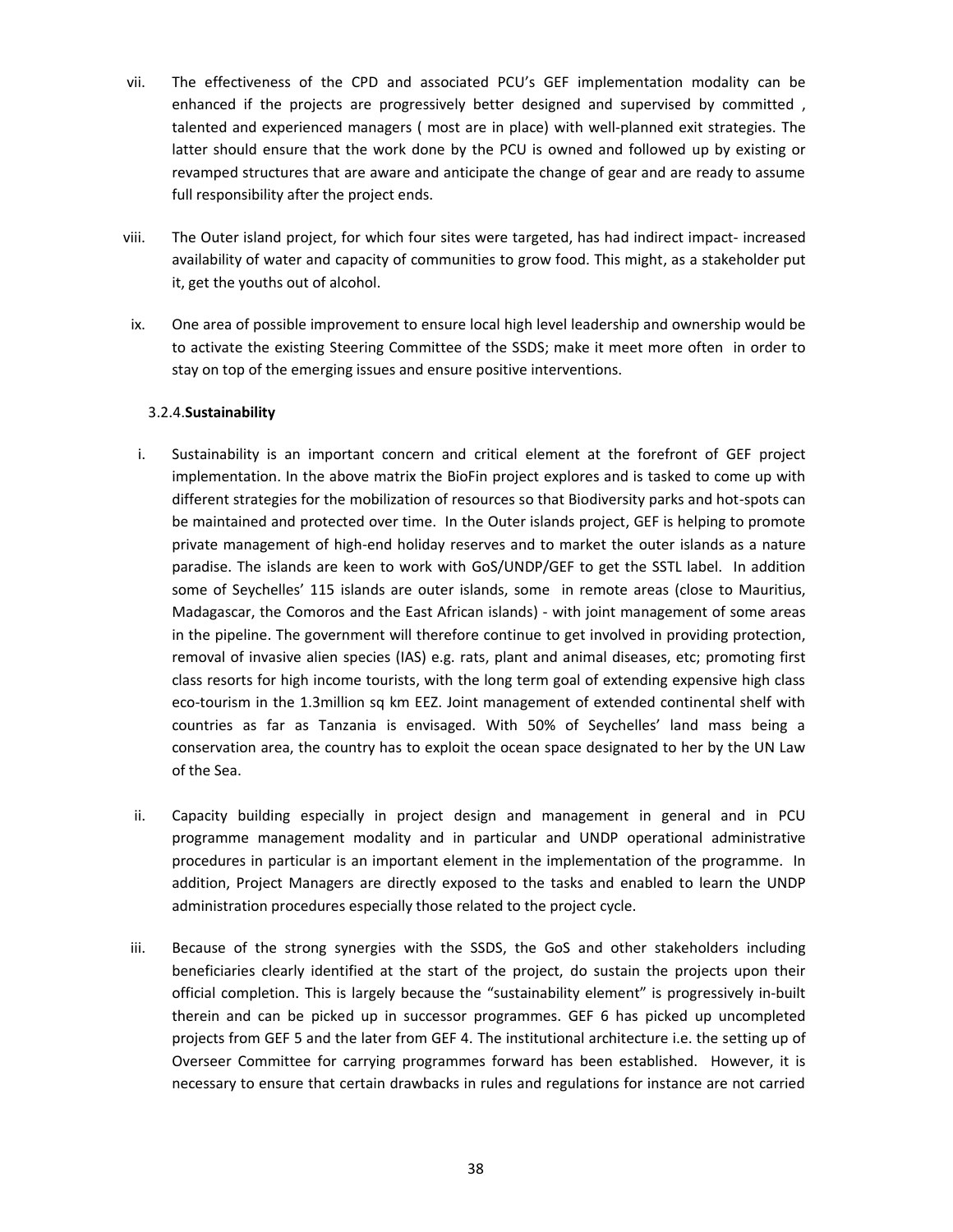forward. Furthermore there is need to align legislation with policy and build this on a strategic framework.

- iv. The University and tertiary institutions such as the Seychelles Institute of Technology and Institute of Management (SIM) should conduct relevant courses to enhance the capacities of PCU and environmentalists. This could ensure a continuous flow of Project Managers and support staff with basic knowledge in project planning, appraisal and management. Already a small scientific group at the University was involved in developing an inventory of the forests under the Outer Island project.
- v. External partners support especially through GEF will be there for some time. Nevertheless given that the environmental interventions are essentially being pushed forward by UNDP/GEF, the issue of sustainability is still hanging, although the government is increasingly coming up with innovative and "business unusual" approaches.

## 3.2.5.**Partnership & Coordination**

- i. In its endeavour to implement the CPD the UNDP's multiple partners are mostly locals from Government Ministries, NGOs and the private sector. UNDP/PCU has shown great capacity to work with NGOs with strong egos, strong personalities- which are able to implement e.g. management of two private islands. Furthermore through the local and foreign NGOs partnerships emerged with local communities to ensure they do not cut trees and see the EBA project as a "community project." GEF has not had to micro-manage the NGOs because they are capable since some are run by people who worked in the state environment establishments before and are therefore familiar with donor conditionality, budget lines and financial reporting, etc.
- ii. In the Terminal Evaluation of the  $2^{nd}$  Bio-diversity security project, while noting that there is a little resource left, it did not recommend the creation of new institutions to deal with this challenge, but to bring all the agencies together for pests' eradication. In other words it called for a more coordinated approach to implementation. The development of the Bio-diversity Act was delayed partly because it targeted to incorporate all elements, including all protocols and regulations.
- iii. The Bio-diversity Financing Initiative is a global project, the first of its kind being implemented in 19 countries, via UNDP (with close collaboration with PCU). The purpose is to make governments increase investments in the sustainable and equitable management, protection and restoration of bio-diversity and eco-systems. This boils down to policy and institutional analysis, costing the finance gap and resource mobilisation.
- iv. The UN 'Delivering as one' principle is operationally challenging in the Seychelles context because apart from UNDP's skeleton outfit and the presence of the WHO office, the UN is barely present in the country. But given the blue economy agenda that touches on other Indian Ocean islands and coastal states enhancing "DaO" albeit via non-resident agencies based in the IOC countries would enhance value addition.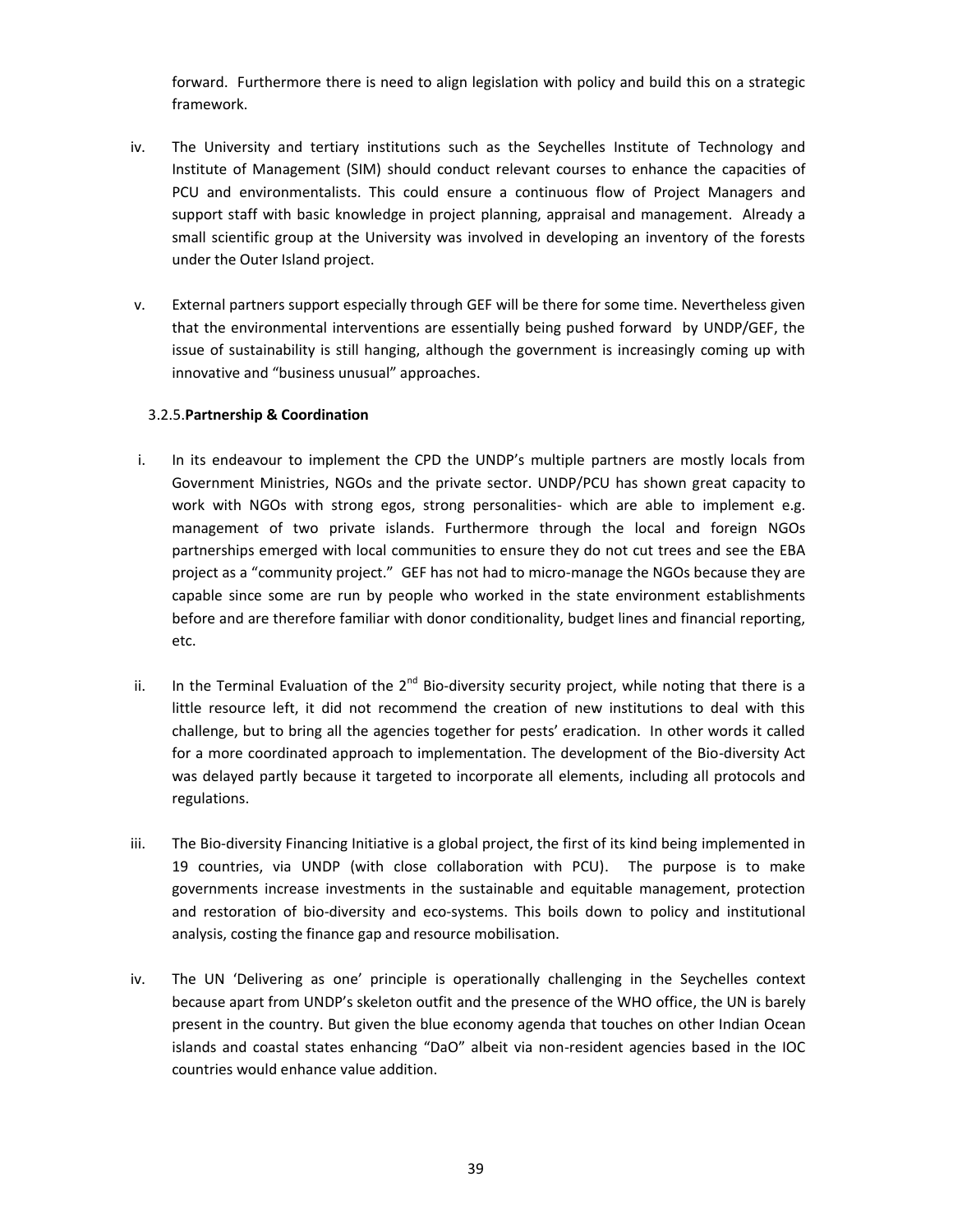- v. There is however room for improvement in upgrading and making more efficient and effective the roles of stakeholders, such as the multilateral financial agencies e.g. the World Bank, the African Development Bank, bilateral and regional groupings, to liaison and work closer with UNDP. In addition to environment the CO is interested in large regional projects more inclined to address social issues.
- vi. Exchange of information and reporting can be further enhanced to reduce overlaps and wastage of scarce resources through duplication of efforts. One particular example is the EU –funded Adaption project which has similarities with the GEF projects but was negotiated separately with government; they share experiences with the GEF and sits on each other's Management Committees.
- vii. The skills involved in producing very good project managers are substantial. A means to ensure that they remain in touch socially could be a very reinforced way to ensure the cross-fertilization of ideas even after the projects are complete and Project Managers have moved on.

## **3.3. Lessons Learnt and Recommendations.**

- i. The projects are relevant and flow from the SSDS. They are selected through a process of interactions between relevant Government establishments, the GEF/UNDP, and other stakeholders.
- ii. To ensure that the above remains the case the multi-sectoral Steering Committee of the SSDS should meet at more regular intervals to ensure guidance and ownership. Given its broad composition it could also help to sharpen the mainstreaming of cross-cutting issues, especially gender, an aspect that is at a low ebb in the environmental interventions. Gender balance is now in favour of females, the situation may change as the country sustainably exploits the EEZ and the overall blue economy.
- iii. With very minimal supervision and staff, the UNDP CO performs a commendable and fairly impressive set of duties. The Office provides oversight, handles the finances and provides quality assurance. Its work is made easier where State entities as in the case of the Sustainable Land Management project are willing to sign MoUs with the UN body to allow it facilitate the process. However, the technical aspects are left to the PCU, which operates so closely to government that it could without much exaggeration be equated to a Department in the MEECC.
- iv. That with a bit more autonomy there would be corresponding gains in credibility and confidence between all stakeholders who liaise with the UNDP CO. This is especially in the systemic administrative procedures and processes of payments. Delays, which create associated negative perceptions of the Office, have been experienced and it is a situation that can be eliminated with some streamlining and decentralization of authority.
- v. The Project Coordinating Unit model was introduced in the wake of the macro-economic reforms and "downsizing" of the public service. It is effective and efficient. It ensures a solid networking between the MEECC and MoFAT and various stakeholders e.g.NGOs, who partner in the implementation of different projects. The PSs at MOFAT and MEECC ("parent Ministry") are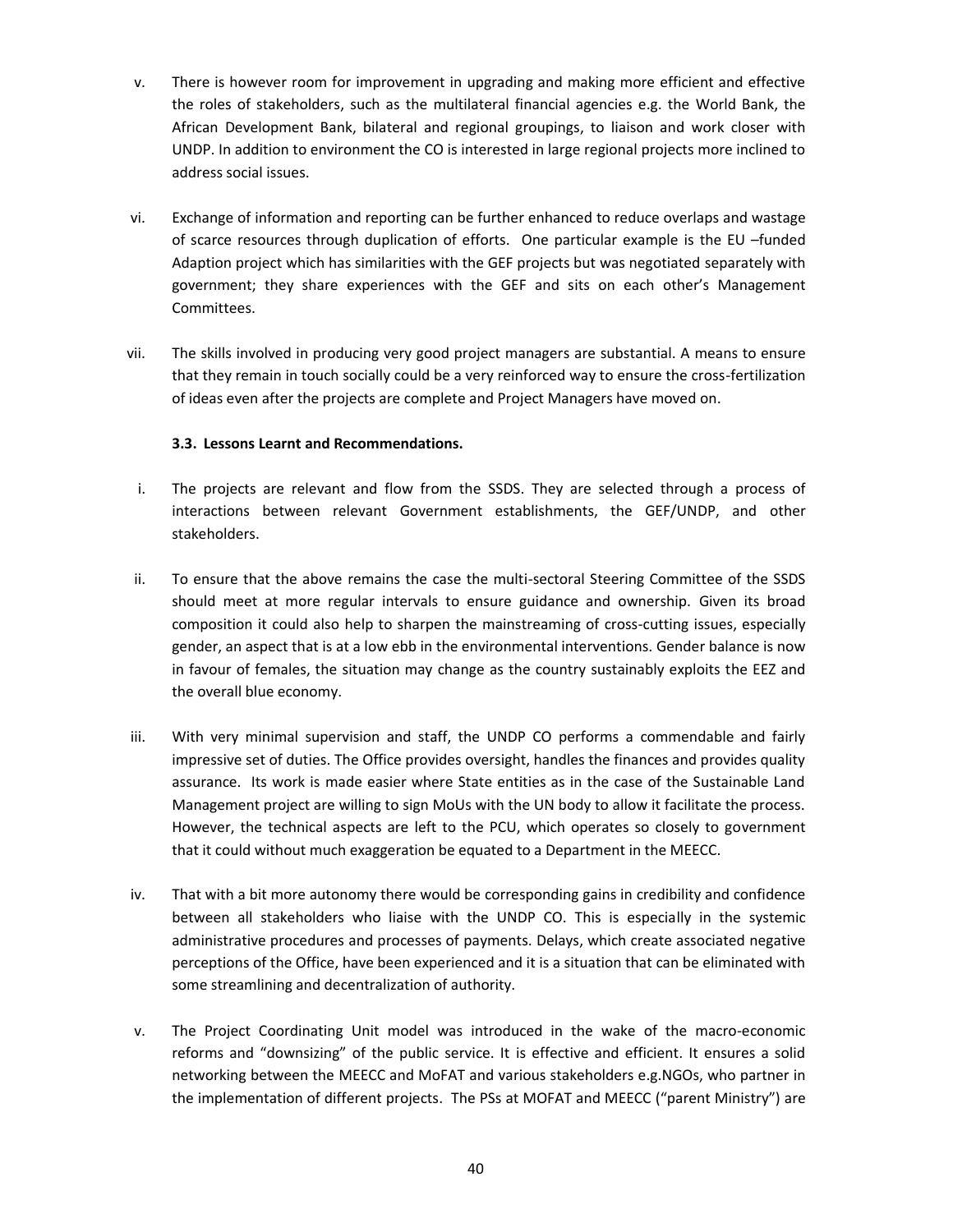the "political' and "operational" focal points of the GEF/PCU programmes. About 90-100 per cent of all GEF funds go via MEECC. The Programme Coordinator debriefs the Minister(s) monthly, with the UNDP at liberty to be there or not. There is focus, capacity building and cost effectiveness in resource use. Partly because it has a Communications Officer, the PCU and the GEF projects are quite visible.

- vi. Sustainability of most projects is assured through stakeholder and beneficiary participation from the design stage to programme implementation and strategizing of follow-up projects. This has fostered cross-fertilisation of ideas and experiences across CPD projects. There is also innovative ideas coming up such as the welcome video on Air Seychelles looking at environmental conservation and biodiversity.
- vii. The government is very committed to the development of the 'Blue Economy'. Understanding its dynamics and key stakeholders and assisting elaborate on the various dimensions of the blue economy concept and its components such as fisheries would enhance prospects for future collaboration and cooperation. For example UNDP (working with IFAD which is already working on small-scale fishing; and possibly FAO) could take advantage of the Mai Plateau Assessment to facilitate stakeholder meetings for sustainable fishermen activities. This is particularly given the planned debt swap deal which will affect fisheries especially small scale local fishing households, which have not been brought into the loop. For example some fish species could die if not harvested; there is also the issue of "fish migration".
- viii. Sustainable Development with the Environment sector at the forefront remains a core strategy in the Republic's developmental strategy. The cross-cutting nature of the environmental concerns allows others sectors to come on board (Agriculture, Fisheries, Land Use, Finance, Utilities – water & energy; etc). This allows the UNDP a broad scope for interaction with the country's Government and to push the development agenda in areas where they are strong and have a track record such addressing cross-cutting issues – (environment, gender, HIV&AIDS, capacity building, etc) and working with the civil society, local communities and grassroots organizations. Already UNDP has worked with NGOs in small environmental projects. The demand for environmental social impact analysis (ESIA) is up, signifying the need for analysis of non-environmental aspects in GEF projects. This is in spite of GEF strict instructions on how the money should be utilized.
- ix. A cordial and productive relationship and solid networking exists between all stakeholders and partners that grow stronger with each further interaction. Donors are interested in climate change and oceanic management and may be ready to put in more resources. Given the massive experience implementing GEF projects there is need to develop a culture of well prepared and implemented projects.
- x. There is need for reinforcements and increases in inter- and intra -programme synergies to be enhanced. A deeper effort and oversight to connect the various programmes with the execution of the SSDS should not be neglected. The principal actor for this task is the SSDS National Environment Steering Committee. We argue that this Committee be more pro-active in setting the environmental sustainability and climate change agenda. The UNDP could try to facilitate such activism.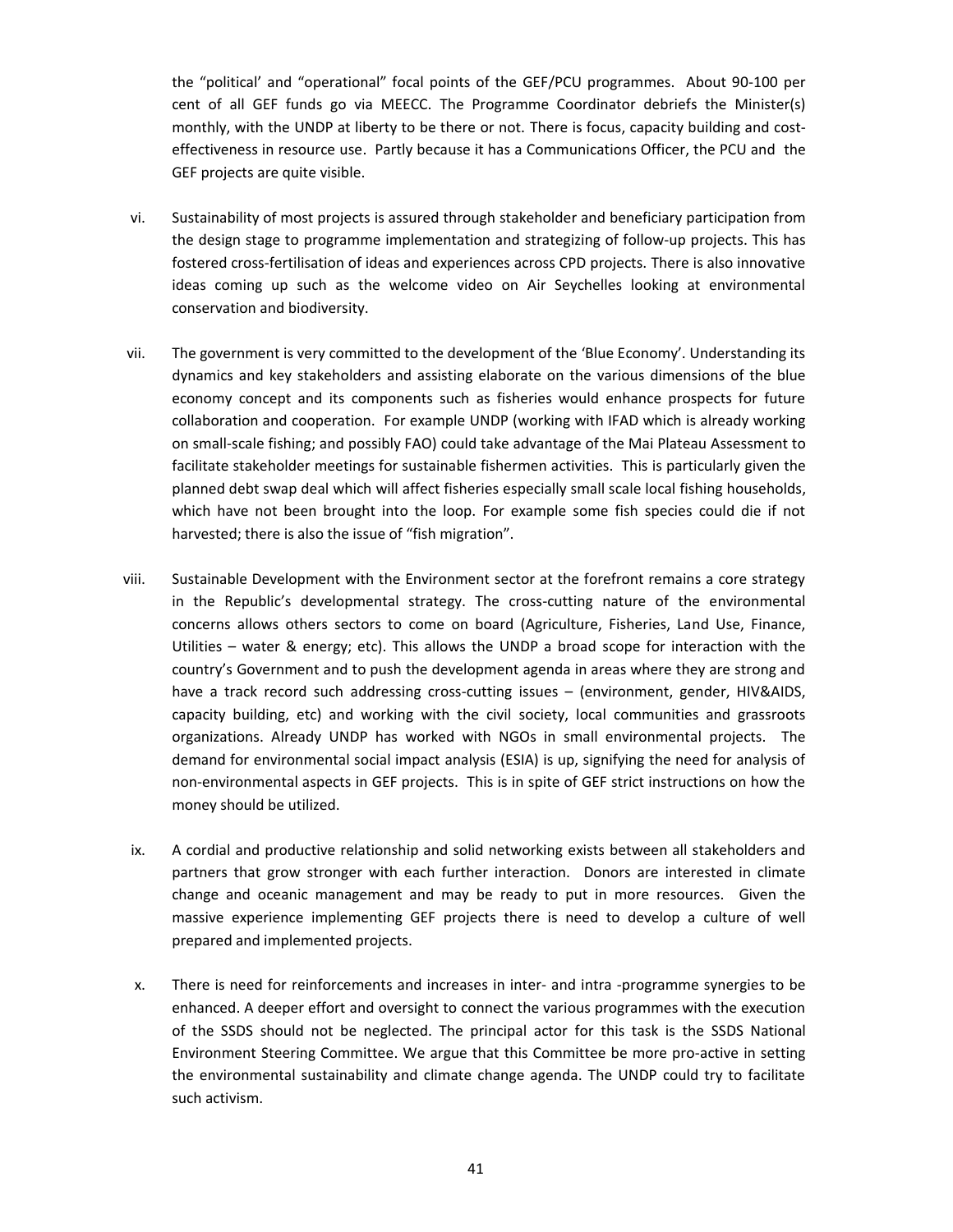- xi. Building on the Nairobi Convention for coastal and marine economy Seychelles has demonstrated that oceanic resources can be exploited in a sustainable and socially inclusive manner. Seychelles is leading in the world on a number of fronts: (i) the blue economy particularly in the Western Indian Ocean; and (ii) marine special planning. Although it is not a leading it has a lot of opportunities to play a useful role in the design of blue bonds and carbon and forest bonds. Using GEF resources and working with UNEP, Seychelles could be one of the first countries to apply the globally agreed methodology to calculate blue carbons.
- xii. The CPD/ GEF projects have produced draft or finalized strategic plans, policies and legislation especially on the environment. One weakness has been instances where attempts are made to draft policies before acceptable strategic plans are developed.
- xiii. Given Seychelles' best practices in the environment area it is important that databases of local expertise is gathered so that it can be tapped nationally, regionally and globally, as it is already happening. One of the UNEP Directors at Headquarters in Nairobi is a former Seychelles Environment Minister.

## **4. DEMOCRATIC GOVERNANCE AND HUMAN RIGHTS**

The UNDP's support for the Democratic Governance pillar of the CPD was mainly supported by  $9<sup>th</sup>$ and 10<sup>th</sup> EDF funds for human rights and good governance respectively. It focused on three main areas: (i) support for the *National Human Rights Commission (NHRC*) that oversaw the preparation of the *National Human Rights Action Plan (NHRAP)*; it also supported the Ministry of Foreign Affairs and Transport (MoFAT) to (ii) *oversee the ratification and domestication of important human rights related treaties and conventions according to the Paris Principles* on Human Rights. According to these principles National Human Rights Institutions like the NHRC are supposed to monitor violation of human rights; advise government and Parliament on specific violations especially on legislation and general compliance including with international human rights instruments and providing education and information on human rights.

Further it extended (iii) *Technical assistance to the prison and police departments to enhance their capacities* to be able to more effectively apply law whilst upholding the rights of the citizens.

### **4.1. Promotion and Protection of Human Rights**

The NHRC has as the Protection of Human Rights Act, 2009 stipulates, the responsibility of pushing forward the human rights agenda. It is mandated to (i) inquire into human rights abuses; (ii) study the living conditions and treatment of inmates in police custody and prisons; and (iii) review proposed legislation to ensure human rights safeguards therein. Given Seychelles' SIDS status, the Ombudsman and NHRC are combined with a single Chairperson in one office.

In this case UNDP is seen as a facilitator but unlike in the case with the first pillar, the implementing agencies do not enjoy a PCU within the UNDP where the UNDP CO has very minimal oversight of project implementation.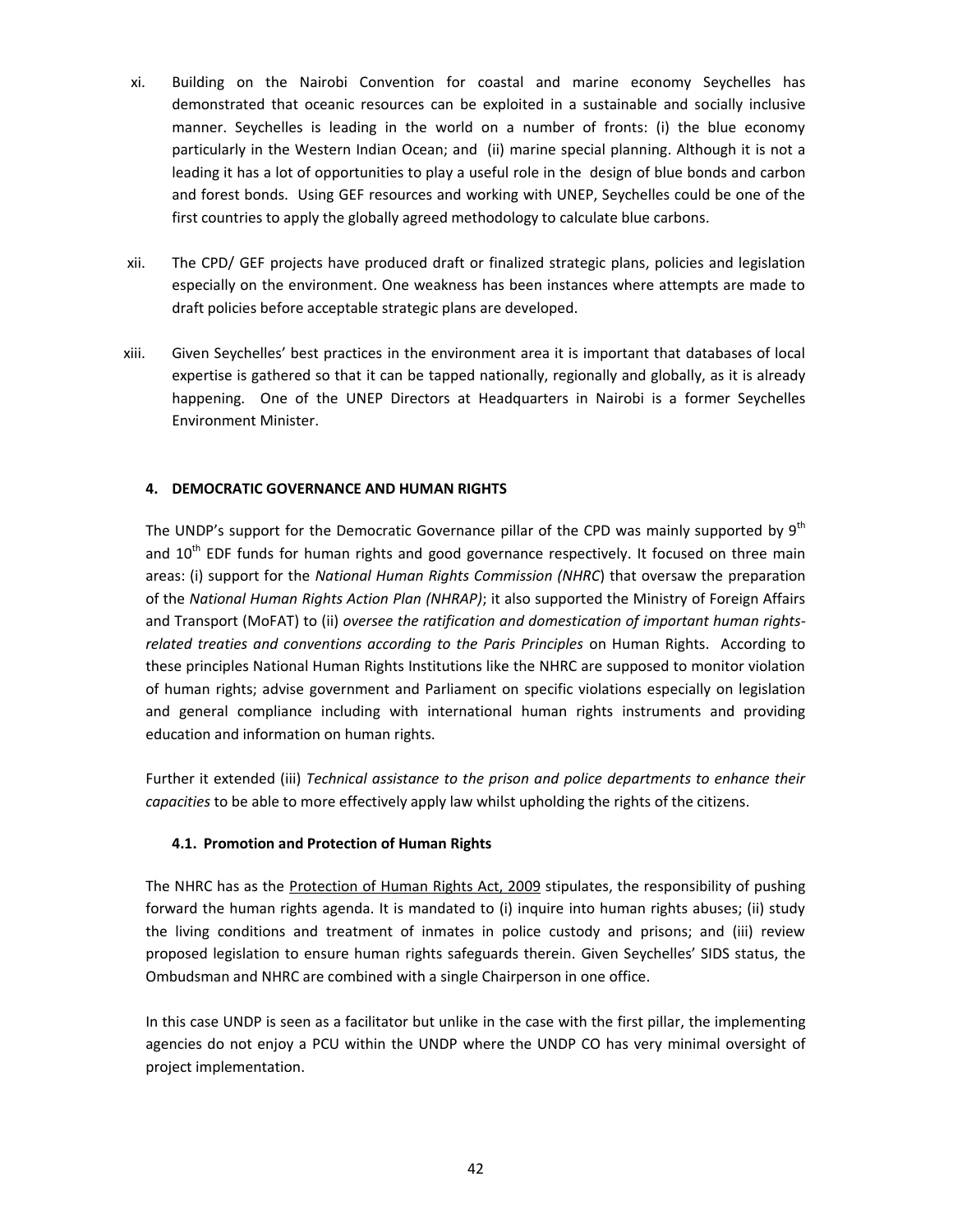The interviews with the Chairperson of the Commission highlighted critical resources and capacity deficiencies. Apart from the Chairperson there are only two part-time Commissioners and an Assistant Investigations Officer (who also does administrative and secretarial work). Government allocation of financial resources is consistently below their request (they get about half of their budget requests). If they had more financial resources they could employ additional staff which they need. Despite this the NHRAP 2013-2018, with 7-8 pillars including on the right to education and right to health and valuable baseline information for developing yearly action plans has been prepared, with the assistance of a consultant (Emile Short) and validated April 2013. The Cabinet is yet to endorse it. The NHRC and its Chairperson should own and activate the NHRAP as a vehicle to improve on both human rights and on their own capacity, performance, visibility and credibility.

However, resource is not the only problem. The Final Evaluation of the Governance Capacity Building Programme in Seychelles, December 2013 (by Peter Reed) has scathing criticism of the NHRC, concluding that despite the resource constraints, the Commission and its Chairperson was simply not doing enough – such as, engaging with the authorities to for example, get the NHRAP 2013-2018, officially approved, let alone get it implemented. It is taking a layback rather than a pro active approach. Some stakeholders used an uncomplimentary language to describe the NHRC: "puppet Commission", "lame duck" and at least one interviewee said that the "HRC is dead"! This may be a bit of an exaggeration but stakeholders report deficits in the NHRC. The NHRAP with seven pillars and cross-cutting issues plus valuable baselines for developing yearly action plans was prepared through a very consultative and participatory process including a well attended validation workshop.

Partly because of the above reasons and possibly the discourse around this evaluation relating to the wide-ranging interviews and the accompanying two workshops, the Cabinet has favourably considered relooking at the above ineffective structure and delinking the NHRC from the office of the Ombudsman. The new structure is still being worked out but it is anticipated that the NHRC will be amply resourced with capable human resources dedicated and able to deliver planned and anticipated results. The separation of these two important pillars of democratic governance can also allow the Ombudsman to play its role of enhancing political accountability more fully. A Commonwealth mission (led by Karen McKenzie) that reviewed the Ombudsman/NHRC noted that the Ombudsman did not do much, and at least not in the human rights area. Currently it seems quite ineffective with emphasis being put on the NHRC. However, on a positive note this entity has worked with the Ombudsman of Namibia which is credited to be doing a good job in checking malpractices by state leaders and officials and working in a multi-cultural setting quite akin to the Seychelles.

Of particular significance in the Seychellois Human Rights domain recently (July 2015) has been the historic verdict of the Constitutional Court to declare 19 contested sections of the approved and promulgated Public Order Act POA -2013 null and void on the basis that they were all unconstitutional. The 'right to assembly' and 'rights to freedom of expression' (Articles 22 &23) were the two cornerstone areas contested since they were perceived to be the core foundations of the country's nascent, young and emerging democracy. Of course governments interested in maintenance of law and order and/or political control in much of Africa have not easily given way on the 'right of assembly' and modalities for police permission to allow public meetings.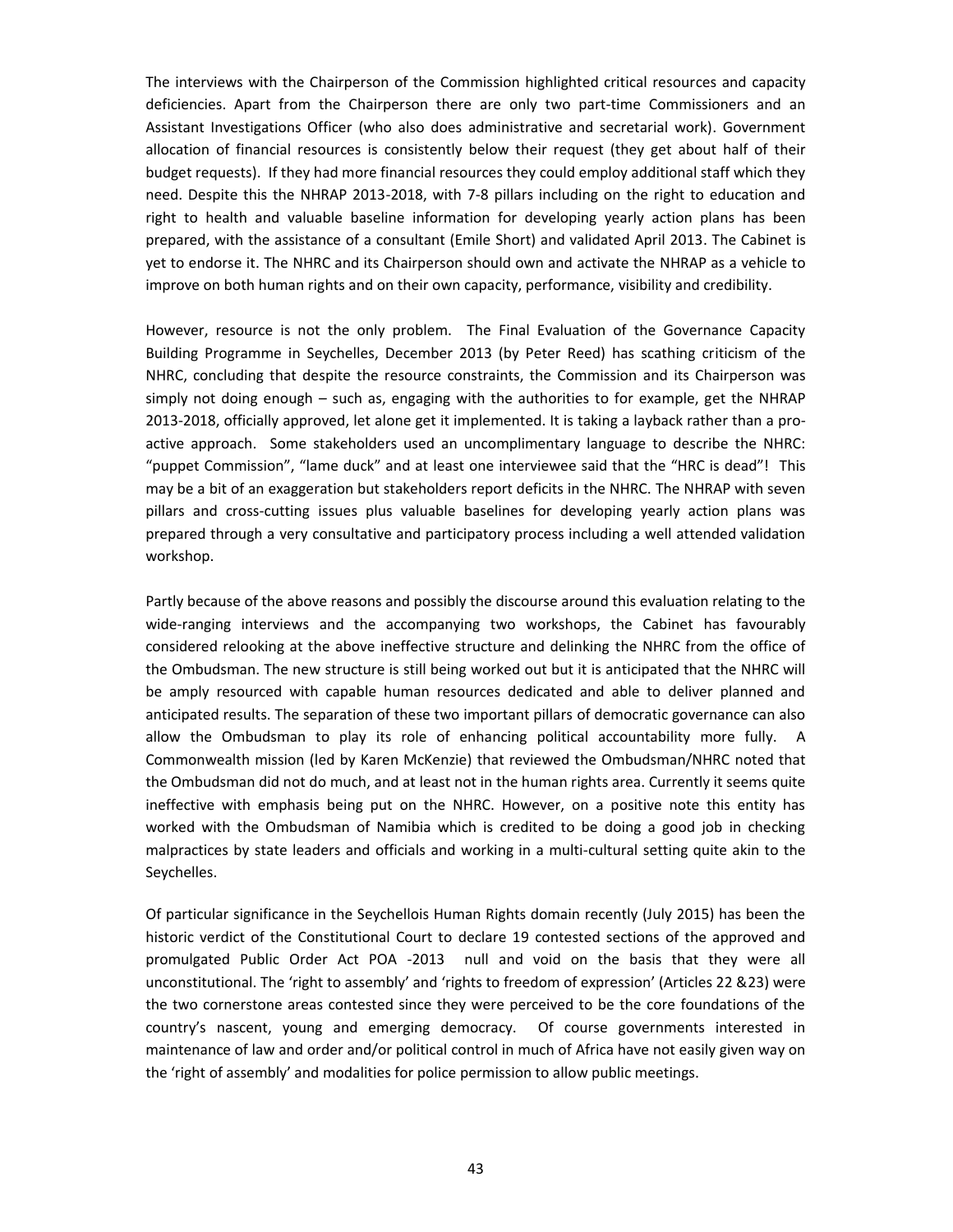This historic action presents a clear demonstration that the three arms of the state – the Executive, the Legislative and the Judiciary are relatively independent; and in this case the definite independence of the judiciary. As echoed by the Attorney General and the lawyers of the plaintiff – this verdict shows that the system works.

Going forward with this pillar there are significant unfinished businesses with existing and on-going projects such as the approval of the complete but shelved NHRAP that should be considered a priority. It is hoped that the anticipated consultant from the Commonwealth can contribute to move this agenda forward. The critical hurdles to overcome under this pillar are the lack of enthusiasm, budget and capacity for the NHRC and partnerships with CSOs that should be the core local drivers of the process. A more energized NHRC should be able to make the case for the Seychelles at the UN Human Rights Council to improve further the country's democratic and human rights record. In tis regard the Seychelles increased its interactions with the OHCHR (in Geneva). To show that it has nothing to hide in 2014 the Seychelles welcomed the visit of two UN Special Rapporters for human rights that looked at various issues including human trafficking and interfaced with the NHRC.

Despite the incontestable relevance of the matter at this juncture of the third Republic's nascent democracy, there is no question that the efficiency and effectiveness of this pillar be significantly enhanced. Unfortunately given the present set-up and the stumbling blocks that seem to persist, sustainability in the existing drive and process to effectively address the present and burning emerging Democracy & Human Rights will unfortunately continually be called into question.

If the established set-up (NHRC) and other critical stakeholders are not strengthened, altered or brought together to act in unison to reinvigorate the activities for a more effective approach to be considered, limited results and delivery is the most that can be expected.

Table 7 looks at the expected programme results, the associated key planned activities and the achievements to-date.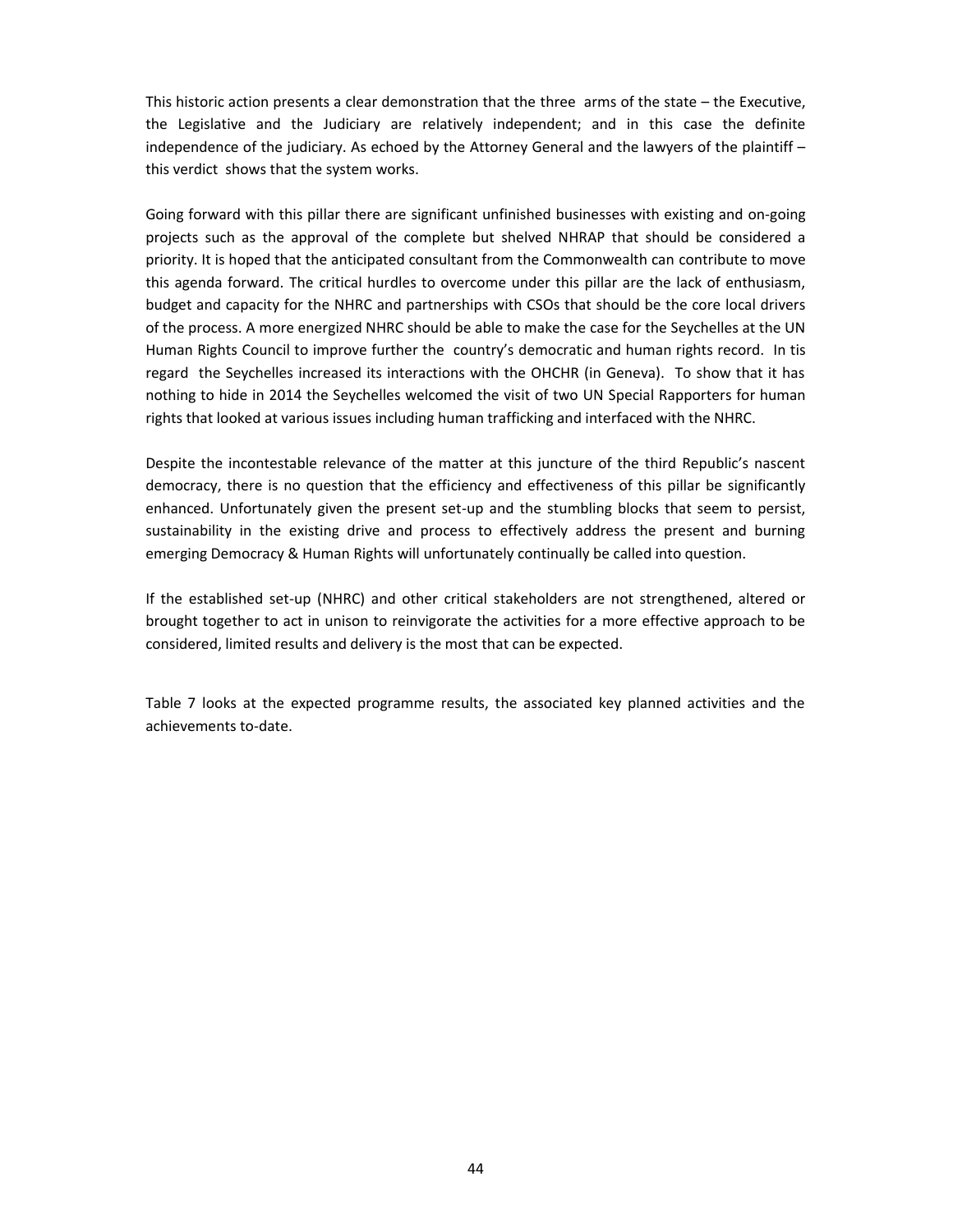# **Table 7: DEMOCRATIC GOVERNANCE: EXPECTED PROGRAMME RESULTS, ACTIVITIES AND ACHIEVEMENTS**

| <b>Expected Programme Results</b>                                                                                                                  | <b>Key Activities Undertaken</b>                                                                                                              | <b>Achievements</b>                                                                         | <b>Comments</b>                                                                                                                   |
|----------------------------------------------------------------------------------------------------------------------------------------------------|-----------------------------------------------------------------------------------------------------------------------------------------------|---------------------------------------------------------------------------------------------|-----------------------------------------------------------------------------------------------------------------------------------|
| 1.1Prison Service develops &<br>implements a Strategic Plan with a HRs Strategic Plan 2012-2016                                                    | 1.1 Development of Prison Service                                                                                                             | 1.1 Gender-sensitive Strategic Plan<br>launched July 2012                                   | -prisons acquired increased importance<br>upon imprisonment of convicted                                                          |
| approach to prison mgt and<br>rehabilitation, including training which<br>meets minimum standard rules, and<br>involves stakeholders               | 1.2 Prisons Rehabilitation and<br>1.2 Development of Prison service<br>Rehabilitation & Management Plan<br>Management Plan launched July 2012 |                                                                                             | (Somali) pirates<br>-Sharp performance indicators                                                                                 |
|                                                                                                                                                    | 1.3 Develop training curriculum for<br>Prison officers                                                                                        | 1.3 Prison staff capacities enhanced                                                        | prison shortfalls rationale for<br>launching the NHRC                                                                             |
|                                                                                                                                                    |                                                                                                                                               | 1.4 Prisons Stakeholders w/shop<br>(August 2012)                                            | Aimed at meeting minimum<br>international standards in prisons<br>management!                                                     |
| 1.2 The Police Academy implements a<br>diploma training curriculum including<br>HRs principles and a HRs-based<br>approach to policing             | 1.2 The course modules developed by<br>consultants & SPA; completed August<br>2012                                                            | 1.2 Nil implementation due to resource $ 1.2 $ Ministry & SPA addressing the<br>constraints | resource issue                                                                                                                    |
| 2.1 State reports on Human Rights<br>treaties & their implementation with<br>recommendations, as validated by<br>stakeholders (esp ICCPR & ICESCR) | 2.1 Preparation of Human Rights Treaty 2.1 ICCPR and ICESCR processed first<br>Reports                                                        | 2.2 HR Treaty Reporting Committee<br>established                                            | Hard task given many global&<br>regional(e.g. AU) treaties/instruments;<br>selectivity for relevance and efficiency<br>necessary. |
|                                                                                                                                                    |                                                                                                                                               | 2.3 Sensitized officials on Treaties                                                        | -could be extracted from national<br>reporting systems                                                                            |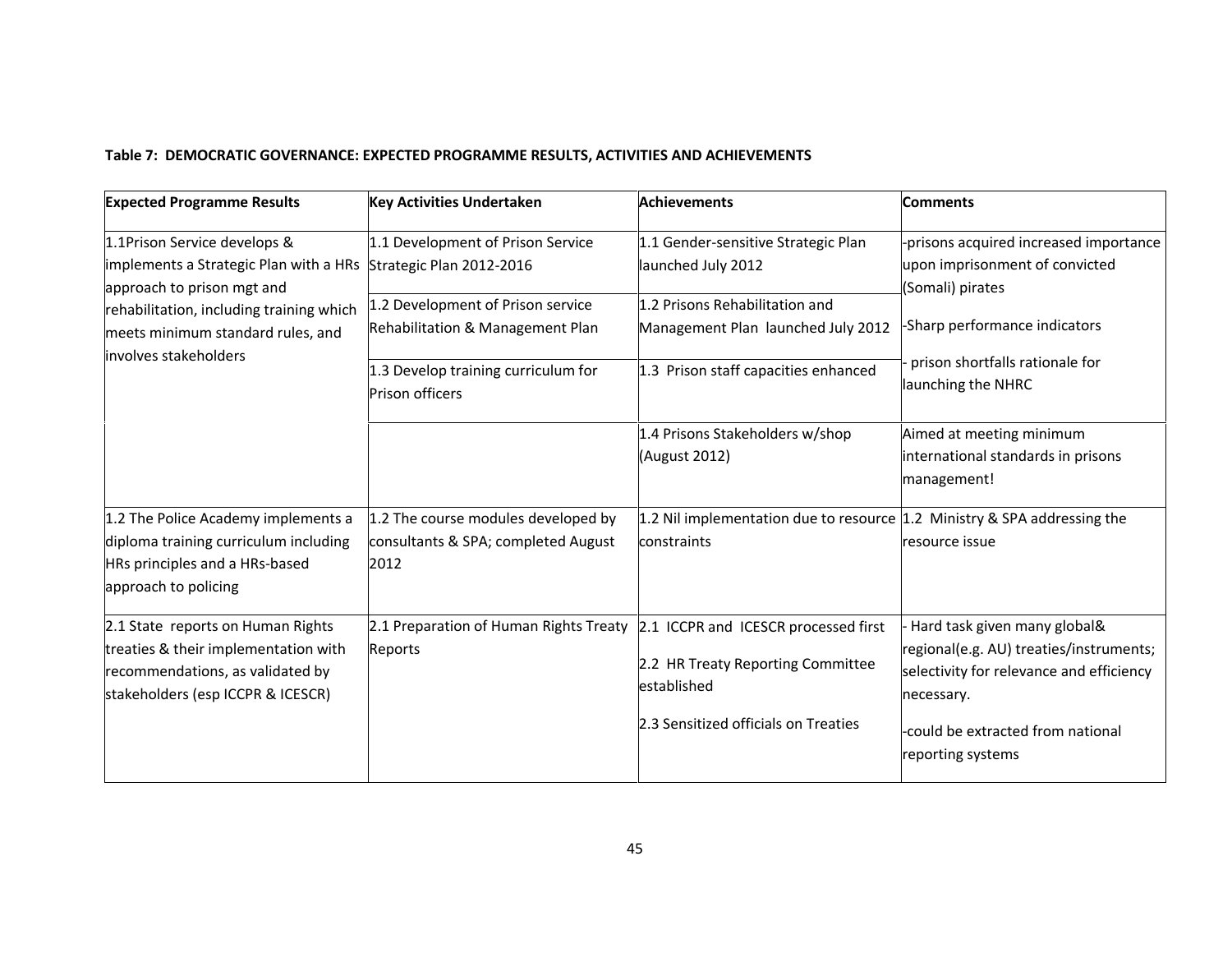| 2.2 Support AG's Office to review                                               | 2.2 Review, adapt and amend laws                                               | 2.2 Domestic Violence Bill drafted and                   | Capacities at the AG's office need                                          |
|---------------------------------------------------------------------------------|--------------------------------------------------------------------------------|----------------------------------------------------------|-----------------------------------------------------------------------------|
| national Human Rights legislation in line relating to domestic violence         |                                                                                | validated August 2013; Evidence Act & augmenting         |                                                                             |
| with endorsed international                                                     |                                                                                | Penal Code to be amended accordingly                     |                                                                             |
| conventions and treaty obligations                                              |                                                                                |                                                          |                                                                             |
|                                                                                 |                                                                                | Children Amendment Bill drafted                          | -NCC has increased awareness on child<br>protection                         |
|                                                                                 | -Draft Bill to amend Children Act                                              | advocacy for child rights no longer<br>viewed negatively |                                                                             |
| 3.1 A National Human Rights Action is                                           | 3.1 Development of Seychelles National 3.1 SNAPHR was validated at             |                                                          | Com-Sec to assist with Plan                                                 |
| developed and approved by the                                                   | Action Plan for Human Rights (SNAPHR)                                          | consultative workshop                                    | implementation via a MoFAT-based                                            |
| Government                                                                      |                                                                                |                                                          | consultant on a two-year contract                                           |
| 4.1 Capacity building on Good                                                   | 4.1 Development of training modules to $ 4.1$ Four training modules developed; |                                                          | Involves duty bearers and rights                                            |
| Governance, including Human Rights                                              | capacitate state &non-state actors.                                            | and training undertaken                                  | holders' active participation                                               |
| and Gender Mainstreaming, for NSAs                                              |                                                                                |                                                          |                                                                             |
| and State actors                                                                |                                                                                |                                                          |                                                                             |
| 4.2 Establish mechanisms for greater                                            | -Review status of GoS-CSO partnerships GoS-CSOs engagement framework for       |                                                          | Pulling together a multiplicity of CSOs                                     |
| participation of civil society in policy,<br>decision-making and legislative    | -Produce operational Plan                                                      | policy dialogue & Strategic Plan<br>produced             | strengthens their voices                                                    |
| processes                                                                       | Establish M & E framework                                                      | LUNGOS transformed into CEPS                             |                                                                             |
| 4.3 NSAs and some State Actors                                                  | -the SGP calls for proposals; 13 out of 24 - Appreciable work done & documents |                                                          | -SGP raised public awareness on, and                                        |
| supported to participate in Small Grants concept notes funded to the tune of \$ |                                                                                |                                                          | produced over October 2011 to March participation in, governance issues and |
| Programme activities                                                            | 350,000.00                                                                     | 2013                                                     | processes                                                                   |
|                                                                                 |                                                                                |                                                          |                                                                             |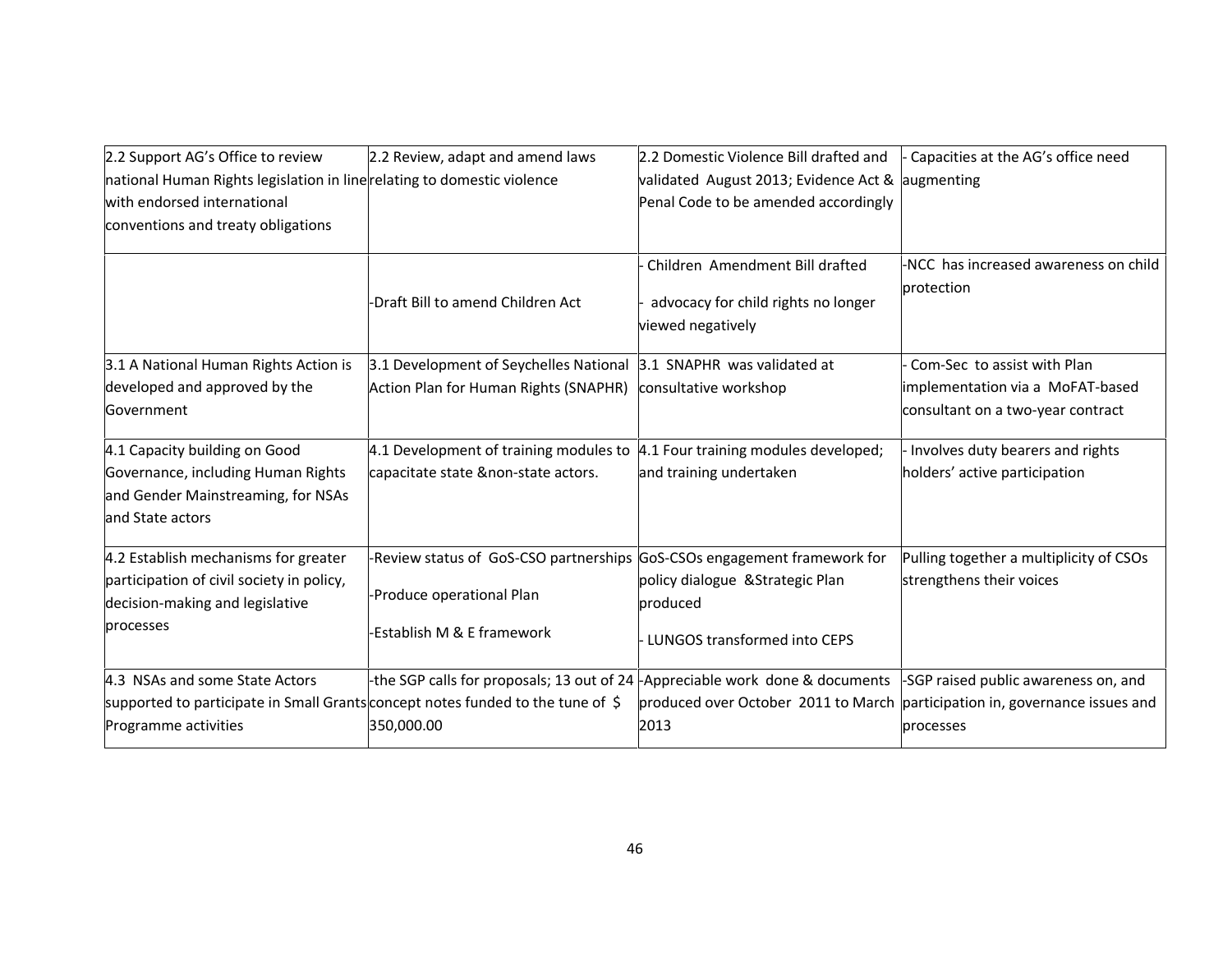### **4.2. Findings:**

- The existing NHRC leaves a lot to be desired in terms of its organisational abilities to deliver on their objectives. A plethora of stumbling blocks including lack of resources and thus drive was very apparent as interviews with the Commission and other critical partners such as the MoFAT attest.
- Compared to the environment area relatively weak effectiveness of essential networking and collaboration among key and critical stakeholders was discernible.
- The NHRAP 2013-2018 with valuable baseline information for developing yearly action plans has been prepared. However, it has yet to be endorsed by the appropriate Government institutions such as the Cabinet.
- There is need for more pro-active involvement of the NHRC to own and activate the NHRAP to deliver results.
- According to the MoFAT, the Commonwealth Secretariat has promised a resource person/ consultant on a two-year contract to be based at MoFAT to boost capacity and get the stale agenda to advance. The NHRC could partner with relevant NGOs to mobilize support, give visibility and broader ownership of human rights principles.
- Most probably, as a result of the above situation and the discussions around this Evaluation, Cabinet has decided to separate the NHRC from the Ombudsman's office. A vacancy for a qualified person to oversee and execute the outstanding tasks is now being processed.
- Despite a limited resource envelope (which is by proportion of what was budgeted still better than most Human Rights Commissions in Africa) it is unclear why the NHRC is not ticking. One plausible reason might be the legal background of the two Commissioners. Although it is customary to have a lawyer Chairperson the other two Commissioners should not necessarily have been lawyers unless their overall approach and standing was known . The legal profession is by nature conservative. Packing it with senior lawyers ensures that it is not pro-active. Save for the Chairperson (it is usually a constitutional requirement to have the position filled by a Judges) the other members should have been human rights activists.

## **4.3. Lessons Learnt and Recommendations.**

- $\triangleright$  It clearly evident that the capacity, organisation and managerial skills of the NHRC to implement the sub-programme entrusted to them is severely in deficit. The assessment and findings give further credence to the PCU that is housed and facilitated by the UNDP. We find that in the latter case the direction and allocated resources for implementation is ascertained with the project manager being given his/her mandate and targets with the resources ring-fenced for the implementation of the approved project.
- $\triangleright$  The present structural set-up with the NHRC attached to the Ombudsman's office is not working. The decision to delink the two is a welcome development. It is worth examining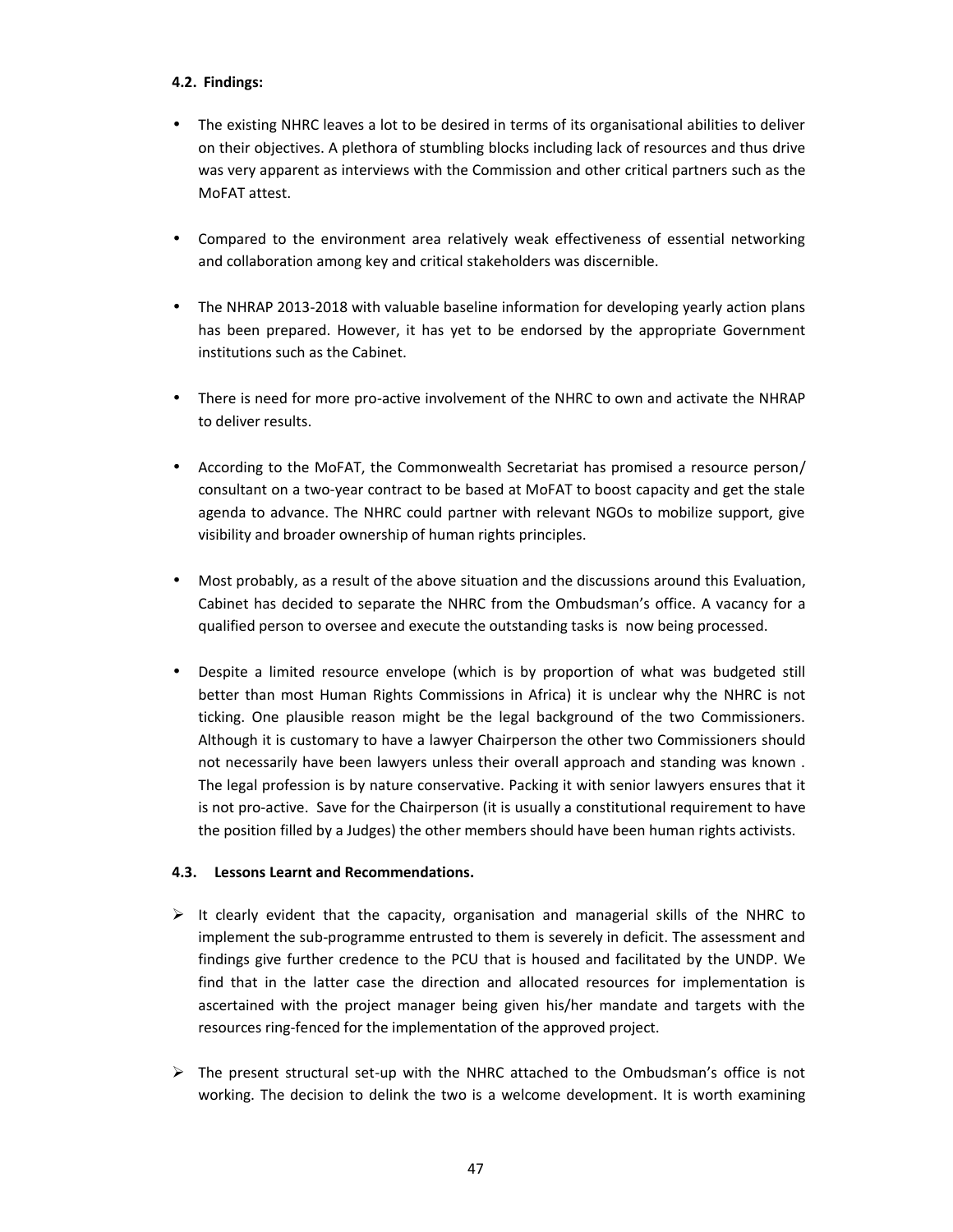whether the mandate of both could be widened to avoid their plates not being full, which was the very reason why they two offices were combined in the first place.

- $\triangleright$  Given the anticipated and decisive change in implementation structure and strategy, it is recommended that all parties be well informed of the adjusted way forward in terms of structure and strategy. The coming on board of other stakeholders such as the Commonwealth must also be accompanied by an efficient and effective coordination strategy amongst the major partners.
- $\triangleright$  So far the sharing of information amongst key stakeholders leaves a lot to be desired since critical information has not been disseminated to all relevant stakeholders. The Ombudsman and Chairperson of the NHRC claim to have very limited information about the Commonwealth expert and his/her future role. However, the MoFAT assured the Evaluation team that the arrival of the expert will significantly improve the status quo with regards to this particular dossier. Of critical importance is to guarantee that the anticipated Commonwealth expert is provided with a competent Seychellois assistant; both to help with the work and under-study to ensure sustainability and continuity after the expiry of the expert's contract. It might also be useful perhaps through the good offices of the Commonwealth Secretariat for the Chairperson and Commissioners of the NHRC to spend short stints with relatively strong NHRCs that are actively addressing a plethora of human rights deficits (Namibia, South Africa, Uganda, etc) to see how they work.
- $\triangleright$  The Evaluation found out that people are not very keen on joining the police force; hence the importance of improving conditions therein. One attraction in the  $9<sup>th</sup>$  and  $10<sup>th</sup>$  EDF support was a tailor made certificate course and Diploma police course with in-built human rights respectively.
- $\triangleright$  It is therefore recommended that a consultative forum where all stakeholders (e.g. the AG's office, the Police, Prisons, CEPS, etc) meet to be updated and consensually reach agreement on the way forward where the roles of each stakeholder are clearly spelt-out. This meeting could be held under GoS leadership and technical back-stopping from the UNDP.
- $\triangleright$  When the time comes for the Ombudsman's office and the NHRC to operate as separate entities, the expectations for tangible results will be increased. It is therefore highly recommended that a mechanism for facilitating dialogue and communication especially between the IPs and related institutions be established.
- $\triangleright$  That the UNDP do follow-up on its critical initial intervention, on its contribution that it has brought to the agenda item i.e. intermediate results and that it ensures successful implementation.

## **4.4. Support for MoFAT to ratify and domesticate treaties and conventions**

UNDP made efforts to provide programmatic support to MoFAT to deal with treaties and conventions and associated legislation. In particular the project supported treaty reporting on outstanding treaty reports:

(i) the International Covenant on Civil and Political Rights (ICCPR);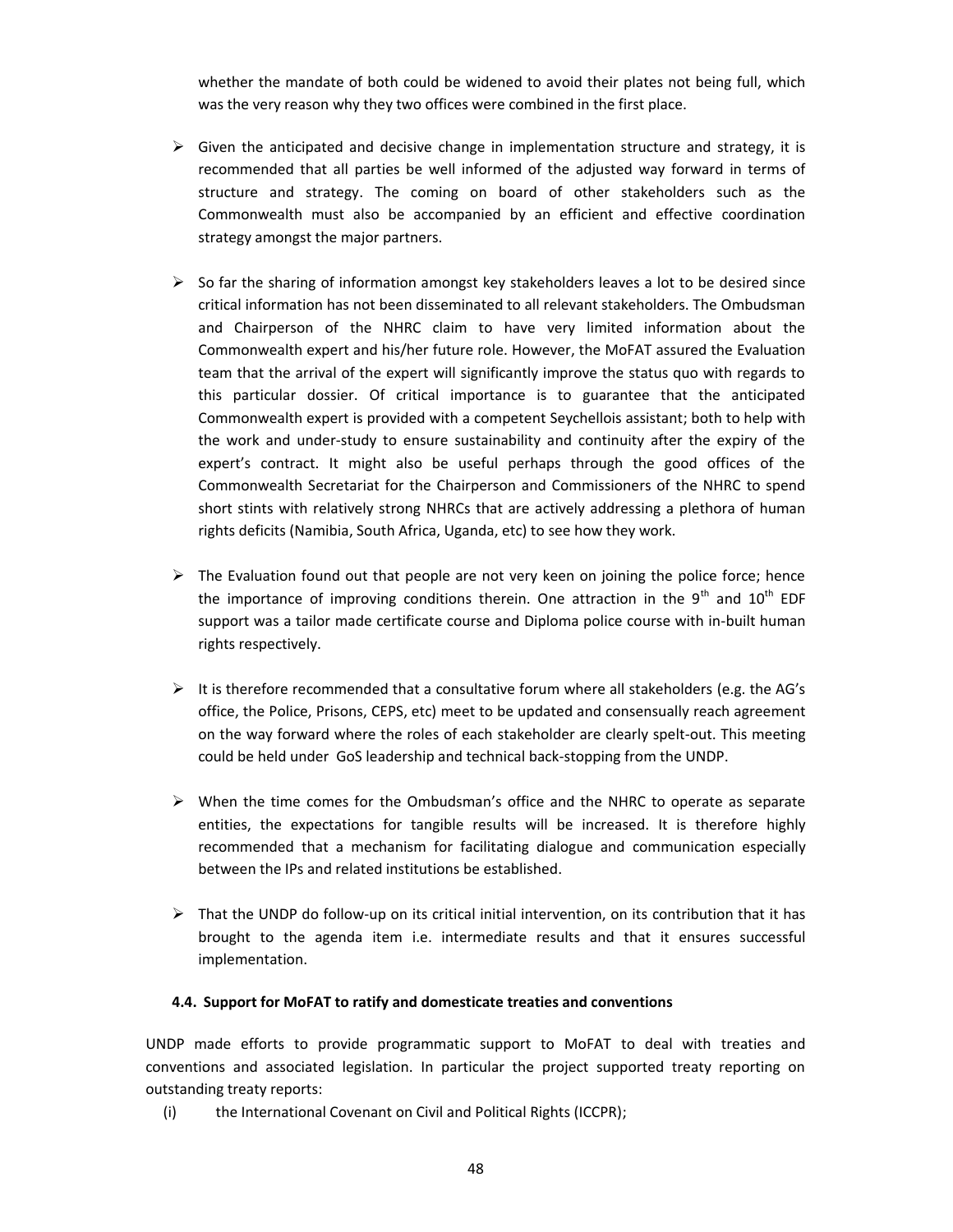- (ii) the International Covenant on Economic, Social and Cultural Rights (ICESCR);
- (iii) Convention on Elimination of Racial Discrimination(CERD);
- (iv) Convention on the Protection of Migrant Workers and their families (CMW); and,
- (v) Convention against Torture and other Cruel, Inhuman or Degrading Treatment or Punishment (CAT).

Two of the reports- the ICCPR and ICESCR --were submitted in 2012 and others in October 2013.

The CPD also provided assistance to strengthen the Attorney General's (AGs) office to review national human rights legislation to ensure compliance with international treaty obligations. The support will enhance Seychelles' ratification and compliance with its international treaty obligations, with international human rights conventions, and with global norms and standards generally; and to transform these instruments into the national laws and regulations. These efforts are supported by UNDP and to some extent other UN agencies, as per their mandates, and are placed at the top of the results chain in the CPD. This should result into expeditious delivery of justice ("justice delayed is justice denied") and reduce human rights abuses especially in prisons.

Seychelles also benefited from substantive support from both the Commonwealth Secretariat and the United Nation's Office of the High Commissioner on Human Rights (OHCHR). Stakeholders were of the view that notwithstanding the importance of dealing with all human rights issues, that there should be more selectivity in prioritizing treaties/conventions being attended to, going forward. Only those global and regional ones with a direct bearing on the Seychelles current situation should be prioritized.

Historically signing up to internationally agreed goals (IAGs) and commitments via treaties and conventions has been a catalyst for change as programmes in response to the IAGs have been rolled out to meet reporting obligations. Shortfalls have largely centred on societal and cultural norms and traditions too hard to change. Seychelles has to prioritize which treaties and conventions to struggle with. To take but one example, there are 49 AU instruments that Seychelles needs signing, ratifying and implementation. Seychelles has implemented five, 10 are in transition, and nothing is being done about the rest.

### **4.5. Support for Prisons**

The CPD prisons sub-component fitted in quite well with government's intentions to improve prison conditions after the riots in one of them, which in fact were a catalyst to the establishment of the NHRC. Government is also keen to take a hard line against social malaise especially drug traffickers, but also try to rehabilitate them. Of the 130 drug traffickers in high security prison, 80-90 of them had been rehabilitated.

Activity 1 aimed at, and developing and implementing a gender sensitive, rights-based Strategic Plan for Prisons management and rehabilitation.

A Prisons Strategic Action Plan has been prepared and launched by the Ministry of Internal Affairs and the Seychelles Prison Service in July 2012. Another initiative that revolves on gender issues was the Domestic Violence Bill being spearheaded by the AG's office. The interviews showed a lack of clarity about which institution/stakeholder should follow-up on this. It is quite possible that the weakness might be at the systemic level where roles and responsibilities of institutions were not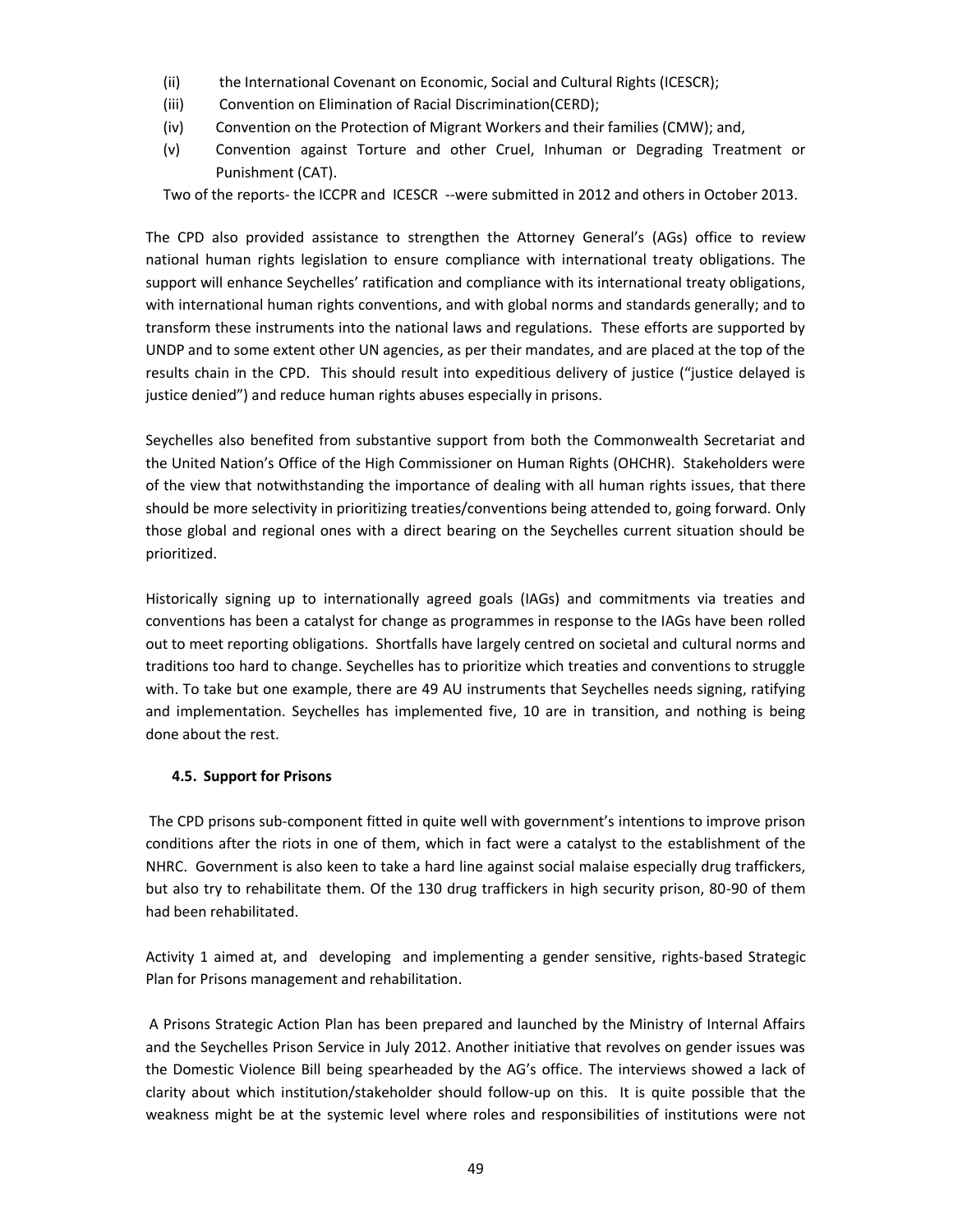clearly articulated and are to-date not crystal clear. One other weakness pinpointed by stakeholders was a feeling that

The advent of (Somali) piracy in the Western Indian Ocean paused a major threat to Seychelles, especially its fisheries, trade and tourism sectors and prospects for the blue economy. This unforeseen event forced knee-jerk reactions by the Seychelles Government and concerned partners. Seychelles took a lead to foster partnerships to build regional capacities to address threats to maritime security, bolstered its maritime armed response capabilities, reviewed and modified its judicial and legislative architecture having decided both to try and to imprison suspects found guilty of piracy in the Seychelles EEZ. This was a bold move by the small island nation where much stronger island and coastal states waivered. The anti-piracy thrust also targeted related maritime criminality, i.e. trafficking in drugs, small arms and people, and above all terrorism.

Over two years, the entire criminal justice system in Seychelles was transformed to undertake international cases, from handover of pirates to investigation, prosecution, trial and incarceration all done according to international standards and jurisdiction. UNODC has also assisted to considerably improve as well as expand the capacity of the prisons in Seychelles. The Republic has conducted 17 piracy trials, convicted 138 pirates and tried 142 suspects. Seychelles has established jurisprudence in maritime crime law being at the forefront in counter piracy prosecution<sup>2</sup>. This bodes well as an essential platform for the promotion of the Blue Economy concept. This timely and effective collaboration is seen as a very positive contribution in delivery of technical assistance on such a sensitive subject matter; there is great potential for collaboration between UNDP, UNODC and the Government of Seychelles.

### **4.6. Support for the police.**

Another sub-component of the programme was support to the police service, where implementation and results delivery was at best lukewarm. Some stakeholders felt that a survey of the public perception of the police should be carried out. But the Evaluation learnt that such a public service survey was undertaken and presented, with the police failing to emerge with a good record. The survey findings can still be used in strategizing about how to jerk up the police force, which is itself law-abiding.

There was little collaboration between UNODC and the UNDP in these efforts. However, both UN Agencies are collaborating with the law and order enforcement agencies to ensure peace and tranquillity. UNODC is poised to continue assisting the Seychelles on a 'drug demand reduction strategy' that stood out as a grave and increasing concern at the validation workshop. There is scope for enhanced collaboration in the hitherto separate interventions of the two UN agencies in this small country thus upholding the 'Delivering as One' principle to enhance efficiency, effectiveness and sustainability of interventions as well as avoid duplications and risk wasting scarce resources.

UNDP has done a good job supporting and coordinating interventions in the protection and promotion of human rights. The OHCHR activities in Seychelles, for instance, are anchored in UNDP.

 $2$  The Seychelles was co-chair along with Japan and the UAE, of the Working Group on Maritime Operations of the Contact Group on Piracy off the Coast of Somalia.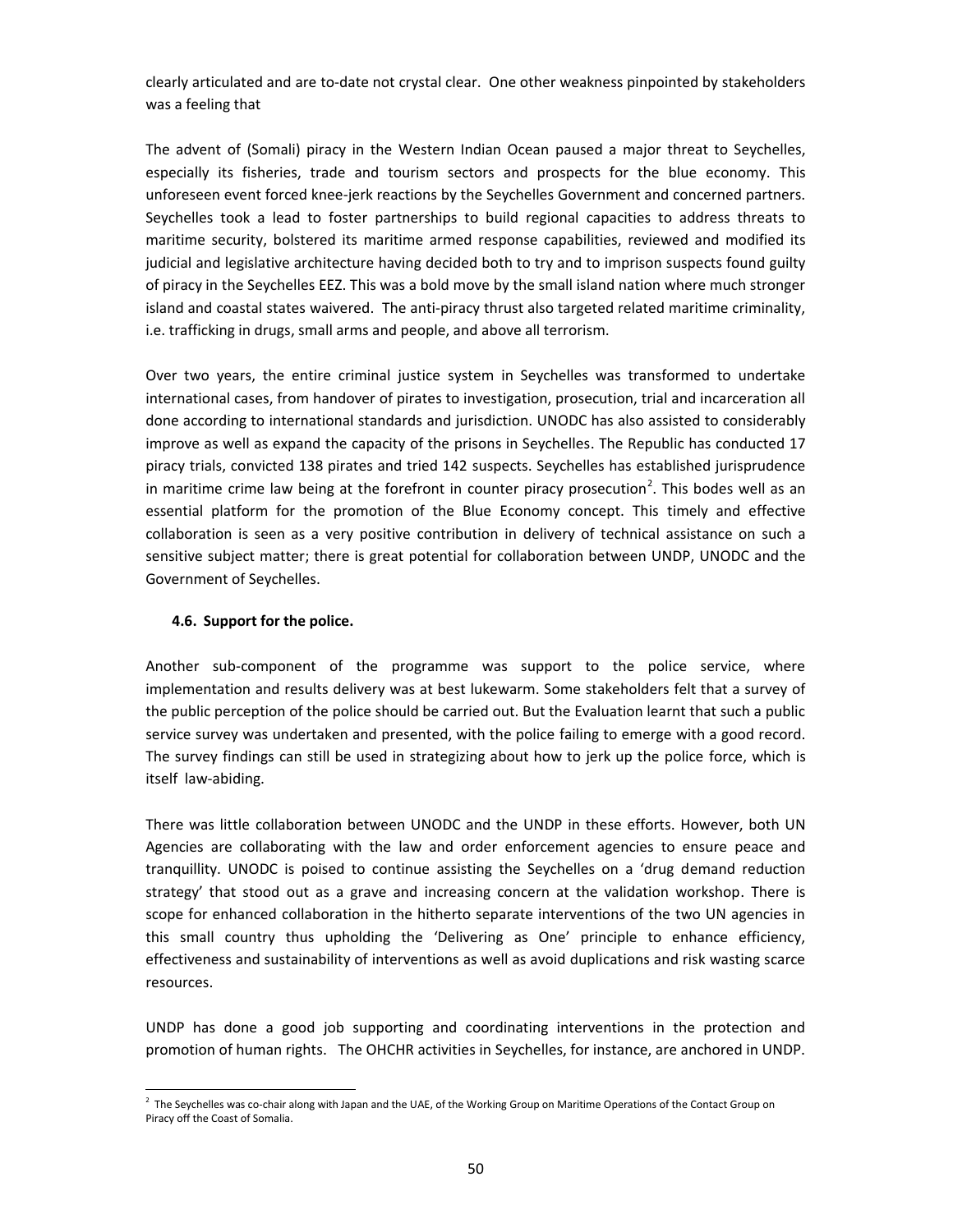But human rights issues are broad and multi-faceted; they need a more coordinated approach by all: GoS, NHRC and other stakeholders including DPs and CSOs. UNDP has been very pro-active in advocacy for human rights. UN agencies and other DPs should do the same; they should not leave it to UNDP just because it has a programme on human rights. In the past UNICEF worked with the National Council for Children (NCC) to promote the wellbeing of children through advocacy and training but they pulled out. Currently they send the NCC documents and invitation to attend regional workshop s on the same.

#### **4.7. Promotion of the Rights of Children**

UNDP extended support to the National Council for Children (NCC), a statutory body which promotes children's rights; and has supported the roll out of the Convention on the Rights of Children. UNDP extended grants to NCC from the  $9<sup>th</sup>$  and  $10<sup>th</sup>$  EDF over 2009-2011 and 2011-2013 respectively ( 300,000.00 rupees in the later case) to advocate for children's rights, training (including online) and the design and printing of user-friendly materials, development of videos and mass media campaigns including TV programmes and sports on children's rights. The NCC also lobbied policy makers to move the agenda forward. The Convention on the Rights of Children was translated into the national language for easier comprehension.

A total of 14 workshops targeting children, parents and partners (Judges, District Administrators, etc) were held. All these efforts dispelled the myth (held at least in the past) that if you talk of human rights, children's rights (and the related issue of poverty) then you are anti-government. For cultural reasons people did not want to be called or to admit that they were "poor" Although it is too early to discern impact, it is clear that with sensitization the big resistance to children's rights has receded. It is now understood that children's rights are human rights. A remaining area of resistance has been abolition of corporal punishment. The NCC is now taking a compromise approach, recommending legislation embodying "reasonable punishment". The Evaluation noted that even if it is accepted on paper there is the question of the mind set; for ages there was a belief in improving children's conduct through beating ( quite akin to earlier notions of female genital mutilation). With a USD 6,000.00 from the UPR Voluntary Trust Fund, the NCC was able to address juvenile justice; supported training of trainers (trained 66 trainers in six weeks by doubling the number of workshops). To improve the rights of the deaf, NCC (with Heritage Foundation support) also improved on *sine* language. Funds were disbursed in record time. Because of their good record funds from UNDP to NCC were done in record time- they spent and accounted (with receipts latter) for it later.

Table 6 shows three projects for enhancing good governance. The EDF-financed governance capacity building project sought to empower targeted state and non-state actors especially in human and especially gender rights. The assessment of the legal and regulatory environment for tackling HIV&AIDS was undertaken with UNFPA involvement. It led to improved availability of information on legal and regulatory aspects of the epidemic for advocacy for an environment conducive for effective national AIDS response. The EC-supported interventions also sought to empower non-state actors to improve and strengthen governance capacity in Seychelles society. This is especially via actions that improve human (gender) rights for sustainable development; by capacitating policy making bodies, criminal justice system and security and law enforcement organs to improve on their governance record.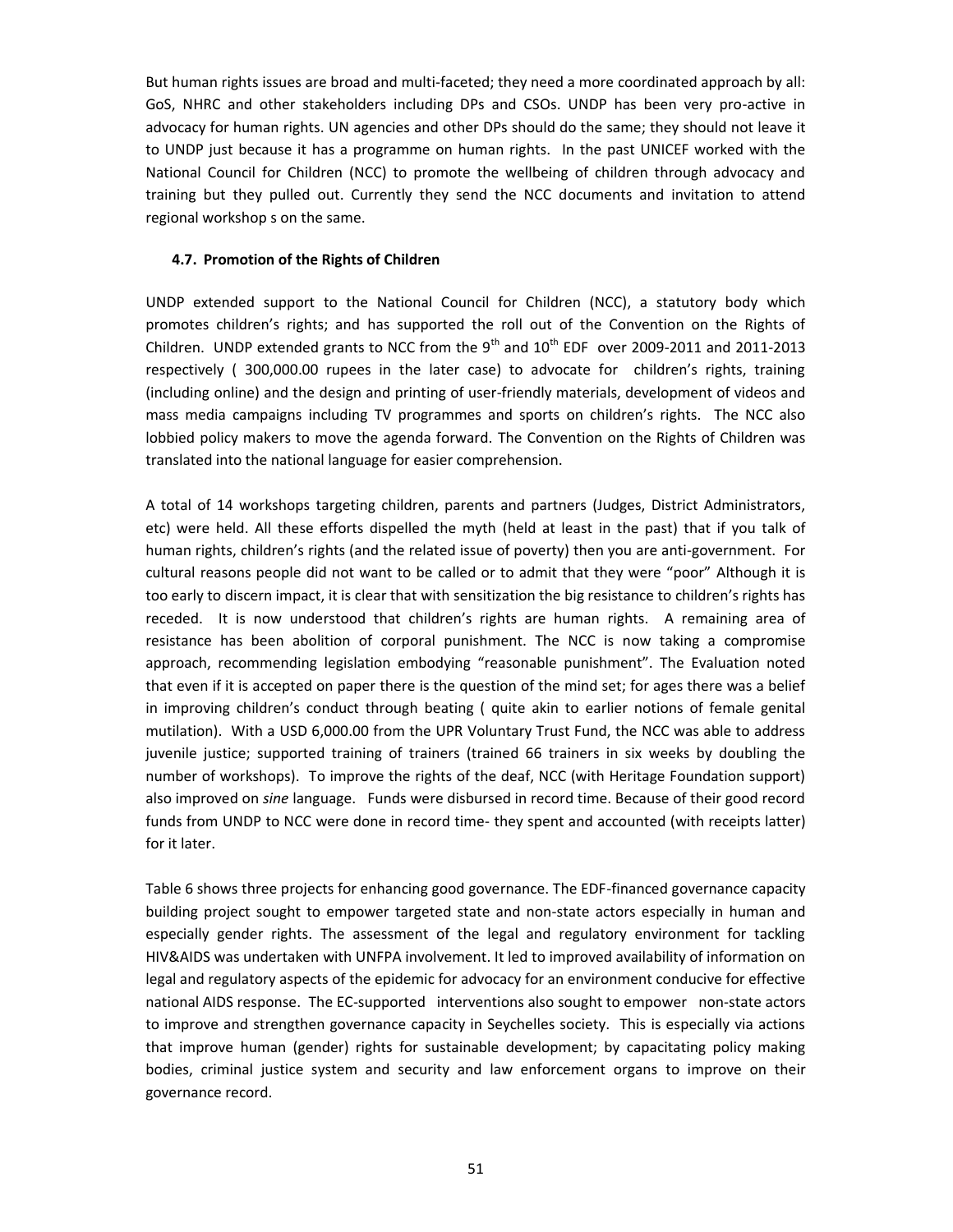Table 8 shows the status of a number of non-environmental projects: a governance institutional capacity building project funded by the EDF; an HIV&AIDS legal assessment intervention and a UPR Trust Fund for promotion of human rights in education and juvenile justice. A total of USD 96,000.00 was available from various sources. But the request to the UPR trust fund was for USD100,000.00 but they got only USD24,000.00 specifically for human rights as per the Paris principles.

| <b>Project Name</b>                                                                              | Cost                                                                             | Project<br>Start/<br>completion | Project<br><b>Status</b>                                            | <b>Project Manager</b>                                                   | <b>Comments</b>                                                                                                                                             |
|--------------------------------------------------------------------------------------------------|----------------------------------------------------------------------------------|---------------------------------|---------------------------------------------------------------------|--------------------------------------------------------------------------|-------------------------------------------------------------------------------------------------------------------------------------------------------------|
| $10^{th}$ EDF<br>Governance<br>Capacity<br><b>Building</b><br>Programme-<br>FED 2009/021-<br>379 | €650,000<br>EU funding<br>(small<br>grants $-$<br>build<br>capacity<br>(13 NGOs) | April 2011-<br>Dec 2013         | Completed<br>(Governance:<br>-NHRAP<br>-Prison<br>Strategic<br>Plan | Barbara Carolus-<br>Andre/Fabrina<br>Molle                               | Strengthened<br>governance<br>capacity targeting<br>policy-making<br>bodies,<br>criminal<br>justice<br>system,<br>security and law<br>enforcement<br>organs |
| <b>HIV AIDS Legal</b><br>Environment<br>Assessment                                               | USD60,000<br>(40,000)<br>from GoS)                                               | 2012                            | Completed                                                           | Vincent Okullo<br>(UNFPA)<br>(depended on<br>GoS plan<br>implementation) | Study<br>and<br>advocacy fed into<br>the roll-out of the<br>National Strategic<br>Plan for HIV and<br><b>AIDS</b><br><b>STIs</b><br>and<br>2012-2016.       |
| <b>UPR Trust</b><br>Fund(Universal<br>Periodic<br>Review for<br>HRs)                             | <b>USD</b><br>96,000                                                             | <b>Start 2015</b><br>$(1$ year) | On-going                                                            | Gayethri Pillay<br>$(MoFAT)$ /<br><b>NCC</b><br><b>NHRC</b>              | -Juvenile Justice<br>-Strengthen NHRC<br>-Promote Human<br>Rights Education                                                                                 |

## **Table 8: STATUS** OF **DEMOCRATIC GOVERNANCE PROJECTS**

### **4.8. UNDP Good Governance and Human Rights: going forward**

UNDP has done commendable work supporting and coordinating interventions in the human rights agenda. The OHCHR activities in Seychelles for instance are anchored in UNDP. But human rights issues are broad and multi-faceted - they need a broad and a more coordinated approach involving all critical stakeholders: Government, NHRC, other national stakeholders, and the development partners.

UNDP has been very pro-active in awareness raising advocacy for democratic governance and human rights. There is fertile ground and emerging opportunities for the one UN "Delivering as One" approach in this pillar where other resident and non- resident UN agencies (especially UNDP & UNODC) and other development partners can resolve to close ranks and collectively coordinate and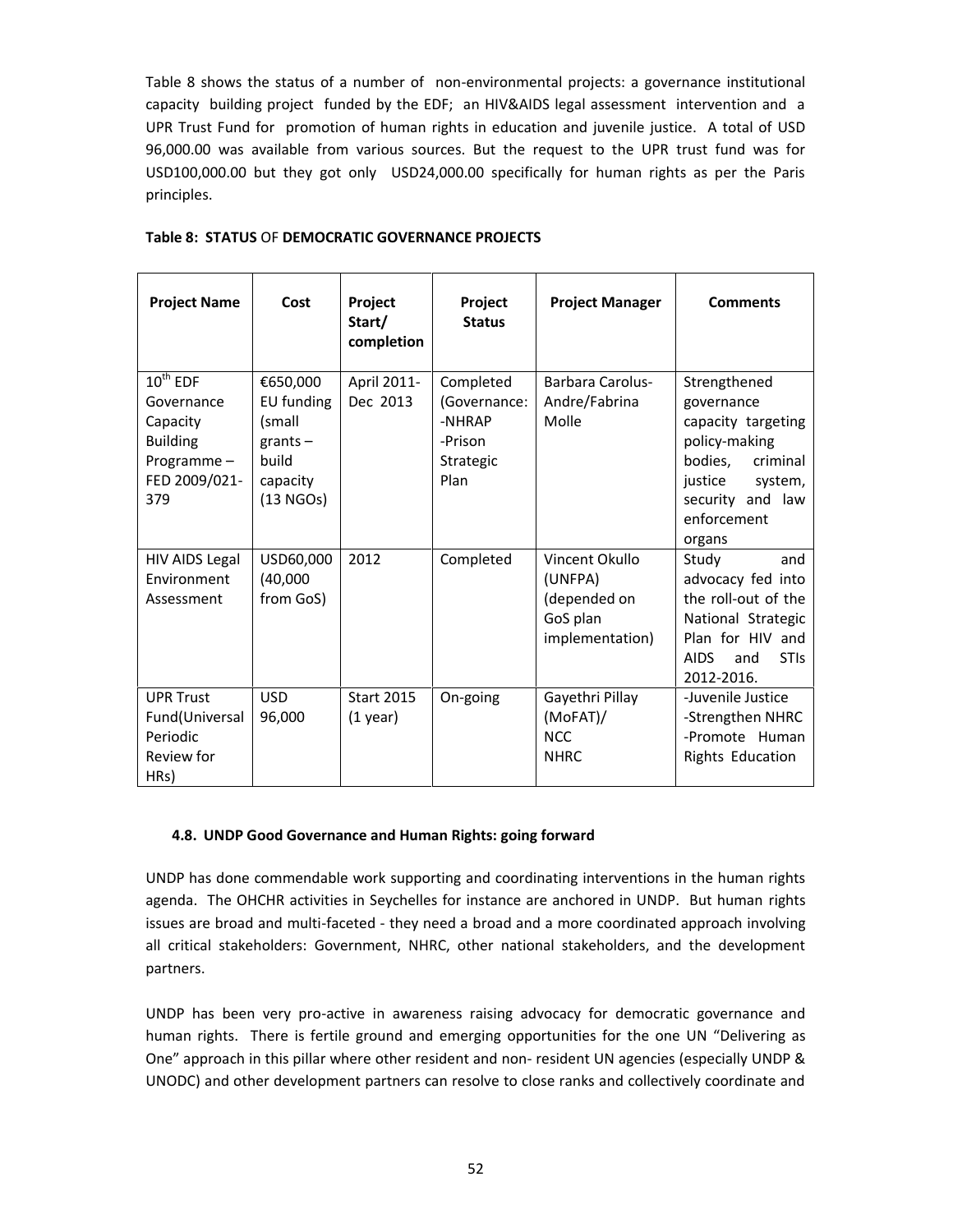partake in the drive to promote Human Rights issues through capacity building, institutional support, advocacy and relevant project implementation.

Certain civil societies, e.g. NGOs, and the media are all becoming increasingly very interested in good governance practices especially given the upcoming Presidential and National Assembly elections. The United States Report on Human Trafficking, the issues related to the Public Orders Act 2013 especially the historical verdict by Constitutional Court of the Republic to declare a number of contested provisions therein as unconstitutional, as well as emerging issues such as domestic violence, single-parent households, gender-based poverty levels, all coalesce to provide solid platforms to encourage further attention and assistance to human rights issues. These areas of concern and the associated efforts to diminish them would fare much better within a society with a transparent, democratic and good governance disposition.

Mobilizing and securing funds for the above critical fundamentals remain a considerable challenge for a country that has recently been further graduated to developed country status, particularly as it was already fairly difficult to do so as an Upper-Middle Income Country. It has been a NCC since 1997/98. Seychelles is not getting core (TRAC) resources. It gets a minor allocation under the umbrella of "differentiated presence". In 2016 it has been allocated a meagre USD 50,000.00. More innovative and effective ways to table and push through specific measures to address vulnerabilities of a small island state whose peace, harmony and socio-economic stability remain fragile, need to be employed.

As the country prepares for the next General Elections, this pillar is one that contributes directly and indirectly to a freer, fairer and credible peaceful elections that could as in the case of the economy, demonstrate political maturity and resilience; and be another commendable example for the region and the continent as a whole.

### **5. Poverty Reduction and Millennium Development Goals**

### **5.1. Poverty Survey and Study Undertaken**

UNDP supported various evidence-based studies feeding into policy dialogue and policy-making. The need for a better understanding of the economy's poverty profile was essential. It was recognized that to be useful for policy and strategic interventions the data should be as accurate as possible to enable effective measures to be conceived and implemented. The UNDP has successfully established the poverty profile of the Seychelles and in the process of doing so built capacity of the National Bureau of Statistics (NBS) to ensure follow-up and sustainability of this important process.

UNDP with money from UNDP/RBA supported the 'Living Conditions Survey' that was done by the NBS in conjunction with the Agency for Social Protection, which helped establish the national poverty line. It was concluded that 17% of the population is below a national poverty line of about SR 13,000.00 (approximately US\$1100) per household. To the extent that they used absolute prices of what was for example spent on food, the result could be viewed was a "basic needs poverty line".

In 2013 UNDP was able through a bid to raise USD40, 000.00 from UNDP/RBA Economists programme, New York to support the study on Multi-dimensional Poverty indicators in Seychelles. It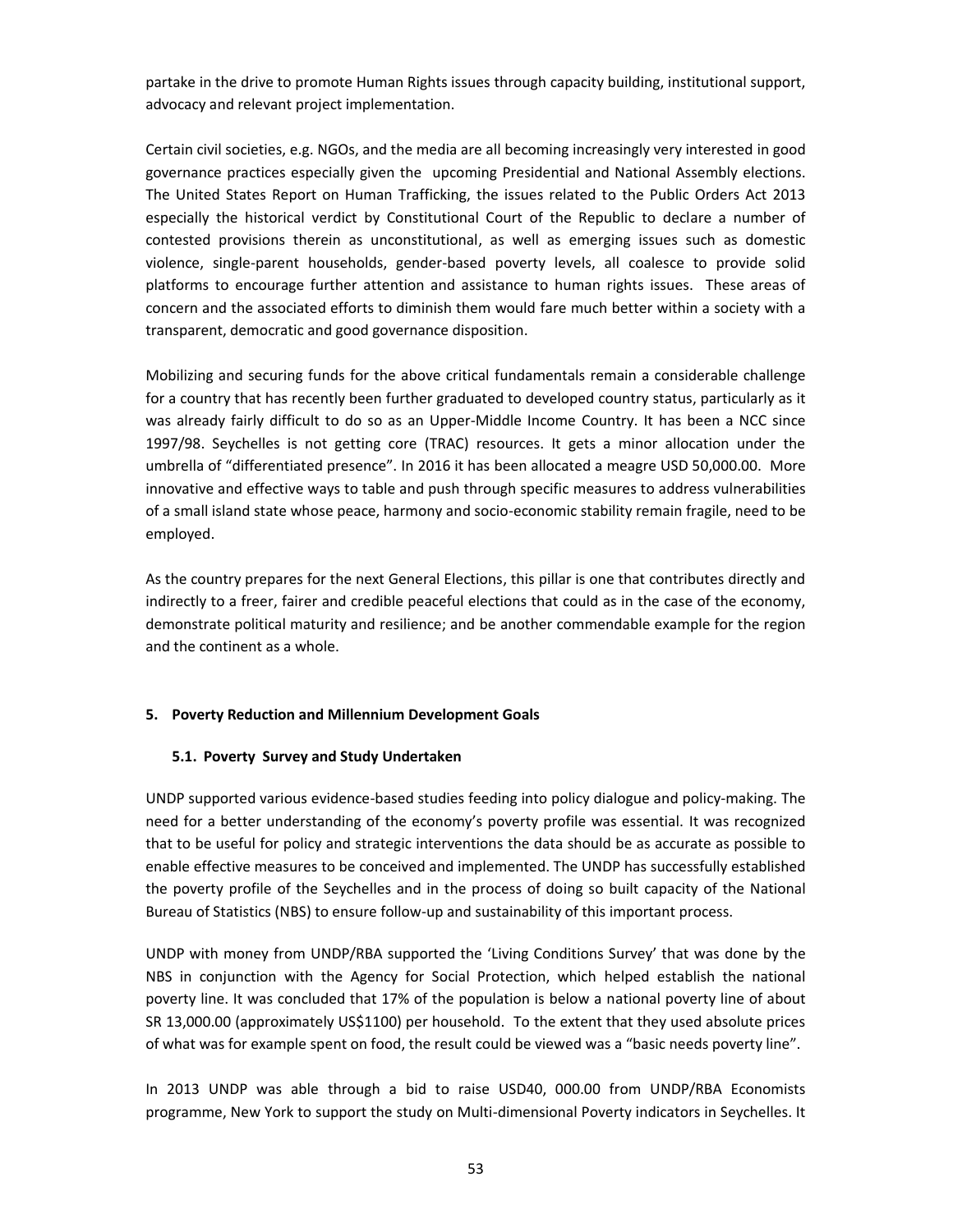met the costs of a consultant and facilitated the support and input of two UNDP CO economists (Anna Kannan, Economic Advisor and Roland Alcindor, Programme Manager). They worked together with the Consultant to the extent that the study is recognized as joint work. This Multi-dimensional poverty study and its indicators (Muller et al 2014), used both Household Budget Survey (HBS) and the Living Conditions Survey data. Both the survey and study enriched knowledge on poverty in the Seychelles context. It looked at various dimensions of poverty e.g. how many people live in a house and in a room? The Living Conditions Survey had concentrated on consumption perspectives. In the survey people were asked if they had extra income on what would they spend it on? About 40% said they would spend it on food; underlining some deficiencies in food intake. In fact the Social Affairs department had follow-up studies which developed a host of other indicators. Remnants of relative poverty came out as a major concern in the validation workshop.

The Muller et al (2014) study provided useful baselines for revised MPIs, related studies and poverty indicators. Two pertinent problematic areas were identified: access to nutritious food and adequate shelter for all. A small segment of the population was identified as having sub-standard housing, including over-crowding. While comparisons between the 2012 and 2007 poverty figures is difficult because of different methodologies they provide some estimates of the trend. In 2007 the percentage of the population below the poverty line of USD1.25 (PPP) per day was 0.3% while in 2012 the figures were 3.69% for shelter-destitute households and 4.72% for food-destitute households. The provision of low-cost housing was recommended.

During the first workshop with stakeholders the issue of participatory poverty assessments (PPAs) where a  $\int$ The representative sample of the people (the beneficiaries themselves) could pronounce on the poverty issue and prioritize interventions for service delivery was, given a weak national planning system, seen as very helpful for policy choices. The PPAs could be a way of qualitative inputs (otherwise referred to as "the voices of the poor") supplementing or validating the quantitative data.

face of poverty in Seychelles is likely to be the unemployed, a female, a person with little or no education, with a higher number of children and living in fishermen and farming families. MDG Report, 2013

The NBS noted that the MPI study had to some extent assisted the authorities to identify and work on development policies. Those provided tools for more accurate targeting, designing and adjusting appropriate policies and mechanisms of providing social welfare, whilst reducing red-tape and long and cumbersome procedures for those who are really in need.

The Seychelles has done a 180 degree transition from a relatively closed, state-driven economy which disputed the notion of the existence of poverty in the Seychelles, and therefore rejected the first poverty study in the mid-1990s produced by the World Bank entitled '*Poverty in Paradise*' to having its own publicised poverty study totally under the supervision of the NBS in 2015 with no qualms about it being disseminated and made public. The capacity-building, knowledge sharing and acquirement of updated software has enabled the Bureau to not only come up with its poverty line and update the same but also meet requirements for standard reporting as, and when, required. Three surveys over the last decade have confirmed the existence of small pockets of poverty.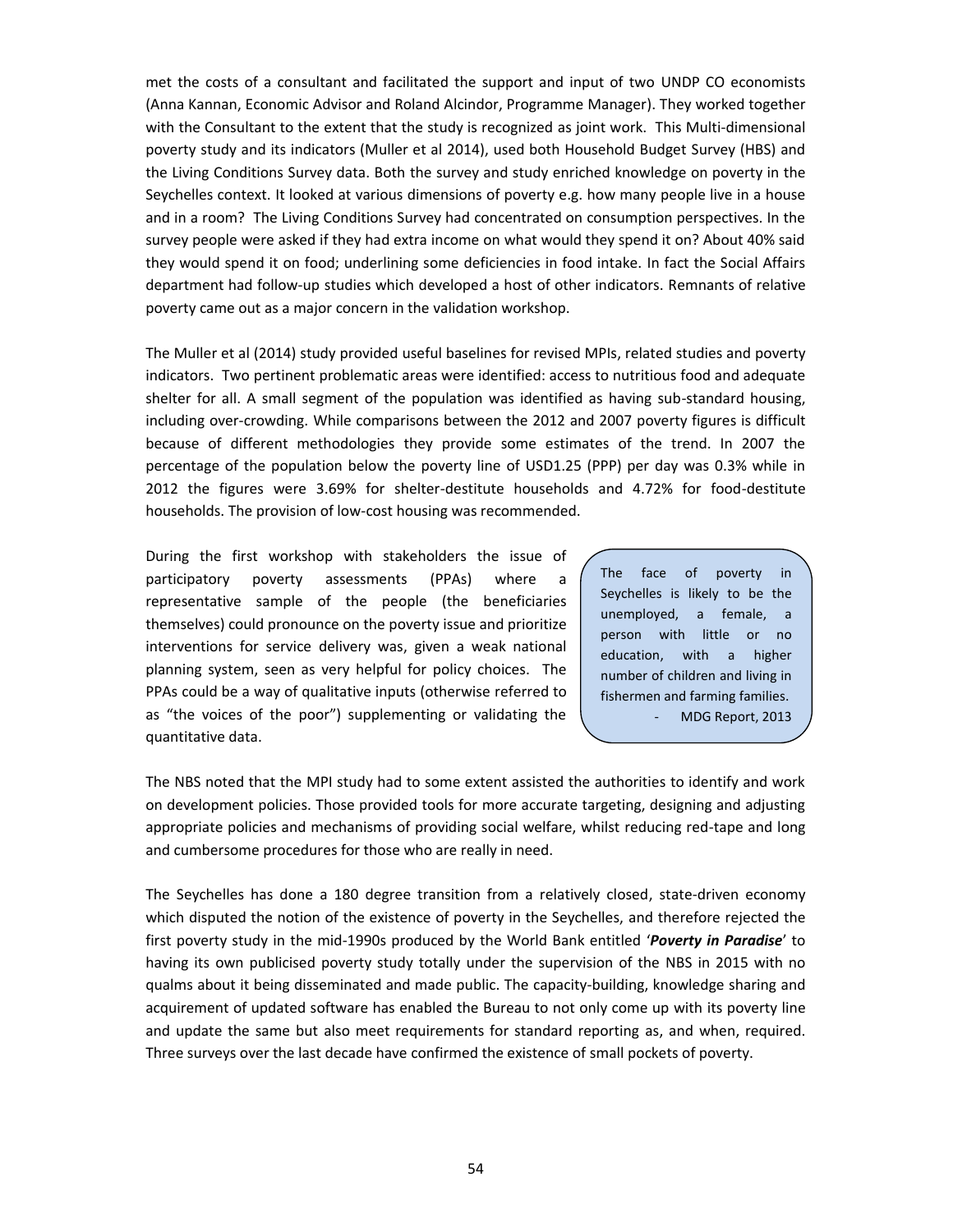The MPI study is hosted on the UNDP website for wider dissemination. A summary of the study featured in a University of Seychelles publication for the SIDS conference in 2014, which raised the profile of the new University. The Ministry of Social Affairs, Community Development and Sports is now working on MPI indicators.

The results of these surveys and analytical studies have helped the ASP to address the issue of warranted reduction of social welfare benefits extended to Seychellois to cushion them from the hardships associated with the painful macro-economic reforms of 2008-2010. Universal subsidy for all is being phased out. The data provided through these studies is a major asset in sharpening thinking on the social protection safety nets.

Notwithstanding the improvements brought about by the World Bank methodology thanks to the UNDP initiative, the validation workshop discussed the possibility of finding something in between the two approaches for the 2018 HBS, but eventually it was agreed that the basis of the way forward be the NBS methodology.

## **5.2. UNDP Support for the MDGs and Post-2015 Development Agenda**

The UNDP CO has provided technical and advisory support to the MoFAT in bringing out the MDG Reports and their dissemination. It has also supported the post-2015 development agenda and their ensuing SDGs. More specifically in June 2013 the Economic Advisor (based in Mauritius) supported the MoFAT in preparing the "Concept Note for Seychelles 2013 MDG Status Report and Post-2015 Development Agenda" in order to raise funds from the Poverty Thematic Trust Fund in New York. In the event USD40,000.00 was raised for the 2013 MDG Report, which has been very useful in advocacy and raising awareness of MDG dimensions and integrating them in developing planning to improve human development outcomes (more especially in the absence of NHDRs). The 2013 MDG Report informed the drafting of the Medium –Term National Development Strategy (Second Draft, August 29, 2014), which is for all intents and purposes is the national development plan, which is badly needed, and is due to be released any time. Furthermore the 2015 Budget Speech referred to the country's MDG achievements and acknowledged support for the post-2015 Agenda focused on the SDGs. The MDGs work also facilitated the participation of the Vice President in the UN General Assembly meeting in September 2013.

UNDP supported the MoFAT fully in preparing the MDGR. Of the 47 acknowledged contributors to the MDGR seven including the RC/RR and the Economic Advisor were from the UN family including UNDP (5), WHO(1) and UNFPA(1). In line with priorities for women empowerment 22 of the contributors were women. UNDP has used the Report for awareness raising and advocacy; and supported the mainstreaming of the MDGs into national development frameworks. In this regard stakeholders felt that Seychelles's development objectives and targets were more ambitious than the MDGs. The 2013 MDGR entitled "Assessing Seychelles Progress Towards the Millennium Development Goals" showed that the country had achieved almost all the MDGs, especially in the education, health and social development. Notable indicators included the provision of 10 years of education free (96%), high literacy rate for both sexes (97%), free basic health care, universal access to safe drinking water and good sanitation and housing. Seychelles also has low infant mortality and high life expectancy (72 years). Seychelles also has a robust social safety net to support the most vulnerable. The 2013 MDG Report identified 11 SDG goals for Seychelles including the development of an inclusive green and blue economy, strengthening regional and international support for SIDS,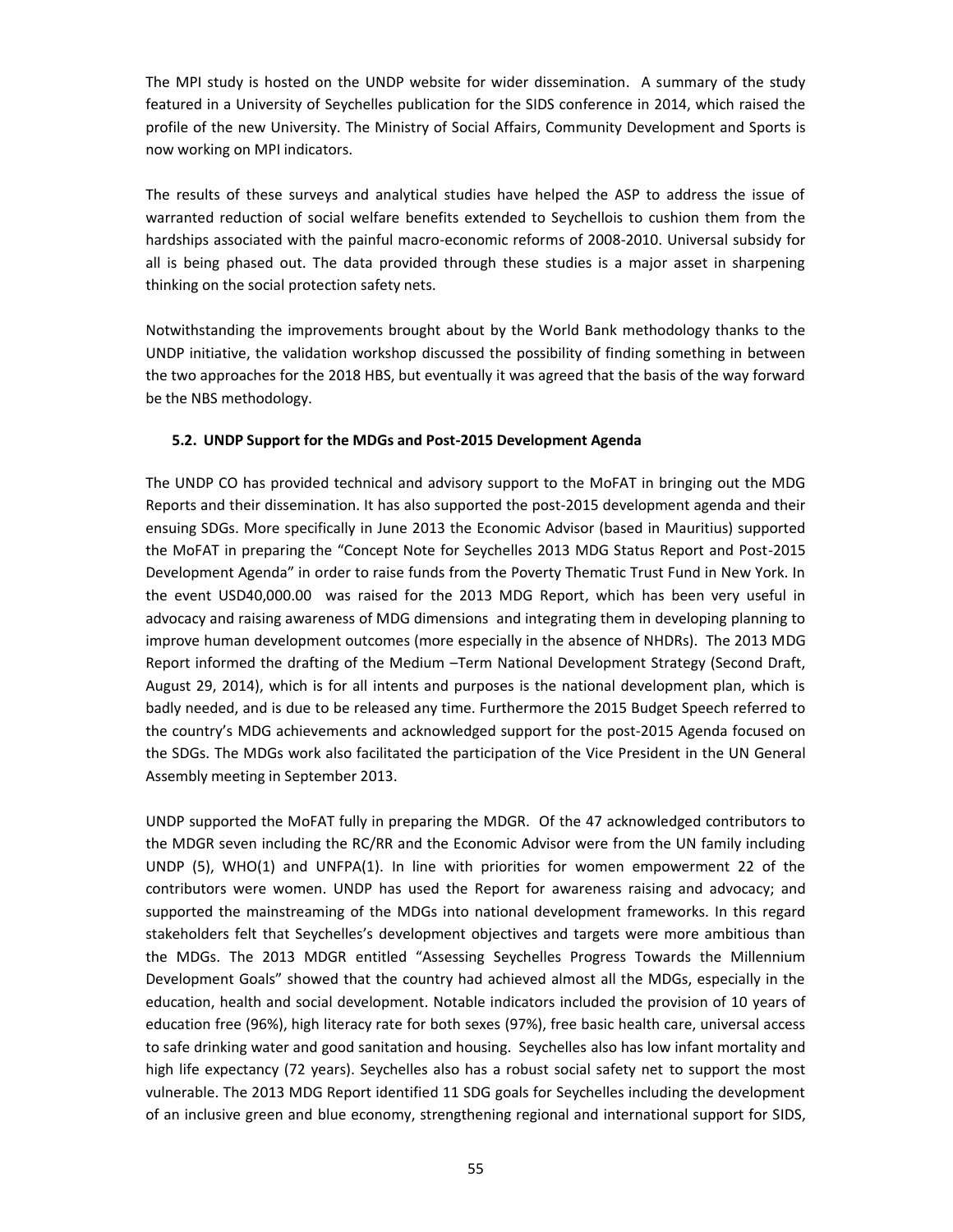enhancing the connectivity of islands and the importance of trade for SIDS. This early reflection on what is there for Seychelles in the SDGs augurs well for the implementation of the SDGs passed by the UN Heads of State Summit in New York in September 2015.

The UNDP has supported the MoFAT in streamlining and strengthening the institutional mechanisms for monitoring and addressing the unfinished business of the MDGs. The CO has also supported Seychelles' participation in the UNDP/UNECA/AU Expert Group Meetings to validate Africa region MDG Reports over 2012-2015.

The CO has also been in instrumental in advocacy and awareness raising on SDGs; including a workshop for Parliamentarians on the post-2015 SDGs development agenda. However, lack of dedicated CO resources for producing MDGRs and supporting MDGs/SDGs and related activities has been a constraining factor. Likewise lack of dedicated CO funding and support staff have hindered the production of NHDRs.

Reports such as the MDGRs have assisted government in the preparation of national and sectoral plans, monitoring their implementation and in measuring up to expectations in their regional and global engagements and discourse. Work on the 2013 MDG Report and the Planned 2015 MDGR is good preparation for both the SDGs New York Summit (September 2015) and the UN Climate Change Conference in Paris COP 21 (December 2015). It sharpens thinking, providing food-for thought in shaping Seychelles' interventions in international fora to advance its core goals and objectives. It is fair to say that in this regard the Seychelles is punching well beyond its weight. UNDP has supported senior officials in various sectors to attend regional and global meetings to both learn and boost their substantive capacity; but also given Seychelles' excellent socio-economic performance to share 'what has worked' in these forums.

While the government has struggled with all the eight MDGs it is noteworthy that the UNDP CO did not follow New York to run away with all sorts of initiatives from Headquarters. It did not for example go along with proposals pushed by Prof. Jeffrey Sachs' Millennium Project for "MDG Needs Assessment and Costing" that tried unsuccessfully to push for an all- embracing new methodological approaches budgetary approaches in programme countries.

## **5.3. UNDP Support for National Bureau of Statistics**

A Household Budget Survey (HBS) was undertaken 2013/2014. Although UNDP did not have a fullfledged programme with the NBS, it provided the Bureau with a statistical model and software that upgraded and sharpened data analysis. UNDP also facilitated capacity building of some officials in Stata and DevInfo, the later associated with UNICEF and for which two staff members were sent for short courses in India. The capacity to use the statistical model has slackened because of high turnover of staff at the Bureau. The situation was made even more complicated as the NBS struggled with different and less performing software than the one being used by the World Bank. Adoption of the latter has rectified the situation; however capacity building and the further provision of the latest software version is being highly recommended. The latest results may also necessitate working backwards on past databases if found to be of value in order to allow for comparisons.

Following a request from MoFAT and NBS, UNDP facilitated on a cost-sharing basis with MoFAT, a statistics capacity-building mission by an MDG data expert from the Mauritius Statistical Bureau to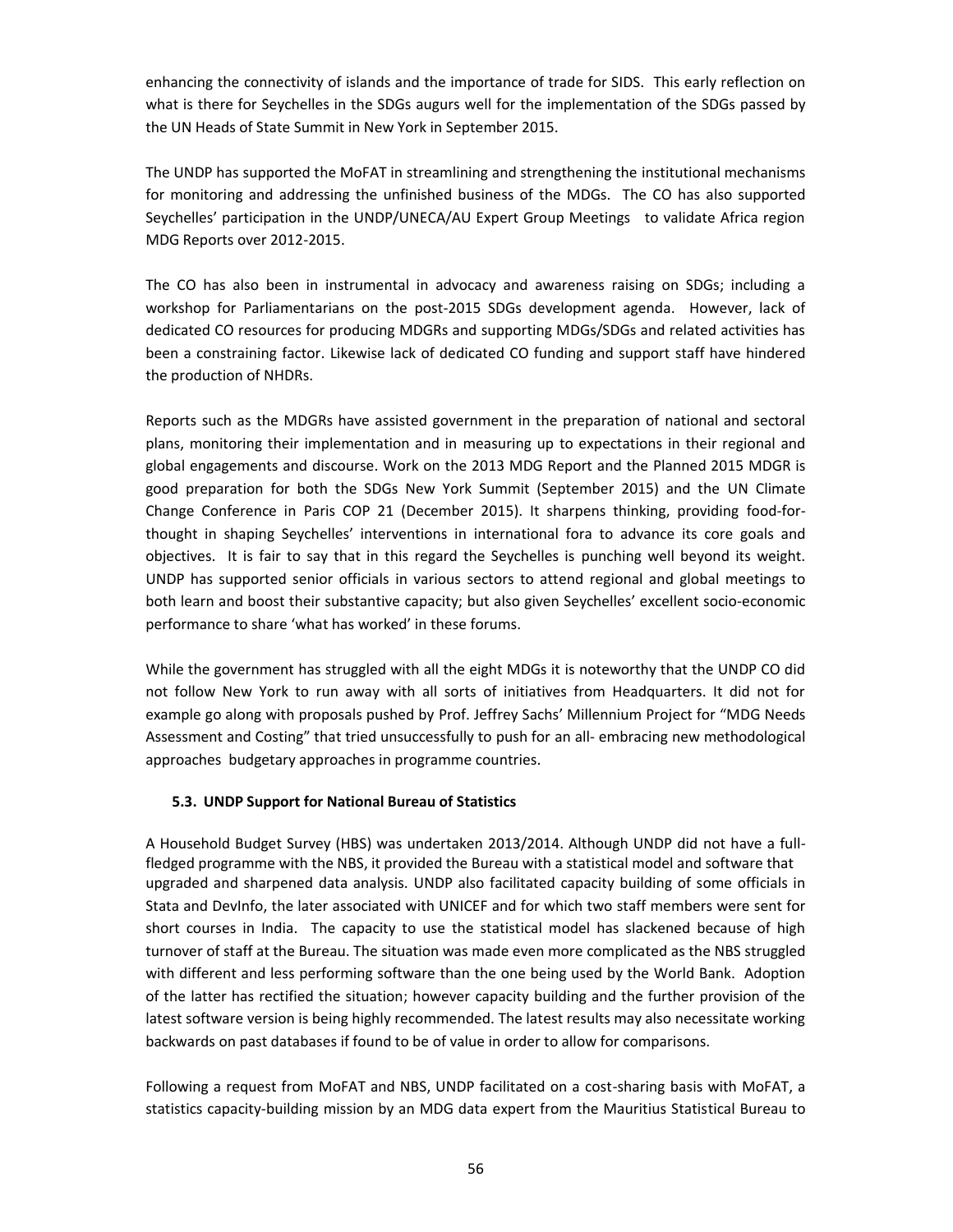the NBS, November 2013. MoFAT acknowledged this support during the launch of the 2013 MDG Report. The need to support NBS to deliver credible data of international standards cannot be overemphasized.

## **5.4. UNDP Support for the Tourism sector**

UNDP has also supported the tourism sector with the introduction of the 'Seychelles Sustainability Tourism Label' (STSL) initiative. The Label is awarded to a hotel operator who meets the "sustainable tourism" criteria. UNDP provided funding in 2012 which allowed the Seychelles Tourism Board (STB) to pilot the SSTL, and provided consultants to prepare documents including an Operations Manual. In 2014 UNDP funded the training of SSTL assessors on quality assurance. Already five hotels have been certified and they are working on five others. Taking the Label is voluntary but it sells the hotel by showing that it is a good one. Some stakeholders feel that the SSTL label can encourage change in the whole industry.

Pilot agreements with 11 tourist operators for the SSTL project were made, but all underperformed except two. In discussions with the Tourism sector officials it is clear that they need substantive hands-on support to promote the sustainability label and tourism as a whole. It is a new element that would require substantial research into various aspects of sustainable tourism. The latter issue was one area identified and stressed for further technical assistance from UNDP. Given the GoS' latest decision to encourage the building of small guest houses to accommodate tourists and share the benefit accruals well beyond the narrow confines of the big hotels, UNDP should possibly assist given her track record in pro-poor policy design and interventions. Furthermore, given the Tourism and Culture Minister's emphasis on the cultural element in tourism, UNDP possibly in conjunction with UNESCO could tackle the cultural angle entailing rallying the community to see tourism as an integral part of the national effort and a source directly or otherwise of their livelihoods.

There are a number of other UNDP-supported projects which impact on the tourism sector and this project in particular: the mainstreaming of biodiversity into other sectors including on tourism and the bio- security project (which is on UNDP website). Other projects touching on tourism is the EUfunded vulnerability profiling which has helped in the management of Disaster Risk Reduction (DRR). Given a shortage of human resource, the same staff doing the SSTL exercise are also working on a related activity- the classification of hotels. The PS (Tourism) asked if UNDP could help in the classification of large hotels of five stars -- "Our Seychelles Secrets" – not just five star destinations, but also five star welcome service, etc. UNDP helped GoS to launch the SSTL label; and is working with a Secretariat on the same in the Ministry of Tourism. It would be useful to go beyond the successes of the SSTL to extend it to from hotels , self-catering departments to other tourism operators. Already there are nine satisfactory demonstration sites of project interventions. This could be enhanced by encouraging partnerships between NGOs and tourism operators to do tourism that preserves the environment and generates money.

## **5.5. Support for HIV & AIDS Interventions**

UNDP has supported efforts to combat HIV&AIDS by participating in coordinated national response to HIV&AIDS and other diseases. The Board and the three-person National Aids Council (NAC) which was launched in 2014 have benefited from interactions at regional level support by the UNDP and its sister UN Agencies including UNAIDS. The visit of UNAIDS Executive Director in 2013/2014 served to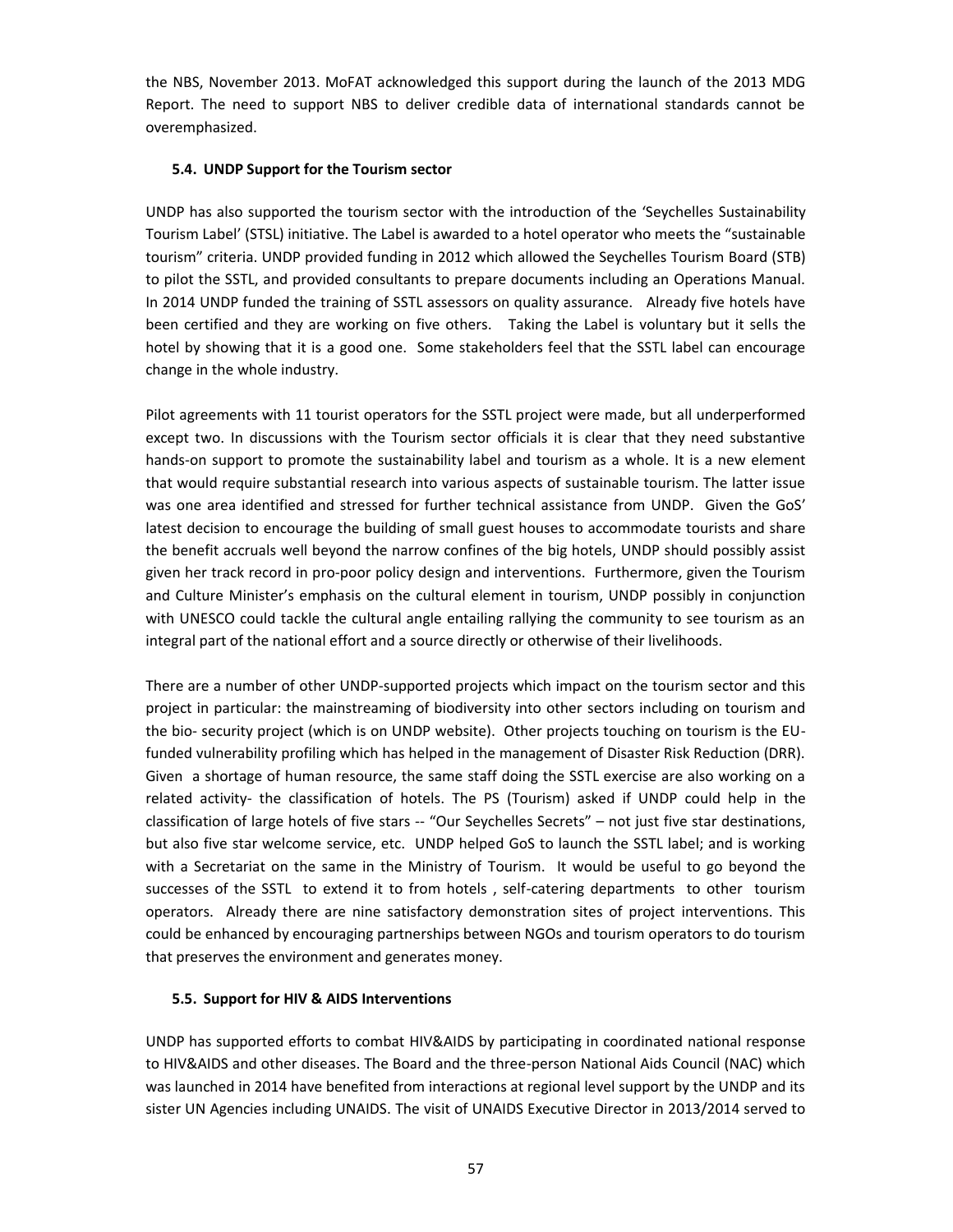highlight the challenge of HIV&AIDS -especially of testing and treatment and need for test kits. Although the prevalence rate for the general population is 0.8%, it is much higher for drug addicts (6%) and homosexuals (13%). UNDP contributed USD30, 000.00 for the preparation of the first Multi-sect oral Strategic Plan on HIV&AIDS, 2009-2015 -- with a strong emphasis on enhancing the contribution of NGOs at the local level. In 2013 UNDP supported an assessment of the legal environment pertaining to HIV&AIDS. It worked closely with the AIDS Alliance for Research in Africa which is quite active in Southern Africa. UNDP helped with the development of the Concept Note and Global Fund proposal (which did not go through).

UNDP has pushed for a linkage between HIV&AIDS and the environment; for Environmental Impact Analysis (EIA) of projects to include HIV&AIDS. The UNDP Regional Service Centre (Addis Ababa) has held a workshop for the work place to push for this agenda. There is also a UNDP Regional Project involving 18 countries to include alcohol in EIA assessments (as part of occupational health both for prevention and care). An Environmental Aids Assessment and a Situation Analysis on Alcohol are in the pipeline. The last UN Volunteer supported by UNDP and UNAIDS has left and is yet to be replaced!

Notwithstanding the alarming incidence of HIV&AIDS and hepatitis given Seychelles' small population, and the overall failure to achieve MDG6 on HIV&AIDS, the interventions in the HIV&AIDS area are producing some positive results: a recent capacity study showed that 88% of the population know about HIV&AIDS; for the past three years the incidence of hepatitis has been zero; a HIV test of prisoners (a group whose incidence is usually high) showed that the incidence has not increased. The prevention of mother –to-child transmission (PMTCT) assessment showed no baby is born with HIV&AIDS. Interviewees said that whereas in the past UNDP would link people with UNAIDS or UNFPA, nowadays it handles issues itself too. UNDP has tried to coordinate but more is needed. Informants were also of the view that since the opening of the UNDP office coordination and efficiency has gone up.

On a positive note work on HIV&AIDS has allowed UN Inter-Agency collaboration, which was also solidified with the visit of the UNAIDS Executive Director in 2013/2014 and his emphasis on inter- Agency collaboration. All the Agencies sat together during his visit.

A 2013 joint UNDP/UNFPA/WHO/UNAIDS study of legal and regulatory aspects of the epidemic is a case in point (see, Table 8 ). The study sought to improve availability of information and evidence on legal and regulatory aspects in the context of HIV&AIDS for purposes of advocacy and making recommendations for creating and strengthening an enabling environment that promotes an effective national AIDS response in accordance with National Strategic Plan for HIV and AIDS and sexually transmitted infections (STIs) 2012-2016.

Given the many stakeholders involved in HIV&AIDS in the country i.e. Ministries, Departments and Authorities (MDA) and the UN family (WHO, UNDP, UNICEF, UNFPA, UNODC, UNAIDS, etc) the Office of the UNRC has been helpful in building partnerships and coordination. Still more needs to be done. For example the EIA in health initiative is being handled via UNDP but WHO is not involved. As the WHO Liaison Officer Dr Cornelia Atsyor put it, "we are working in silos. These silos create inefficiencies in the system and duplication while dealing with the same people on the same issues". She added that on HIV&AIDS, sometimes it is the NAC organizing the meeting of UN Agencies. With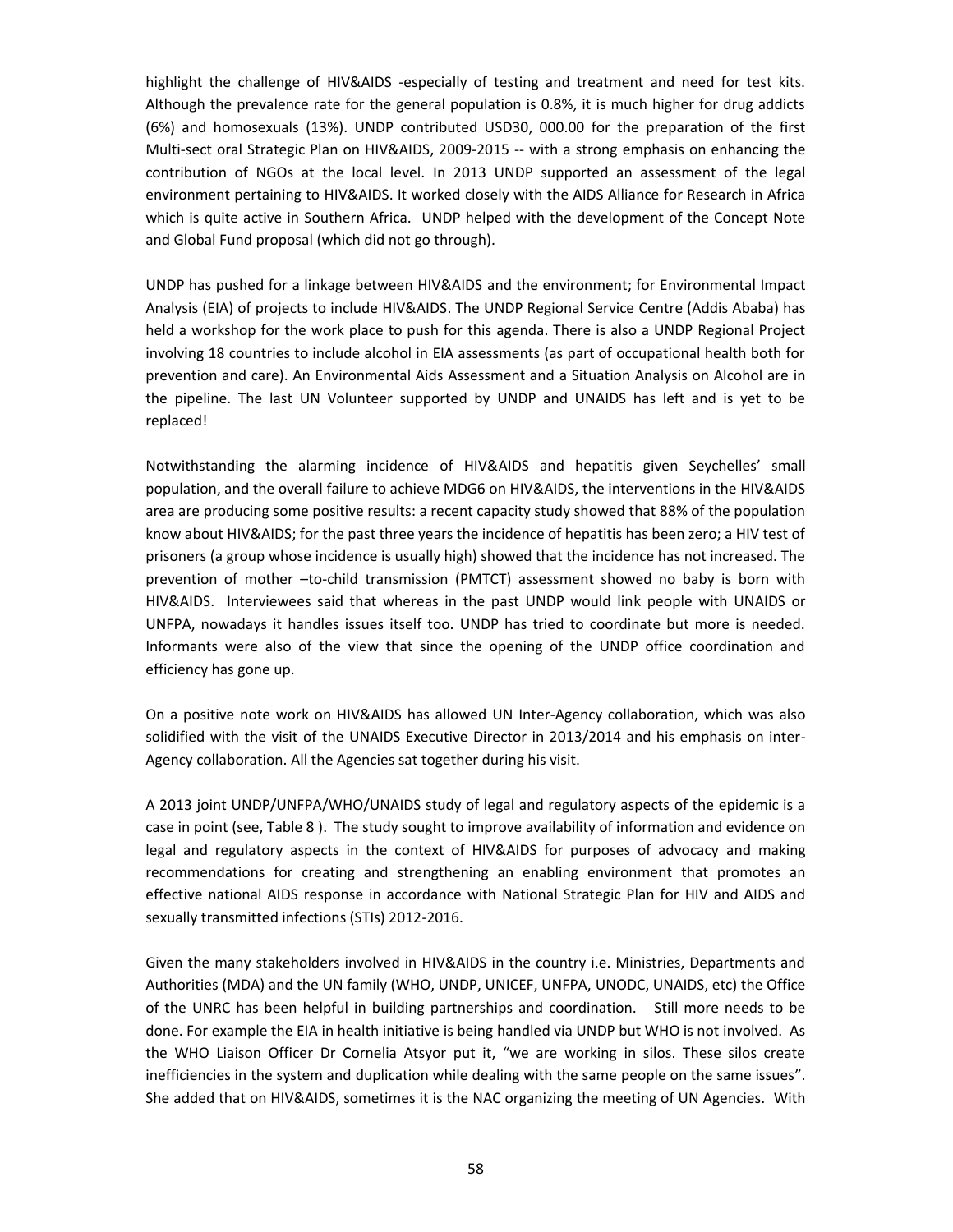a WHO annual budget USD 0.8 million (50% for administrative costs) there could be room for collaboration, in for example in undertaking a survey for sex workers (could bring in ILO as well) or when developing health-related proposals. Given capacity weaknesses in the Ministry of Health, WHO's often need inputs by lawyers or economists- which could be sourced from the UNDP family. Although UNODC initially came to address the piracy-related problems their work on drugs fits into an anti-HIV&AIDS effort. A UN Theme Group on HIV&AIDS which was emerging in the past between UNDP, WHO, UNODC and to some extent UNESCO has fizzled out.

### **5.6. Social Protection**

There was no CPD project for social protection as such. But UNDP support to other activities had spin-over effects for other sub-sectors such as social protection. Both the Social Affairs Department and the Agency for Social Protection (ASP) benefited. UNDP Living Conditions survey and the work of the NBS enriched their work. The NBS statistical model was a good tool for ASP in assessing the transformational effect of the subsidy they give to families; notwithstanding a problem of capacity to use an associated M&E evaluation tool.

The ASP was able to conclude that while financial assistance to households may get them off the hook if they are in a deprived situation; a more holistic approach would deliver better results. The ASP has used the NBS tools to development conditionalties for cash transfers, i.e. tying cash transfer to a child going to school. Given the need to balance financial assistance and sustainability, a adjustments in the weighting system is being developed to target the most needy via relates to ones income. The ASP is working on a range of a minimum support of 500 to 2000 rupees.

The ASP seems to be dealing with two systems –the UNDP-supported NBS and an integrated system developed by the World Bank one. The two systems do not seem to talk to each other. The UNDP could help to reconcile the two systems. The welfare system has several subsidization systems including Subsidized Bus Fare for Pensioners and Students; utilities, housing, subsistence allowance for orphans and single parent households and handsome employment benefits (invalidity, maternity, injury, sickness, funeral, etc).

Notwithstanding the GoS emphasis on social protection, only about 10 per cent of the national budget is for social protection; with 56 per cent of it tied to retirement benefits.

UNDP given its global reach can assist the Agency by bringing in best practices from the rest from the world. The Social Security Agency CEO told the Evaluation team that the Agency has benefited at least indirectly from UNDP-sponsored studies which have served as a back-up tool for policy analysis and development. He noted that policy-oriented research will help to have a welfare sytem based less on discretion and more ob objective analysis. However he stressed that UNDP should be more on the ground with technical assistance and more tested lessons than academic discourse. In particular the ASP would appreciate more UNDP support to digest various studies and advice on how practically the Agency can make use of the results.

The Table 9 is a sample of the supplementary activities essentially studies for which funds were mobilized parallel to, and in support of, the CPD implementation. They relate in particular to MDGs work, (where unlike many other African countries, Seychelles lived up to the early expectation of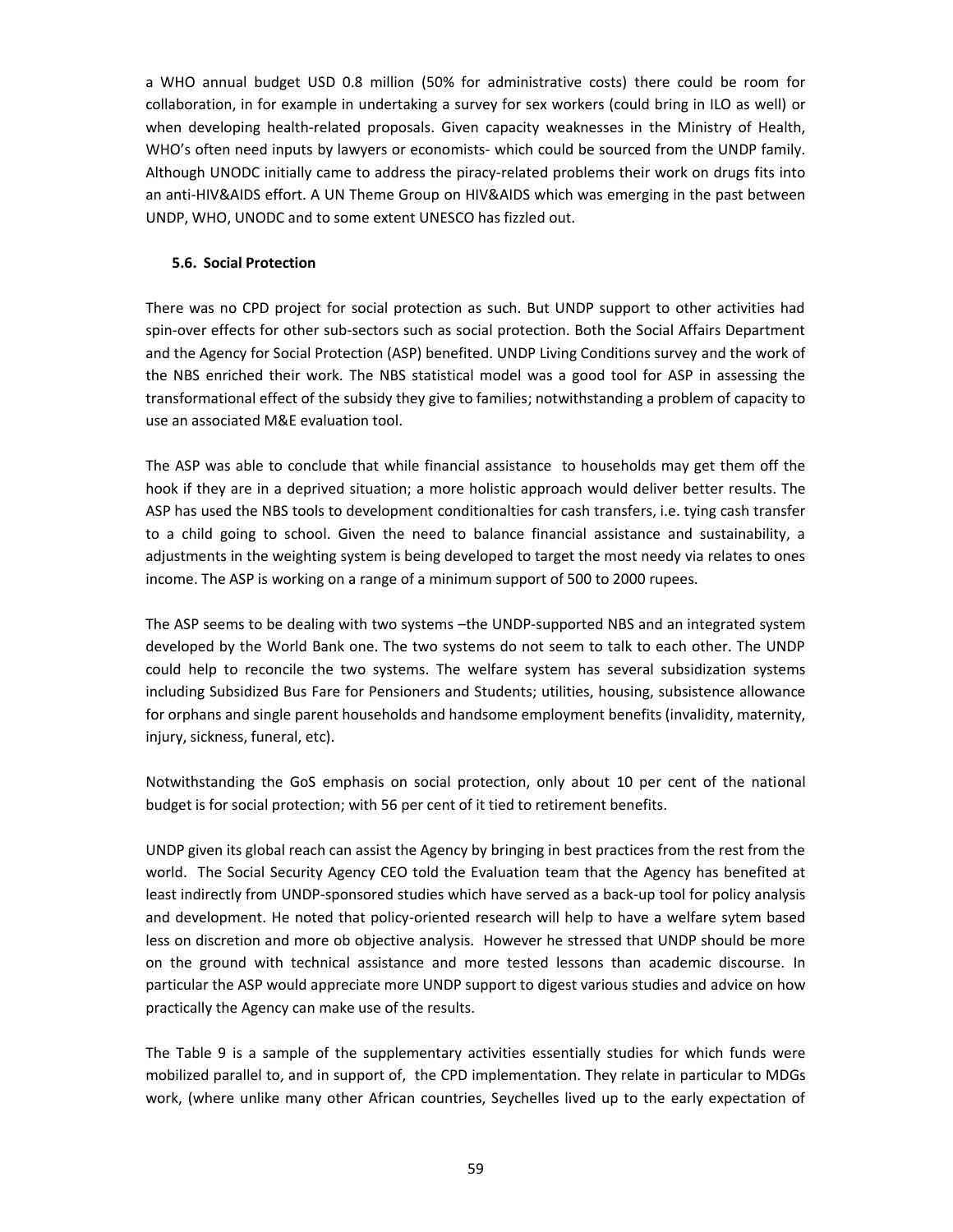very periodic MDG Country progress reports (2013, 2015)); capacity development work and the activities revolving around social protection.

| <b>Project Name</b>                                   | Cost                             | <b>Project Start/</b><br>completion<br>date | Project<br><b>Status</b> | Project<br><b>Manager</b>                                      | <b>Comments</b>                                                             |
|-------------------------------------------------------|----------------------------------|---------------------------------------------|--------------------------|----------------------------------------------------------------|-----------------------------------------------------------------------------|
| TA to Agency<br>for Social<br>Protection &<br>and NBS | USD100,000<br>(\$40,000<br>UNDP) | Nov. 2009 to<br>Sept.2012                   | Completed                | Christopher<br>Muller<br>(Consultant)                          | Living conditions<br>survey & multi-<br>dimensional<br>poverty study        |
| MDG report<br>2013                                    | USD 40,000                       | June<br>2013/2014                           | Completed                | <b>MDG</b><br><b>Steering</b><br>Committee<br>&<br>Consultants | Funded by<br>UNDP/RBA<br>poverty trust fund                                 |
| <b>MDG Report</b><br>2015                             | USD 25,000                       | Start June<br>2014                          | On-going                 | Ben Vel<br>(consultant)                                        | Preparation of the<br><b>MDG Status</b><br>Report                           |
| <b>MDG</b><br>database<br>capacity<br>building        | UNDP/MoFAT<br>cost-sharing       | $5 - 7$<br>November<br>2013                 | Completed                | <b>Mauritius</b><br>MDG data<br>expert                         | NBS capacity<br>strengthened                                                |
| Capacity<br>development<br>plan for<br>Seychelles     | USD 50,000<br>(UNDP/RSC)         | 2011-2012                                   | Completed                | UNDP/<br>RSC(Addis)                                            | Fed into medium-<br>term National<br>Development<br>Strategy(2014<br>draft) |

# **Table 9: STATUS OF POVERTY AND MDGS PROJECTS**

## **5.7. The 1 UN / 'Delivering as One' Agenda**

The 'DaO" principle in Seychelles can be substantially improved upon. Although there is limited presence of UN and other development partner structures on the island – WHO, UNODC, EU presence through British and French embassies – operations remain very introverted for each organisation. Whereas MoFAT has argued that it is the role of the UN to push for "DaO", it is committed to support to all efforts to realize the gains from a more coordinated approach to development initiatives. However unlike the 2007- 2011 experience whereby a UN Development Assistance Framework (UNDAF) existed, there is not such framework or plan to guide UN activities. This is in spite of many UN agencies eagerness to work in the Seychelles.

It is interesting to note that UNDP Seychelles has provided support to areas that are not often touched by UNDP: tourism, the police and prisons. There are substantive policy and programme issues calling for inputs from different parts of corporate and regional UNDP. This may trigger UNDP system-wide interest in supporting these areas which are traditionally not central to UNDP practice areas. However, given the Seychelles context the UNDP programme is testimony of a very close and commendable alignment with country priorities which augurs well with the consultative processes to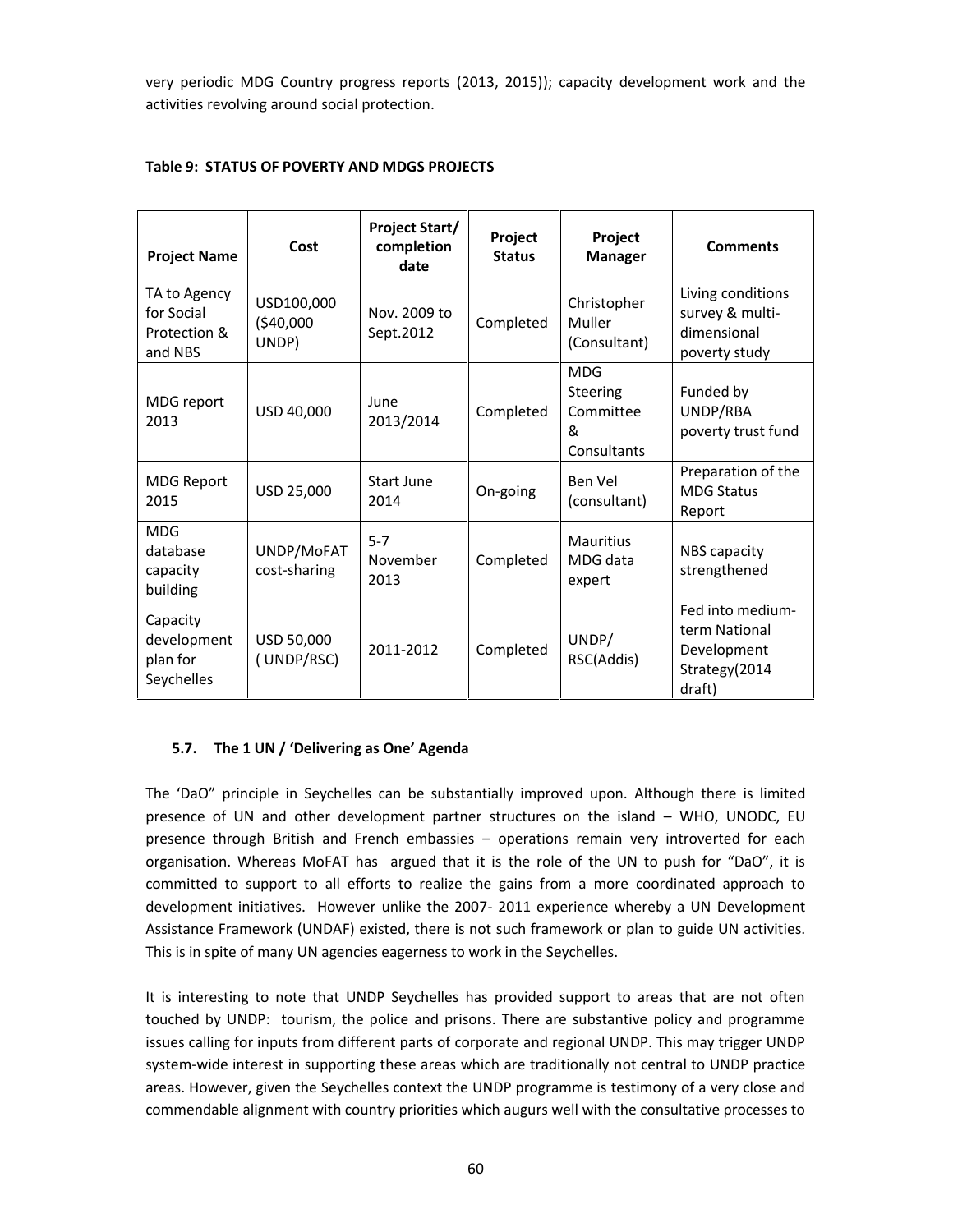determine the successor programmes. One thing is clear: there is strong collaboration between the UNDP CO and Addis Ababa-based UNDP Regional Service Centre (RSC), largely because there is a GEF Regional Technical Advisor. The UNRC working with GoS has increased Seychelles' visibility. The RC/RR makes frequent working visits to the Seychelles both routine and ad hoc to attend to emerging issues needing his attention. He is well known in Government and development partner circles. Indeed UNDP has been a "gateway" for other UN agencies to come to the Seychelles.

It is fair to say that the "DaO" initiative has not taken off, partly because the UN is thin on the ground. However, as noted earlier the GoS endorsed it and MOFAT is geared at doing something about it. The thinking on the future of the UNDP and the UN in Seychelles is work-in-progress. Is it to be modelled on the Cape Verde model of an integrated UN Office, or is it to be business-as-usual? What role for the UNRC office? The UNDP office is small but given its linkage with PCU, the UNRC focal point at MoFAT and the Mauritius and RSC connection, it can be said that it's quite networked.

## **5.8. Findings and Observations via Evaluation Criteria for the Poverty & MDGs**

Unlike the Environment & Sustainable Development pillar that had a portfolio of 16 projects, the assessment of the two pillars – 'Democratic Governance and Human rights' and 'Poverty Reduction and the MDGs' the consultants decided not to use the rankings but rather make specific and pertinent observations of their findings as well as recommendations under each of the adopted pillars using the adopted evaluation criteria.

## **5.9. Relevance**

## *5.9.1.Relevance of the Democracy & Human Rights pillar*

Relevance of the two selected pillars within the CPD programme 2012-2016 were assured via consultations and validations between UNDP and the stakeholders to decide on projects/programmes during the design stage. The two referred pillars emerged as priorities given the pressing issues of the time. Though politically sensitive, this pillar was taken on board given its strong relevance to the transforming state that has politically moved from a one-party state to a multi-party democracy; and economically from a centrally planned public sector dominated economy to a private sector – driven one. Good Governance, Democracy and Human Rights are fundamental principles of undermining the transformation process in such societies. They cannot be put aside.

Until lately Seychelles was perceived to have political governance deficits. For example, the main opposition boycotted the general elections of 2011. They complained that the election parameters were not fair and that the "Public Order Act" (POA) needed to be improved to mirror a fully democratic society with fairer electoral rules and regulations. Although the "Democracy and Human Rights" pillar of the UNDP programme did not directly address the above complaint and situation, it did support the transformation of the law enforcement authorities sharpening their understanding, adherence, sensitivity responsiveness to human rights. It supported the drafting of the , National Human Rights Action Plan (NHRAP) and pressed for the setting up of the National Human Rights Commission (NHRC) as well as advocating for Human Rights.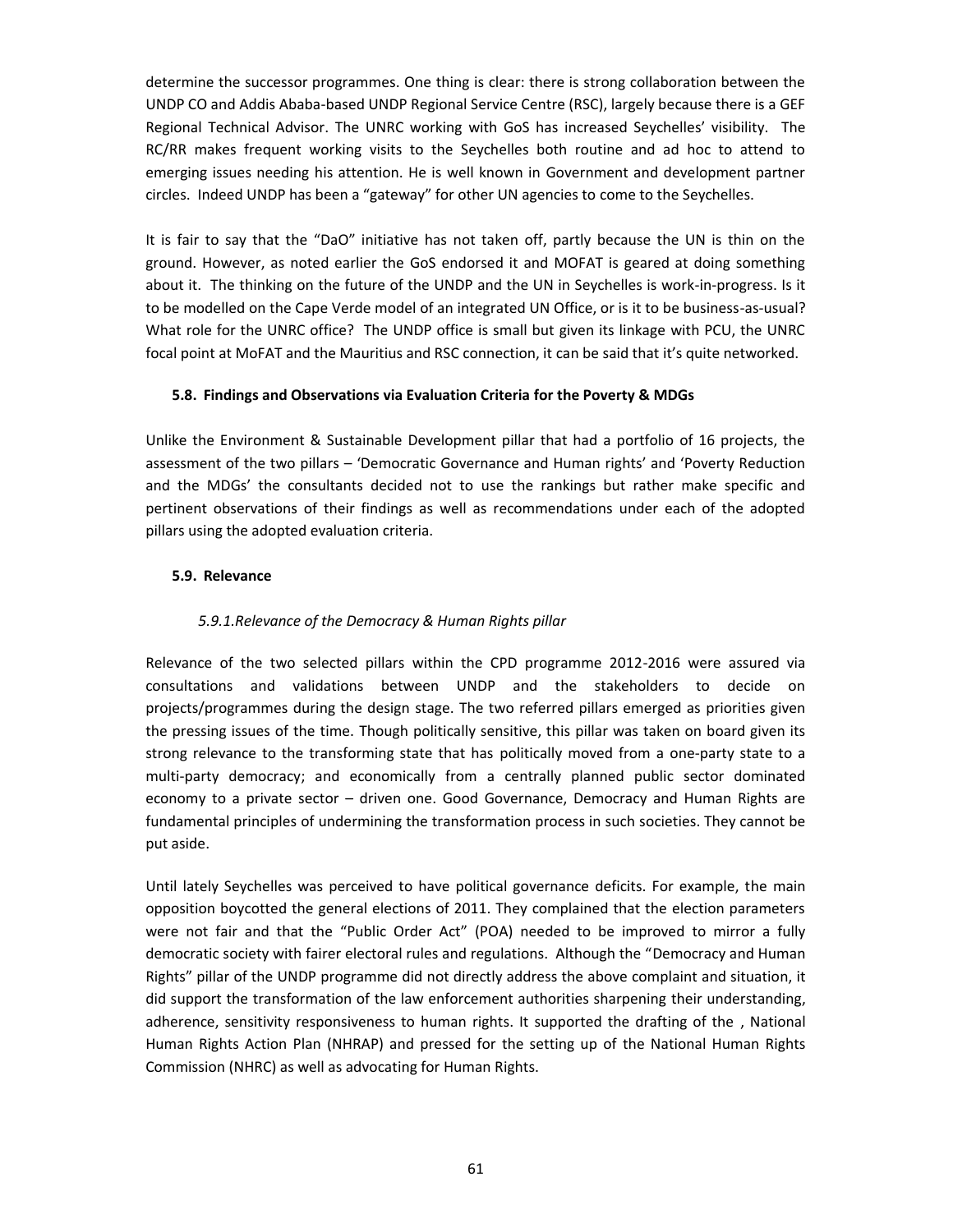Parallel to its work, an Electoral forum was set-up and went into multiple sessions reviewing and negotiating with the stakeholders the Public Order Act that was promulgated into law in 2013. However as stated earlier, 13 articles of the latter were declared unconstitutional and void in July 2015. The Executive had a choice to either appeal or work to re-submit a revised and constitutionally complaint Public Order Act. The Government chose to repeal the POA 2013 and enact a new 'Public Gathering Act 2015' instead. A powerful message and positive image to the existing judicial system was conveyed nation-wide. The confidence of the population in a working justice system that is able to resolve issues in a resolute and impartial manner gave renewed credibility to the judiciary and confidence in the application of the letter and spirit of the 'rule of law' in the land. This bodes well for the pillar of 'Democracy and Good Governance', and for future UNDP-supported interventions in the governance area.

However, the implementation of the projects under this pillar thus far has not registered the expected satisfactory results. The project's NHRAP is complete. This is a commendable achievement. However, henceforth, project implementation stalled. Whilst the policy document has to be tabled and approved at the appropriate decision-making level such as the Cabinet this NHRAP process and the complementary ones are still outstanding.

The interviews with the Ombudsman & Chairperson of the NHRC highlighted some pertinent issues that must be addressed. They are however not issues amenable to resolution by a single stakeholder but multiple players. Deficiencies, lack of drive and initiative were also identified within the current NHRC set-up mandated to get the necessary approval for the NHRAP and get it implemented. This was not carried out – design failures and an unclear delegation of responsibilities seems to have resulted in the apparent lethargy and confusion.

Two significant positive and welcomed developments have taken place in July / August 2015.

- *5.9.1.1. The Cabinet has decided to separate the Office of the Ombudsman from the National Human Resources Commission (NHRC). Their combination had been premised and understood as a cost-effective way of handling both in a small island state with peace and tranquillity and limited abuse of office and violation of human rights- the cornerstone of the work of Ombudsman and Human Rights Commissions respectively. Whilst not publicly stating the reasons for this decision it is fair to conclude that they were motivated by the non progress on the completed NHRAP that has yet to be approved as operational at the highest level.*
- *5.9.1.2. The historic decision of the Courts to uphold the plea bargain of the mainly opposition stakeholders to declare a large section of the Public Orders Act (POA) 2013 unconstitutional. The bold, first decision of its kind, underlined the independence of, and reinvigorated confidence in, the country's justice system.*

It is recommended that the UNDP stays the course to accompany the next steps towards the full implementation of the project. UNDP should ensure continuity by ensuring that a competent Seychellois is attached to the expected Commonwealth expert that MoFAT is expecting both to sharpen "local content" and to understudy the expert.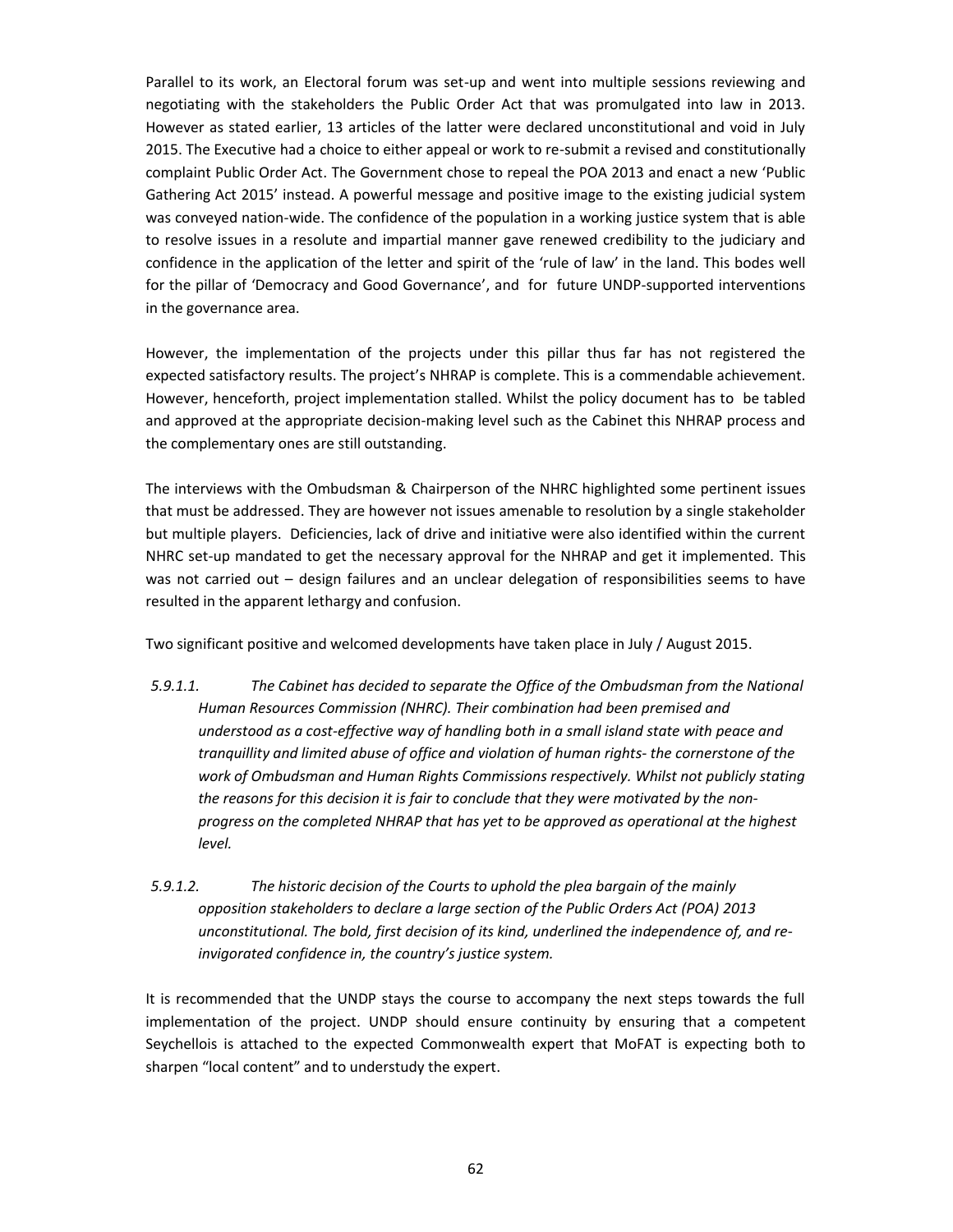The Pillars rationale and relevance for the forthcoming CPD is positive although some elements are dependent on the choices that are made by the Executive on the Way forward. The Ombudsman/ NHRC or related stakeholders relying on the opportunities offered by this CPD component could have spearheaded public discourse around the subject to reach some consensus. Despite this it is comforting to see that there are no divisions based on race, religion or related parameters in Seychelles. UNDP should strive to help with the Ombudsman/NHRC separation process and build the capacity of both especially the Ombudsman whose functions had taken a back seat in the combined office. Both Offices contribute to the same goals of advancing good democratic governance.

## *5.9.2. Lessons Learnt and Recommendations:*

- This critical pillar is politically very sensitive and it does require a strong and resolute stakeholder with diplomatic savvy to facilitate execution of the various aspects of the pillar.
- Projects conceived under this pillar must be inclusive involving all key stakeholders whilst being clear in terms of allocation of results-oriented tasks with clear and lucid exit strategies.
- That the implementation structure (within the public service) should be well thought of and given clear guidelines and resources.
- That the Government has been monitoring and has come to the realization that the executing structure put in place for implementation of the pillar was not performing optimally notwithstanding the need for cost-effectiveness in resource use through a combined office, the Government has decided to rectify the situation by delinking the NHRC with the Ombudsman office.
- That the independent judicial system works and can make decisions that strengthen freedom and democracy in the Republic of Seychelles and that bodes well for its good governance status. That status quo should be maintained and improved upon.
- That public and general perception on the aforementioned has been boosted by recent events.
- Notwithstanding a weak NHRC, human rights are to some extent token into account in other (sub)components, but gender and HIV&AIDS , as the 2009 ADR noted, "do not seem to be mainstreamed into other components, notably into the environmental projects" (p. Xvii).
- That the pillar is critical and relevant and should continue to find its place in the future CPD 2017  $-2020.$

## **5.10. The Relevance of the "Poverty Reduction & MDG pillar"**

The preparatory and initial years of the CPD 2012-2016 caught Seychelles in the midst of implementing tough macroeconomic reforms. The adoption of free-floating foreign exchange regime and its economic effects led to inflationary over-shootings, with the cost of living escalating sharply. This had a severe impact on purchasing powers of consumers especially the les well-to-do who were barely able to make ends meet. This had significant effects on poverty.

Baselines for a more effective and efficient welfare system were undisputable necessities as Seychelles negotiated vigorously with its creditors (IMF, World Bank, AfDB, etc) to reach a compromise on maintaining some form of welfare albeit more efficient, targeted and effective than was previously the case. Thus the validity and relevance of the 'Poverty Reduction pillar' within the programme of the CDP that is under scrutiny. The pillar was deemed very relevant then and is still extremely relevant, going forward as it is also seen as one that upholds the stability and peace in this period of reform and transformation that is highly required.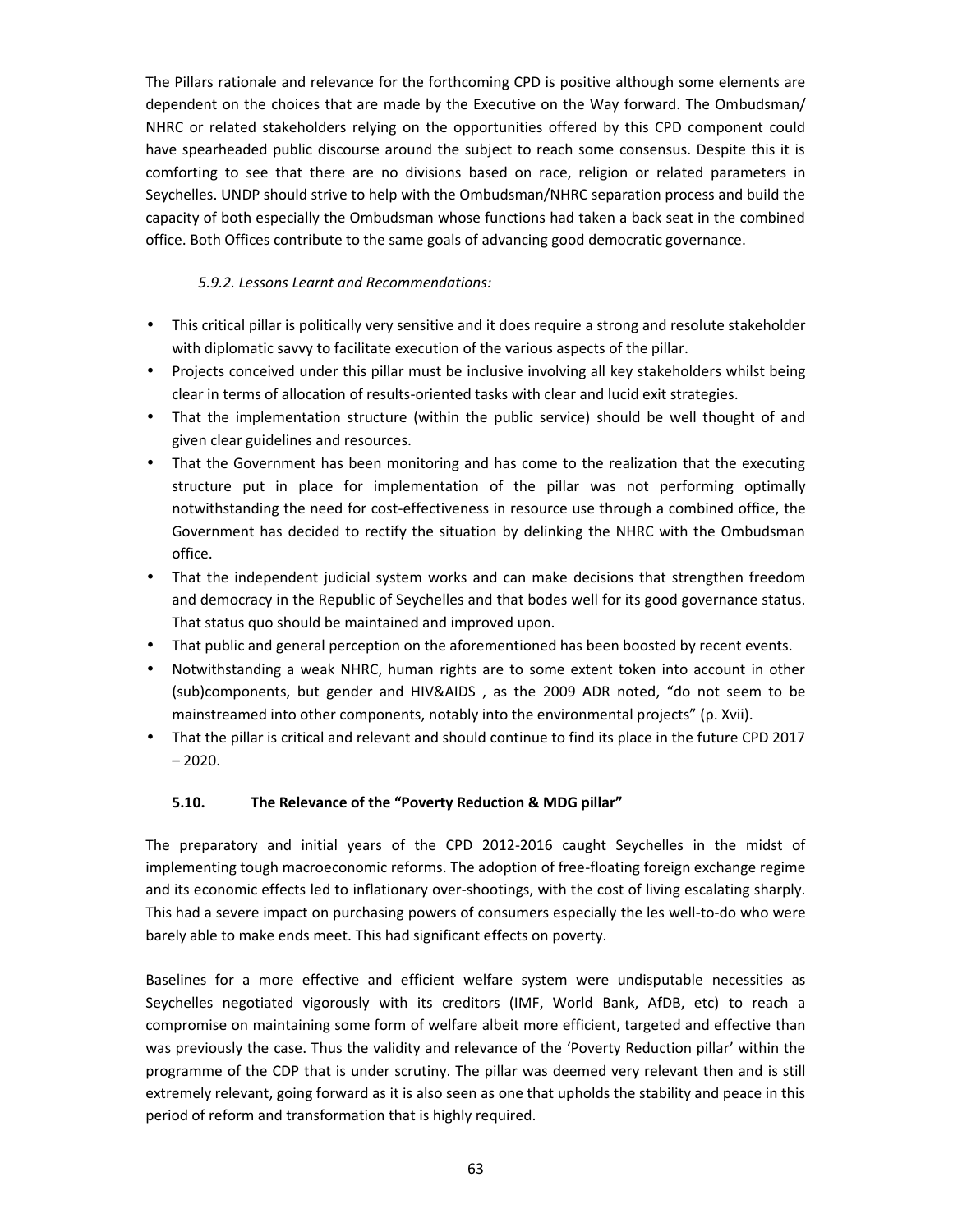During the validation workshop a question was posed as to whether environment is still the most important and pressing issue of Seychelles at this juncture of its development. There was no doubt it is, but there were some participants who felt that successfully sorting out the emerging social ills were closer to their hearts at this stage. The priceless virtues of peace, stability and the harmony that reigns in this remote, isolated mixing-melting pot of a face-to-face society highly dependent on tourism could not be overstated. There was almost unanimous agreement that the UNDP should continue to pursue those relevant issues. UNDP's mandate is very much poverty eradication, of which food provision and nutrition is key. This means food production is key- and it can be found in agriculture and fisheries. Although foodstuffs can be imported the overdependence on is a worry. It increases the country's vulnerability to external shocks. Currently over 70% of food and 100% of commercial fuel are imported.

### 5.10.1. **Lessons Learnt / Recommendation**

- At this juncture of the socio-political transformation of Seychelles this pillar is very important and relevant, and should feature in successive CDPs.
- It became increasingly clear that 'poverty' in the Republic has a woman's face meaning that there are a significant number of single mothers who are bordering the poverty threshold needing assistance to maintain the household and provide for the children.
- Whilst the courts have been very strict in enforcing the mandatory obligations for estranged fathers to pay alimony to the point that some that have resisted are currently in prison, the Government have found it necessary to react with appropriate policies to help alleviate the situation especially to protect and support the innocent victims i.e. children. That the subject matter is politically sensitive and projects and programmes under this pillar should be carefully formulated with particular attention to inclusivity and the allocation of tasks for successful results with clearly articulated exit strategies.
- That the Seychelles has moved 180 degrees in accepting to embrace and make public information about the state of poverty in the country. This is in contrast to the first World Bank 'Poverty in Paradise' study in the mid 1990's that was rejected as highlighting poverty where none existed. That is a commendable sign since the effects of a major successful macro economic reform have brought to the fore pertinent issues related to poverty in the Republic. Discussions with at the National Council for Children also indicated that the authorities were in the past less inclined to acknowledge deficiencies in the education system or that there were 'children's rights' that were being infringed.
- The support to the National Bureau of Statistics has been very important in producing reliable, accurate and credible data of international standards and information for development planning; and to better inform and support policies and strategies to mitigate the increasing social effects of poverty. The sophisticated planning on environmental projects and the upcoming blue economy demands a lot of detailed data. Partly because of enhanced NBS work, while in the past there were many data gaps in global and regional reports including UNDP's flagship, the global Human Development Report, there are still gaps in such reports especially pertaining to social indicators and disaggregated sect oral data. In the 2014 global HDR for example, there was enough data to calculate the HDI, but a Gender Development Index (GDI) could not be calculated because of lack of disaggregated gender-related data.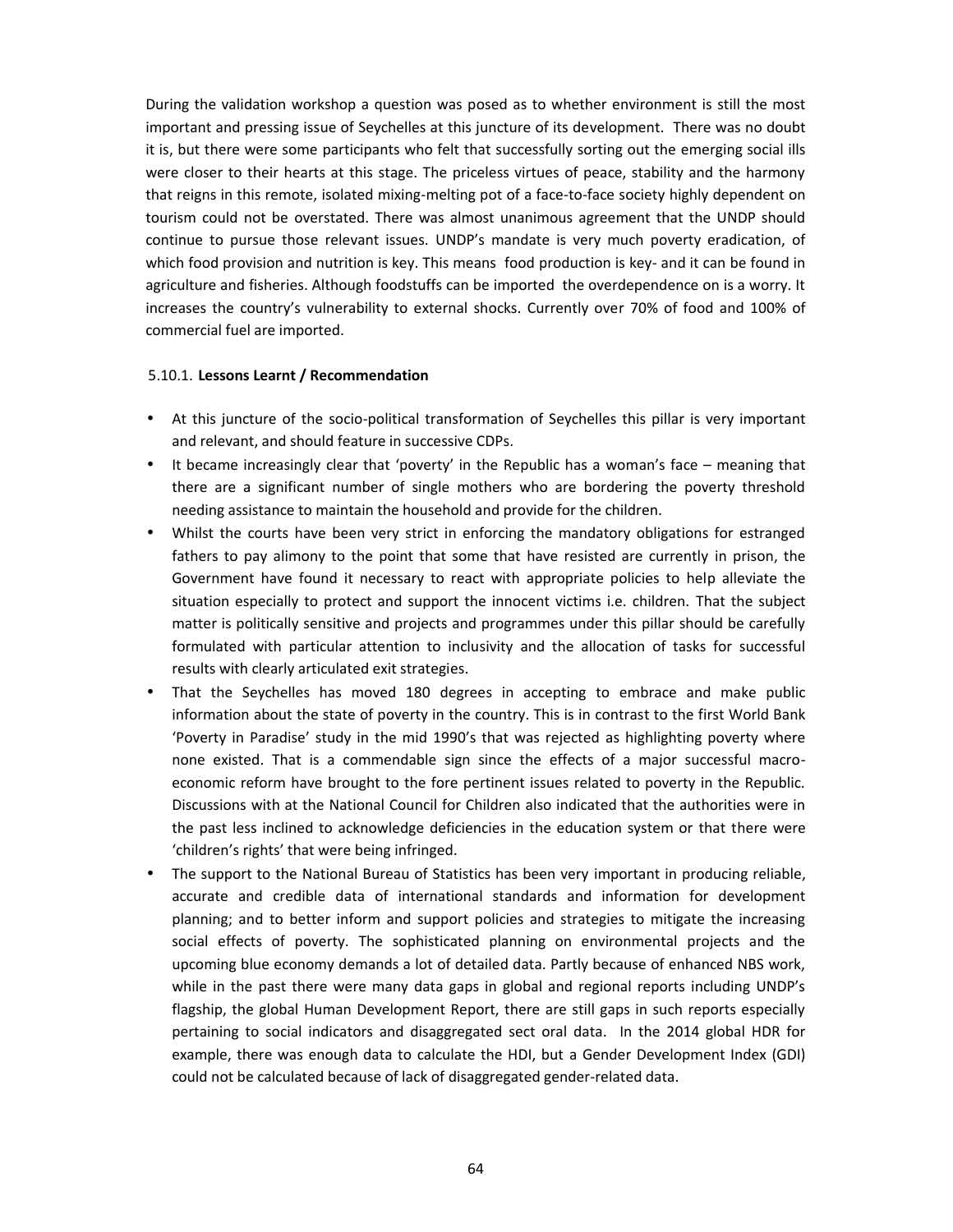- The 2013 MDG Report shows that Seychelles has done very well in seven out of the eight goals. It is MDG6 on "combating and reversing the spread of HIV and AIDs" and other opportunistic diseases (malaria, tuberculosis) that the results of the 2014 MDG Report for Seychelles showed that Seychelles has not achieved set targets. Rather than halve infections Seychelles have doubled its identified rate of HIV infection.
- The World Health Organisation (WHO) in line with its mandate of a world- wide reach is one of the few UN agencies that is fully represented in the Seychelles. Thus far there is very limited collaboration between the few UN agencies working in or on Seychelles. In future there is scope for closer and more coordinated approaches for more effective results and realizing the "Delivery as One" principle. According to the WHO Liaison Officer her Organization is ready for inter-Agency collaboration; as they did during the visit of the UNAIDS Executive Director. However, unless there is something concrete to work on it could end up in meaningless meetings and reports on the same! Joint sourcing of resources from Thematic Funds for example could provide room for joint programming.

# **5.11. Efficiency & Effectiveness**

*Efficiency & effectiveness of implementation of projects of the Democracy & Human Rights, & the Poverty Reduction & MDG pillars.*

The projects under this pillar were conducted, some to completion and others stalled. When there is no follow-up on critical issues and projects stall or grind to a stand-still, one cannot proclaim success or to be getting value-for-money. The UNDP part of the human rights project under this pillar were completed, however when it came to implementation, for a number of reasons they stalled. There was no critical follow-through on pertinent issues. To-date the NHRAP remains unapproved.

It is clear that (i) the UNDP is the bridge and UN's most favoured institution to oversee the implementation of the Human Rights project. However it found itself unable to inspire the NHRC into action. The designated implementing agency would simply not be moved without Government's intervention at high levels. However, it is worth asking whether the NRHC in terms of its reporting arrangements and funding is too locked up in the Executive to discharge its affairs diligently? The answer may be 'No', but it is worth a reflection.

Thus efficient and effective work has been done when it involved a task undertaken by the consultant where most probably UNDP had more oversight and authority. The follow-through by an under-resourced designated institution is where the problems may possibly lie.

This unsatisfactory results and impact on the ground can be identified also in the project related to the prisons. The ownership and activation of the plan remains at best doubtful. Thus, for both sub components, this pillar leaves quite a lot to be desired.

With regards to the Poverty and MDG pillar it can be surmised that both the Poverty study and the MDG report were projects that have catalysed and brought more attentive to both subject areas, soliciting more partners and stakeholders to build on the solid and essential platform that the projects established. The poverty studies assisted and provided both the NBS and the Agency for Social Protection with critical data and tools to pursue their respective agenda. Following the macro economic reforms and the removal of universal subsidies the establishment of the poverty line and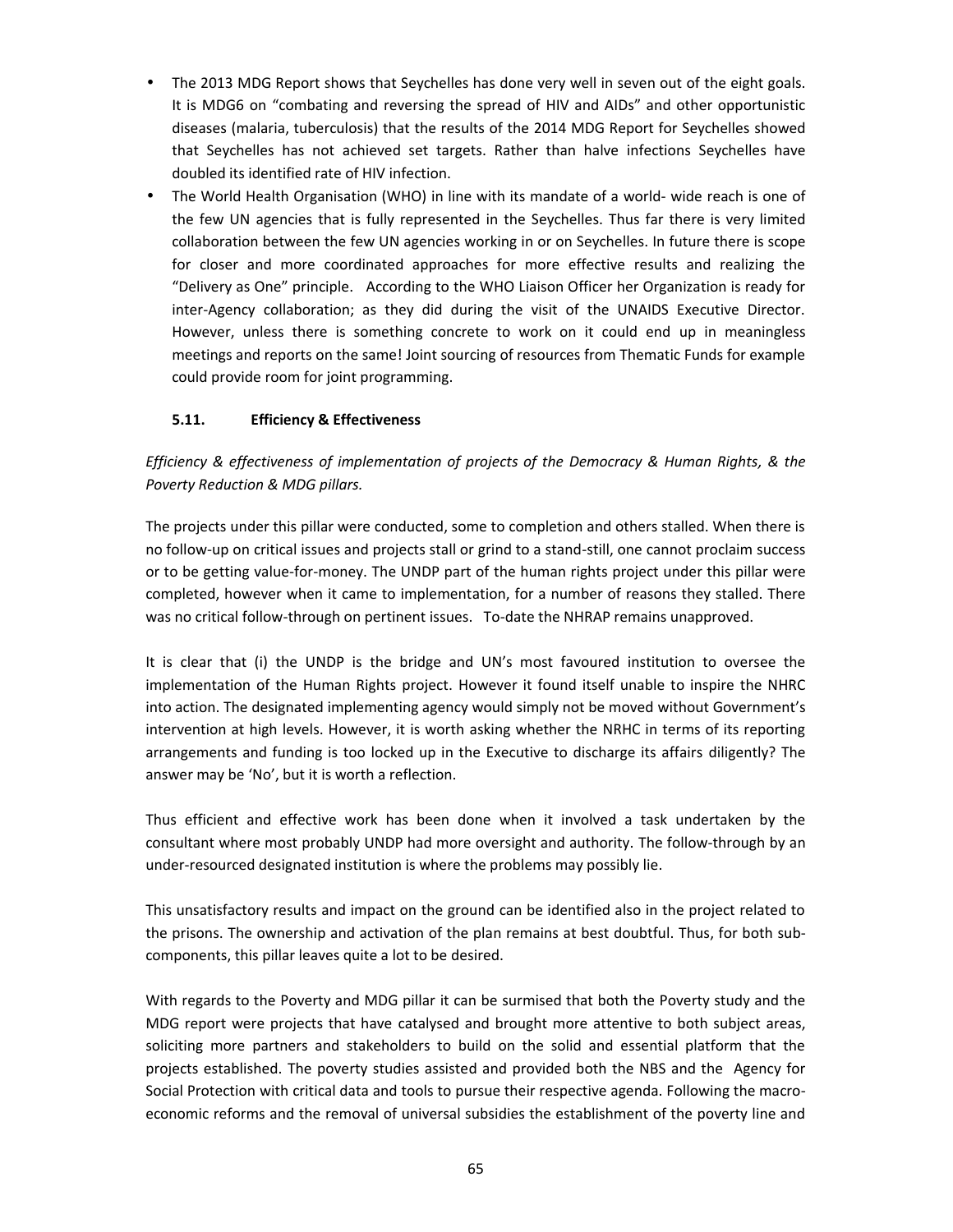multidimensional poverty indicators policies for welfare reforms and better targeting of social assistance.

It can be concluded that they are also examples of projects with modest investment but with high effectiveness, impact and efficiency.

It did come to the consultants attention that: (i) as a result of this collaboration the National Bureau of Statistics is now equipped with the relevant and latest software and formula for data analysis that suits the Seychelles context; that because of the UNDP/NBS work, the collaboration of the World Bank has been assured for a long-term meeting of the country's obligations to determine and produce timely updates of our poverty line and status; (ii) that both the World Bank and the African Development Bank(AfDB) are currently in joint cooperation with the NBS to build on the established platform. This in itself tells a positive story that the foundations laid will be built upon for more effective and efficient interventions. The said software is also being used in other countries. The Evaluation learned that when the users of the software come across a problem there is usually no support. UNDP may possibly be able to address this short-term constraint. This would be helpful since despite the World Bank support for developing a poverty line, the Bank does not consider Seychelles worth of their grants.

Thus the short- to medium-term results relating, for example, to analytical work in the Poverty- Reduction and MDGs pillar are particularly positive with respect to capacity and confidence-building of the statisticians and Social Welfare personnel who now feel much better equipped to fulfil a more efficient and effective duty. The latter has for example been able through improved data analysis to streamline operations to ensure that only targeted individuals benefit from a tighter social welfare system, that the economy can sustain.

The disbursement of financial resources from UNDP to projects is relatively fast compared to other countries even with the single treasury account- which usually slows things in other countries. In the case of the NCC for example UNDP disbursed funds fast with the proviso that the Project accounts (shows the receipts) later, given NCC's track record. The training of trainers activity earlier planned for four months was done in two months because of direct funds disbursement (in tranches of USD2, 000.00) without going via the MoFAT, cutting on bureaucracy and red tape.

Going forward both pillars have promising potentials that could compete with emerging issues to find their rightful places as part of the future programme.

### **Policy Impact of the Poverty Study**

In his 2015 Independence Day speech the President announced policy measures drawing from elements of the Poverty Study, and are being implemented: (i) A new enhanced Child care assistance: (ii) the semi-orphan benefit programme; and (iii) a general increase in weights for social welfare assistance. Earlier Government introduced a week paternity leave for fathers that acknowledge and recognize their child since the number of children born with no known father is serious concern. It is too early to monitor if the measure has had an impact on fathers recognizing their children.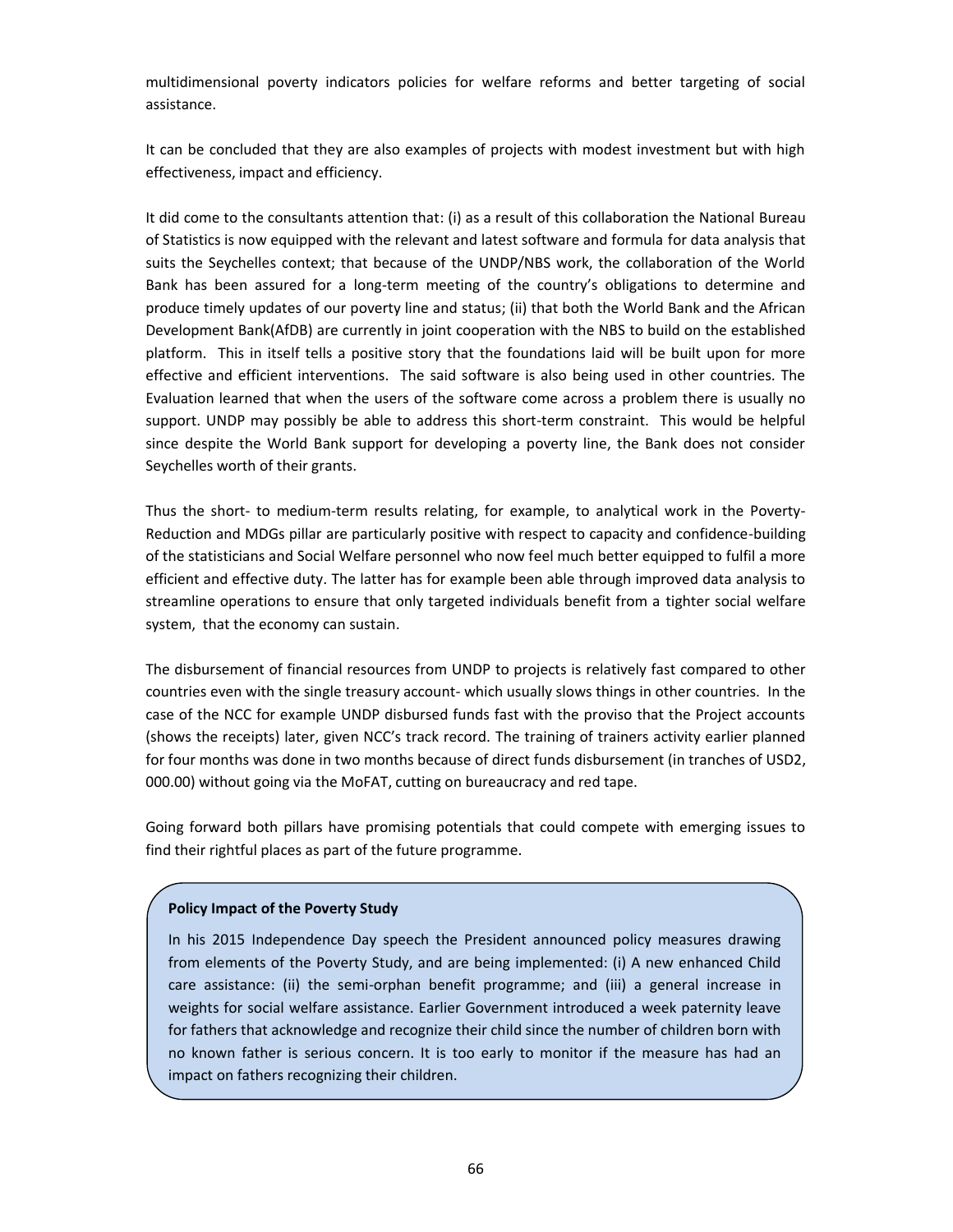### **5.12. Sustainability**

For both the *Democracy & Human Rights* and the *Poverty Reduction & MDGs* pillars the main issues of concern seems to rest in the robustness of the project design and the implementation of the institutional architecture. The project design should have clear and well understood exit strategies as well as identification of the stakeholder/s capable of achieving desired results and carrying them forward to assure sustainability of the initial investment.

Both pillars are by design multi-stakeholder and multi-institutional preoccupations. The stakeholder mapping and engagement of the critical ones from the start is highly recommended. From inception, it is important to ensure that adequate resources will be made available for programme/project implementation; to avoid the studies and action plans ending up gathering dust on the shelves. We strongly recommend solid programme design with clear choice of UNDP-GoS programme execution instruments, and exit strategies and the stakeholders both help with implementation and to consider replication or to taking the project to the appropriate fora for the consideration for the way forward.

Financial mobilisation for a country that recently transited from Upper Middle Income to a Developed economy is not going to be easy. There are no dedicated funds for economic, social and political governance as is the case for the environmental sector via GEF. It has been suggested that the GEF window could be expanded to take on socio-economic aspects. . The challenge is: 'how to justify the incorporation of the social dimensions of the economy under GEF consideration especially for countries like Seychelles who do not qualify for core UNDP resources?' One proposal from the first workshop was for the use of internationally accepted broad and all-inclusive environment document such as the "Earth Charter." Since the "Earth Charter" is not just on environment, but multi-dimensional, it could serve as a platform from which the social dimensions of a sustainable environment can be justified and introduced to be considered in GEF framework. Discussions with UNEP showed that there is room for incorporation of strictly non-environmental aspects (which in any case do not impinge on the success of environmental interventions) in GEF interventions. In this regard Uganda worked with Jeffrey Sachs' "Earth Institute" at Columbia University, New York for the development of a Sustainable Kampala City. Given his links to UNDP there is room for collaboration here if the authorities so decide.

Supplementary studies/activities that are mobilised from funds outside the initial CDP design as much as possible fit in and complement the programme. For example funds for the poverty study came from the UNDP HQs Economists Programme. Unfortunately this is a one and off thing and its hard to sustain or have clear exist strategies. Divergent or contradictory initiatives with weak or no exit strategies bring forth their own costly and undesirable complications. This is all in appreciation that fund mobilization and securing for the two referred pillars are an uphill battle thus they are usually very welcomed. It should however be clear that extra funds mobilized for policy will only be appreciated if they complement rather than add a burden to the established and agreed programme. The UNDP CO and the Economic Advisor should strive to submit proposals for access various UNDP and other Thematic funds (e.g. UNDP Democratic Governance Thematic Fund) for studies and analytical work whose results could be tested through programmatic interventions.

## **5.13. Partnerships and Coordination for the two referred pillars.**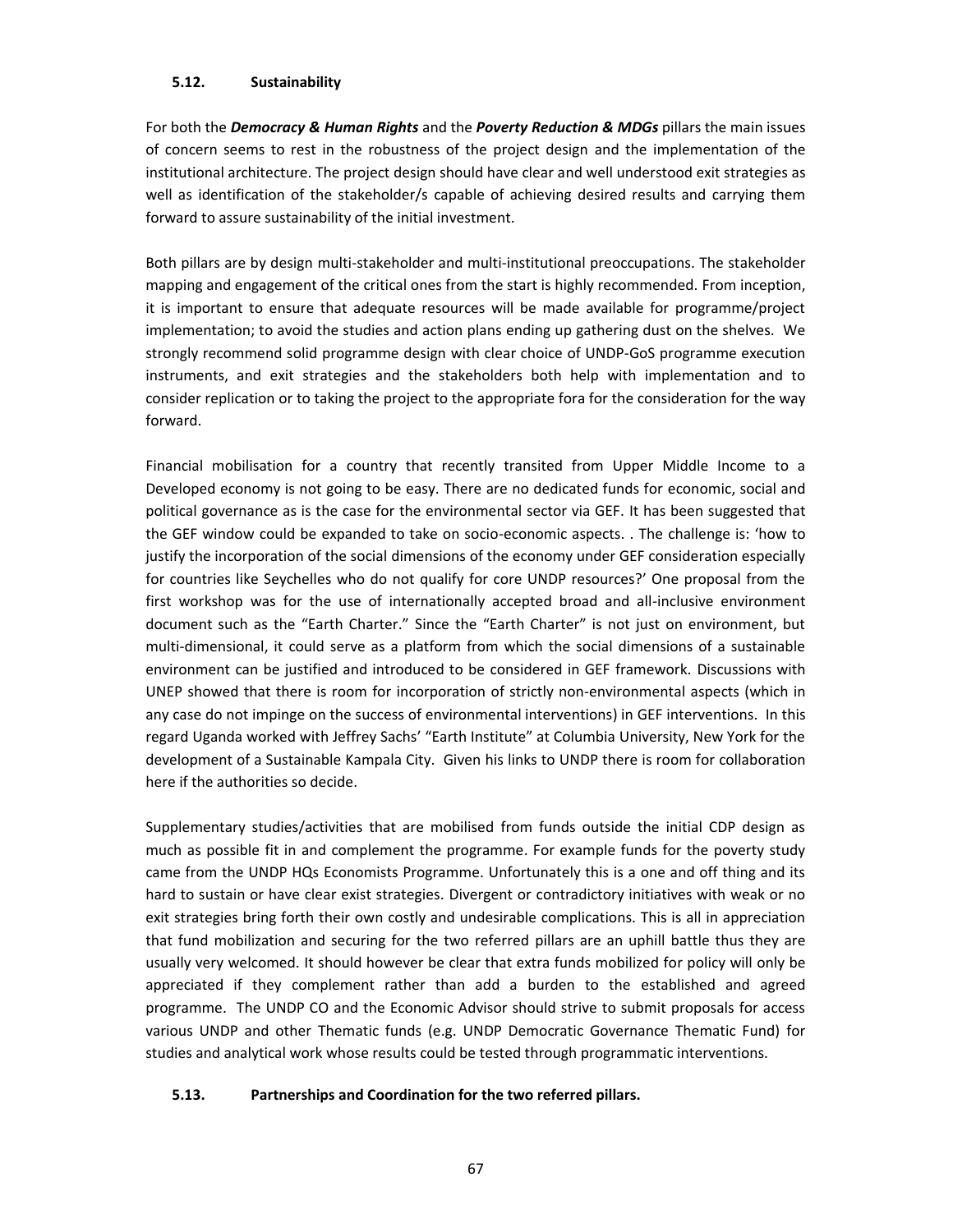Partnerships and Coordination with key stakeholders are crucial since they are the ones to realize and maximize the returns on programme investments for the medium or long-term results.

It is fair to say that the CDP roll out has benefited greatly due to established partnerships; however it is clear that for specific projects/programmes there is ample room for improvement in the selection of local institutions or partners can deliver in a timely manner and ensure sustainability. In these sub-components the CDP should have focused on clear demand-driven proposals where the local counterpart and stakeholder is immersed in the activity from the conception stage with the knowledge that it would be their responsibility to own, and run with, the project once it is launched. The PCU model is a good example of how this can be efficiently and effectively achieved.

The "Living Conditions Survey" which was done in 2011 and published in 2012 generated collaboration between the NBS and the Agency for Social Protection. The former had an interest in data production while the latter would use the data and information to improve on their work.

The Democracy and Human Rights pillar is one that is at its peak in the transformation of the country from a one-party-state system to a world standard democracy. It is evident that the democratic architecture works; the judiciary for instance has via its major decision shown that it is an independent apparatus; and that soon with the coming elections it is hoped that all political parties will participate resulting in a legislative assembly voted from the widest choice of candidates and parties. There is certainly a lot more ground work to be done and the UNDP and partners are key players to assist the Seychelles to polish its political governance system and bring about the desired democratic disposition based on a grand consensus by all stakeholders.

The Poverty Reduction and MDGs pillar have created their snow-ball effects not only to build confidence and capacity and ensure the whole world is aware of the impressive progress achieved with regards to the MDGs but also to establish the platform for other partners to take interest in what has been achieved. However, it could be argued that the harmony, stability and security that have thus far prevailed are being threatened by the increased hardships of the effects of successful macroeconomic reforms. The widening income gaps and increased desperation should be addressed with vigour based on reliable and accurate data to be effective and efficient given scarce resources. It has finally been realized that what cannot be measured cannot be tackled.

If one is attentive to the GoS recent actions despite the forthcoming elections, it is evidently clear that efforts are being placed on policies to significantly address the situation of the less fortunate and more vulnerable. It is a recognition that "Development is about people;" with the central focus on placing the Seychellois at the centre of all development efforts.

One UNDP instrument that can be piloted to advance this agenda is the National Human Development Report (NHDR). The exercise involves taking issues of great importance to the country and analysing them while still following the global HDR format of advancing the human development paradigm and calculating various human development indices, of which the most relevant for the Seychelles are the Human Development Index (HDI), the Multidimensional Poverty Index (MPI) and the Gender Development Index (GDI). Topical issues for such a NHDR could be: "The Seychelles: Challenges of Tackling the Sustainable Development Goals", and "The Challenge of Realizing the Blue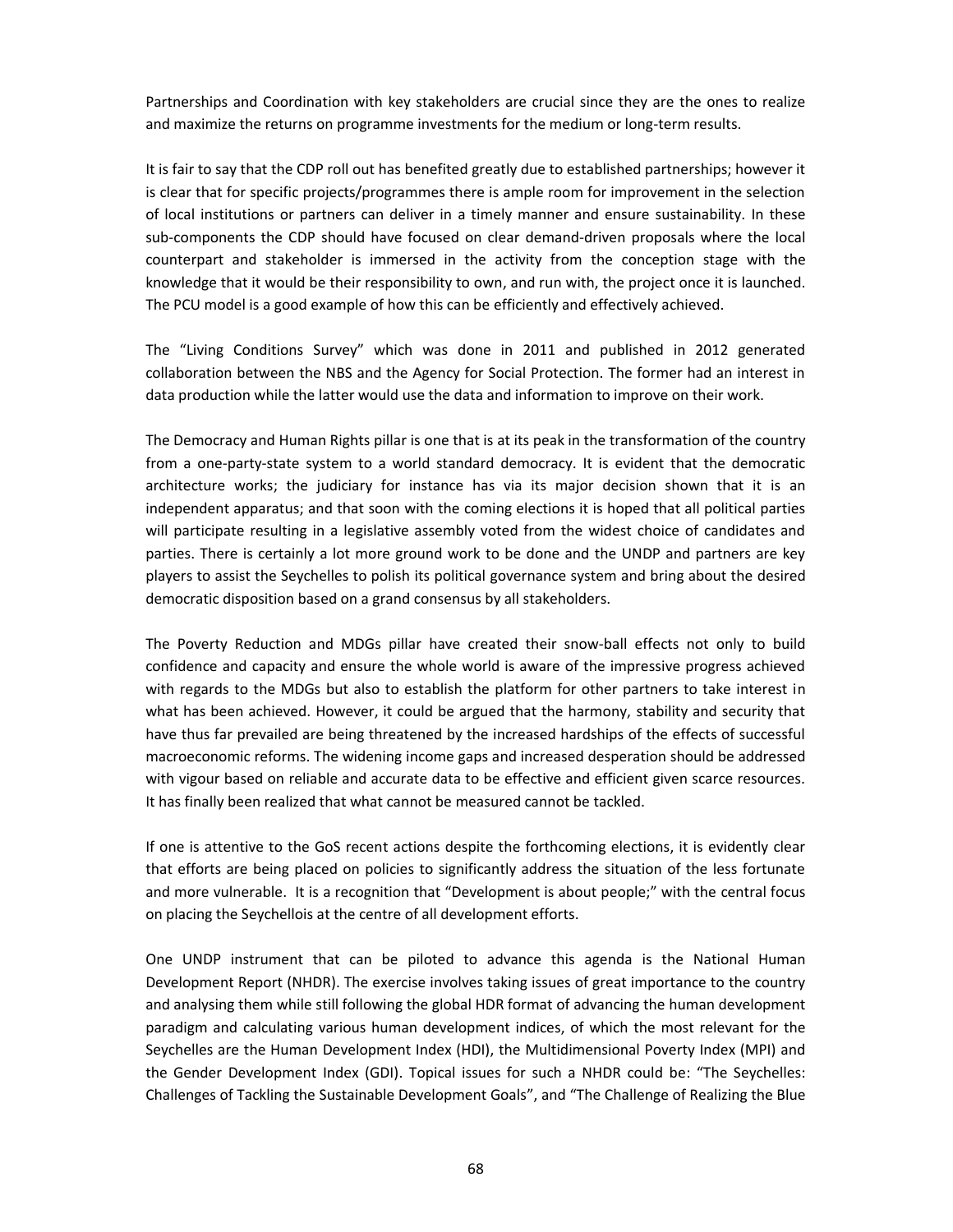Economy." The preparation of a NHDR would enrich the country's database; sharpen Statistical Bureau's skills in calculating various indices based on social indicators (access to basic education, healthcare and water) and enhance appreciation of the human development condition. It would fill data gaps in major global reports for the Seychelles. In anticipation of work on a NHDR perhaps the UNDP CO and the Economic Unit in particular could work with, and seek support of, the UNDP/HQ's Human Development Office to mainstream the 'human development ' and 'sustainable development' concepts in on-going work. This upstream work could dovetail well with upcoming work on the SDGs.

Undertaking such an exercise and ensuring preparation via a consultative and participatory process would heighten the policy debate in the country, and feed into policy making. Inter-UN Agency collaboration in this and other reports would be a way of pulling the UN together. Currently there is minimal inter-agency collaboration even in the preparation of a report such as the MDG Progress Report for which all UN agencies have a stake in terms of their mandates and advocacy work. A NHDR on the Sustainable Development Goals (SDGs) would be an eye opener on the various dimensions of the post- 2015 global development framework and clear elaboration of the post- MDGs sect oral work for the Seychelles. A SDGs workshop for MPs was undertaken to increase their understanding on the same.

The Blue economy agenda and its multi-faceted dimensions provides ample opportunities for the UN to work together especially in upstream policy work. This could centre on policy dialogue around the "blue bonds" and how they could be used to fund projects in the blue economy. We note that the UNDP continues to work tirelessly with the GoS and other partners to increase Seychelles' visibility including sharpening her engagement in regional and international fora. UNDP has been at hand to organize sideline events at major global conferences such as the SIDS environmental deliberations at the 2012 Rio + 20 Summit and the Financing for Development Conference in Addia Ababa in July 2015. This has emboldened the Government to engage and bring forth innovative ideas for the benefit of the region, the SIDS, the African continent and the world especially on oceanic-related environment and climate change issues. This has brought significant visibility to the Seychelles. Also UNDP has and will continue to invest in activities that raise awareness (festivals, National Day celebrations, etc). It has included media training on various issues sharpening the journalists' capacity for analysis and reporting

The Evaluation Team learned from the Permanent Secretary (PS) at MoFAT of the GoS strategy to host Regional Directors/ Country Representatives of the resident and non-resident UN agencies accredited to the Seychelles to discuss how they could contribute individually or collectively to Seychelles' development – based on each Agency's mandate locking itself on some aspect of Government's new Medium –Term National Development Strategy(MTDS)3. Amongst the highlights of the MTDS is the green economy, governance and rule of law and health and HIV&AIDS. This looks like a new way of looking at "DaO". MoFAT will take a lead coordination role in this although the PS made it clear that the responsibility for nursing and promoting "DaO" is that of the UN . The PS (Foreign Affairs) is being assisted and reinforced by the UNDP-funded, UNRC Focal Point. This would be another way of fostering "DaO" or making the UN agencies' "fit for purpose." If the bilateral and multilateral agencies including the IFIs were brought under the loop serious coordinated dialogue with Seychelles' external development partners could be initiated. An issue for further reflection is

<sup>3</sup> Most of them are based in the sub-region (Mauritius, Madagascar, Kenya, Tanzania, South Africa).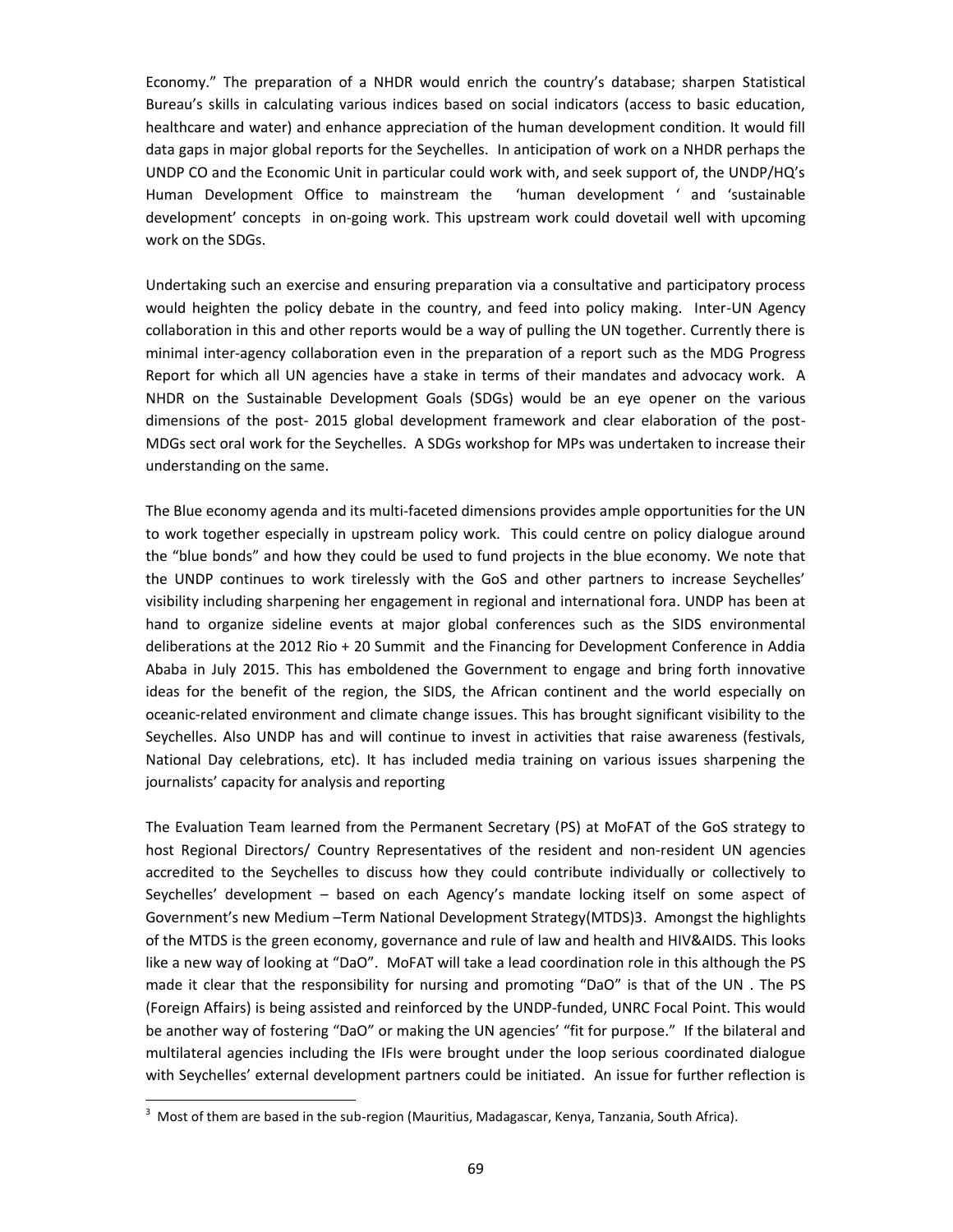whether the UNRC Focal Point at the MOFAT is fully engaged or whether this Resource could back stop the work of the UNDP in Seychelles more directly? If MOFAT's planned coordination of NRAs does not come to fruition and given a new resource in the person of the Commonwealth Consultant, the UNRC Focal Point's hands could be less full. It is an aspect that needs monitoring and can be taken up in the next CPD.

UNDP has been active in promoting and benefiting from knowledge networks both in and outside the UN. There is extensive use of the Addis Ababa Regional Service Centre (which incidentally technically able water and environmental experts) and UNEP for technical backstopping of the CPD programme execution. Linkages to non-UN entities are limited; these could be jerked up. Given Seychelles' pro-active involvement in SIDS and African affairs there is room to fruitfully work with the regional economic communities (IOC, IOTC, SADC, COMESA). Already Seychelles has benefited from the AU/NEPAD's Comprehensive Africa Agriculture Development Programme (CAADP) and COMESA seed money for smallholder agricultural production. Under the rubric of CAADP and with UNDP substantive inputs an Agriculture Investment Plan has been developed, but remains unimplemented due to resource constraints. Also developed is a Food and Nutrition policy which was approved in June 2013. Thus if UNDP is looking for increased interventions in agriculture and fisheries there is already plenty of food-for-thought. It could tie in with UNDP strategic objectives by up-scaling their work with NGOs.

The next UNDP Corporate Strategic Plan emphasizes poverty reduction, women and youth empowerment; while the SDGs put emphasis on climate change, inequality and youth employment. UNDP CO can using these global frameworks and the country development plan zero-in on these areas of emphasis. With much of the resources for Seychelles directed towards environment projects, there is need to mainstream poverty and sustainable livelihoods on the environment; and to see if there could be resources to address non-environmental issues such a poverty, food and nutrition.

### **6. Emerging National Challenges**

Notwithstanding Seychelles' good performance of late underlined by its graduation into high income status (World Bank, 2015) and in achieving most of the MDGs. It faces a number of burning issues that require immediate attention some of which the Government is addressing. They include:

- 6.1. *Rising social ills*: Although the incidence of HIV & AIDS amidst the population is still relatively low, at 0.8%; its rising trend reaching a peak in prevalence rates in 2014 is a source of concern. Fuelling this problem is growing drugs use and needle sharing. Alcoholism, prostitution, petty crimes and other anti-social behaviour are also on the rise, all detrimental to the stability and social cohesion the country so heavily relies on for its tourism industry, the mainstay of the economy.
- 6.2. *Climate change, disaster preparedness and response capacity*: the issue has assumed greater importance since the tsumani experience followed by heavy rains and winds ("Felleng") which the country experienced. Prolonged droughts and bursts of heavy rains causing severe water shortages on the one hand and flooding, landslides and inundations in the recent past and potential threats of ocean-level rise are clear signs of the effects of the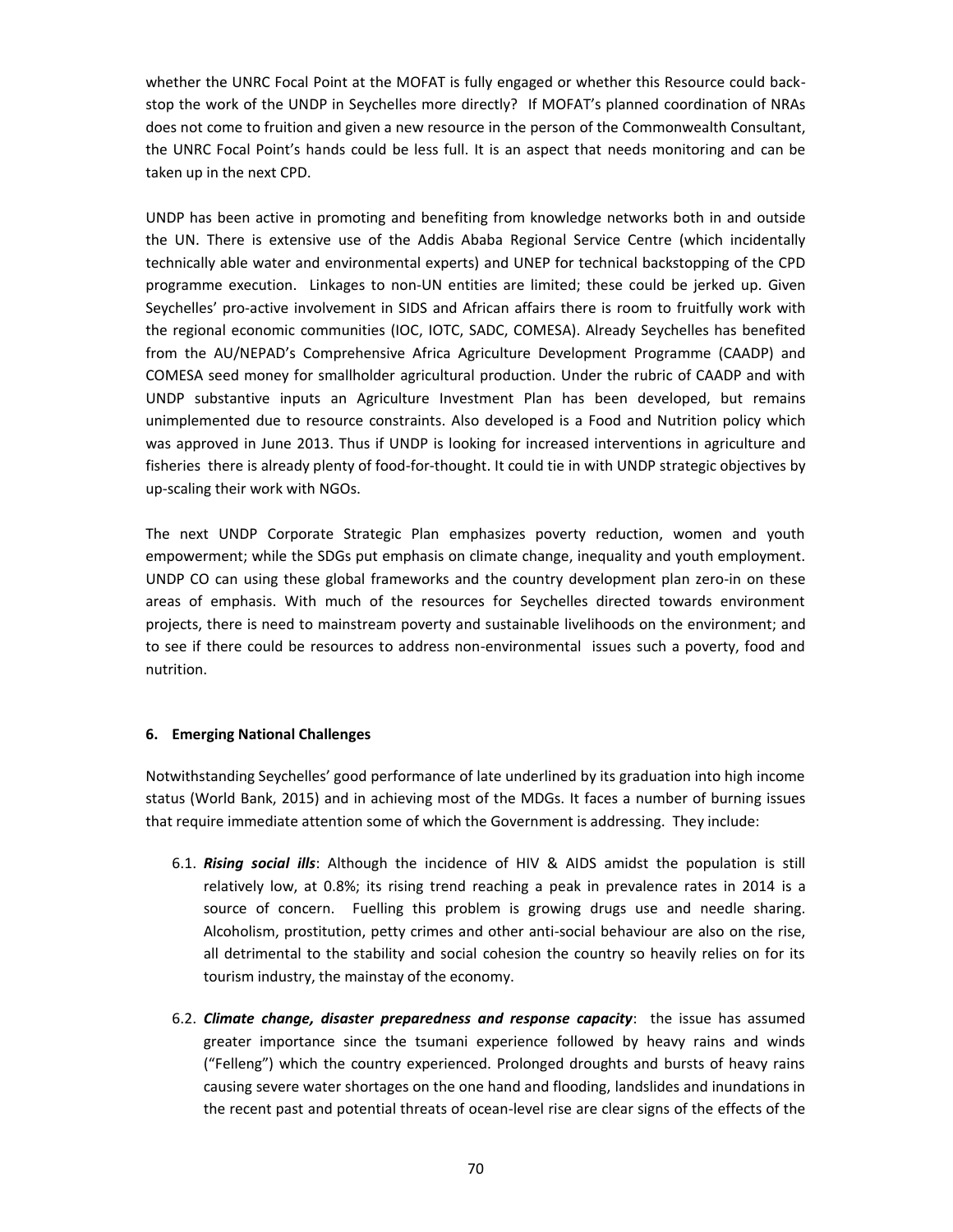changing climate. UNDP supported the emergence response programme to "Felling"; complimented by World Bank support to PDNA. UNDP also supported the preparation of the Draft Disaster Bill.

6.3. *Piracy and criminal acts in the Western Indian Ocean*: the emergence of piracy by Somali pirates threatened to deeply hurt Seychelles, especially its trade, tourism (leisure maritime entertainment) and fishing sectors. To assure some form of security and continuity in its fishing sub-sectors, the Seychelles is made logistical arrangements for the Tuna Purse Seiners to carry armed personnel on fishery expeditions whilst increasing patrols in high risk areas.

The mandatory instalments of vessel monitoring system (vms) and panic signals have significantly enhanced the Seychelles Fishing Authorities (SFA's) monitoring capabilities. With pro-active involvement of the international community piracy has now been effectively and substantially contained. The GoS agreed to both update its legislations to allow landing of caught pirates on its shores and for the said pirates to be tried in special courts. Furthermore, with the assistance of partners prison facilities are provided for the incarceration of those found guilty of the crime of piracy. Seychellois and partners remain alert and vigilant just in case the problem reoccurs. It is also worth keeping the issue top on the agenda of (sub) regional organizations (SADC, COMESA, AU) to ensure mechanisms exist for nipping piracy in the bud in case it resurfaces.

6.4. *Sustainable Management of the Blue Economy*: Known as a biodiversity hot-spot, Seychelles has a landmass of 455 sq kms but the 1.37 million square kilometres of EEZ with more than 2000 marine species including fish, whales and dolphins. Despite the challenges and constraints, the country has managed the green economy very well. The GoS in partnership with 'The Nature Conservancy' (TNC) took the decision to protect 30% of its EEZ (15% being no-take areas). A 'Marine Spatial Planning Initiative' (MSPI) is in progress in partnership with the Commonwealth and stakeholders to address issues of existing and future uses, reflecting concerns, potential conflicts to realize the judicious and sustainable use of the blue economy.

Various spatial data layers representing existing uses, for example, the biodiversity hot spots are being identified, classified and used to get a comprehensive picture of the uses and potentials of the vast EEZ.

The current UNDP-GEF is already contributing to the process, for example, through its completed 'Protected Areas' sub-project that identified and contributed the 'biodiversity' layer that will be used in the model of the MSPI. Subsequent layers that are being worked upon would, for example, be the petroleum; the fisheries the tourism and the shipping lanes layers. Other areas where UNDP addresses marine protection sector management also become relevant. For example 'the UNDP/GEF Outer Islands Project; the Mahé Plateau Demersal Trap and Line Fishery Co-Management Plan in the context of artisanal fisheries are all complementary projects in the MSPI processes.

On its part the Seychelles Fishing Authority (SFA) is in its final stages of drafting a comprehensive mari-culture and aqua-culture master plan. The potentials have been found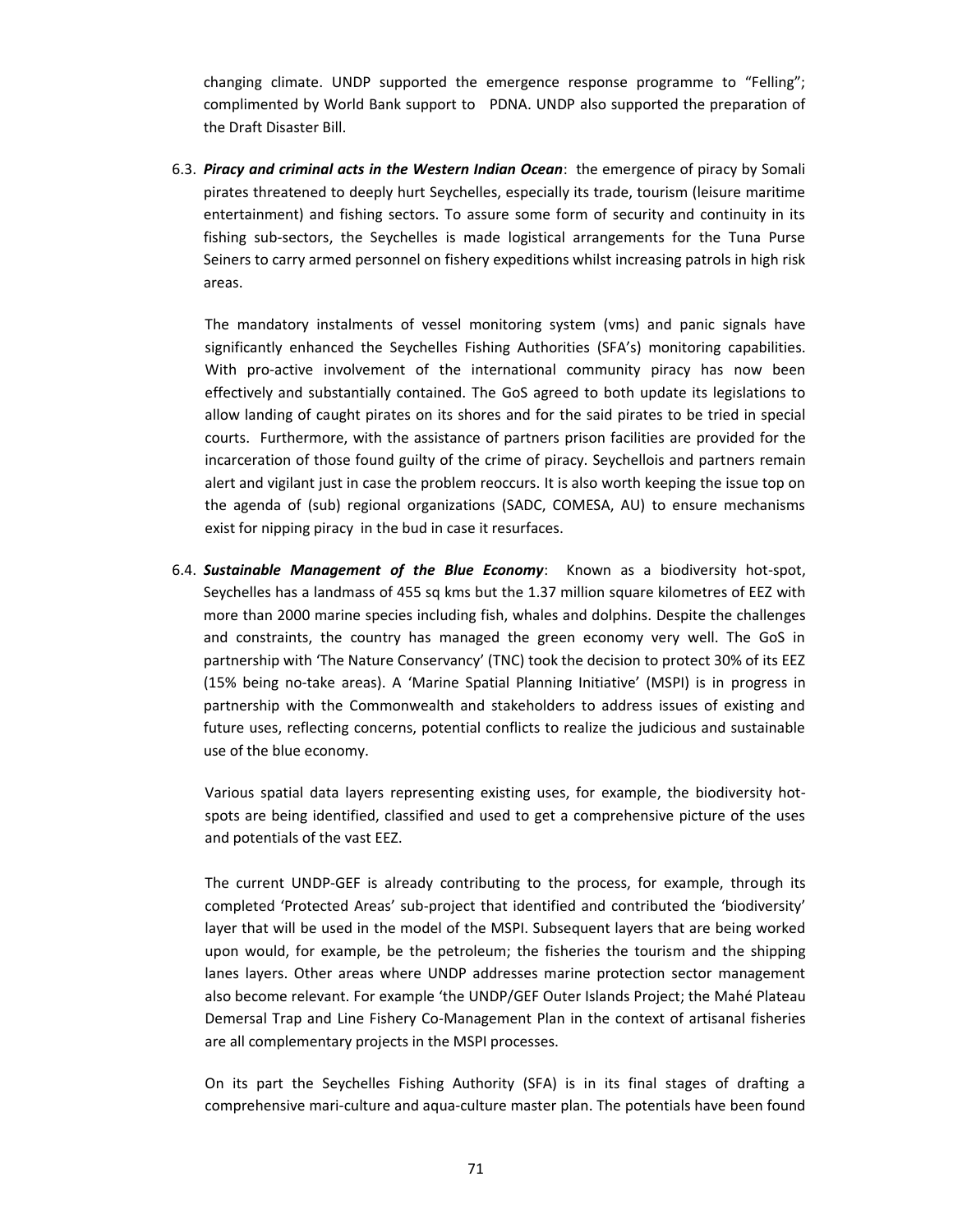to be very lucrative. It is however yet another initiative that will have to subject itself to the process and established restrictions and parameters of the finalized MSPI. All stakeholders existing and future users are being consulted. The aim is to reach consensus on management directions for existing and future uses as well as activities that minimize conflicts, address climate change adaptation and provide long-term protection.

- 6.5. *The promotion and protection of human rights*: work is on-going principally with the established National Human Rights Commission (NHRC) and the Ministry of Foreign Affairs on domestication of relevant components of the treaties and conventions according to the Paris principles. The focus on the police and prisons centring around people's rights is commendable. However, the disappointing pace of expectation highlights insufficient trained human resource, inadequate budgetary allocation. Delays in the endorsement of the draft NHRAP by government is one major indicator of low prioritization of the subject by GoS.
- *6.6. Human resource development:* mis-match between requisite and available skills sustains a high demand for expatriate labour given the difficulties employers encounter to fill some vacancies in the labour market. With the national University training conducive to the creation of high value jobs could be initiated. The quality and declining education standards have rendered retention of qualified and experienced teachers in the system as a worrying concern. Given the interests and importance of the environment sector it was proposed that environmental education be positively considered as part and parcel of the school's curriculum.
- *6.7. Food insecurity:* the Living conditions study and HBS had noted nutritional deficiencies in the diet of Seychellois. An increasing concern with the rise in fast food chains and obesity and related cardiovascular diseases that is becoming the number one killer in Seychelles points to the need for education and awareness in the emerging dietary culture and nutrition. At the Validation workshop participants underlined the challenge of ensuring access to nutritious food and a healthy living culture as important issues that require more attention.
- *6.8. High Cost of Living:* Seychelles is one of the most expensive places to live in Africa. Continuous assessment and policies /strategies to ensure a "living wage" is highly recommended for continued political stability, peace and harmony.
- 6.9. *High Income inequality:* The World Bank ranks Seychelles has having the world's worst income inequality. The validation workshop did not think this was a burning issue. It was also observed that the local statistical office had difficulties with the premises of the formula used by the World Bank to determine Seychelles income inequality. The UNDP's project to determine the 'Poverty Line' received much attention and praise. The main gain from the project is to establish an appropriate and contextualized formula with World Bank's technical assistance for the Seychelles to determine its poverty line. Taking cognizant of the specificities of the Seychelles context.
- 6.10. *Demographic trends*: Seychelles has a tiny, aging population of about 90,000 people. Given the expansion of the economy, not least the up-coming "blue economy", the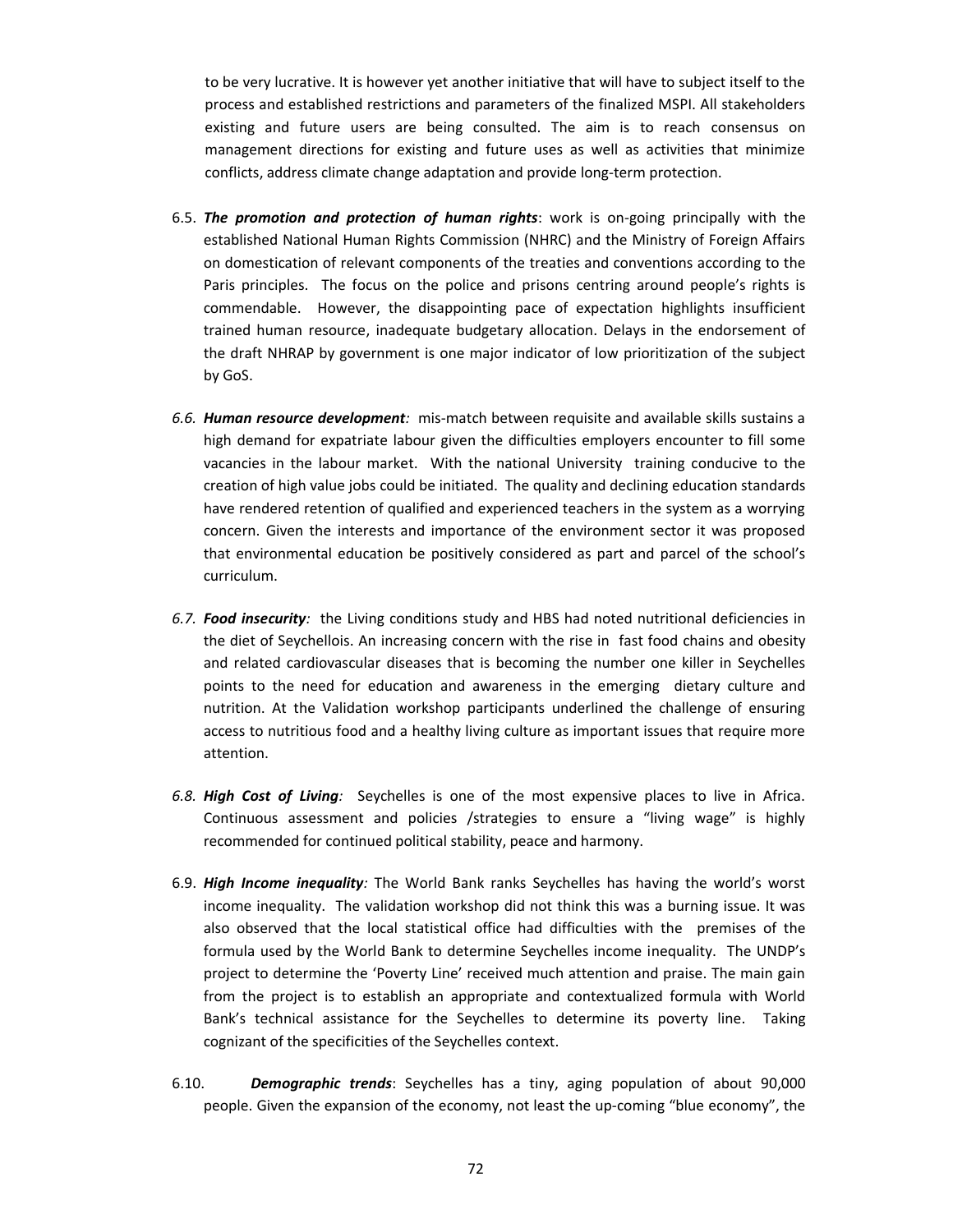country might have to increasingly rely on foreign labour and/or go for a higher fertility rate (now at less than 2%). With the population not projected to rise, GoS incentives for higher fertility include a 12-14 week maternity leave; five days paternity leave and 1,000 rupees to open a bank account for the child. Policies of countries such as Abu Dhabi/United Arab Emirates were debated at the validation workshop as the participants analysed their pros and cons. Both the workshop and interviewees did not think that this was a burning issue but felt it should remain on the radar screen.

#### **7. SUMMARY AND CONCLUSIONS**

- 7.1. Seychelles graduated from "Upper Middle income" to a "High Income, developed country" in July 2015. In welcoming the transition from an ordinary SIDS to a wealthy global hub the President taking due cognizance of Seychelles' difficult geopolitical situation called for follow-up action including in particular consideration of the SIDS 'vulnerability index' rather than the singular consideration of the traditional GDP/per capita indices that in the case of SIDS are usually disproportionately high, and summarily disqualify them from any form of concessional development assistance. In this regard the Evaluation taking due cognizance of Seychelles' small population and land size( 455 sq km), its isolation, extreme imports dependency, piracy and vagaries of nature, not unrelated to climate change concluded that the country is worth sympathetic consideration; if not financial then technical support. This deserves due attention in the next CPD. Seychelles' relatively high skills population provides an opportunity for UNDP to push for a transformational approach to the isles' development.
- 7.2. A UNDP-facilitated African regional conference of countries likely to graduate soon to assess and appreciate this issue was held in Seychelles in July 2015. Since its graduation to Upper Middle Income country status the Seychelles has been a "Net Contributing Country" for partners such as UNDP. It has not been a beneficiary of core or concessional resources. Although it could benefit from elements of "regional programmes" of the agencies such as the UNDP, but the respective resource envelope is on the decline. UNICEF pulled out of the Seychelles altogether. UNFPA for example has had a project in Seychelles since 1974. The latest was a four year programme, 2012-2015 with \$50,000 budgeted. It was later cut down to USD25, 000.00; and was further cut to only USD12, 500.00! Reducing funds in the middle of the programme affects programme delivery and sustainability.
- 7.3. Notwithstanding the identified bottlenecks that can be addressed, the CDP rests on a solid and enabling platform, with a network of stakeholders best equipped to implement it. Adequate consultations during the design stage, close collaboration with the MEECC and other Ministries has ensured an inclusive and transparent apportionment of tasks and responsibilities amongst stakeholders, and a conducive environment for optimal results delivery and its monitoring and evaluation. Exceptions might be in the non-environment democratic governance and poverty/MDGs components especially as it related to the both the NHRCs and prisons interventions.
- 7.4. In the design of CPDs, programme countries and UNDP COs are always torn between programme focus and inclusiveness. But the Seychelles Government and UNDP Office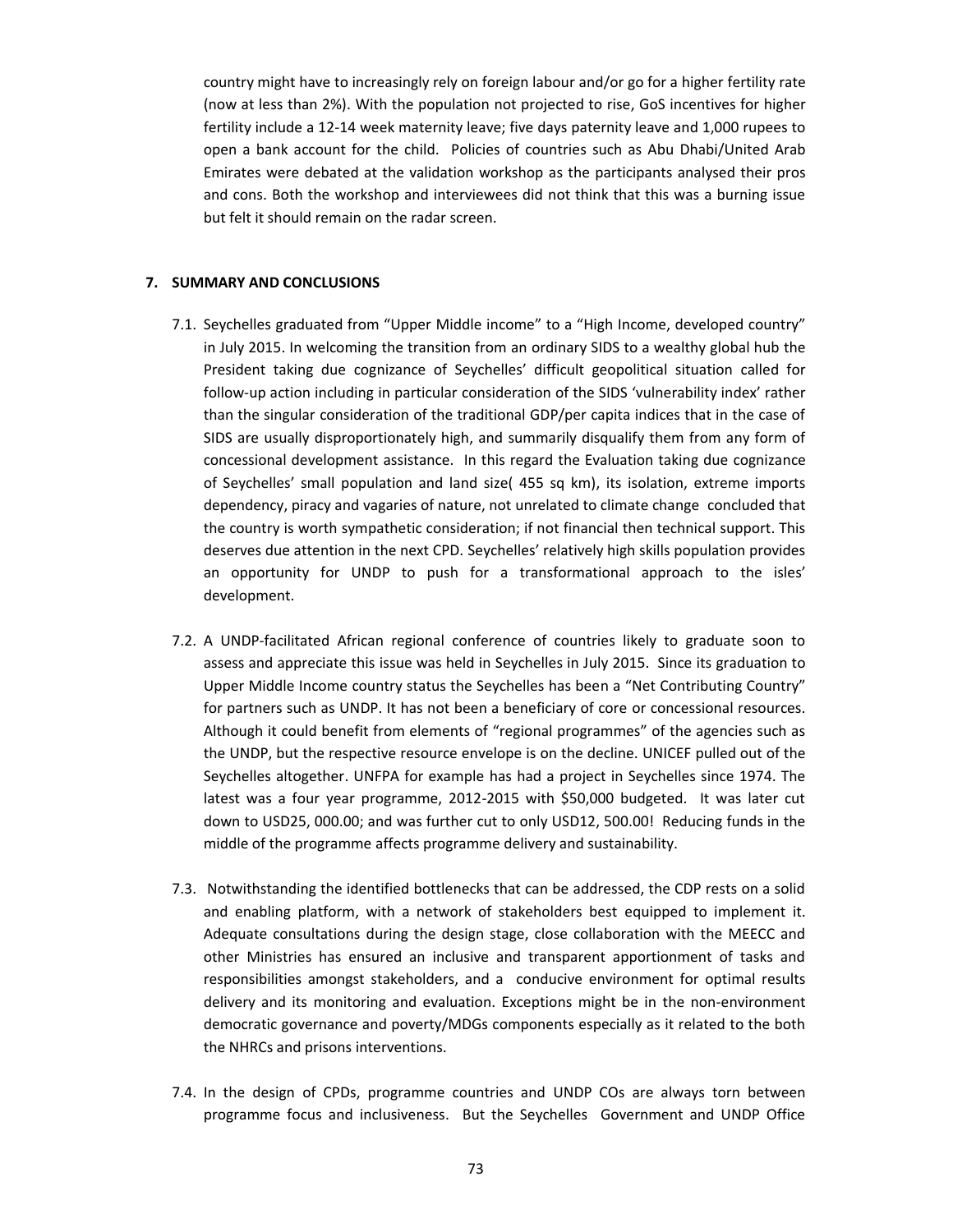came up with a very focused and strategic programme components; it is not spread all over the country with tiny bits of money to support all sorts of little interventions. Furthermore it was anchored in the environment area dovetailing with the challenge of the management of the ocean surrounding the isles.

- 7.5. The three pillars of the CDP are found to be relevant to the priorities of the country and its commendable political, socio-economic transformation as it emerges from a major macroeconomic reform programme. However, in the case of the GEF-funded environmental interventions, outside entities have had a strong voice in programme content. Given Government's alertness it is fair to say that it is still Seychelles in its different formations that is on the steering wheel of the CPD work including the environment and sustainable development pillar. Given that most CPD activities are either on-going or have just started, it is hard to gauge long-term results or impact.
- 7.6. The 'Environment and Sustainable Development practices', promotion of 'Democratic principles and Human Rights' as well as the identification and ascertainment of the 'poverty status' of the most economically fragile and vulnerable in society remain imperative. Devising and implementing measures to attenuate consequences to uphold a peaceful, stable and harmonious socio-economic platform upon which sustainable growth and development can proliferate are very important.
- 7.7. The PCU is an innovative and "business unusual" programme execution modality; it has cut on unnecessary red tape and long and cumbersome processes, to put more emphasis on programme delivery. The PCU's modus operandi allows substantive interactions with the various partners and stakeholders. The heavy bias towards the female gender in terms of its project managers can be improved upon. However there is a clear and distinguishable difference in what it is capable of delivering in terms of project management and implementation compared to other structures in the other two non-environment pillars.
- 7.8. UNDP's modus operandi especially under the environment pillar allows substantive interactions with the various partners and stakeholders. With the PCU under the roof of the UNDP the limitations of the present location leaves a lot to be desired. Geographically being in the centre of town close to the main bus stop is ideal but otherwise for the congested parking and limited operational space
- 7.9. It is worth noting that the UNDP office in Victoria is not a fully-fledged "UNDP CO"; if Seychelles was not a sovereign country the office would have been a sub-set per see of the Main office in Port Louis, Mauritius where the UN Resident Coordinator and UNDP Res Rep (RC/RR) is based. It has no official representative role. It should therefore not be unduly judged on its performance on a scale that goes beyond its mandate or TOR. However, the more permanent presence of the Programme Manager Mr. Roland Alcindor (UNDP CO), a former public sector employee of the Ministry of Foreign Affairs with nearly two decades of experience in the UNDP Head office in Mauritius, is a positive and welcomed game changer that has acted as a lubricant to the UNDP work in the Seychelles, minimizing things that were hitherto referred to Mauritius.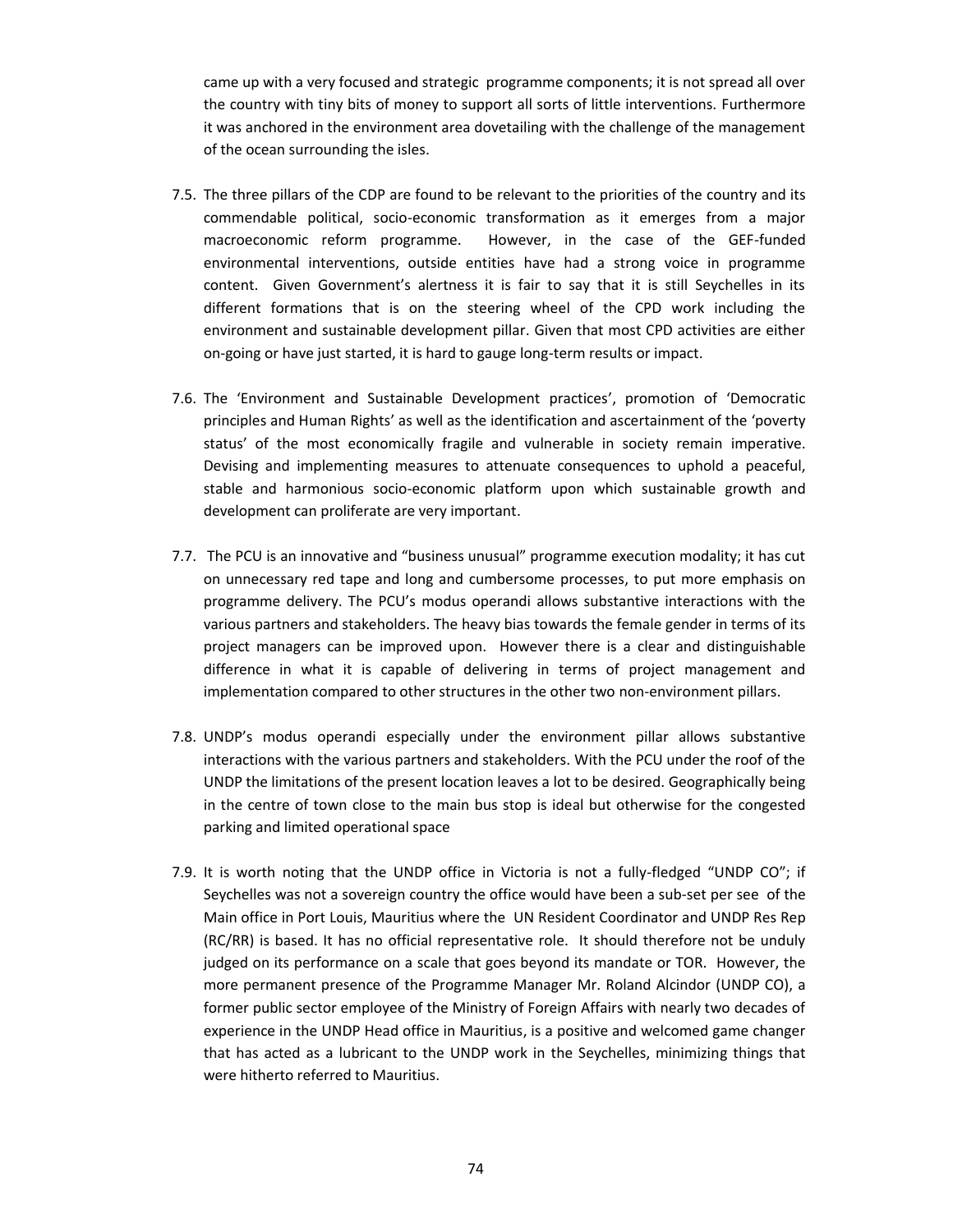- 7.10. Improved collaboration and partnership with stakeholders inclusive of government and civil societies have been duly noted. This is the case not only for the visibility of UNDP in Victoria but also of the UNDP and GoS entities "moving together". The RC/RR as a routine comes to the Seychelles each three months ( and more if there is need) to meet government leadrers and other officials. He is well known in key Government and partner institutions including the foreign missions. The RC/RR has developed a strategic, operational and personal relationship with the work in the Seychelles. The Mauritius-based Economic Advisor whose mandate also extends to the Seychelles visits the CO as, and when, required. The Evaluation benefited greatly from her written comments on work she was associated with in Seychelles. Apart from the Programme Manager who is by the way officially part of the United Nations Team in the Main Office in Mauritius, there are only two staffers in Seychelles- a Project Officer and a Programme Assistant, all on contract; they are not even Local UNDP staff as they would have been in other countries. This situation needs to be streamlined and Office capacity beefed up.
- 7.11. The pillar for the promotion of Democracy and Human Rights principles is gaining even more currency as the country heads for Presidential and General elections. Inclusion of this pillar is not only timely but essential for transforming the country. Like the Poverty pillar it is a challenge to mobilize resources but UNDP and partners soldier on. There is room for further coordination of interventions with other UN and multilateral agencies such as UNODC, WHO, and EU. On both counts the Government and People of Seychelles have never been more receptive to the promotion of those two topical and relevant pillars.
- 7.12. After emerging from major macroeconomic reforms the concerns to, for example, improve upon the national debt profile has also given a renewed determination to uphold and honour reporting commitments on the various signed and ratified conventions for which Seychelles is a party. The CDP has facilitated a number of the reporting obligations, building capacity and promoting awareness whilst elevating the visibility and credibility of Seychelles in the international community.
- 7.13. The promotion of the 'Blue Economy' concept is one relatively new element that will feature in any future development strategy. The on-going work to formulate a spatial development plan for the Republic's EEZ and the Master plan for the Aqua and Mari-culture are indications of the preparatory phases and related projects that will follow. In the Programme formulation process for the new CPD 2017-2020 (the basic framework of which was discussed at the validation workshop) the stakeholders are seriously considering its core elements.
- 7.14. The Implementation of the current CPD and the design of its successor programme is happening in a rapidly changing world, of which Seychelles is a part. We witnessed in the past five years the global financial and economic crisis, the ICTs revolution, piracy and climate change. These unanticipated developments have impacted on the CPD implementation. In some critical areas Seychelles has outperformed its peers whilst in others challenges still persist, some of which can be addressed by the UNDP in its next country programme.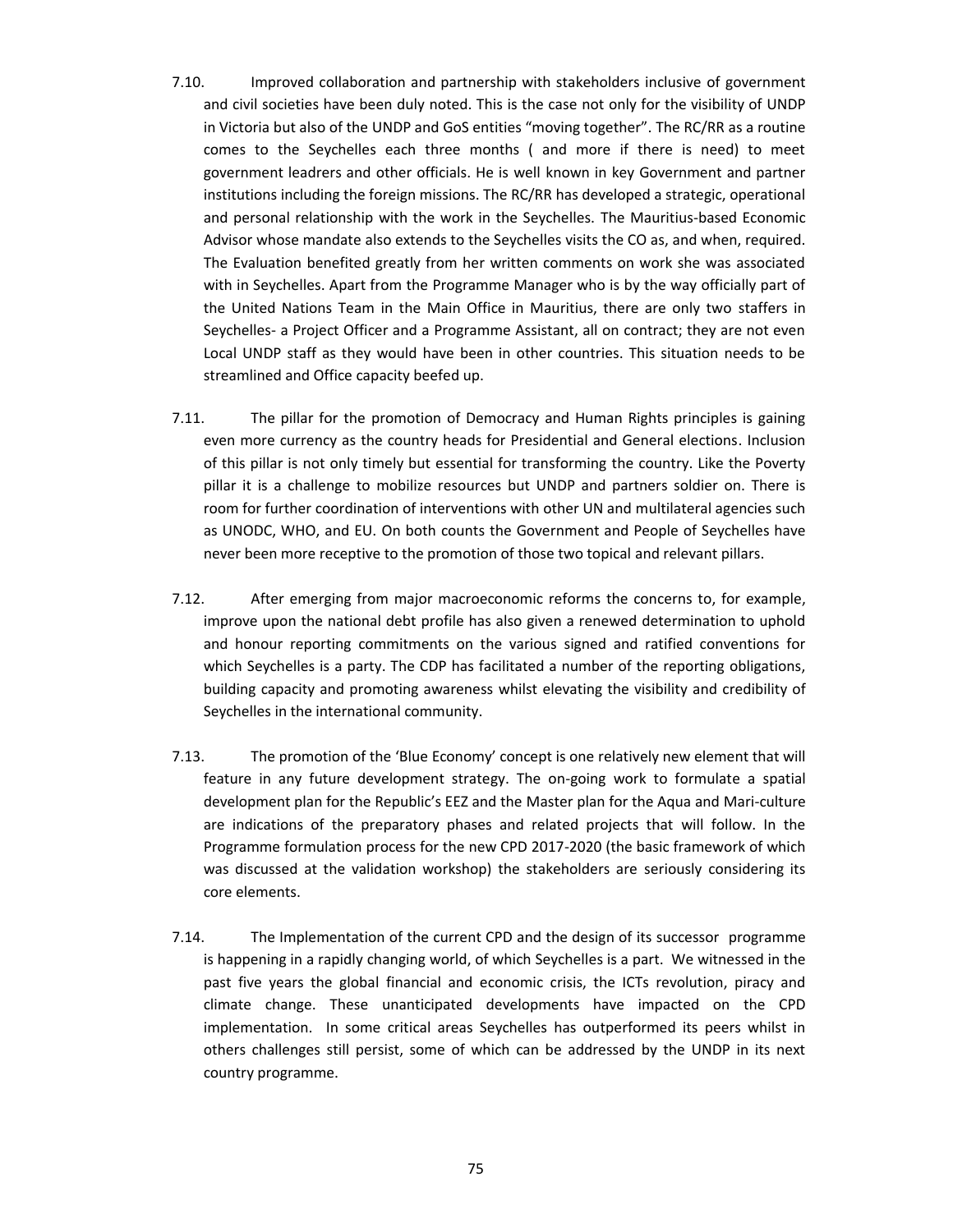7.15. Notwithstanding its NCC status, Seychelles because of its vulnerabilities still deserves some external assistance, for some activities like humanitarian work or climate change whose agenda as underlined by the MDGs/SDGs a global one. Thus UNDP must re examine its resource mobilization strategy, undertake a mapping of donor issues, interests, concerns and priorities both in the Seychelles and in donor capitals, widen its outreach and improve on its development results. Given that donor constituencies are looking for evidence of good demonstrable results, UNDP has to build a good track record in key thematic areas; and continue to be an obvious partner of Government in programme delivery especially in the environment area.

#### **8. GENERAL RECOMMENDATIONS**

- 8.1. Seychelles' vulnerability to external shocks despite its very high human development status is a reality which rationalizes advocacy for development assistance. This would include rationalizing less stringent development cooperation terms through developing and popularizing "the vulnerability" and/or "resilience index". UNDP should continue with its advocacy work and with working and supporting government efforts on the same especially at global fora. One advocacy instrument that could be used is a National Human Development Report on a topical issues such as the challenge of the blue economy, that could allow substantive discussions on this and related issues.
- 8.2. Given that the twin pillars of the economy are fisheries and tourism, both of which are dependent on environmental sustainability, it is incumbent to continue with the GEF support. This is also central to sustainable exploitative of the blue economy. UNDP should see their programme interventions as hinged on this challenge. Seychelles should be prepared to sustain the interventions that are now donor-dependent.
- 8.3. Given limited corporate-wide resources, UNDP Seychelles should break into new areas tapped from the UNDP Strategic Plan 2017-2024 and more importantly the SDGs. It could increase its clout in the tourism area; and be more pro-active in working in the poverty reducing productive sectors such as agriculture and fishing, which is one of the key components of the "blue economy". This could possibly be done in partnership with the private sector with possible IFIs involvement. It should not be business as usual. Above all UNDP should position itself as a partner working with, and assisting government to, deliver its programmes. Its technical capacity should be augmented.
- 8.4. The procedures and consultative processes for coming up with the CDP and allocation of the Global Environment Fund (GEF) is thorough, inclusive and SSDS compliant. It is however highly recommended that the SSDS multi-sectoral Steering Committee mandated to oversee the implementation of the SSDS meet more regularly and be more pro-active to fulfil their mandate. Furthermore the release of the new government development framework, the Medium-Term Development Strategy together with the SSDS should provide an anchor for the development of UNDP-supported projects. Given the multi sectoral nature of the portfolios it might be helpful if decision-making in government was coordinated at a slightly higher pitch- possibly the Vice Presidency.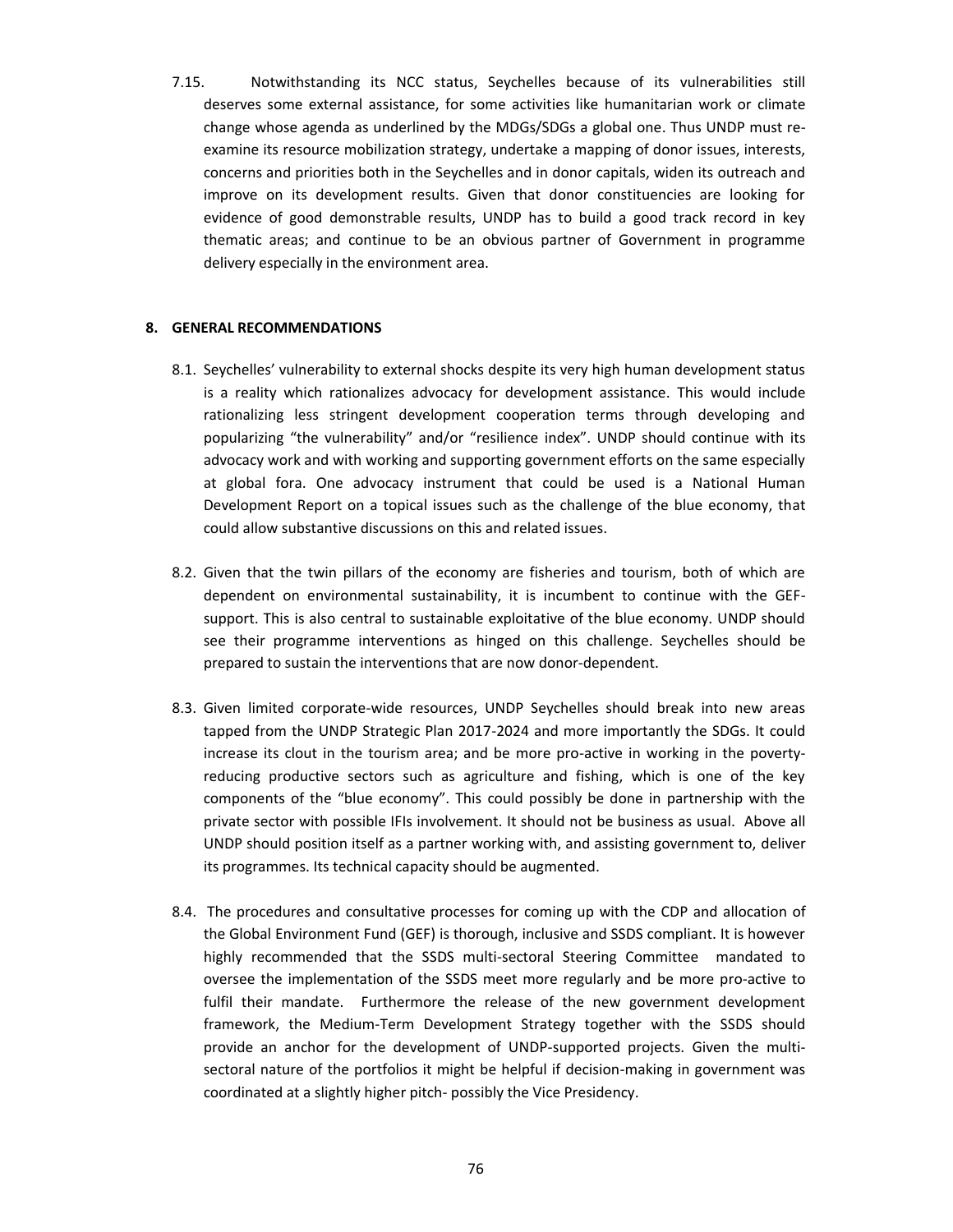- 8.5. The UNDP interventions in Seychelles are hinged on the environment, thanks to donor resources especially via GEF. However, corporate UNDP's main areas of concentration focuses on poverty, human development, and governance. The CPD's focus on these areas were very limited because of very limited financial resources. It is important to raise funds to be able to address non-environmental aspects – i.e. building on the current poverty and democratic governance. The SDGs could be a good entry point. It is also recommended that more efforts be put in spin-offs from the environment into poverty and governance areas. The "social dimensions" parameters which are key for increased productivity could perhaps be taken on board in the GEF environment projects as "capacity development" components. Capacity for proper management of the MPAs (to avoid uncontrolled fishing) needs jerking up. Furthermore greater efforts should be made to tap on Thematic trust funds and regional programmes that while still very limited for Seychelles-type of polities, have greater avenues for addressing non-environmental interventions. Furthermore, the Green Climate Fund which is being operational zed October 2015 (before the Paris Climate Change Summit) which will address both climate change mitigation and adaptation- with UNDP as one of seven accredited organisations—is another source of additional resources.
- 8.6. The Evaluation had concluded that although cross-cutting issues were mentioned in the CPD and other pro-docs, their mainstreaming was not upheld in programme implementation. With the exception of the prison sub-programmes were the gender element was highlighted and addressed, cross-cutting issues save for environment did not feature as much in the programme documents, much less in programme implementation. It could be taken up in on-going projects and in future programmes. In particular special seminars could be held to sharpen the capacities of PCU and other programme staff and their IPs on issue of mainstreaming in general and of cross-cutting issues in particular. One entry point would be the mainstreaming of SDGs into national development framework and ensuing programmes.
- 8.7. The PCU is a commendable model that should be maintained. It is highly recommended that specific collaboration and cooperation to upgrade the skills and practices, to improve general abilities, levels of efficiency and effectiveness in project and programme implementation be considered. Experienced PCU Project Managers and networking with regional and global centres of excellence can play a pivotal role in realizing this proposal. UNDP's strategic position in working on the GEF projects is based on GOS confidence in the organisation and the sustainability of resource flow.
- 8.8. Although the "Delivering as One" approach has no clear "fit" in the Seychelles; it is by the UN family pulling and working together that their contribution can be more significant, visible and "fit for purpose". A MoFAT- driven effort to bring the Agencies to buy-in into and support the, Government's Medium- Term Development Strategy – and possibly around the SDGs is a new way of advancing the one UN/DaO agenda, and should be supported. It would bring the UN to work together, and provide the UNRC opportunities to push for inter-agencies cooperation, with parallel meetings with a rotating Chair amongst the Regional Directors/UNRCs.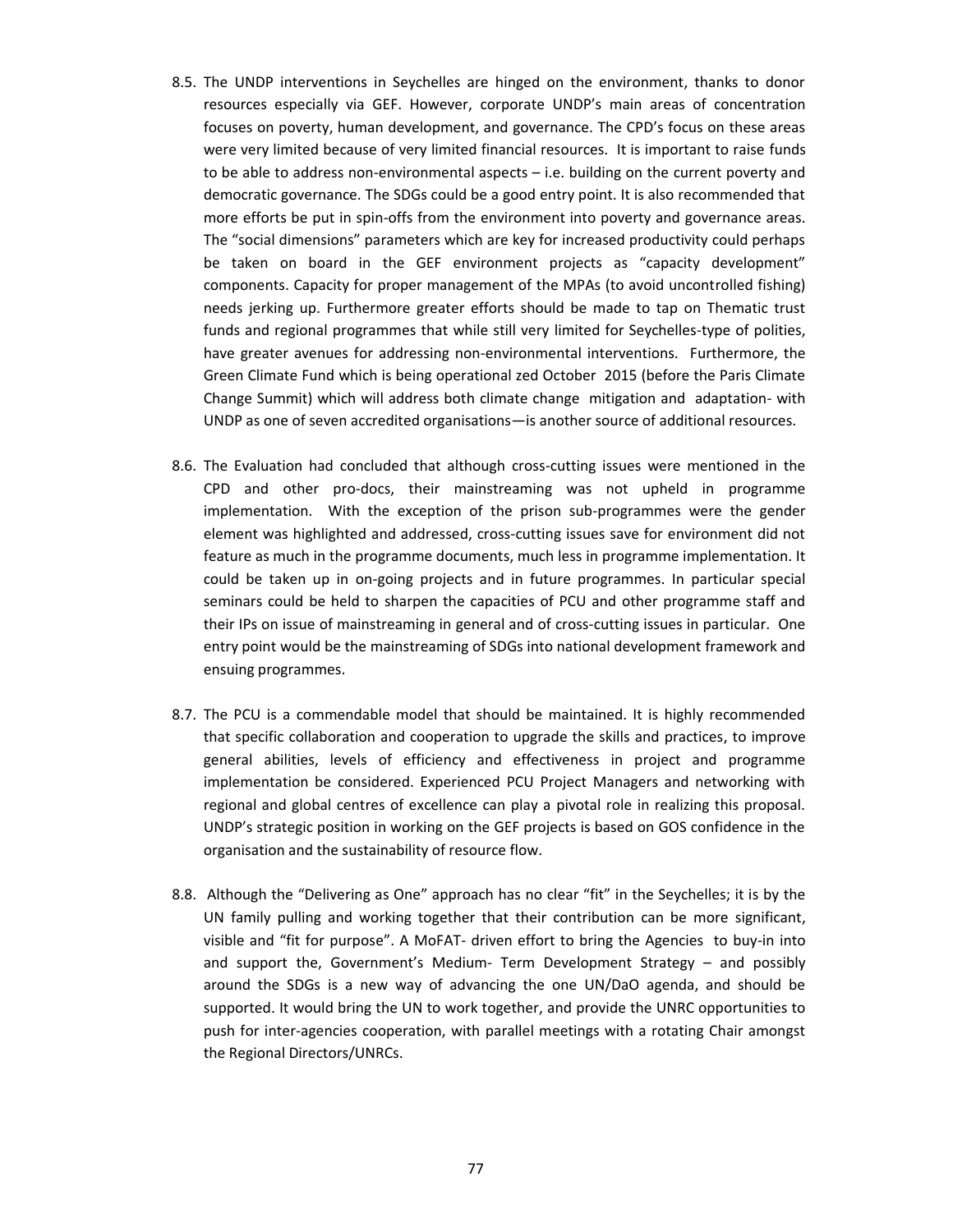- 8.9. The present physical location of the UNDP offices that hosts the PCU is a bit cramped although ideal in the centre of Victoria. A recommendation for a more accommodating premise is justified. It could also provide room for NRAs (and possibly NGOs working on CPD projects) to be hosted by UNDP at least temporarily and/ or short visits. It is recommended that UNDP CO be relocated to a more spacious location.
- 8.10. We recommend that capacities of the Seychelles UNDP office be beefed up, possibly with a full-fledged multi-disciplinary development specialist to support the Programme Manager/Office and jerk up future UNDP interventions especially in the blue economy and regional projects which could increasingly be the mainstay of the UNDP in Seychelles for non-environmental work, which is necessary to avoid the organisation being duped as an environmental agency. This would be supplemented by increased inputs from the UNDP Regional Service Centre(s).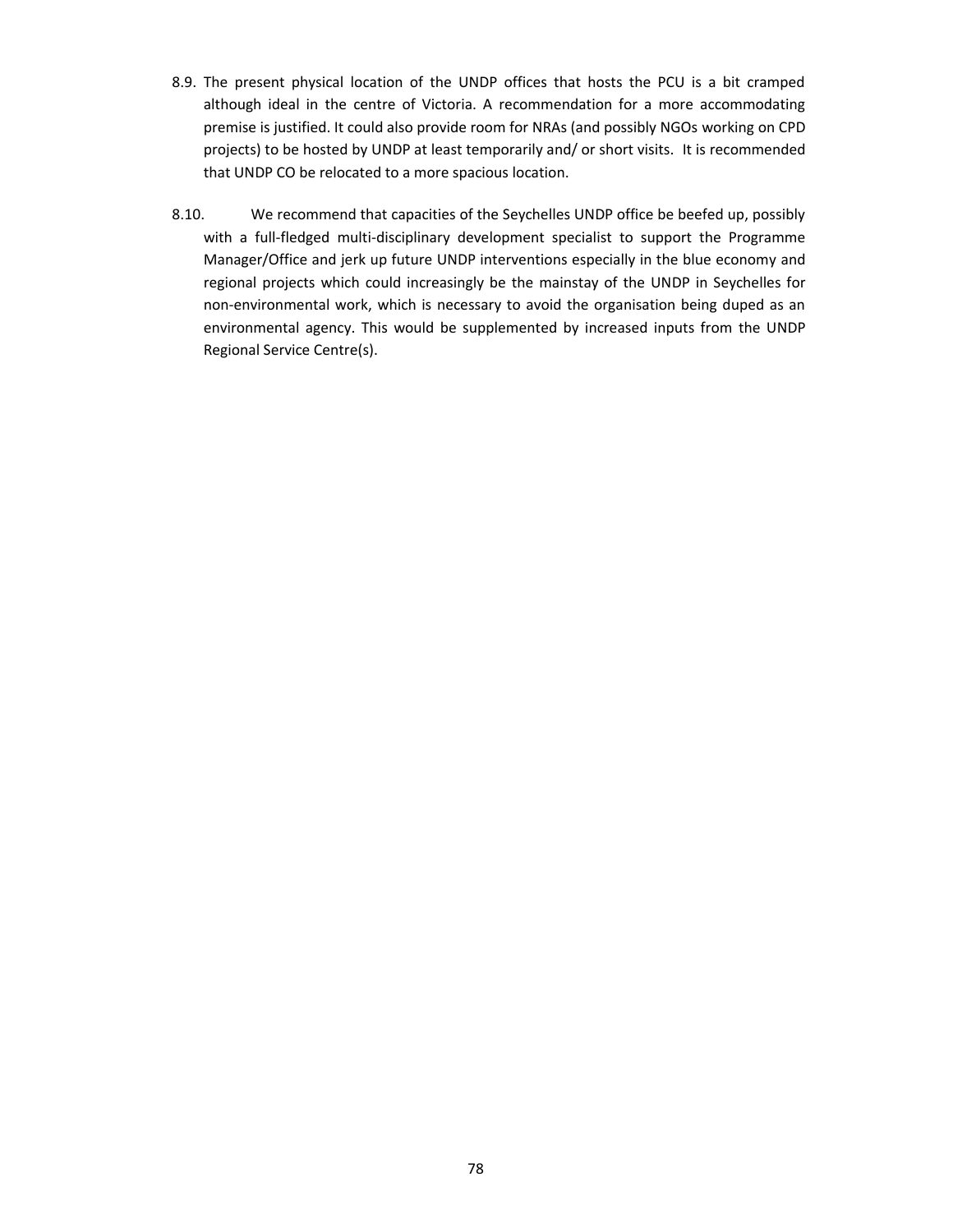#### **Annex 1: TERMS OF REFERENCE (SUMMARY)**



# **TERMS OF REFERENCE FOR The Mid Term Review of UNDP SEYCHELLES COUNTRY PROGRAMME 2012-2016** FOR<br>The Mid Term<br>UNDP SEYCHELLES COUNTRY<br>1.1.Background

#### **1.1.Background**

The UNDP Country Programme Document (CPD) 2012-2016 was approved by the Executive Board in September 2011. It defines three outcomes, which represent the anticipated development change to be achieved after a five-year period, at the end of 2016. Seychelles did not adopt the CPAP and opted for preparation of Project Documents with Annual Work Plans derived from the CPD outcomes.

The Project Documents are the main programming and monitoring instruments, detailing outcomes, outputs, with measurable annual targets, baselines and indicators. The CPD has three programme components and three outcomes: i) Environment and Sustainable Development; ii) Democratic Governance and iii) MDGs and Poverty Reduction.

Since the inception of the Country Programme, UNDP has conducted annual assessments of results through the ROAR (Results Oriented Annual Reports) against established CPD targets. Furthermore, several of the outputs (Projects) under the CPD underwent mid-term evaluations and one output conducted a terminal evaluation in 2013 (Governance). This assessment will also highlight the other related accomplishments that were not necessarily foreseen under the CPD but were undertaken given that funding was secured and the related mini or sub-project done. TERMS OF REFERENCE (SUMMARY)<br>
TERMS OF REFERENCE<br>
FOR SOFTENING OF REFERENCE<br>
FOR SOFTENING OF REFERENCE<br>
FOR SOFTENING OF THE MIGHE TERM REVIEW PROGRAMME 2012-2016<br>
1.1.Beckground<br>
The UNDF Country Programme Document (CPD

As a result of the review processes and in conjunction with national counterparts, annual targets and indicators at output level were revised and adjusted taking into account evolving national development priorities and context. December 2014 marked 3 years of implementation of the CPD and the mid-point of the Country Programme now provides an opportunity to undertake a comprehensive review of UNDP contribution to development effectiveness.

#### **1.2.Purpose of the Review**

Consistent with UNDP policy guidance all outcomes to which UNDP is contributing through aligned activities and planned outputs must be monitored. The mid-term review is an opportunity to monitor the strategic course, relevance and effectiveness of the implementation of the country programme. It allows UNDP to engage key stakeholders to discuss achievements, lessons learned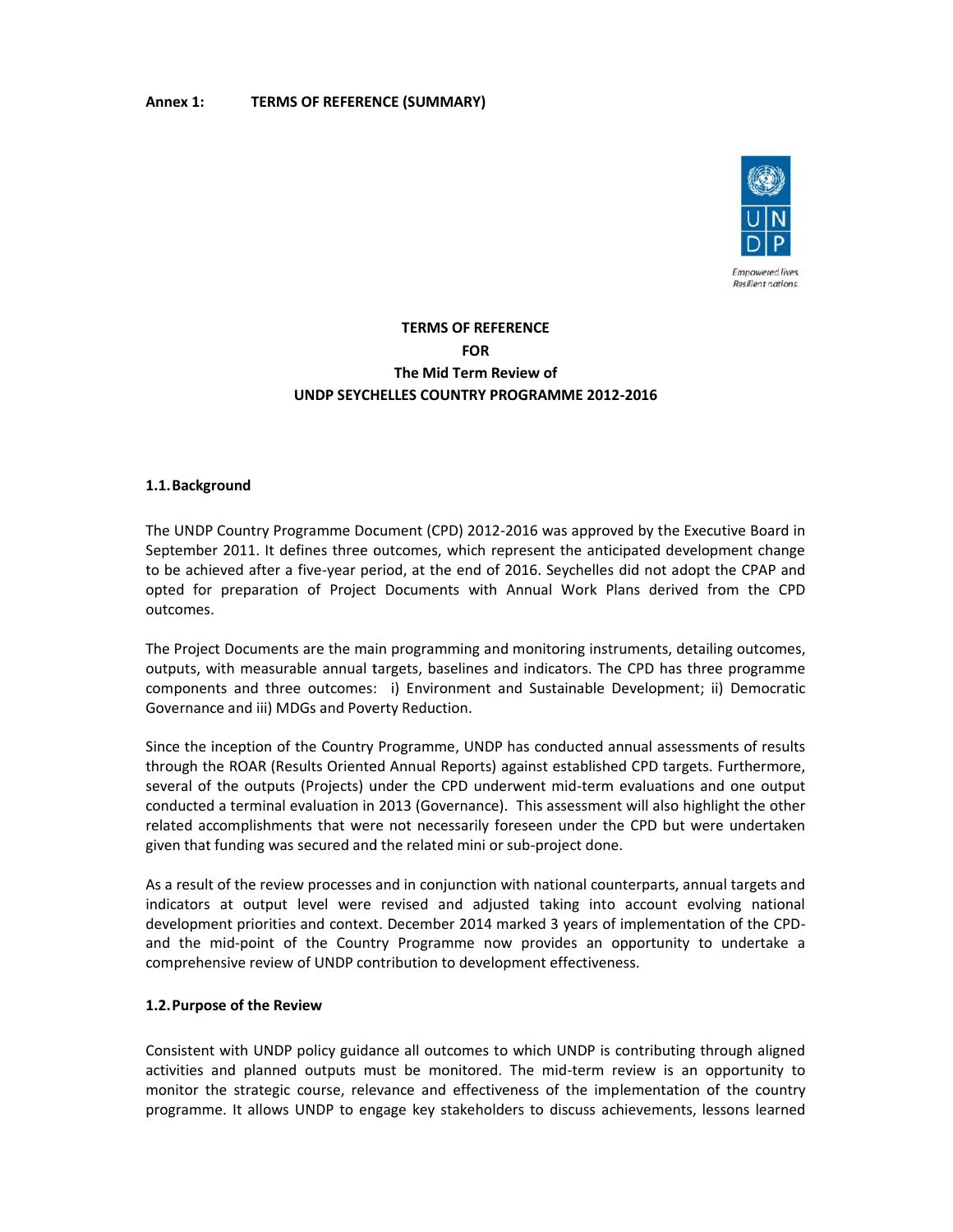and adjustments to make any changes to the strategic direction of the country programme, as well as the allocation of resources, ensuring it is aligned to national priorities and responsive to national demand. It will also be used as a tool to guide programmatic planning.

# **1.3.Objectives and Scope**

# **1.3.1. Objectives**

The objective of the mid-term review (MTR) is to assess the progress in achieving the programme results, its relevance, efficiency and effectiveness of strategies in the light of the development priorities of Seychelles. Specifically the review will assess:

- 1. The relevance and strategic positioning of UNDP support to Seychelles on Poverty Reduction and MDGs; Democratic Governance and Environment and Sustainable Development
- 2. The frameworks and strategies that UNDP has devised for its support of the three programme areas, including partnership strategies, and whether they are well conceived for achieving the planned objectives.
- 3. The progress made towards achieving the 3 outcomes, through specific projects and advisory services, and including contributing factors and constraints.
- 4. The progress to date and what can be derived in terms of lessons learned for future UNDP support and Propose areas of re-positioning and re-focusing of the CPD within the current Seychelles' development context, and in light of UNDP's new strategic plan

# **1.3.2. Scope**

The review will be conducted between 15th April and  $30<sup>th</sup>$  June 2015 with a view to enhancing current programmes while providing strategic direction and inputs to the next UNDP programme and UNDAF cycle schedule to start in 2015.

It will assess key results, specifically outcomes anticipated and unanticipated, positive and negative, intentional and unintentional and will cover UNDP assistance funded from both core and non-core resources. The MTR has two main components: the analysis of development results and the strategic positioning of UNDP. For each component, the MTR will present its findings and assessment according to the set criteria provided below.

## **2. Questions Guiding the Review**

The review seeks to answer the questions (some given in the TOR), focused around the standard evaluation criteria of relevance, effectiveness, efficiency, sustainability, relevance and responsiveness, partnerships and coordination and promotion of UN values. The questions will be refined and finalized after consultation with the consultants and reference group.

The questions will be refined and finalized after consultation with the consultants and reference group.

## **3. Methodology and Approach**

It is expected that the MTR will use an appropriate range of data collection and analysis methods to come up with findings, conclusions and recommendations. The review exercise will be consultative and participatory, entailing but not limited to a combination of desk reviews, interviews, focus groups discussions and field visits as appropriate. The consultants will elaborate on the method and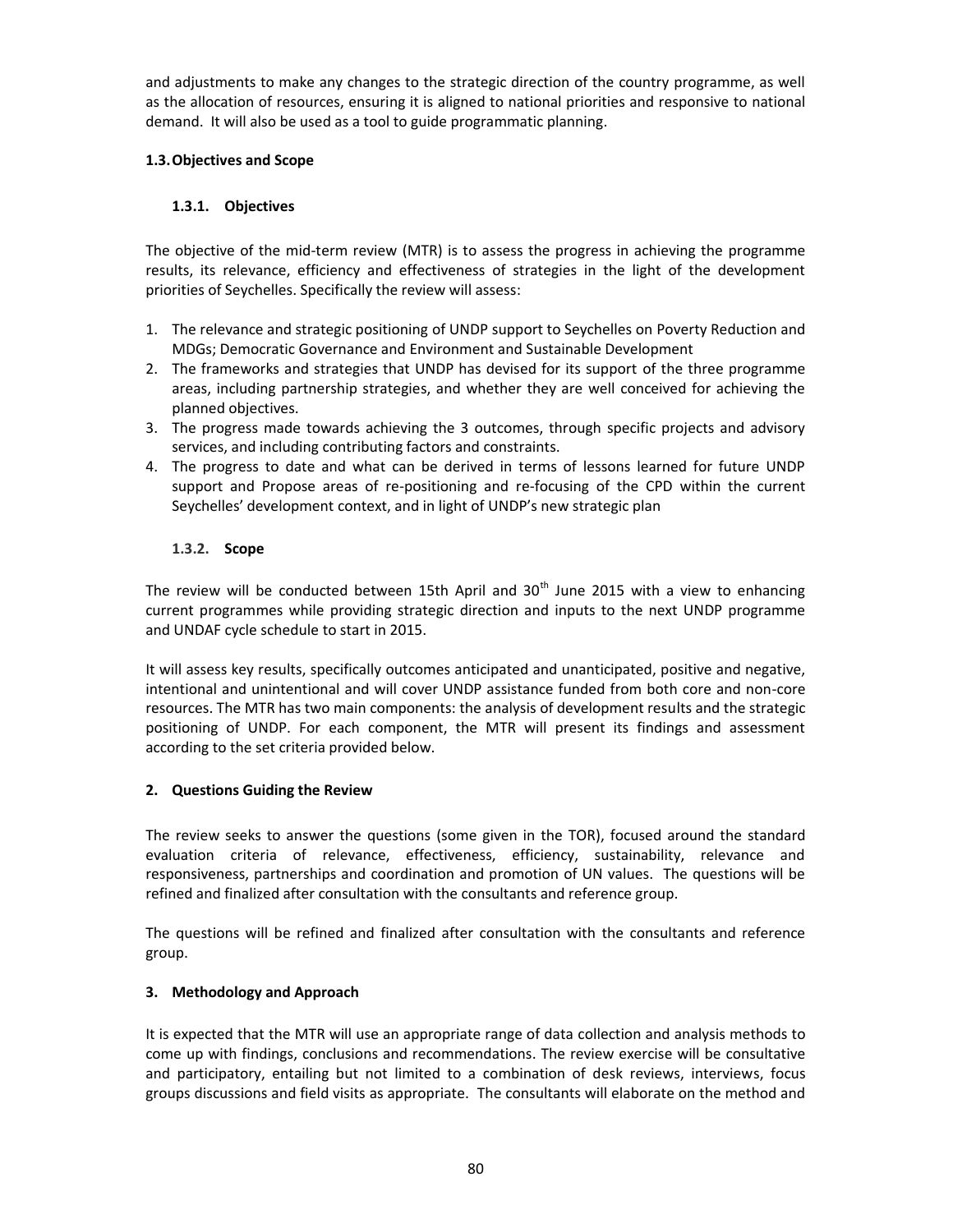approach and reflect this in the inception report; which will subsequently be approved in consultation with key stakeholders.

3.1.**Validation Mechanism**: The team will use a variety of methods to ensure the validity of the data collected including regular exchanges with the UNDP CO and Implementing Partners, and a validation seminar with national partners **Stakeholder Participation**: The MTR will adopt an inclusive and participatory approach, involving a broad range of partners. A stakeholders mapping will identify both UNDP's direct and indirect partners.

#### **4. Management and Conduct of the MTR**

UNDP CO and UNDP in Seychelles will help the team for liaison, coordination and any other kind of support to conduct and complete the review. The UNDP Programme Manager for Seychelles will be the focal person.

The **MTR team** will be facilitated by Operation and Programme units for logistical support.

The **MTR Reference Group** consisting of representatives from Key Ministries, GoS agencies and NSAs will be set up by **UNDP** in order to ensure objectivity as well as technical soundness of the process.

#### **5. MTR Process**

The review will unfold in three phases, each of them including several steps as outlined

#### **5.1. Design phase**

- 1. Document and desk review (of all relevant documents);
- 2. Stakeholder mapping (of stakeholders relevant to the CPD.) ;
- 3. Analysis of the Results and Resources Framework;
- 4. Finalization of the list of evaluation questions;
- 5. Development of data collection and analysis strategy as well as work .

At the end of this phase, the review team will produce an Inception report.

#### 5.2.**Synthesis phase**

During this phase, the evaluation team will prepare a first draft of the MTR report, taking into account comments made by the UNDP CO at the debriefing meeting. It will be submitted to the Reference Group for comments after which the second draft report will be prepared and presented at validation seminar.

The final report will be drafted, taking into account comments made by the seminar participants.

#### **6. MTR Evaluation Team**

The team will be composed from 2 consultants- the Team Leader and the Team Specialist.

#### **7. Qualifications and competencies for Evaluation Team**

#### **8. Duration of contract**

Duration of contract is set at 20 work days over 2.5 months.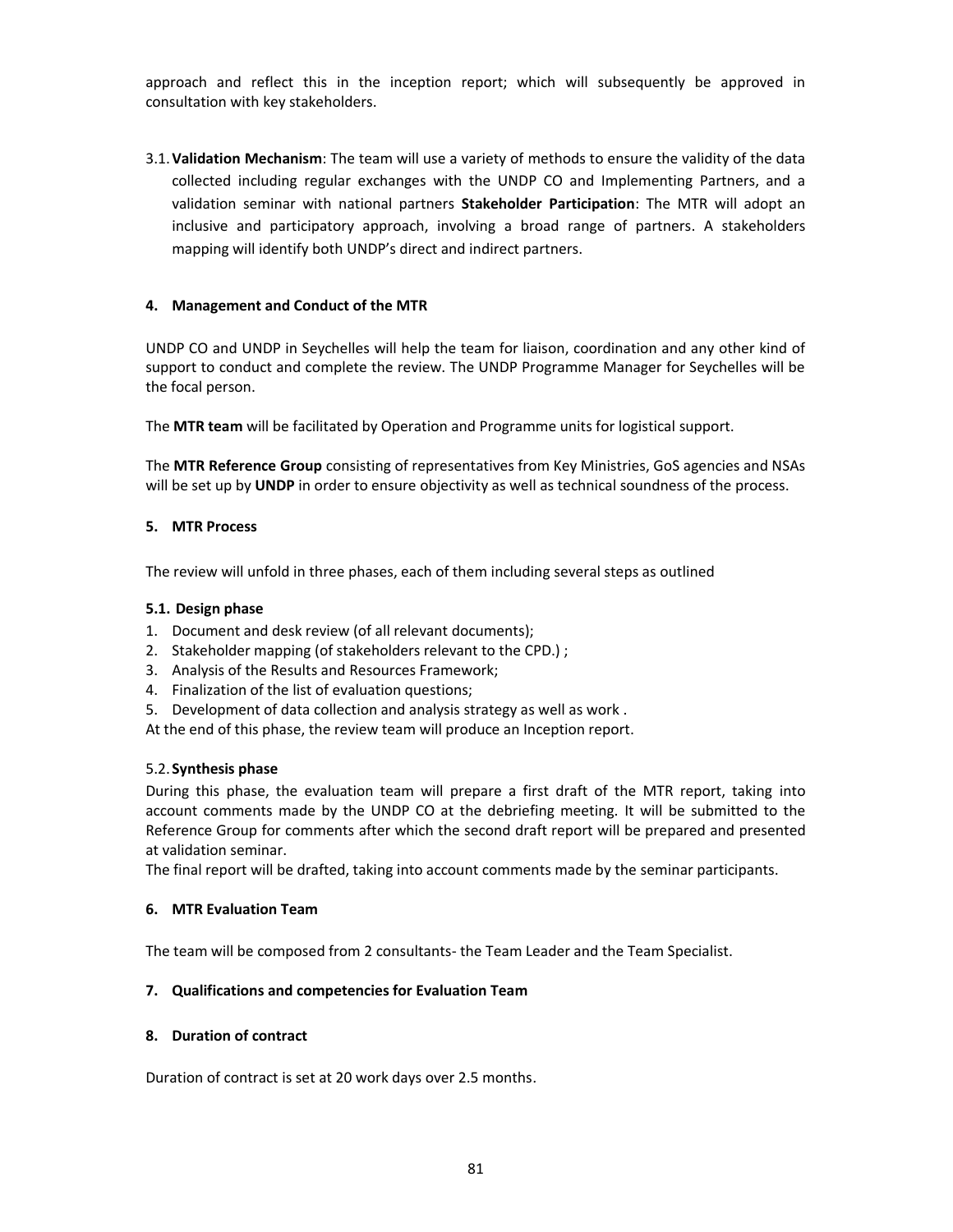#### **9. Scope of Price Proposal**

### **10. Payment Schedule**

#### **11. Proposed Work plan and Indicative Timeline**

It is planned that the MTR starts in mid-April 2015, and shall expire on the satisfactory completion of the services of the services described above by 30<sup>th</sup> June 2015.

The following schedule of activities is only illustrative, and a final timeline will need to be refined and presented by the Team Leader to the Reference Group:

| <b>TIMELINE</b>                                          | <b>ACTIVITY</b>                                                                 |
|----------------------------------------------------------|---------------------------------------------------------------------------------|
| March 15 <sup>th</sup> 2015-30 <sup>th</sup> March 2015  | Recruitment (Advert on UN Jobs website)                                         |
| March 26 <sup>TH</sup> 2015-April 01 <sup>st</sup> 2015  | Finalization and Selection of Candidates                                        |
| April 10 <sup>th</sup> 2015- April 15 <sup>th</sup> 2015 | <b>Contract Signature and Desk Review</b>                                       |
| April $20^{th}$ – May $10^{th}$ 2015                     | In country Mission (including Inception W/shop<br>and presentation of findings) |
| May 15 <sup>th</sup> 2015-25 <sup>th</sup> May 2015      | Submission of Draft report and comments from<br>stakeholders                    |
| May 25 <sup>th</sup> 2015- June 20th 2015                | Final Submission of Report                                                      |

#### **12. Application process**

Applicants are requested to apply online http://jobs.undp.org. Individual consultants are invited to submit applications & below requirements.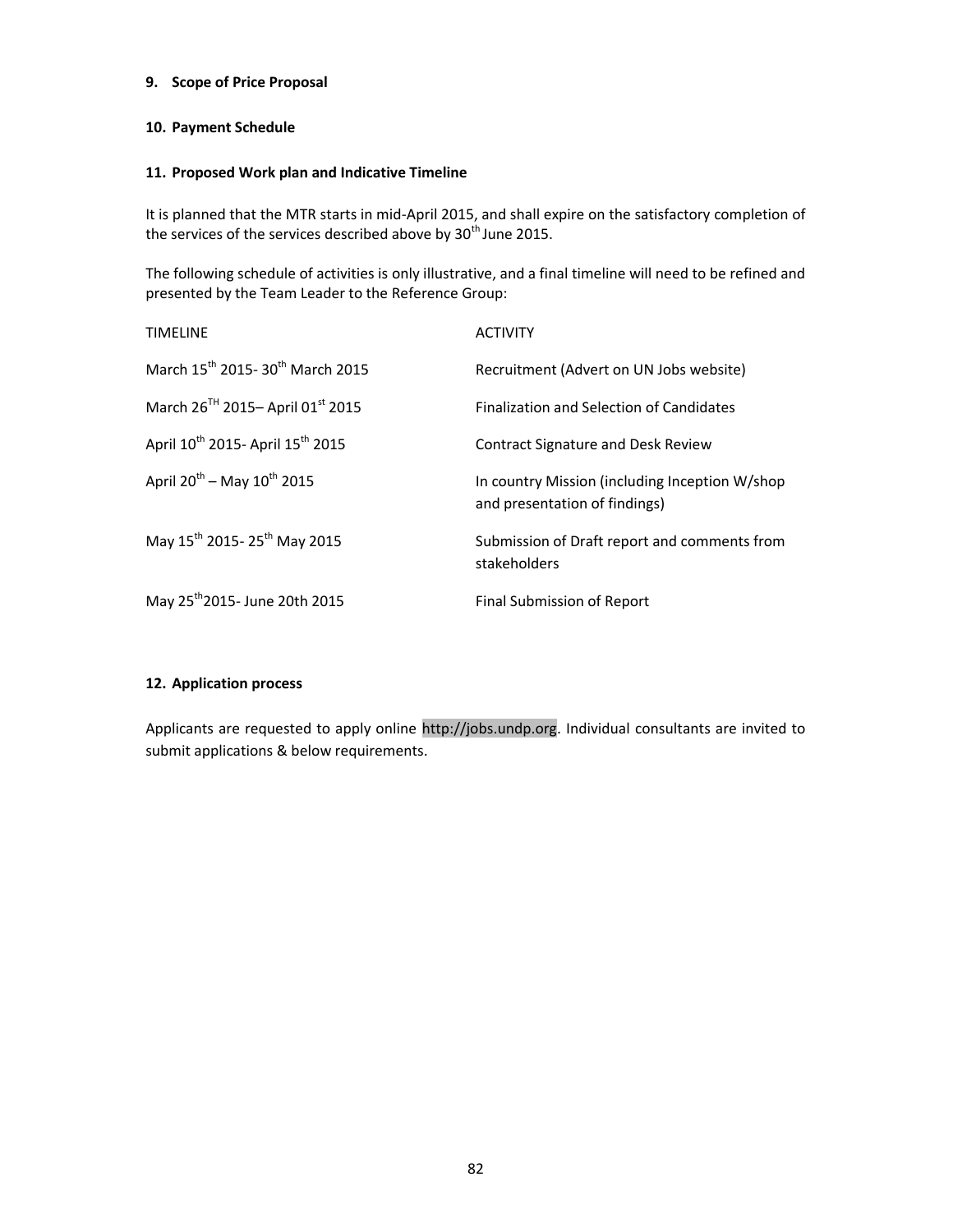#### **Annex 2: LIST OF DOCUMENTS CONSULTED**

UNDP 2009 Assessment of development results-Evaluation of UNDP contribution Seychelles, New York, Evaluation Office, December

UNDP 2014 Human Development Report 2014, Sustaining Human Progress: Reducing Vulnerabilities and Building Resilience, New York

Government of Seychelles 2013, Labour Force Survey 2011/2012 Report, National Bureau of Statistics.

Government of Seychelles 2010, Population and Housing Census 2010 Report, National Bureau of **Statistics** 

Government of Seychelles 2013, MDGs Status Report 2013: Assessing Seychelles Progress toward the MDGs, Ministry of Foreign Affairs, September 2013

Government of Seychelles/UNDP/GEF: Ensuring Environmental sustainability for Seychelles, Programme Support Unit (PCU), June 2011

Government of Seychelles, Seychelles' Blue Economy Roadmap: Defining a Pathway to Prosperity, Ministry of Finance, Trade and The Blue Economy

The Seychelles HIV, AIDS and STIs Knowledge, attitudes, Practice and Behaviour (KAPB) and Biological Surveillance Study 2012: Final Report 2013

Michel, James Alix HE (2015) "Our Blue Horizon: Opening New Development Frontiers With the Blue Economy" in, Horizon, The Journal of International Relations and Sustainable Development, Belgrade, Winter, Issue No.2, pp. 162-177

Muller C, Alcindor R., Kannan A., "Measuring Multidimensional Poverty: The Case of Seychelles", Victoria, December 2013

UNDP 2012, Country programme document for Seychelles (2012-2016), Victoria, Seychelles

UNDP, UNFPA, WHO, UNAIDS, Situation analysis of Legal and Regulatory Aspects of HIV and AIDS in Seychelles, Final Report, June 2013

UNDP 2013, Final Evaluation of the Governance Capacity Building Programme in Seychelles, Draft Report, 12 December 2013

UN HRC 2014, Report of the Special Rapporteur on the Right to Education: Mission to Seychelles

UN HRC 2014, Report of the Special Rapporteur on trafficking in persons, especially women and children: Mission to Seychelles

UNDP, The Seychelles Governance Capacity Building Programme, Victoria

UNDP (2014) "UNDP Strategic Plan, 2014-2017", UNDP, New York

UNDP(2013) "NBS Report on the MDG Technical Assistance from Mauritius, November 5-7,2013"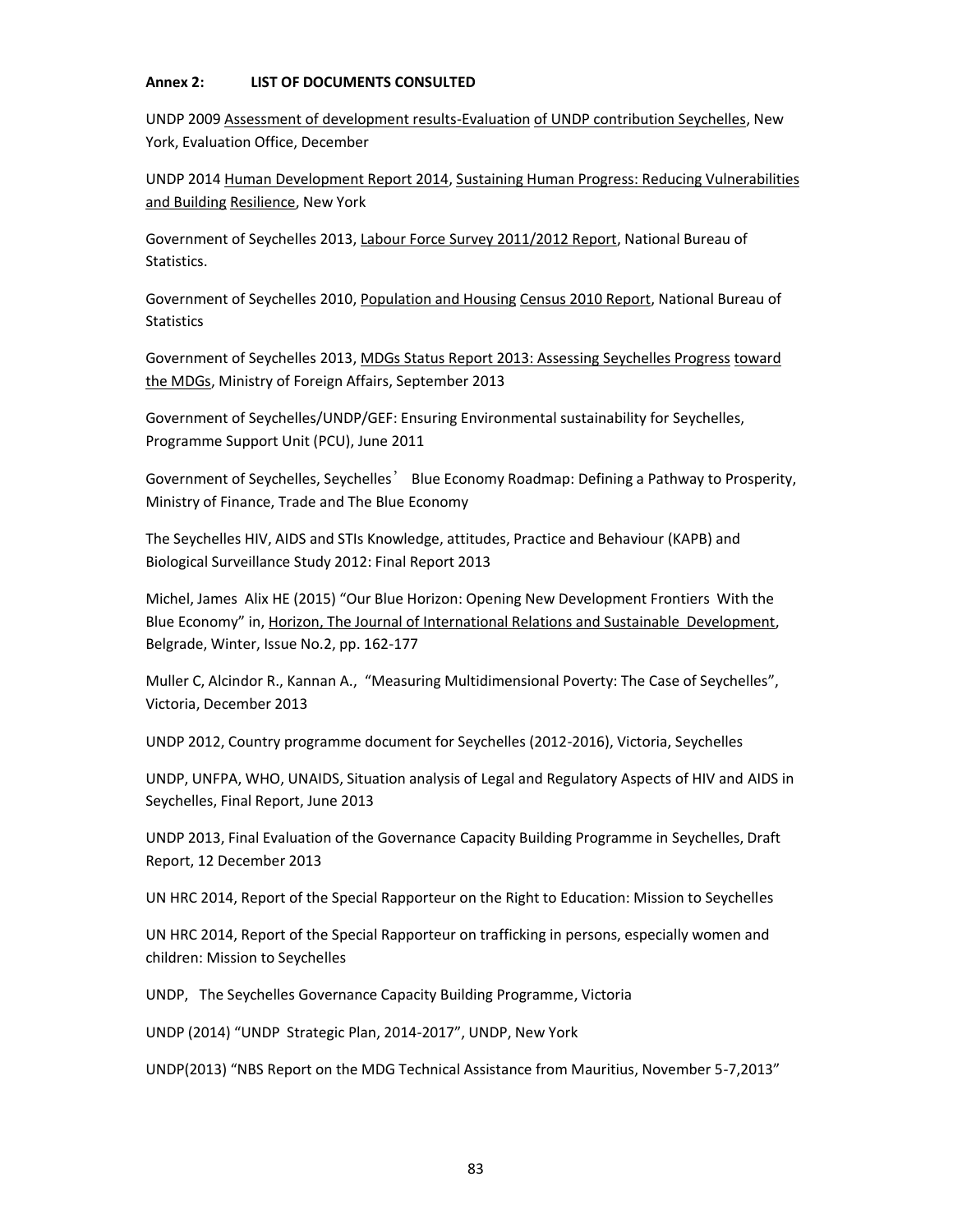# **Annex 3: LIST OF PEOPLE INTERVIEWED**

# **CATEGORY 1: Government of Seychelles and State organizations**

| Alain St. Ange,           | Minister, Ministry of Tourism & Culture                                |
|---------------------------|------------------------------------------------------------------------|
| Maurice Lousteau-Lalanne, | Principal Secretary (PS), Ministry of Foreign Affairs and<br>Transport |
| Alain De Comarmond,       | PS, Ministry of Environment, Energy & Climate Change                   |
| Ronley Fanchette,         | Director, Conservation, Ministry of EE & CC                            |
| Jeanette Laure,           | Director, Environment Assessment and Permits Section, MEE&CC           |
| Phillippe Michaud,        | National Project Director/ Technical Advisor, MoFAT                    |
| Justin Prosper,           | Principal GIS Officer, Ministry of EE & CC                             |
| John Quilindo,            | Principal Forestry Officer, Ministry of EE & CC                        |
| Helena E. Sims,           | MSP Project Manager, The Nature Conservancy-Africa Program             |
| Laura Ah Time,            | Chief Executive Officer, National Bureau of Statistics                 |
| Helena De Letourdis,      | Principal Statistician, National Bureau of Statistics                  |
| Maria Payet,              | Senior Statistician, National Bureau of Statistics                     |
| Kirsten Arnephy,          | Senior Statistician, National Bureau of Statistics                     |
| Dora Zatte,               | Ombudsman & Chairperson, National Human Rights Commission              |
| Wendy Michael             | Asst Investigations Officer, NHRC                                      |
| Ruby Pardiwalla,          | Director, National Council for Children                                |
| Dr Jude Gedeon,           | Public Health Commissioner,<br>Ministry of Health                      |
| Dr Anne Gabriel,          | CEO, National AIDS Council and Focal Point for UNFPA                   |
| Marcus Simeon             | Head, Social affairs and Welfare Agency                                |

# **Category 2: Civil Society**

| Dr. Frauke Fleischer-Dogley, | Chief Executive Officer, Seychelles Islands Foundation |
|------------------------------|--------------------------------------------------------|
| Veronique Bonnelame          | CEO, Citizens Engagement Platform of Seychelles        |
| Michel Pierre                | Program and Events Manager, CEPS                       |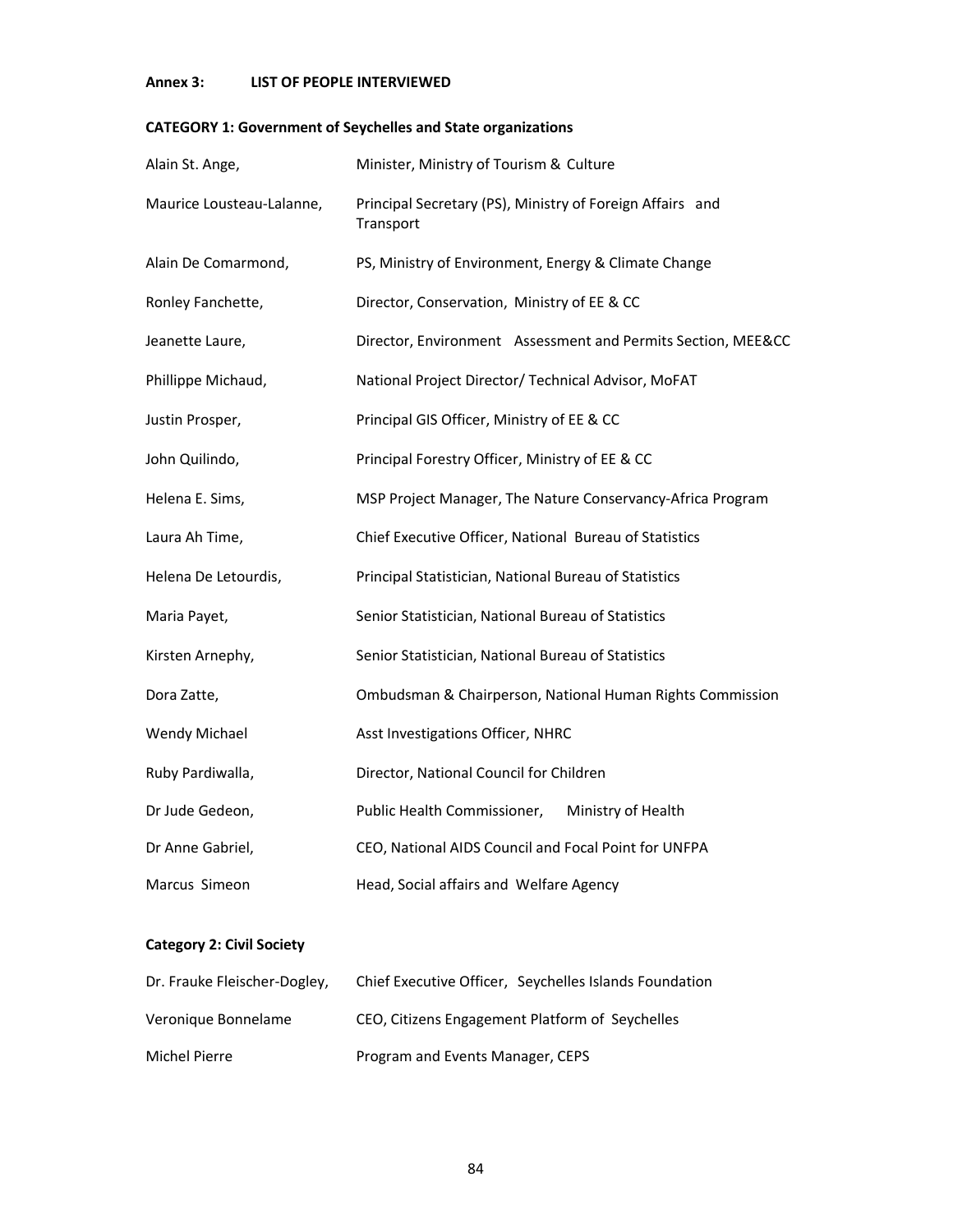# **Category 3: United Nations, Mauritius and Seychelles**

| Simon Springett,       | UNDP RC&RR, Mauritius & Seychelles<br>(via SKYPE)                                     |
|------------------------|---------------------------------------------------------------------------------------|
| Roland Alcindor,       | Programme Manager, UNDP Mauritius and Seychelles & Head,<br>Seychelles Unit, Victoria |
| Asha Kannan            | Economic Advisor, UNDP CO                                                             |
| Preethi Sushil Nair    | Projects Officer, UNDP Seychelles                                                     |
| Helena Elizabeth Sims, | Project Manager, Protected Areas Project, GOS/UNDP/GEF PCU                            |
| Selby Remy,            | Project Manager, Adaptation Project, GOS/UNDP/ GEF PCU                                |
| Andrew Grieser Johns   | Head, PCU, GoS/UNDP/GEF                                                               |
| Andrew Jean-Louis,     | Project Manager, Resource Efficiency, GOS/UNDP/GEF PCU                                |
| Tiago Queiroz Santos,  | Technical Expert, Resource Efficiency, GOS/UNDP/GEF PCU                               |
| Joanna Prosper,        | Project Manager, Outer Islands, GOS/UNDP/GEF PCU                                      |
| Fabrina Molle          | Programme Assistant, PCU                                                              |
| Dr Cornelia Atsyor,    | WHO Liaison Officer-Seychelles                                                        |

#### **CATEGORY 4: EMBASSIES AND DIPLOMATIC MISSIONS**

| Lindsay Skoll,  | British High Commissioner, Victoria                                              |
|-----------------|----------------------------------------------------------------------------------|
| Matthew Harper, | Press, Politics and Public Affairs Officer, British High Commission,<br>Victoria |